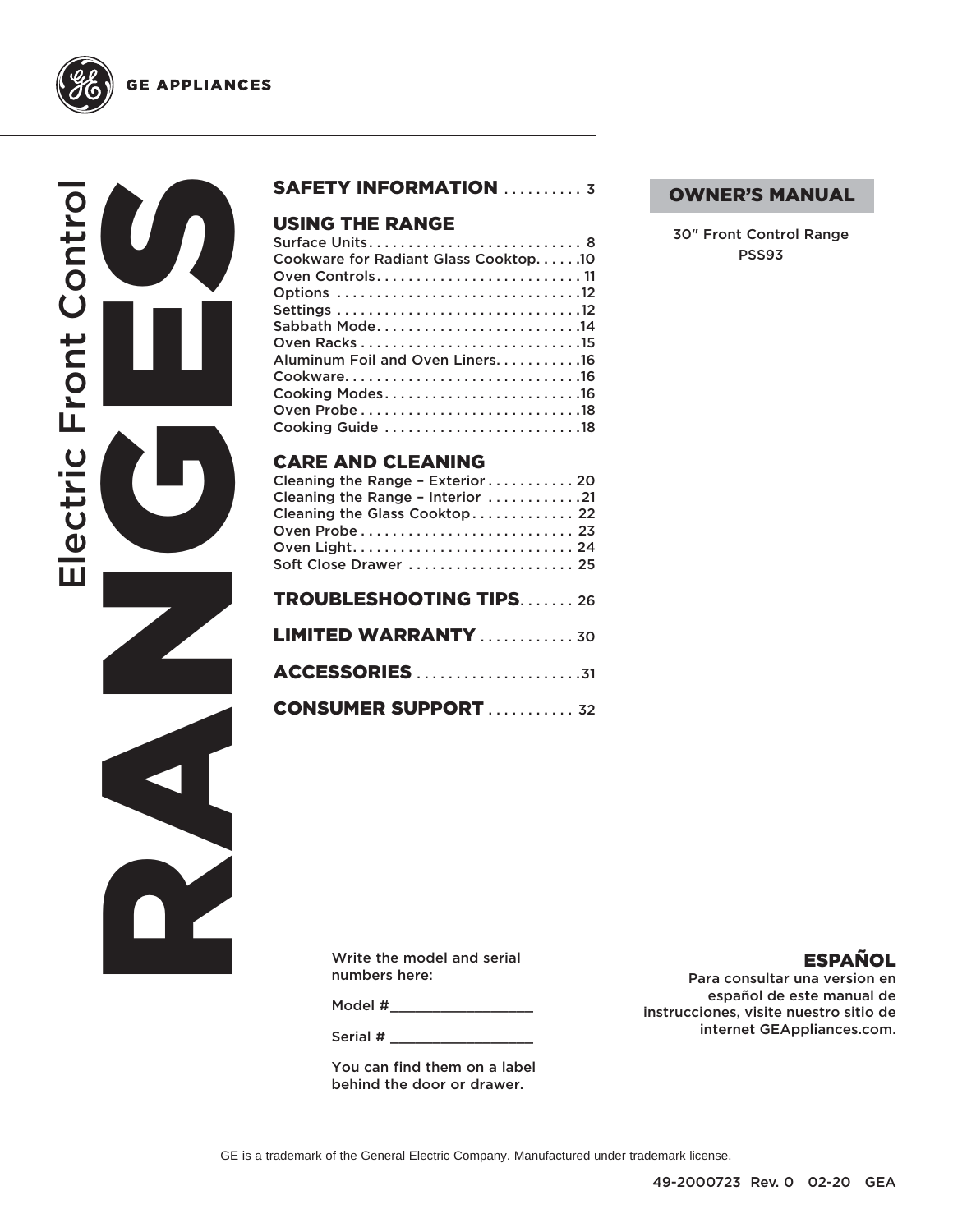## **THANK YOU FOR MAKING GE APPLIANCES A PART OF YOUR HOME.**

Whether you grew up with GE Appliances, or this is your first, we're happy to have you in the family.

We take pride in the craftsmanship, innovation and design that goes into every GE Appliances product, and we think you will too. Among other things, registration of your appliance ensures that we can deliver important product information and warranty details when you need them.

Register your GE appliance now online. Helpful websites and phone numbers are available in the Consumer Support section of this Owner's Manual. You may also mail in the pre-printed registration card included in the packing material.

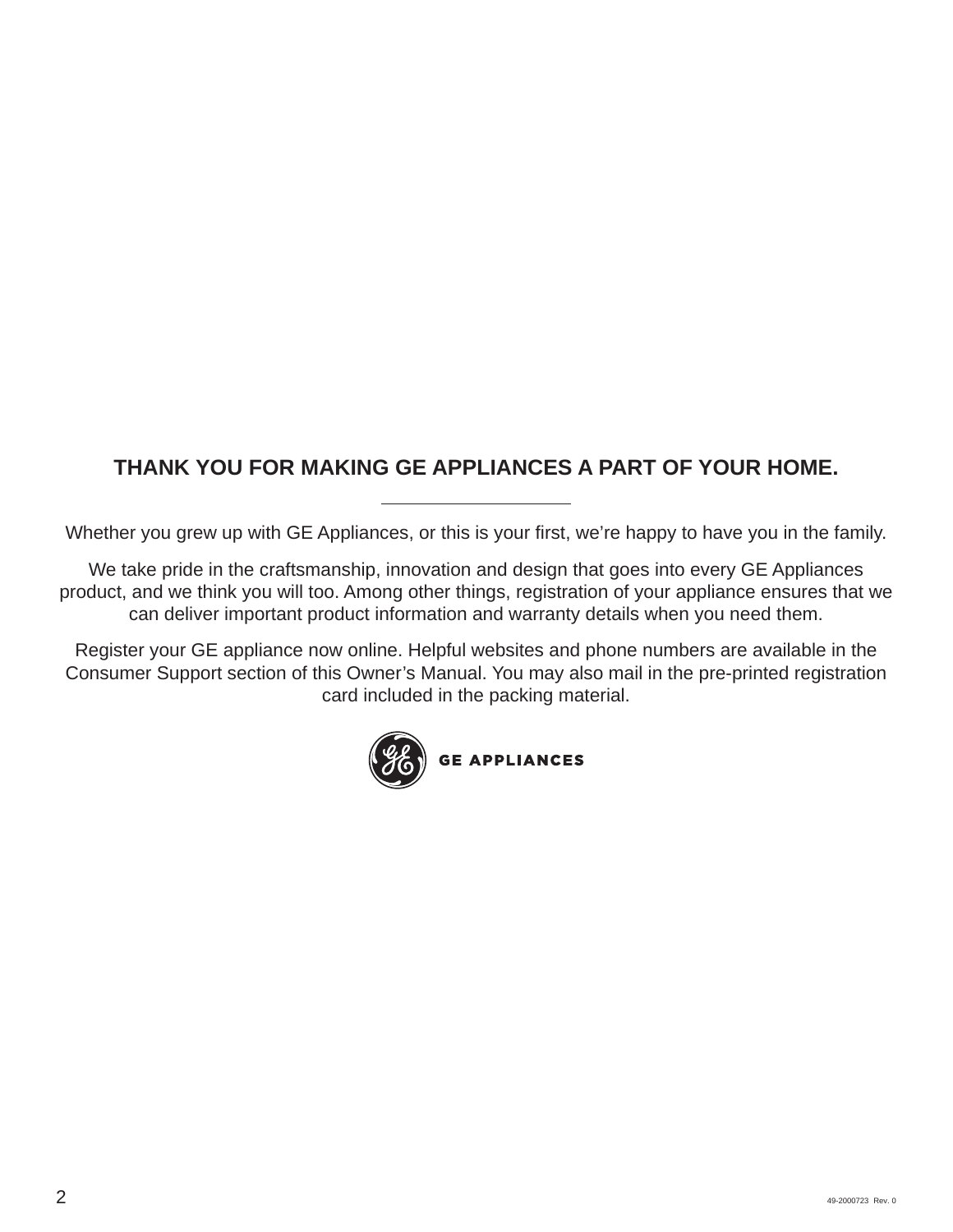**AWARNING** Read all safety instructions before using the product. Failure to follow these instructions may result in fire, electrical shock, serious injury or death.

## **ANTI-TIP DEVICE**

## **WARNING**

**Tip-Over Hazard**

- **A child or adult can tip the range and be killed.**
- **Install the anti-tip bracket to the wall or floor.**
- **Engage the range to the anti-tip bracket by sliding the range back such that the foot is engaged.**
- **Re-engage the anti-tip bracket if the range is moved.**
- **Failure to do so can result in death or serious burns**
- **to children or adults.**

engaged in the bracket. On some models, the storage drawer or kick panel can be removed for easy inspection. If visual inspection is not possible, slide the range forward, confirm the anti-tip bracket is securely attached to the floor or wall, and slide the range back so the rear leveling leg is under the anti-tip bracket.

If the range is pulled from the wall for any reason, always repeat this procedure to verify the range is properly secured by the anti-tip bracket.

Never completely remove the leveling legs or the range will not be secured to the anti-tip device properly.

To reduce the risk of tipping the range, the range must be secured by a properly installed anti-tip bracket. See installation instructions shipped with the bracket for complete details before attempting to install.

### **For Free-Standing and Slide-In Ranges**

To check if the bracket is installed and engaged properly, look underneath the range to see that the rear leveling leg is



Free-Standing and Slide-In Ranges

## **WARNING GENERAL SAFETY INSTRUCTIONS**

- Use this appliance only for its intended purpose as described in this Owner's Manual.
- $\blacksquare$  Be sure your appliance is properly installed and grounded by a qualified installer in accordance with the provided installation instructions.
- $\blacksquare$  Do not attempt to repair or replace any part of your range unless it is specifically recommended in this manual. All other servicing should be transferred to a qualified technician.
- $\blacksquare$  Before performing any service, unplug the range or disconnect the power supply at the household distribution panel by removing the fuse or switching off the circuit breaker.
- Do not leave children alone—children should not be left alone or unattended in an area where an appliance is in use. They should never be allowed to climb, sit or stand on any part of the appliance.

#### Ŷ **ACAUTION** Do not store items of interest to

children above a range or on the backguard of a range—children climbing on the range to reach items could be seriously injured.

- Use only dry pot holders-moist or damp pot holders on hot surfaces may result in burns from steam. Do not let pot holders touch hot surface units or heating elements. Do not use a towel or other bulky cloth in place of pot holders.
- $\blacksquare$  Never use your appliance for warming or heating the room.
- Do not touch the surface units, the heating elements or the interior surface of the oven. These surfaces may be hot enough to burn even though they are dark in color. During and after use, do not touch, or let clothing or other flammable materials contact the surface units, areas nearby the surface units or any interior area of the oven; allow sufficient time for cooling first. Other surfaces of the appliance may become hot enough to cause burns. Potentially hot surfaces include the cooktop, areas facing the cooktop, oven vent opening, surfaces near the opening and crevices around the oven door.
- Do not heat unopened food containers. Pressure could build up and the container could burst, causing an injury.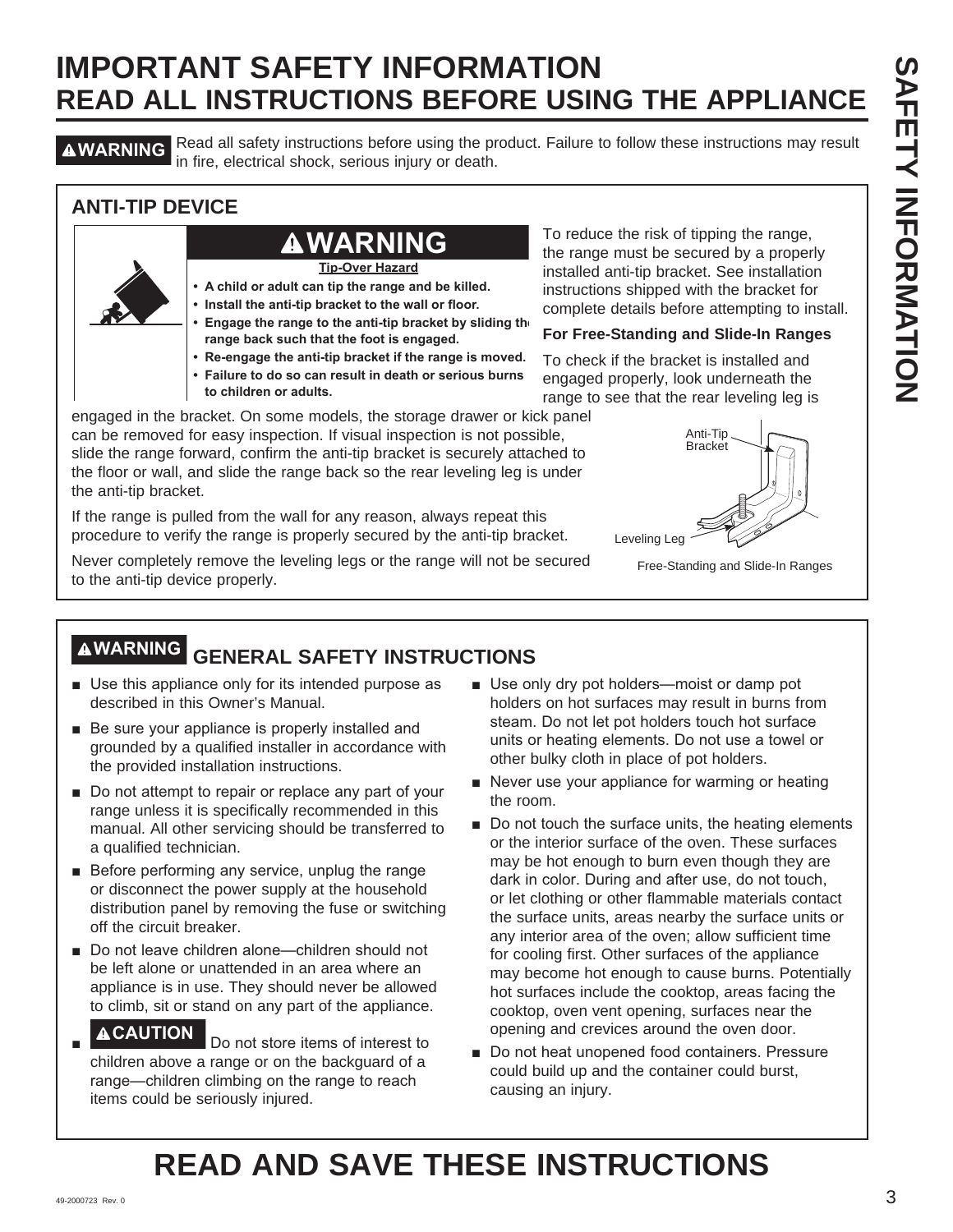## **WARNING GENERAL SAFETY INSTRUCTIONS (Cont.)**

- Do not use any type of foil or liner to cover the oven bottom or anywhere in the oven, except as described in this manual. Oven liners can trap heat or melt, resulting in damage to the product and risk of shock, smoke or fire.
- Avoid scratching or impacting glass doors, cook tops or control panels. Doing so may lead to glass breakage. Do not cook on a product with broken glass. Shock, fire or cuts may occur.
- Cook meat and poultry thoroughly—meat to at least an internal temperature of 160°F and poultry to at least an internal temperature of 180°F. Cooking to these temperatures usually protects against foodborne illness.
- $\blacksquare$  Cook food thoroughly to help protect against foodborne illness. Minimum safe food temperature recommendations can be found at **IsItDoneYet.gov** and **fsis.usda.gov**. Use a food thermometer to take food temperatures and check several locations.

## **WARNING KEEP FLAMMABLE MATERIALS AWAY FROM THE RANGE Failure to do so may result in fire or personal injury.**

- Do not store or use flammable materials in an oven or near the cooktop, including paper, plastic, pot holders, linens, wall coverings, curtains, drapes and gasoline or other flammable vapors and liquids.
- Never wear loose-fitting or hanging garments while using the appliance. These garments may ignite if
- they contact hot surfaces causing severe burns.
- Do not let cooking grease or other flammable materials accumulate in or near the range. Grease in the oven or on the cooktop may ignite.
- Clean ventilating hoods frequently. Grease should not be allowed to accumulate on the hood or filter.

## **WARNING IN THE EVENT OF A FIRE, TAKE THE FOLLOWING STEPS TO PREVENT INJURY AND FIRE SPREADING**

- Do not use water on grease fires. Never pick up a flaming pan. Turn the controls off. Smother a flaming pan on a surface unit by covering the pan completely with a well-fitting lid, cookie sheet or flat tray. Use a multi-purpose dry chemical or foam-type fire extinguisher.
- $\blacksquare$  If there is a fire in the oven during baking, smother the fire by closing the oven door and turning the

oven off or by using a multi-purpose dry chemical or foam-type fire extinguisher.

 $\blacksquare$  If there is a fire in the oven, turn the oven off and wait for the fire to go out. Do not force the door open. Introduction of fresh air at self-clean temperatures may lead to a burst of flame from the oven. Failure to follow this instruction may result in severe burns.

## **WARNING COOKTOP SAFETY INSTRUCTIONS**

- $\blacksquare$  Never leave the surface units unattended at medium or high heat settings. Boilovers cause smoking and greasy spillovers that may catch on fire.
- Never leave oil unattended while frying. If allowed to heat beyond its smoking point, oil may ignite resulting in fire that may spread to surrounding cabinets. Use a deep fat thermometer whenever possible to monitor oil temperature.
- To avoid oil spillover and fire, use a minimum amount of oil when shallow pan-frying and avoid cooking frozen foods with excessive amounts of ice.
- Only certain types of glass, glass/ceramic, earthenware or other glazed containers are suitable for cooktop service; others may break because of the sudden change in temperature.
- $\blacksquare$  To minimize the possibility of burns, ignition of flammable materials and spillage, the handle of a container should be turned toward the center of the range without extending over nearby surface units.
- When preparing flaming foods under a hood, turn the fan on.
- Use proper pan size-select cookware having flat bottoms large enough to cover the surface heating element. The use of undersized cookware will expose a portion of the surface unit to direct contact and may result in ignition of clothing. Proper relationship of cookware to surface unit will also improve efficiency.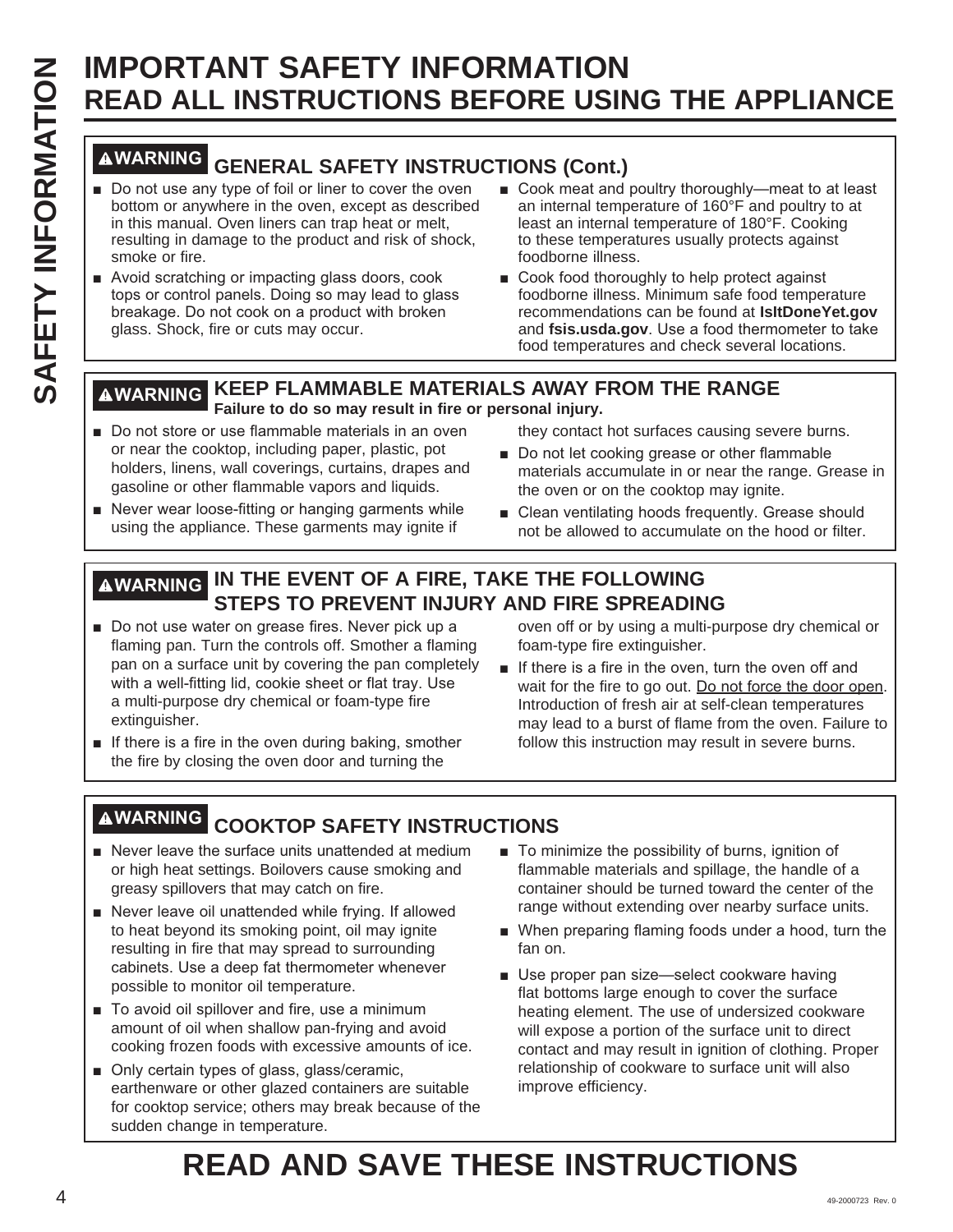## **WARNING RADIANT COOKTOP SAFETY INSTRUCTIONS**

- $\blacksquare$  Use care when touching the cooktop. The glass surface of the cooktop will retain heat after the controls have been turned off.
- $\blacksquare$  Do not cook on a broken cooktop. If glass cooktop should break, cleaning solutions and spillovers may penetrate the broken cooktop and create a risk of electric shock. Contact a qualified technician immediately.
- $\blacksquare$  Avoid scratching the glass cooktop. The cooktop can be scratched with items such as knives, sharp instruments, rings or other jewelry, and rivets on clothing.
- **B** Use a ceramic cooktop cleaner and non-scratching cleaning pad to clean the cooktop. Wait until the cooktop cools and the indicator light goes out before cleaning. A wet sponge or cloth on a hot surface can cause steam burns. Some cleaners can produce noxious fumes if applied to a hot surface.

**NOTE:** Sugar spills are an exception. They should be scraped off while still hot using an oven mitt and a scraper. See the Cleaning the glass cooktop section for detailed instructions.

- Read and follow all instructions and warnings on the cleaning cream label.
- Do not place or store items that can melt or catch fire on the glass cooktop, even when it is not being used. If the cooktop is inadvertently turned on, they may ignite. Heat from the cooktop or oven vent after it is turned off may cause them to ignite also.
- **I** If power is lost to an electric cooktop while a surface unit is ON, the surface unit will turn back on as soon as power is restored. In the event of power loss, failure to turn all surface unit knobs to the OFF position may result in ignition of items on or near the cooktop, leading to serious injury or death.

## **WARNING OVEN SAFETY INSTRUCTIONS**

- Stand away from the range when opening the oven door. Hot air or steam which escapes can cause burns to hands, face and/or eyes.
- $\blacksquare$  Do not use the oven if a heating element develops a glowing spot during use or shows other signs of damage. A glowing spot indicates the heating element may fail and present a potential burn, fire, or shock hazard. Turn the oven off immediately and have the heating element replaced by a qualified service technician.
- $\blacksquare$  Keep the oven vent unobstructed.
- Keep the oven free from grease buildup. Grease in the oven may ignite.
- Place oven racks in desired location while oven is cool. If rack must be moved while oven is hot, do not let pot holder contact hot heating element in oven.
- When using cooking or roasting bags in the oven, follow the manufacturer's directions.
- $\blacksquare$  Pull the oven rack to the stop-lock position when loading and unloading food from the oven. This helps prevent burns from touching hot surfaces of the door and oven walls.
- Do not leave items such as paper, cooking utensils or food in the oven when not in use. Items stored in an oven can ignite.
- Never place cooking utensils, pizza or baking stones, or any type of foil or liner on the oven floor. These items can trap heat or melt, resulting in damage to the product and risk of shock, smoke or fire.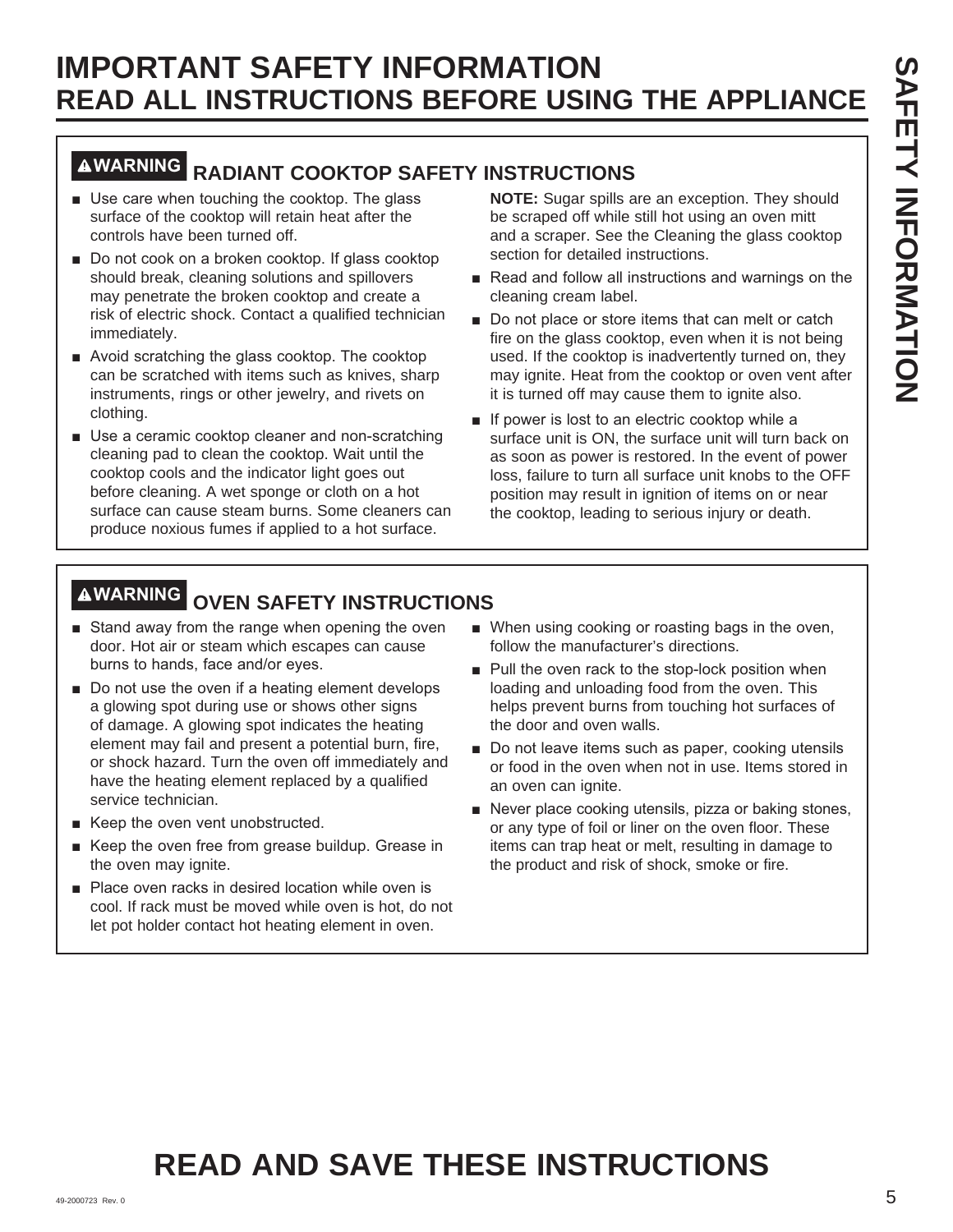## **WiFi Enable Equipment**

This device complies with part 15 of the FCC Rules. Operation is subject to the following two conditions: (1) This device may not cause harmful interference, and (2) this device must accept any interference received, including interference that may cause undesired operation.

The wireless communication equipment installed on this range has been tested and found to comply with the limits for a Class B digital device, pursuant to part 15 of the FCC Rules. These limits are designed to:

**(a)** provide reasonable protection against harmful interference in a residential installation. This equipment generates, uses, and can radiate radio frequency energy and, if not installed and used in accordance with the instructions, may cause harmful interference to radio communications. However, there is no guarantee that interference will not occur in a particular installation. If this equipment does cause harmful interference to radio or television reception, which can be determined by turning the equipment off and on, the user is encouraged to try to correct the interference by one or more of the following measures:

- Reorient or relocate the receiving antenna.
- $\blacksquare$  Increase the separation between the equipment and receiver.
- Connect the equipment into an outlet on a circuit different from that to which the receiver is connected.
- Consult the dealer or an experienced radio/TV technician for help.

**(b)** accept any interference received, including interference that may cause undesired operation of the device.

Note that any changes or modifications to the wireless communication device installed on this oven that are not expressly approved by the manufacturer could void the user's authority to operate the equipment.

## **How to Remove Protective Shipping Film and Packaging Tape**

Carefully grasp a corner of the protective shipping film with your fingers and slowly peel it from the appliance surface. Do not use any sharp items to remove the film. Remove all of the film before using the appliance for the first time.w

To assure no damage is done to the finish of the product, the safest way to remove the adhesive from packaging tape on new appliances is an application of a household liquid dishwashing detergent. Apply with a soft cloth and allow to soak.

**NOTE:** The adhesive must be removed from all parts. It cannot be removed if it is baked on.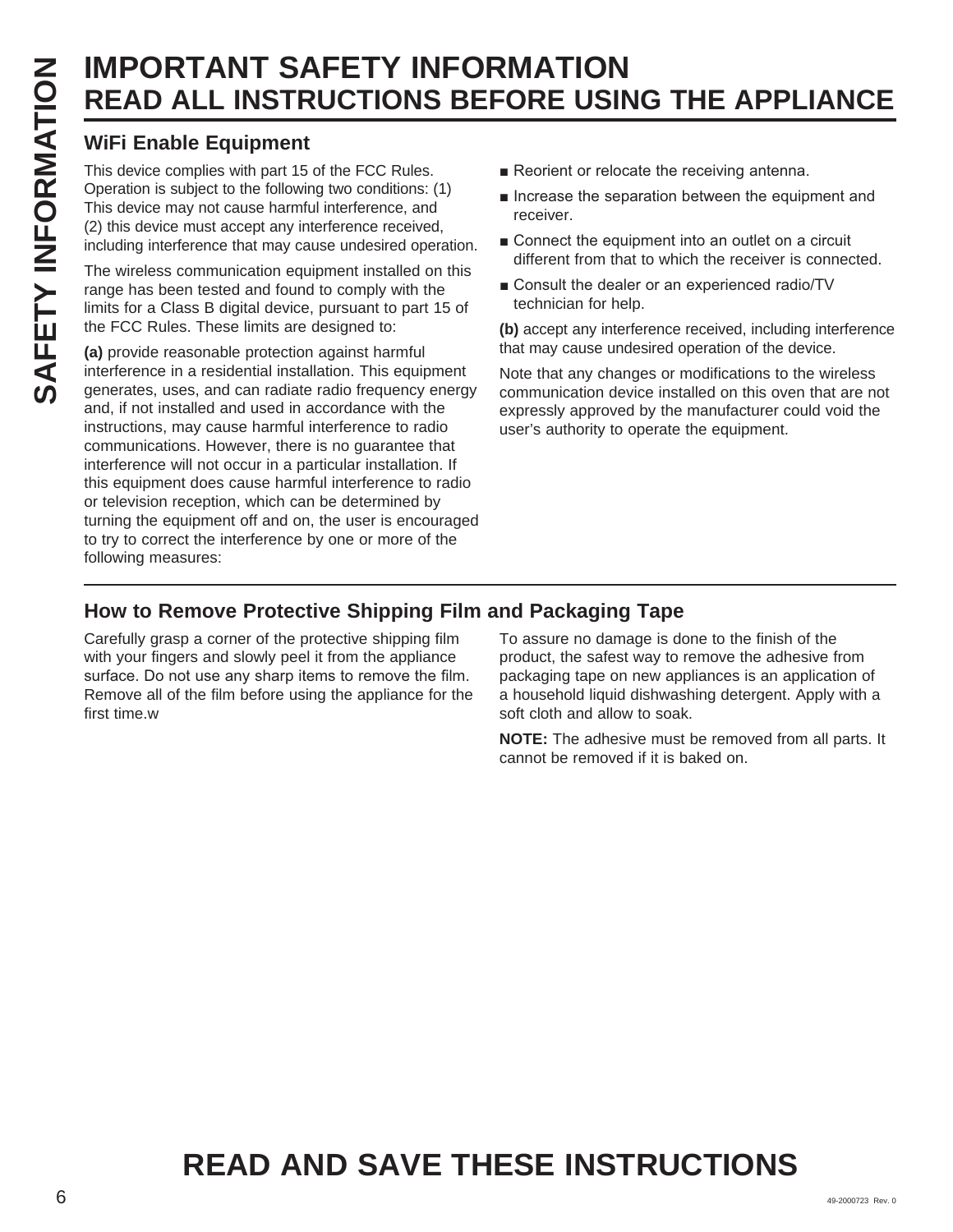## **Operating the Cooktop Elements**

**WARNING FIRE HAZARD: Never leave the range unattended with the cooktop on. Keep flammable items away from the cooktop. Turn off all controls when done cooking. Failure to follow these instructions can result in fire, serious injury or death.**

Before using the cooktop for the first time, clean it with ceramic cooktop cleaner. This helps protect the top and makes cleanup easier.

Turn element(s) On: Touch and hold **On/Off** pad about half a second. A chime can be heard with each touch to any pad.

Power level can be selected in any of the following ways:

- 1. **Swipe the gray arc** (on the graphics) to the desired power level. **There is no sensor on the LEDs**, or;
- 2. Touch **Anywhere** along the gray arc, or;
- 3. Touch **+** or **-** pads to adjust power level, or;
- 4. Shortcut to Hi: Immediately after turning unit on, touch the **+** pad, or;
- 5. Shortcut to Low: Immediately after turning unit on, touch the **-** pad.

**NOTE:** When changing from a high heat setting to a lower heat setting, the surface unit may stop glowing. This is normal. The unit is still on and hot.

**NOTE:** This cooktop has a rapid heat-up feature. If the cooktop is cool when turned on, it will glow red for a short period of time until the desired power setting is reached.

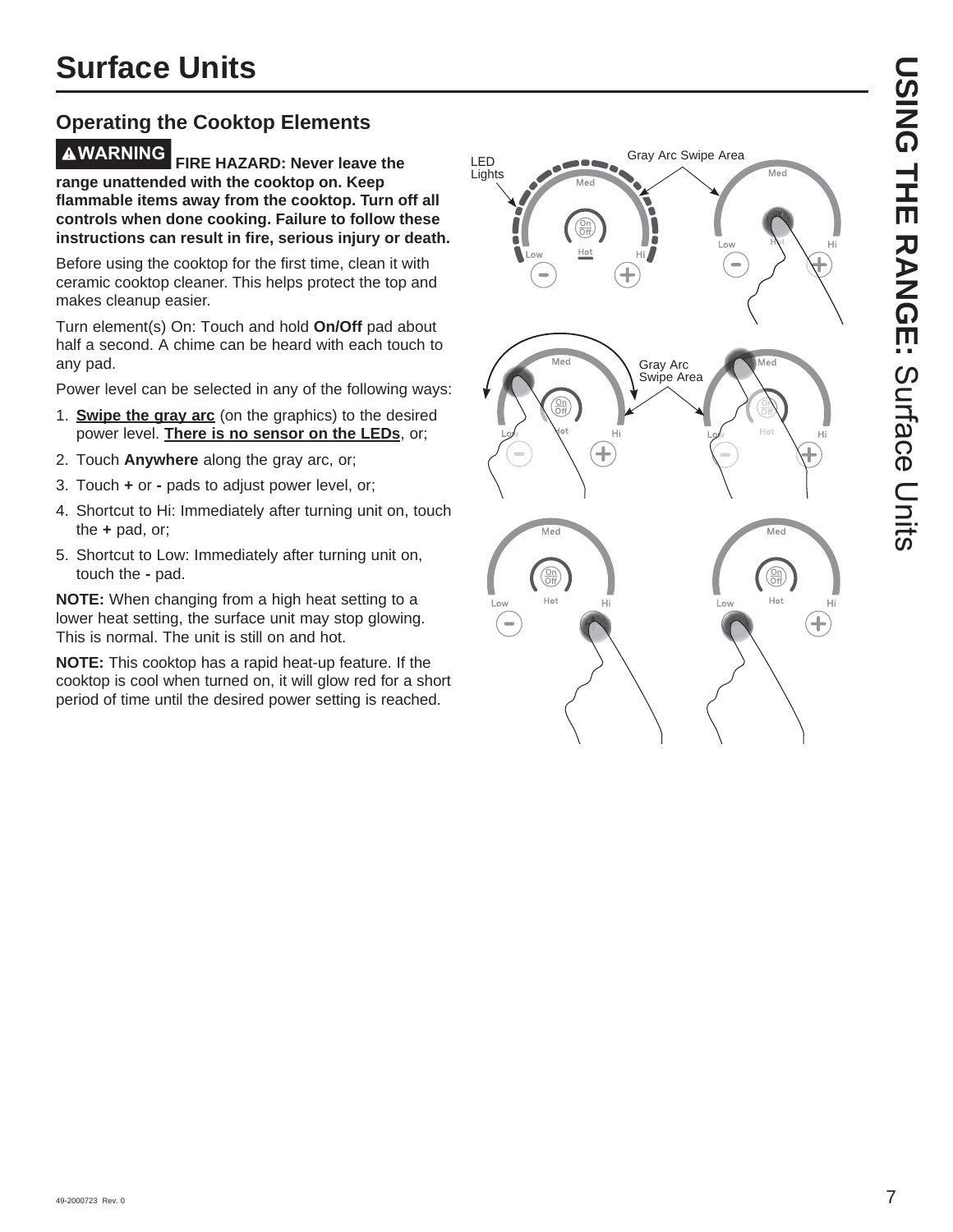## **Using the Warming Zone**

## **AWARNING**

**FOOD POISON HAZARD:** Bacteria may grow in food at temperatures below 140°F.

- Always start with hot food. Do not use warm setting to heat cold food.
- Do not use warm setting for more than 2 hours.

**USING THE RANGE SET AN AND SET AN AND SET AN AN AND SET AN AN AN ANDERED THE WARMING ZONE, locate the glass surface, will keep h temperature. Always start with heat cold food.<br>
• Do not use warm setting for the glass surf** The **WARMING ZONE**, located in the back center of the glass surface, will keep hot, cooked food at serving temperature. Always start with hot food. Do not use to heat cold food. Placing uncooked or cold food on the **WARMING ZONE** could result in foodborne illness.

#### **To use the WARMING ZONE:**

Press the **WARMING ZONE** pad, select the desired level (1, 2 or 3) using the number pads, and press start.

**To turn off the WARMING ZONE:** Press the **WARMING ZONE** pad.

**NOTE:** Cancel/Off will NOT turn off the warming zone.

## **How To Synchronize Left Elements**

## **To Turn On**

Hold the **Sync Burners** pad for about half a second to connect the two elements. Operate either element as described in Operating the Cooktop Elements to adjust power level.



## **Multi-Ring Burner (Can be Dual or Triple)**

## **To Turn On/Off**

- 1. Touch the **On/Off** pad for the right front surface unit.
- 8. Use the arc or  $+$  or  $-$  pad to choose the desired power setting.
- 3. Touch the **Burner Size** pad as needed to select the desired burner size.

The light next to the **Burner Size** pad indicates which size the surface unit is on. To turn the surface unit off, touch the **On/Off** pad.

For best results, all foods on the **WARMING ZONE** should be covered with a lid or aluminum foil. When warming pastries or breads, the cover should be vented to allow moisture to escape.

The initial temperature, type and amount of food, type of pan, and the time held will affect the quality of the food.

Always use pot holders or oven mitts when removing food from the **WARMING ZONE**, since cookware and plates will be hot.

**NOTE:** The surface warmer will not glow red.



## **To Turn Off**

- 1. Touch the **On/Off** pad on either element to turn off the Sync Burners.
- 2. Touch the **Sync Burners** to turn both elements off.

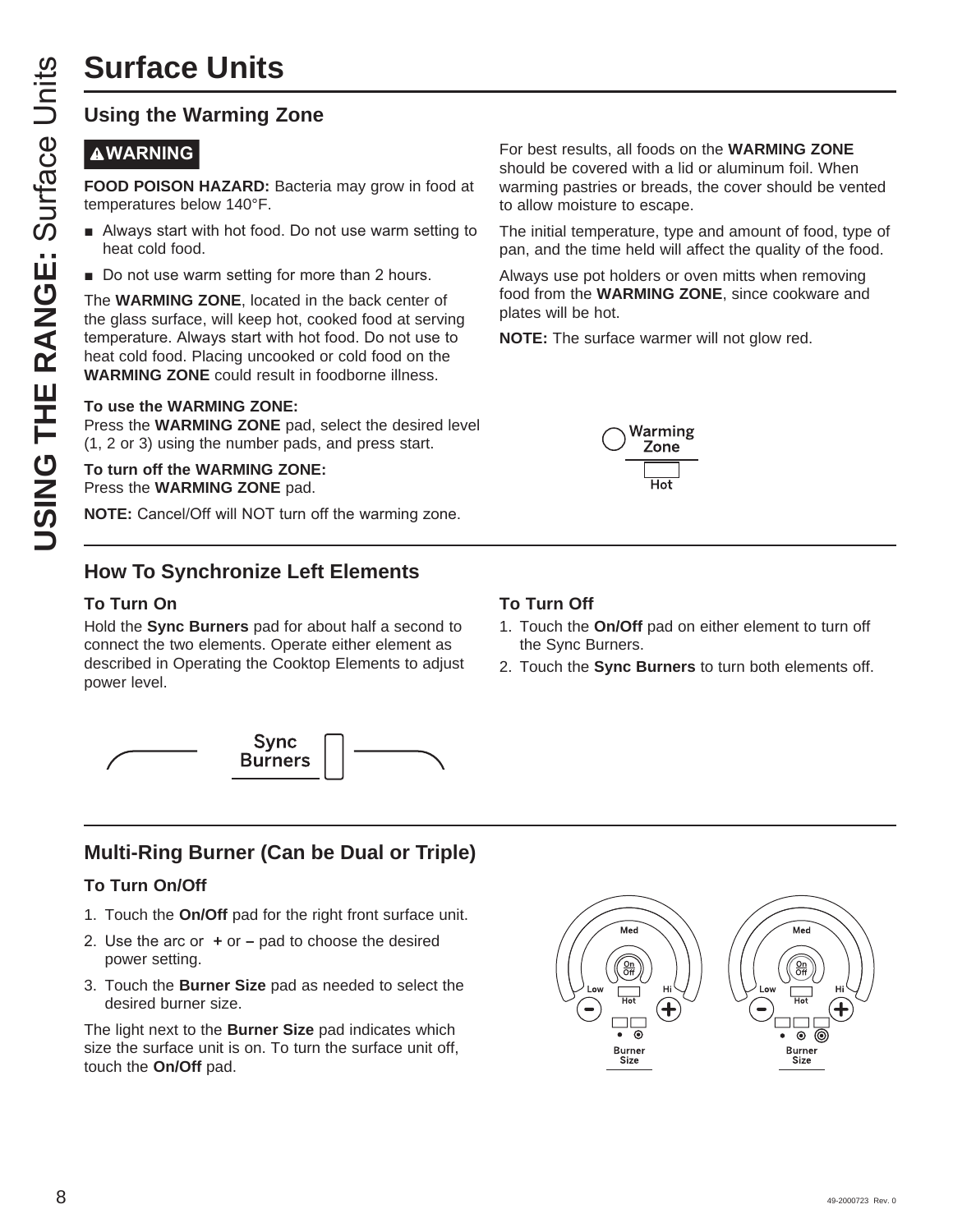## **Surface Units (Cont.)**

## **Home Canning Tips**

Be sure the canner is centered over the surface unit.

Make sure the canner is flat on the bottom.

To prevent burns from steam or heat, use caution when canning.

Use recipes and procedures from reputable sources. These are available from manufacturers such as Ball® and Kerr<sup>®</sup> and the Department of Agriculture Extension Service.

Flat-bottomed canners are recommended. Use of water bath canners with rippled bottoms may extend the time required to bring the water to a boil.

## **Radiant Glass Cooktop**

The radiant cooktop features heating units beneath a smooth glass surface.

**NOTE:** A slight odor is normal when a new cooktop is used for the first time. It is caused by the heating of new parts and insulating materials and will disappear in a short time.

**NOTE:** On models with light-colored glass cooktops, it is normal for the cooking zones to change color when hot or cooling down. This is temporary and will disappear as the glass cools to room temperature.

The surface unit will cycle on and off to maintain your selected control setting.

It is safe to place hot cookware on the glass surface even when the cooktop is cool.

Even after the surface units are turned off, the glass cooktop retains enough heat to continue cooking. To avoid overcooking, remove pans from the surface units when the food is cooked. Avoid placing anything on the surface unit until it has cooled completely.

- Water stains (mineral deposits) are removable using the cleaning cream or full-strength white vinegar.
- $\blacksquare$  Use of window cleaner may leave an iridescent film on the cooktop. The cleaning cream will remove this film.
- $\blacksquare$  Don't store heavy items above the cooktop. If they drop onto the cooktop, they can cause damage.
- Do not use the surface as a cutting board.

**SURFACE** COOKING

Never cook directly on the glass. Always use cookware.



Always place the pan in the center of the surface unit you are cooking on.



Do not slide cookware across the cooktop because it can scratch the glass-the glass is scratchresistant, not scratch proof.

## **Temperature Limiter on Radiant Glass Cooktops**

Every radiant surface unit has a temperature limiter.

The temperature limiter protects the glass cooktop from getting too hot.

The temperature limiter may cycle the surface units off for a time if:

- $\blacksquare$  the pan boils dry.
- $\blacksquare$  the pan bottom is not flat.
- $\blacksquare$  the pan is off-center.
- $\blacksquare$  there is no pan on the unit.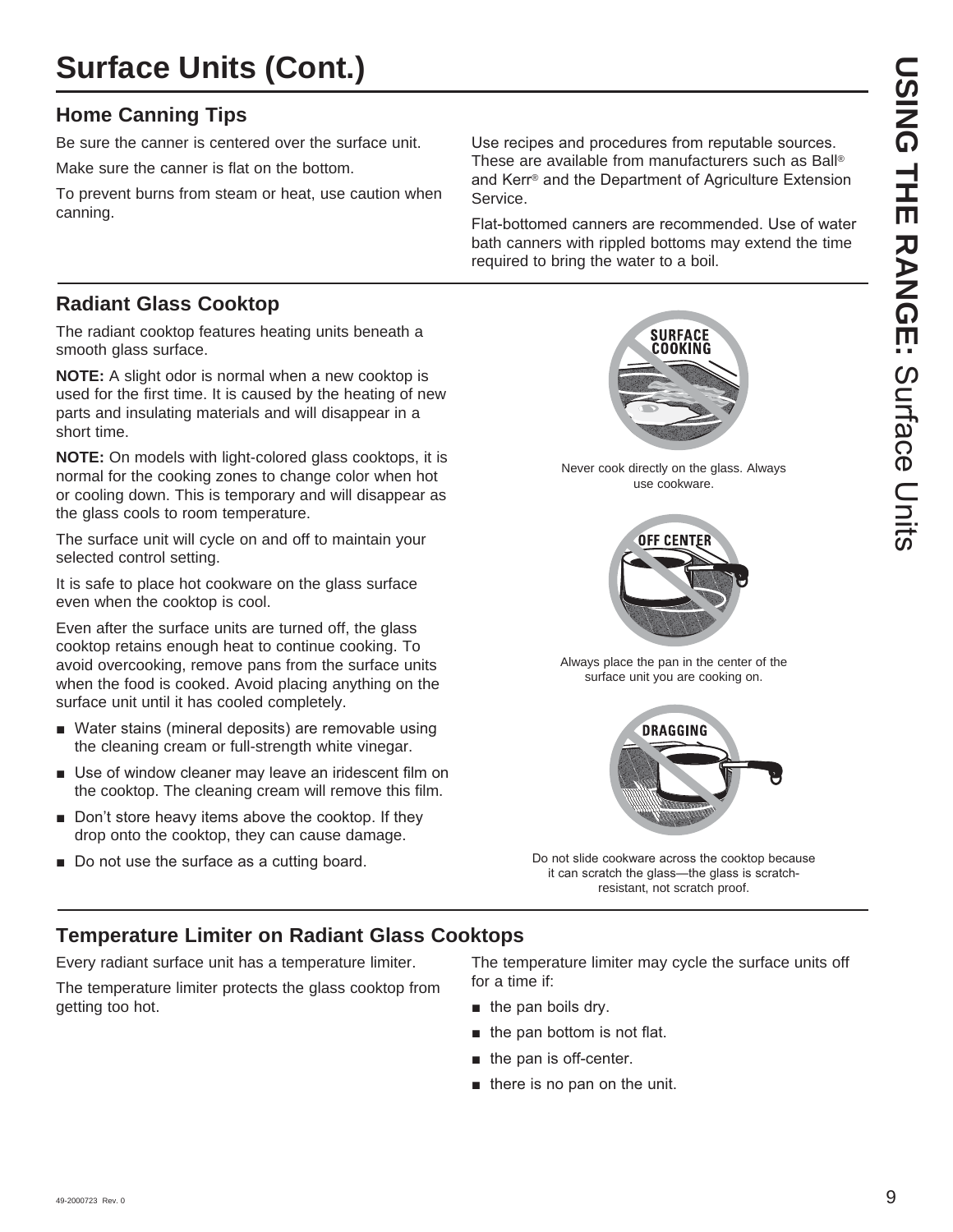# **Cookware for Radiant Glass Cooktop**

The following information will help you choose cookware which will give good performance on glass cooktops.

**NOTE:** Follow all cookware manufacturer's recommendations when using any type of cookware on the ceramic cooktop.

## **Recommended**

## **Stainless Steel**

## **Aluminum:**

heavy weight recommended

Good conductivity. Aluminum residues sometimes appear as scratches on the cooktop but can be removed if cleaned immediately. Because of its low melting point, thin weight aluminum should not be used.

## **Copper Bottom:**

Copper may leave residues which can appear as scratches. The residues can be removed, as long as the cooktop is cleaned immediately. However, do not let these pots boil dry. Overheated metal can bond to glass cooktops. An overheated copper bottom pot will leave a residue that will permanently stain the cooktop if not removed immediately.

## **Enamel (painted) on Cast Iron:**

recommended if bottom of pan is coated

## **Avoid/Not Recommended**

## **Enamel (painted) on Steel:**

Heating empty pans can cause permanent damage to cooktop glass. The enamel can melt and bond to the ceramic cooktop.

## **Glass-ceramic:**

Poor performance. Will scratch the surface.

## **Stoneware:**

Poor performance. May scratch the surface.

## **Cast Iron:**

not recommended—unless designed specifically for glass cooktops

Poor conductivity and slow to absorb heat. Will scratch the cooktop surface.



Check pans for flat bottoms by using a straight edge.







Pans with rounded, curved, ridged or warped bottoms are not recommended.

## **For Best Results**

- $\blacksquare$  Place only dry pans on the surface elements. Do not place lids on the surface elements, particularly wet lids. Wet pans and lids may stick to the surface when cool.
- $\blacksquare$  Do not use woks that have support rings. This type of wok will not heat on glass surface elements.
- $\blacksquare$  We recommend that you use only a flat-bottomed wok. They are available at your local retail store. The bottom of the wok should have the same diameter as the surface element to ensure proper contact.
- Some special cooking procedures require specific cookware such as pressure cookers or deep-fat fryers. All cookware must have flat bottoms and be the correct size.



Do not place wet pans on the glass cooktop.



Do not use woks with support rings on the glass cooktop.



Use flat-bottomed woks on the glass cooktop.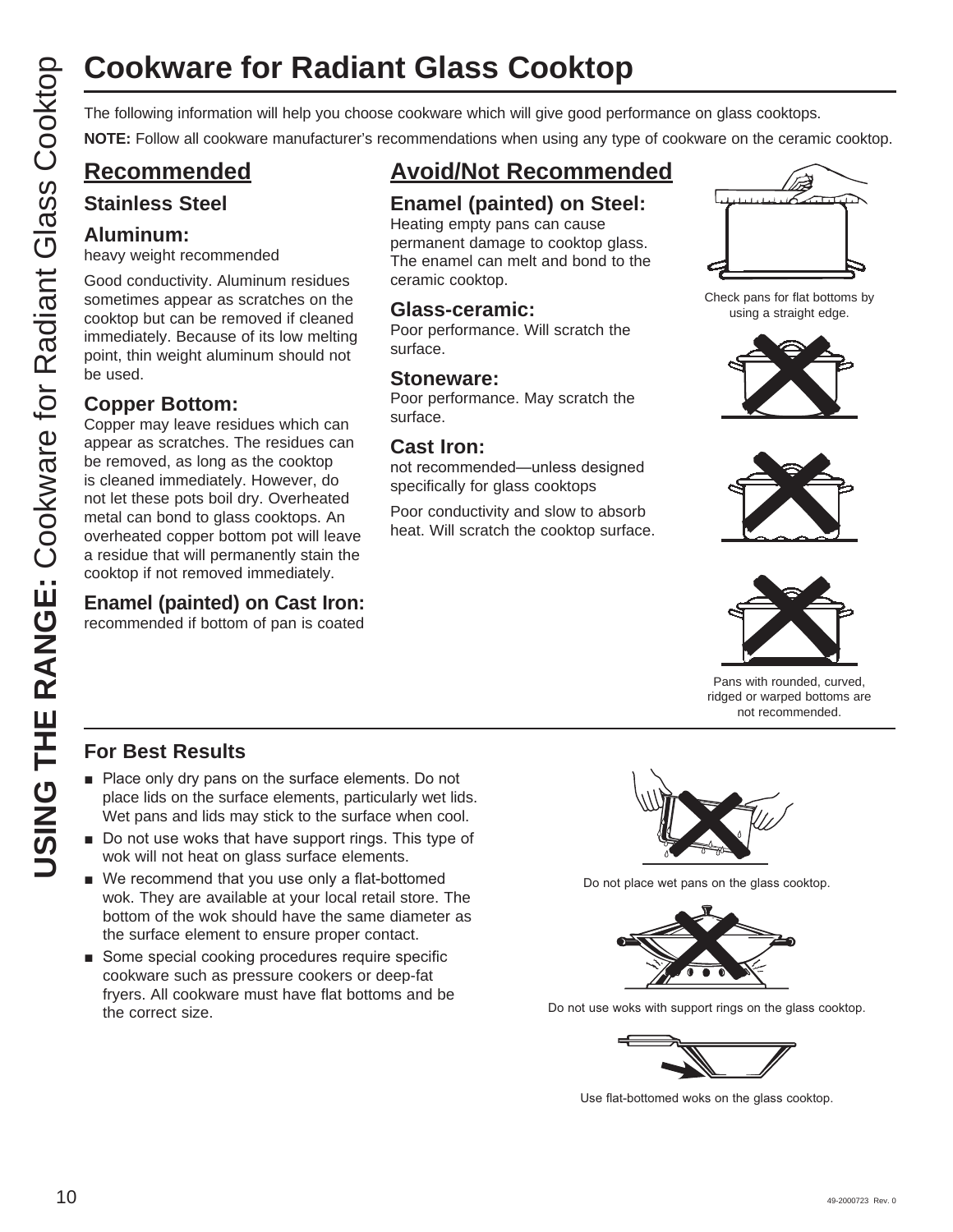

- **1. Traditional Cooking Modes:** Your oven has the following traditional cooking modes: Bake, Broil, and Warm. See the Cooking Modes section for more information.
- **2. Convection Cooking Modes:** Convection cooking modes use increased air circulation to improve performance. See the Cooking Modes section for more information.
- **3. Air Fry:** See the Cooking Modes section for more information about this special convection mode.
- **4. Steam Clean:** See the Cleaning the Oven section for important information about using these modes.
- **5. Start/Enter:** Must be pressed to start any cooking, cleaning, or timed function. Also used to start the Warming Zone on the cooktop.
- **6. Cancel/Off:** Cancels ALL oven operations except the clock and timer. Does NOT cancel the Warming Zone on the cooktop.
- **7. Timer:** Works as a countdown timer. Press the **Timer** pad and number pads to program the time in hours and minutes. Press the **Start** pad. The timer countdown is complete. To turn the timer off press the **Timer** pad.
- **8. Oven Light:** Turns the oven light on or off.
- **9. Lock Controls:** Locks out the control so that pressing the pads does not activate the controls. Press and hold the **Lock Controls** pad, for three seconds to lock or unlock the control. **Cancel/Off** is always active, even when the control is locked.
- **10. Cooking Options and Settings:** The Cooking Options and Settings pads open up more detailed menus in the display that allow access to additional functions and cooking modes. For each you select the function in the display using the associated number pad. You can exit at any time by pressing the **Cooking Options** or **Settings** pad again. See the Settings, Cooking Options, and Cooking Modes Sections for more details.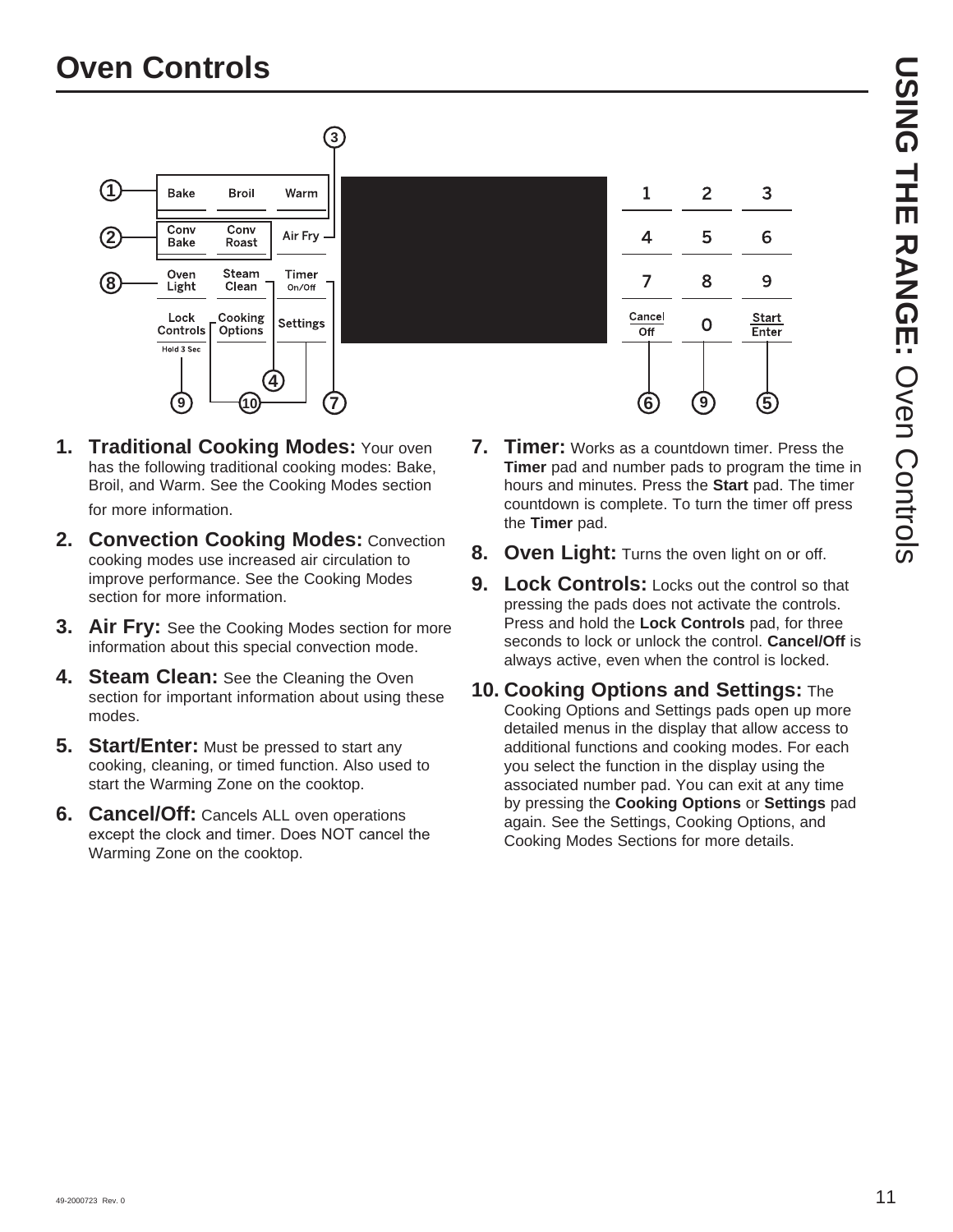The Cooking Options pad opens up a menu of more cooking modes when the oven is off. It opens a menu with additional features if a cooking mode is already in process. You can exit the menu at any time by pressing the **Cooking Options** pad again.

**You must first select an oven and a mode (bake, convection bake, convection roast) and then select Cooking Options to get to the following functions.**

## **Cook Time**

**USING THE RANGE THE RANGE THE RANGE THE RANGE SANGE THE COOK TIME COOK Time**<br> **USING THE COOK TIME**<br>
COOK TIME for the following fun and options to get to the following fun and options to get to the following time and tur Counts down cooking time and turns off the oven when the cooking time is complete. Select a desired cooking mode. Use the number pads to program a baking temperature. Press the **Cooking Options** pad and select **Cook Time**. Use the number pad to program cook time in hours and minutes. Then press **Start/Enter**. This can only be used with Bake, Convection Bake, and Convection Roast.

## **Delay Time**

Delays when the oven will turn on. Use this to set a time when you want the oven to start. Press the desired cooking mode pad. Use the number pad to program a baking temperature. Press the **Cooking Options** pad and select **Delay Time**. Use the number pads to program the time of day for the oven to turn on, and then press **Start/Enter**. Delay Time is not available with all modes.

**NOTE:** When using the Delay Time feature, foods that spoil easily – such as milk, eggs, fish, stuffing, poultry, and port – should not be allowed to sit for more than 1 hour before or after cooking. Room temperature promotes the growth of harmful bacteria. Be sure that the oven light is off because heat from the bulb will speed harmful bacteria growth.

## **Oven Probe**

**NOTE:** Only accessible through traditional and convection cooking modes.

Monitors internal food temperature and turns the oven off when the food reaches the programmed temperature. Insert the probe, press the desired cooking mode, and program the probe temperature. See the Cooking Modes Section for more information. The probe can only be used with Bake, Convection Bake, and Convection Roast.

# **Settings**

**The Options and Settings pads open up more detailed menus in the display that allow access to additional functions. For each you select the function in the display using the associated number pad. You can exit at any time by pressing the Options or Settings pad again.**

## **WiFi Connect/Remote Enable**

Your oven is designed to provide you with two-way communication between your appliance and smart device. By using the WiFi Connect features, you will be able to control essential oven operations such as temperature settings, timers and cooking modes using your smartphone or tablet.\*

Select **Settings** then **Wifi** - follow the instructions on your oven display and phone app. It is necessary to turn on WiFi before using Remote Enable on your oven.

## **Connecting your WiFi Connect Enabled Oven**

#### **What you will need**

Your GE Appliances oven uses your existing home WiFi network to communicate between the appliance and your smart device. In order to setup your GE Appliances oven, you will need to gather some information:

1. Each GE Appliances oven has a connected appliance information label that includes an Appliance Network Name and Password. These are the two important details that you will need to connect to the appliance. The label is typically located inside the door of the oven or drawer.

| <b>Connected Appliance Information</b> |                         |
|----------------------------------------|-------------------------|
| FCC: ZKJ-WCATA001                      | Network: GE XXXXXX XXXX |
| IC: 10229A-WCATA001                    | Password: XXXXXXXX      |
| MAC ID: XX - XX - XX - XX - XX - XX    | PT. NO. 229C6272G001-0  |

Sample Label

- 2. Have your smart phone or tablet ready with the ability to access the internet and download apps.
- 3. You will need to know the password of your home WiFi router. Have this password ready while you are setting up your GE Appliances oven.

#### **Connect your GE Appliances oven**

- 1. On your smart phone or tablet visit **GEAppliances.com/connect** to learn more about connected appliance features and to download the appropriate app.
- 2. Follow the app onscreen instructions to connect your GE Appliances oven.
- 3. Once the process is complete, the connection light located on your GE Appliances oven display will stay on solid and the app will confirm you are connected.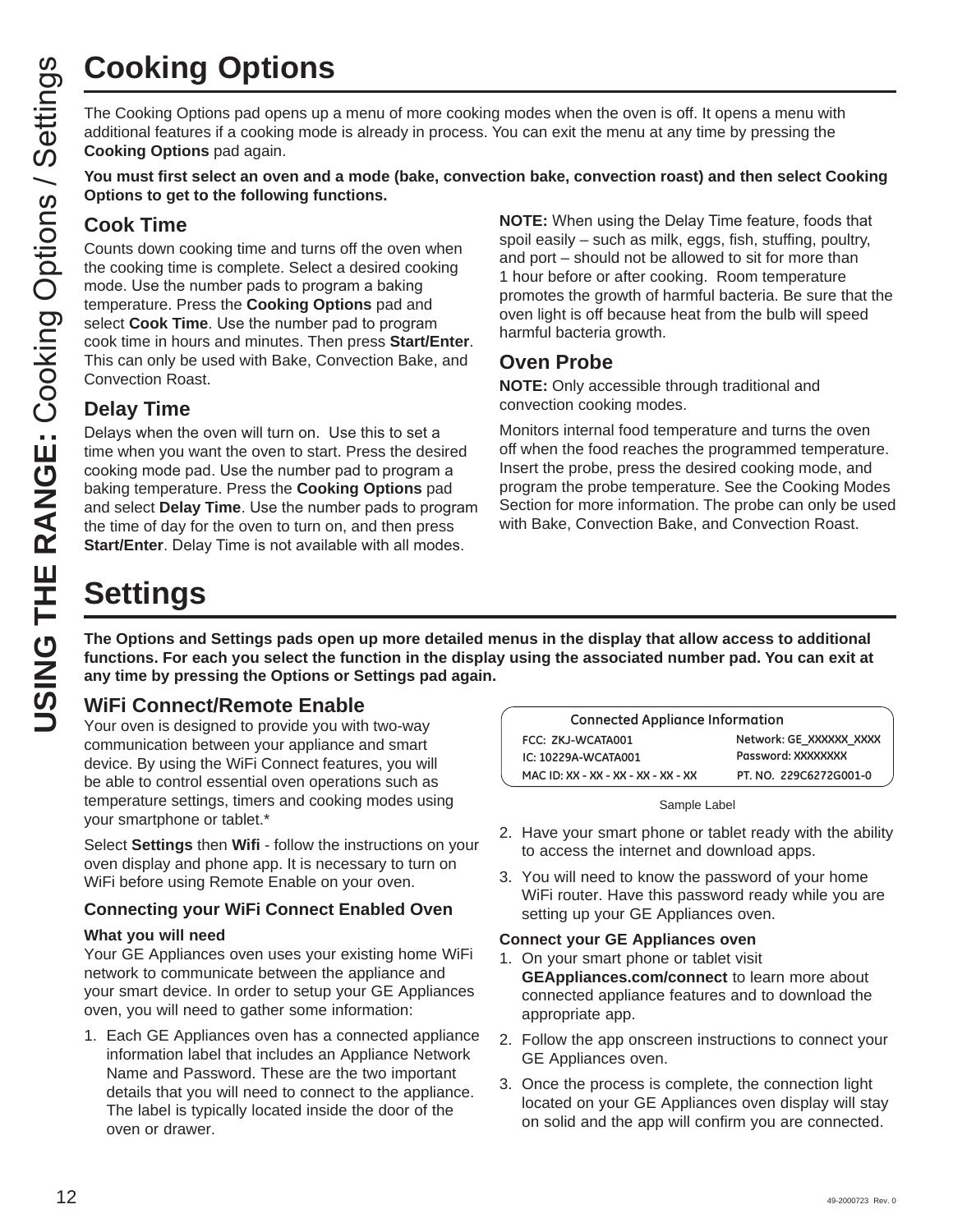## **Wifi Connect (cont.)**

4. If the connection light does not turn on or is blinking, follow the instructions on the app to reconnect. If issues continue, please call the Connected Call Center 1.800.220.6899 and ask for assistance regarding oven wireless connectivity.

To connect additional smart devices, repeat steps 1 and 2.

Note that any changes or modifications to the remote enable device installed on this oven that are not expressly approved by the manufacturer could void the user's authority to operate the equipment.

## **REMOTE STARTING YOUR OVEN**  $\widehat{\mathbf{R}}$

To be able to start the oven remotely once connected to WiFi, press the **Remote Enable** pad and the **a** icon will turn on in the display. The oven can now be remotely started with a connected device. Opening an oven door or turning off the oven will turn off the  $\Box$  icon. The  $\Box$ icon must be lit to start the oven remotely. The **ight** icon is not required to change the oven temperature while it is running, set a timer or to turn the oven off from the phone app while the  $\widehat{\mathcal{F}}$  icon shows it is Wifi Connected.

After using the oven, remember to verify that the  $\Box$  icon is lit if you wish to start the oven remotely in the future.

**NOTE:** Foods that spoil easily—such as milk, eggs, fish, stuffings, poultry and pork-should not be allowed to sit for more than 1 hour before or after cooking. Room temperature promotes the growth of harmful bacteria. Be sure that the oven light is off because heat from the bulb will speed harmful bacteria growth.

## **Clock**

This setting sets the oven clock time. Press the **Settings** pad, select **More** and then select **Set Clock**. Follow the instructions to set the clock. This feature also specifies how the time of day will be displayed. You can select a standard 12-hour clock (12H), 24-hour military time display (24H), or no clock displayed (Off). Press the **Settings** pad, select **Set Clock** and select either **12/24 hr** or **On/Off**.

## **Bluetooth® - Chef Connect**

This is a pairing feature for use with other compatible **Chef Connect** enabled products like an over-the-range microwave oven or range hood. To pair those products to the range Press the **Settings** pad and select **Bluetooth®**. Select **Pair** and follow the corresponding instructions included with the mating Chef Connect enabled product. The range will cancel pairing mode after two minutes if no mating device is detected. Select **Remove** to confirm product is paired or to un-pair from range.

## **Auto Conv (Auto Conversion)**

When using Convection Bake cooking, Auto Recipe Conversion will automatically convert the regular baking temperatures entered to convection bake cooking temperatures when turned on. Note that this option does not convert convection bake cooking times, it only converts temperatures. This feature may be turned On or Off. Press the **Settings** pad, select **More** and then select **Auto Conversion.** Follow the prompts to turn this feature on or off.

## **Auto Off**

This feature shuts the oven down after 12 hours of continuous operation. It may be enabled or disabled. Select **Settings**, **More**, and **Auto Off** to turn this feature on or off.

## **Sound**

You can adjust the volume and type of alert your appliance uses. Select **Settings**, **More**, and **Sound**. Follow prompts for making volume adjustments or for changing between continuous and single alert tones. A continuous setting will continue to sound a tone until a button on the control is pressed. The oven tone volume can be adjusted between several settings and off. The control will sound the oven tone at the new volume level each time the sound level is changed.

## **F/C (Fahrenheit or Celsius)**

The oven control is set to use Fahrenheit temperatures (F), but you can change it to use Celsius temperatures (C). Select **Settings**, **More**, and **F/C** to alter between temperature scales displayed.

## **Adjust the Oven temperature**

This feature allows the oven cooking modes to be adjusted up to 35°F hotter or down to 35°F cooler. Use this feature if you believe your oven temperature is too hot or too cold and wish to change it. This adjustment affects Bake and Convection Bake modes. No other cooking modes are affected. Press the **Settings** pad, select **More** and then select **Oven Adjust** to add **More Heat** or **Less Heat**. Press **Save**.

## **Oven Info**

To display the model number and software version on your unit, select Settings, More, and Oven Info.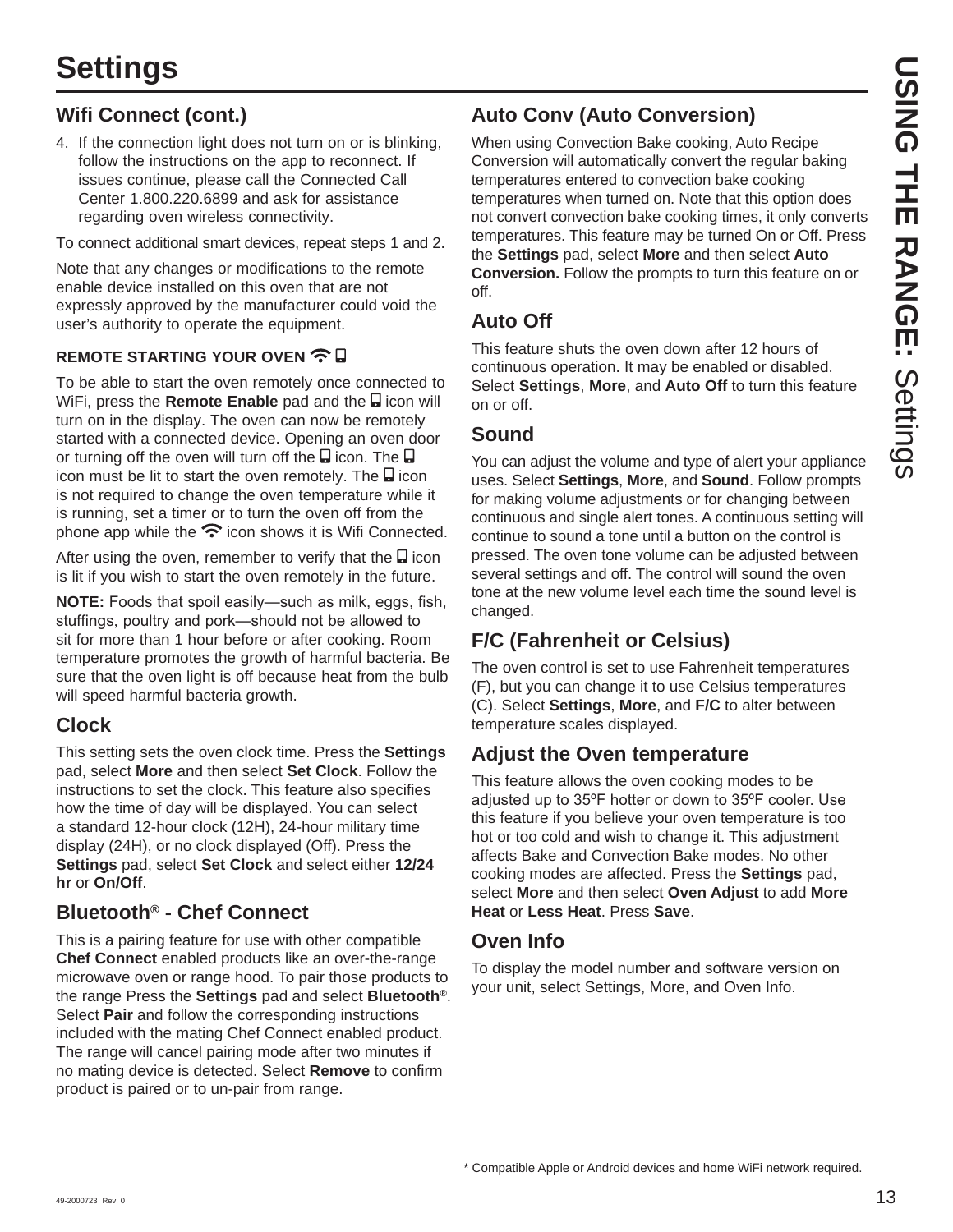# **Sabbath Mode**

**USING THE RANGE:**<br>
The Sabbath mode feature complies with standards set forth by Star K. Some of these standards that will be noticed<br>
the on display changes. Only continuous baking of timed baking is allowed in the Sab by the consumer include the disabling of tones, disabling of oven lights, and delays of about 30 seconds to one minute on display changes. Only continuous baking or timed baking is allowed in the Sabbath mode. Cooking in the Sabbath mode is a two-step process, first the Sabbath mode must be set and then the bake mode must be set.

## **Setting the Sabbath Mode**

Press the **Settings** pad, select **Sabbath**, and select **Turn on**. A single bracket "]" will appear in the display indicating that the Sabbath mode is set. The clock will not be displayed. Continuous bake or timed bake can now be programmed.

## **Starting a Continuous Bake**

- 1. Press the **Bake** pad.
- 2. If the desired temperature is 350F, press **Start/ Enter**. If a different cooking temperature is desired, use the **1** through **5** number pads to select a preset cooking temperature, then press **Start/Enter**. Refer to the graphic below to determine which pad sets the desired cooking temperature.

After a delay, a second bracket "] [" will appear in the display indicating that the oven is baking.

| Temperature (°F) | 1             | 2                                        | З                            |
|------------------|---------------|------------------------------------------|------------------------------|
|                  | 200           | 250                                      | 300                          |
| Time (hours)     | 4             | 5                                        | 6                            |
|                  | 325           | 400                                      | 2h                           |
|                  | 7             | 8                                        | 9                            |
|                  | 2.5h          | 3h                                       | 3.5h                         |
|                  | Cancel<br>Off | O                                        | <b>Start</b><br><b>Enter</b> |
|                  |               | <b>Lock Controls</b><br>Hold 3 Sec<br>4h |                              |

 $1 = 200^{\circ}$  F,  $2 = 250^{\circ}$  F,  $3 = 300^{\circ}$  F,  $4 = 325^{\circ}$  F,  $5 = 400^{\circ}$  F

 $6 = 2$  hours,  $7 = 2.5$  hours,  $8 = 3$  hours,  $9 = 3.5$  hours,  $0 = 4$  hours

## **Adjusting the Temperature**

Press **Bake**, use the **1** through **5** number pads to select a different preset cooking temperature, and press **Start/ Enter**.

## **Starting a Timed Bake**

- 1. Press the **Bake** pad.
- 2. If the desired temperature is 350F, use the **6** through **0** number pads to select a cooking time. If a cooking temperature other than 350F is desired, use the **1** through **5** number pads to select a preset cooking temperature, then select the cooking time. Refer to the graphic on this page to determine which pad sets the desired cooking temperature and cooking time.
- 3. Press **Start/Enter**.

After a delay, a second bracket "] [" will appear in the display indicating that the oven is baking. When the cook time expires, the display will change back to a single bracket "]" indicating that the oven is no longer baking. No tone will sound when the cook time is complete.

## **Exit the Sabbath Mode**

Exiting the Sabbath mode should be done after the Sabbath is over.

- 1. Press **Cancel/Off** to end any bake mode that may be running.
- 2. Press and hold **Settings** pad until **Sabbath Mode off** is displayed.

## **Sabbath Mode Power Outage Note**

If a power outage occurs while the oven is in Sabbath Mode, the unit will return to Sabbath Mode when power is restored, however the oven will return to the off state even if it was in the middle of a bake cycle when the power outage occurred.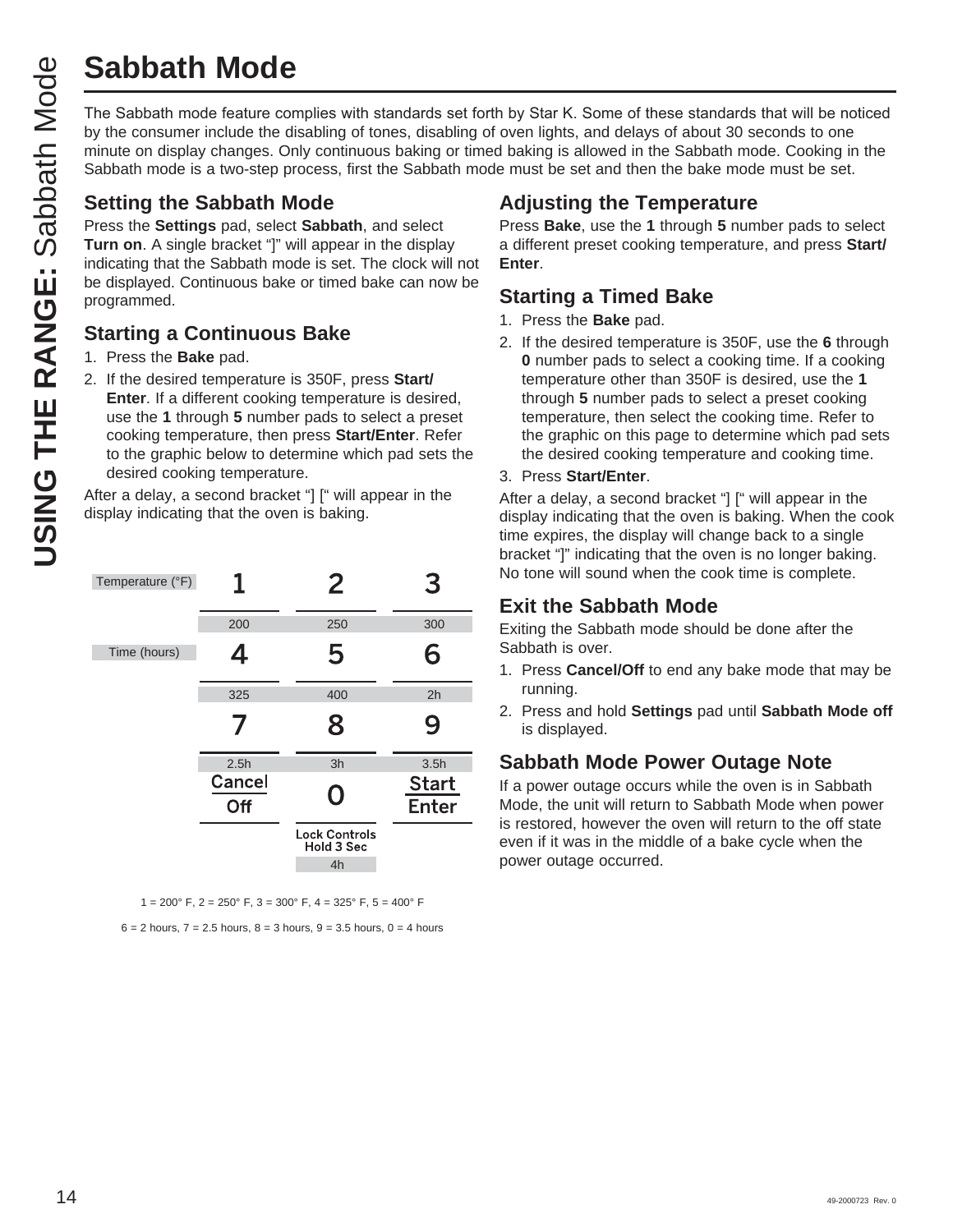Recommended rack positions for various types of foods are provided in the Cooking Guide. Adjusting rack position is one way to impact cooking results. For example, if you would prefer darker tops on cakes, muffins, or cookies, try moving food one rack position higher. If you find foods are too brown on top try moving them down next time.

When baking with multiple pans and on multiple racks, ensure there is at least 1½" between pans to allow sufficient space for air to flow.

To avoid possible burns, place the racks in the desired position before you turn the oven on.



The number of rack positions may vary by model.

## **Extension Racks**

Always pull the rack out by its upper front rail to its fully open position, when placing or removing cookware. Extension racks cannot be used in the top rack position.



Fully Open Position

If extension racks are difficult to extend, lubricate the racks with the graphite lubricant provided with your oven. Remove the rack from the oven, remove debris in the side tracks with a paper towel, shake the graphite lubricant and place 4 small drops on the two bottom tracks of the left and right sides. Open and close the rack several times to distribute the lubricant.



To order additional graphite lubricant, read the Accessories section of the manual.

### **To Remove An Extension Rack:**

- 1. Make sure the rack is pushed all the way into the oven so that side paddles on the rack disengage from the oven support.
- 2. Slide the rack toward you to the bump (stop position) on the rack support.
- 3. Firmly grasp both sides of the rack frame and the sliding rack, tilt the front end up and pull it out.



### **To Replace An Extension Rack:**

- 1. Firmly grasp both sides of the rack frame and the sliding rack.
- 2. Place the curved end of the rack (stop-locks) onto the oven supports, tilt up the front of the rack and push it in as far as it will go.



If extension racks are difficult to replace or remove, wipe the oven rack supports with vegetable oil. Do not wipe oil on the rack slides.

**NOTE:** Using other cooking oils will cause a discoloring or a rust like color residue on the racks and cavity sides. To clean this residue, use a soap and water or a vinegar and water solution. Rinse with clean water and dry with a soft cloth.

### **To Lubricate the Paddle:**

Shake lubricant and apply to the moving parts of the paddle mechanisms as shown.

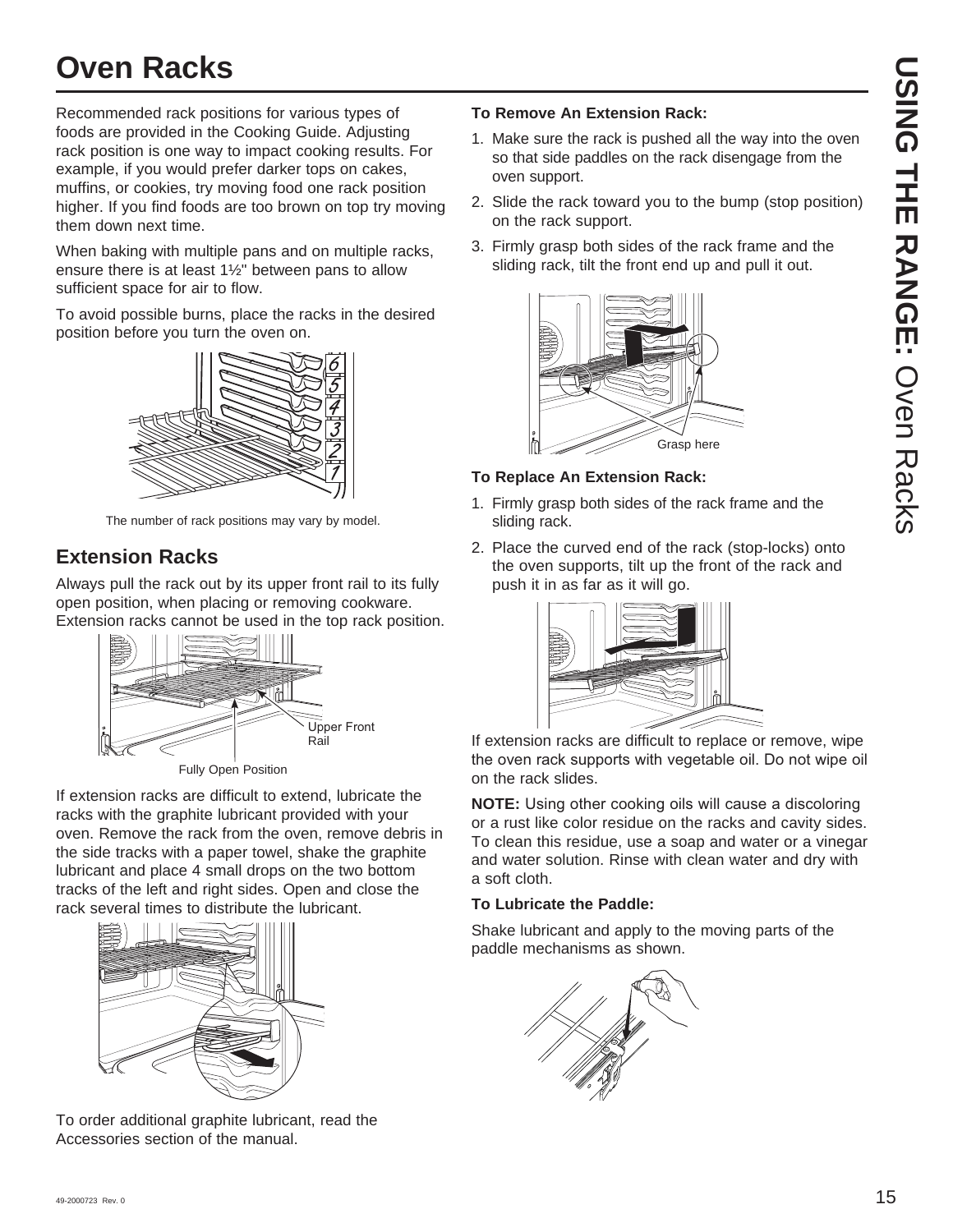## **Aluminum Foil and Oven Liners**

Do not use any type of foil or oven liner to cover the oven bottom. These items can trap heat **or melt, resulting in damage to the product and risk of shock, smoke or fire. Damage from improper use of these items is not covered by the product warranty.** 

Foil may be used to catch spills by placing a sheet on a lower rack, several inches below the food. Do not use more foil than necessary and never entirely cover an oven rack with aluminum foil. Keep foil at least 1-1/2" from oven walls to prevent poor heat circulation.

## **Cookware Guidelines**

The material, finish, and size of cookware affect baking performance.

Dark, coated and dull pans absorb heat more readily than light, shiny pans. Pans that absorb heat more readily can result in a browner, crisper, and thicker crust. If using dark and coated cookware check food earlier than minimum cook time. If undesirable results are obtained with this type of cookware consider reducing oven temperature by 25ºF next time.

## **Air Fry Cookware**

Any cookware used on Air Fry mode should be broil safe. A dark surface, solid baking pan with low rimmed sides, such as a sheet pan, is recommended for use with Air Fry. The darker pan surface promotes better browning and crisping.

Oven baking baskets and baking grids can also be used, but a sheet pan should be placed on the rack below the foods to catch any drippings when using a baking basket.<br>Primary recommended cookware



Shiny pans can produce more evenly cooked baked

Glass and ceramic pans heat slowly but retain heat well. These types of pans work well for dishes such as pies

Air insulated pans heat slowly and can reduce bottom

Keep cookware clean to promote even heating.

goods such as cakes and cookies.

and custards.

browning.



Alternate cookware options

# **Cooking Modes**

Your new oven has a variety of cooking modes to help you get the best results. These modes are described below. Refer to the Cooking Guide section for rack position and other recommendations for specific modes and foods.

## **Bake**

The bake mode is for baking and roasting. When preparing baked goods such as cakes, cookies and pastries, always preheat the oven first. To use this mode press the **Bake** pad, enter a temperature with the number pads, and then press **Start/Enter**.

## **Warm**

Warm mode is designed to keep hot foods hot. Cover foods that need to remain moist and do not cover foods that should be crisp. Preheating is not required. Do not use warm to heat cold food It is recommended that food not be kept warm for more than 2 hours. Press the **Warm** pad and then press **Start/Enter.**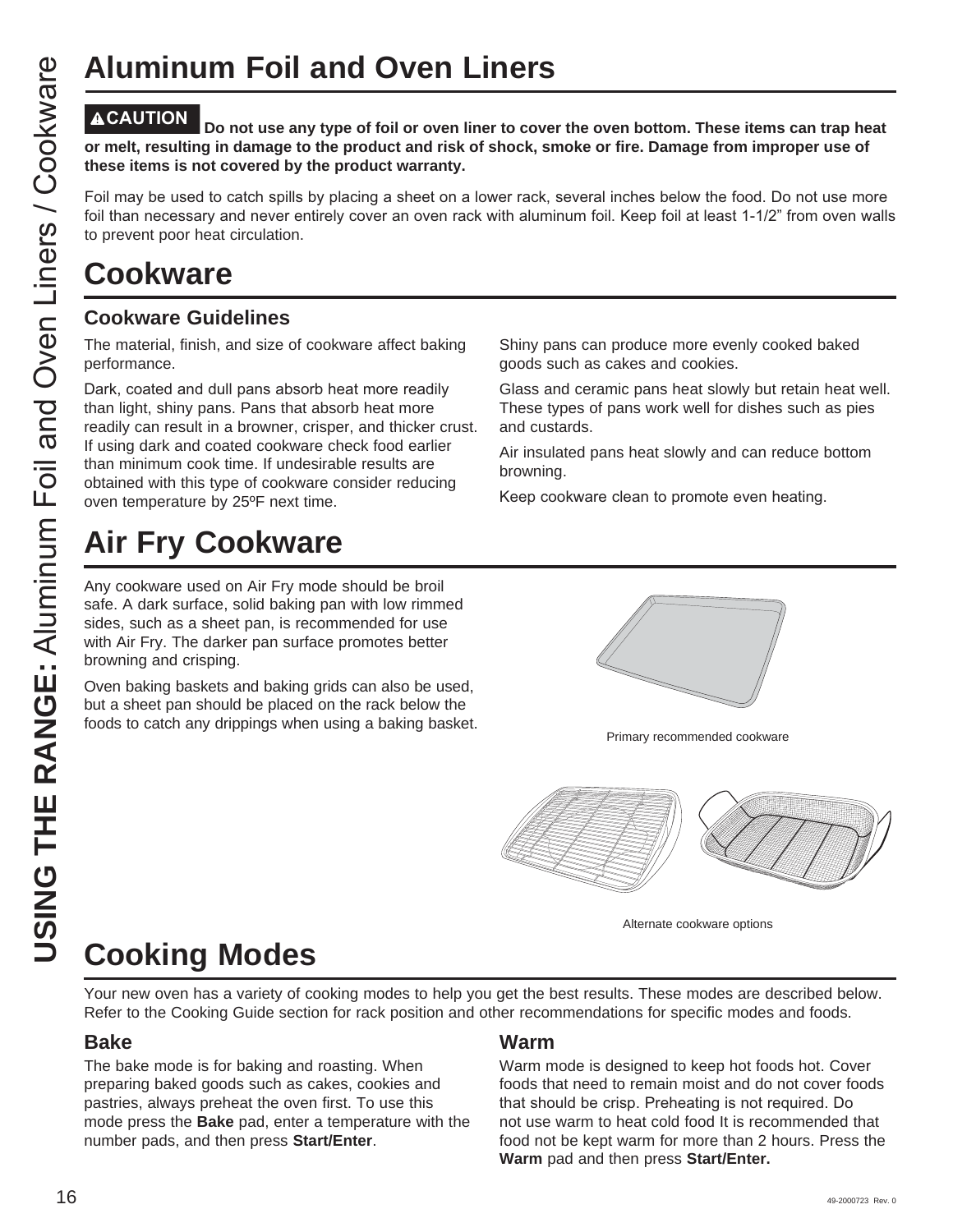## **Broiling Modes**

Always broil with the oven door closed. Monitor food closely while broiling. Use caution when broiling: placing food close to the broil element increases smoking, spattering and the possibility of fats igniting. It is not necessary to preheat when using the Broil modes.

## **Broil Hi**

The Broil Hi mode uses intense heat from the upper element to sear foods. Use Broil Hi for thinner cuts of meat and/or when you would like to have a seared surface and rare interior. To use this mode press the **Broil** pad once and then press **Start/Enter**.

## **Broil Lo**

The Broil Lo mode uses less intense heat from the upper element to cook food thoroughly while also browning the surface. Use Broil Lo for thicker cuts of meat and/or foods that you would like cooked all the way through. To use this mode press the **Broil** pad twice and then press **Start/ Enter**.

## **Frozen - Snacks**

The Frozen Snacks modes are designed to cook frozen foods such as potato nuggets, French fries, and similar frozen snacks and appetizers. Most foods will cook within package recommended time. Adjust cooking time according to individual preferences.

Use Frozen Snacks Single when cooking frozen snacks on a single rack. This mode does not require preheating the oven. Food should be placed in the oven before or immediately upon starting this mode.

Use Frozen Snacks Multi when cooking frozen snacks on two racks simultaneously. This mode includes a preheating cycle to prepare the oven for multi-rack baking. Press **Options** and select **Frozen** then follow any display prompts to access this mode.

## **Frozen - Pizza**

The Frozen Pizza modes are designed to cook frozen pizzas. Most pizzas will cook within package recommended times. Adjust cooking time according to individual preferences.

Use Frozen Pizza Single when cooking on a single rack. This mode does not require preheating the oven. Food should be placed in the oven before or immediately upon starting this mode.

Use Frozen Pizza Multi when cooking on two racks simultaneously. This mode includes a preheating cycle to prepare the oven for multi-rack baking. Press **Options** and select **Frozen** then follow any display prompts to access this mode.

## **Baked Goods**

The Baked Goods mode is designed for cooking cakes, breads, cookies, and similar foods on a single rack. This mode is designed to provide lighter top browning and better volume. Some foods may require slightly longer cook times relative to when cooked in the traditional bake mode. Press **Options** and select **Baked Goods** than follow any display prompts to access this mode.

## **Convection Bake**

The Convection Bake mode is intended for baking on multiple racks at the same time. This mode uses air movement from the convection fan to enhance cooking evenness. Your oven is equipped with Auto Recipe Conversion, so it is not necessary to adjust the temperature when using this mode. Always preheat when using this mode. Baking times may be slightly longer for multiple racks than what would be expected for a single rack. To use this mode press the **Conv Bake**  pad, enter a temperature with number pads, and then press **Start/Enter**.

## **Convection Roast**

The Convection Roast mode is intended for roasting whole cuts of meat on a single rack. This mode uses movement from the convection fan to improve browning and reduce cooking time. It is not necessary to convert temperature. Check food earlier than the recipe suggested time when using this mode, or use the probe. To use this mode press the **Conv Roast** pad, enter a temperature with the number pads, and then press **Start/Enter**.

## **Proof**

Proof mode maintains a warm environment for rising yeast-leavened dough move this to the end of the **Proof** section**.**

If the oven is too warm, Proof mode will not operate and the display will show "Oven too hot for Proof".

For best results, cover the dough while proofing and check early to avoid over-proofing.

**ACAUTION** Do not use the Proof mode for warming food or keeping food hot. The proofing oven temperature is not hot enough to hold foods at safe temperatures.

## **Air Fry**

This mode is a special convection mode that is designed to produce foods with a crispier exterior than traditional oven cooking. The Air Fry mode uses hot, fast-moving air and is intended for single rack baking only. Press **Air Fry**, then input the desired set temperature and press **Start**. The temperature can be set between 300°F and 500°F. Preheating is not necessary for this mode. Follow recipe or package guidelines for set temperatures and cook times; adjust cook time to achieve your desired crispness. Additional guidelines for using this mode can be found in the Cooking Guide.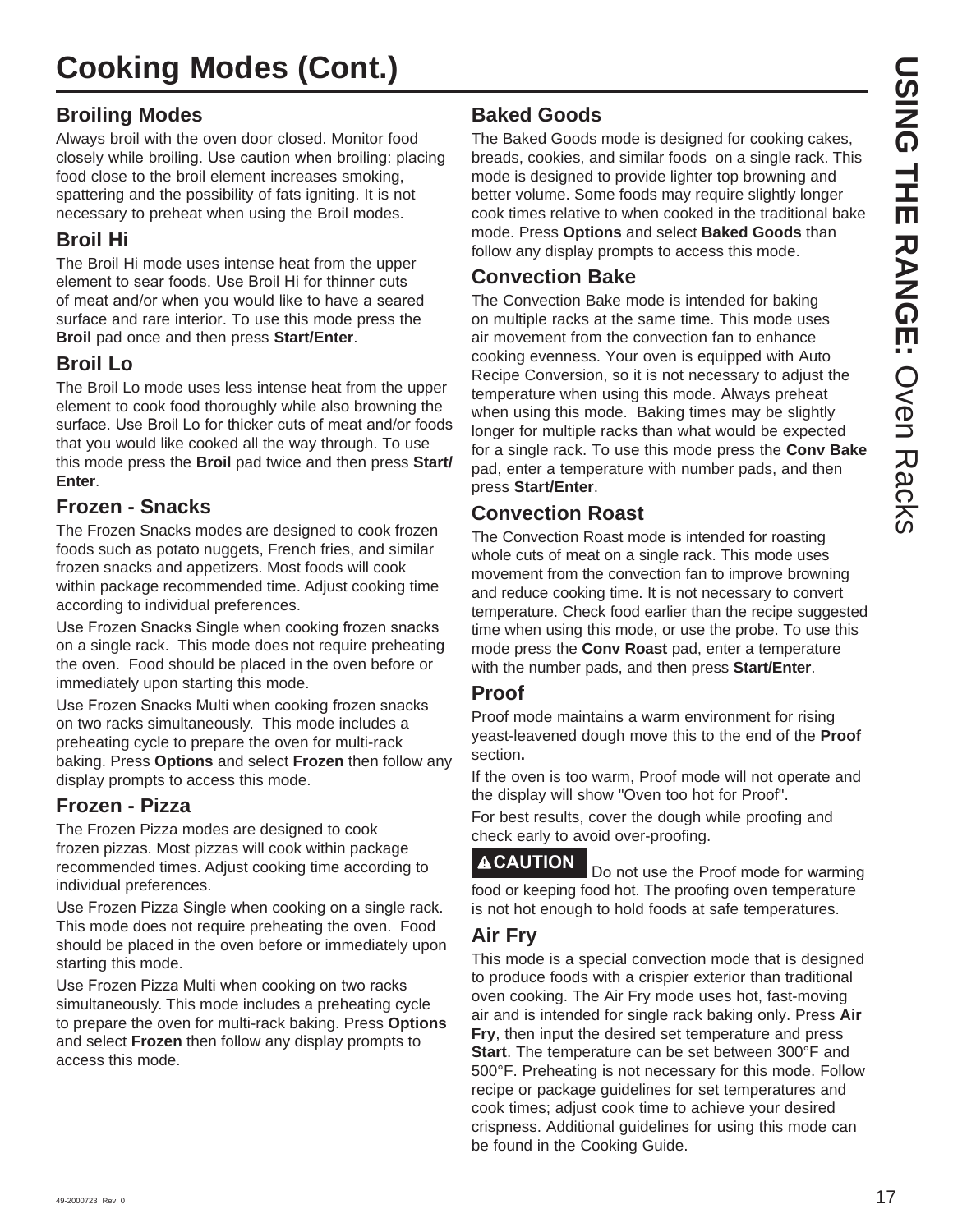## **Oven Probe**

**WARNING Consuming undercooked food can result in foodborne illness. Use probe according to the following instructions to ensure all portions of the food reach minimum safe cooking temperatures. Recommendations for minimum safe food temperatures can be found at foodsafety.gov or IsItDoneYet.gov.**

Internal food temperature is frequently used as an indicator of doneness, especially for roasts and poultry. The Probe mode monitors the internal food temperature and turns the oven off when the internal food temperature reaches the programmed temperature.

Always check the temperature at multiple locations in the food with a food thermometer after cooking to ensure that all portions of the food have reached the minimum safe internal temperature for that food.

## **Proper Probe Placement**

After preparing the meat and placing it on the cooking pan follow these instructions for proper probe placement.

- $\blacksquare$  lnsert the probe into the food, so that the tip of the probe will rest in the center of the thickest part of the food. For best performance the probe should be fully inserted into the food. If the probe is not located properly, it may not accurately measure the temperature of the coolest portion of the food. Some foods, particularly small items, are not well suited for cooking with the probe due to their shape or size.
- The probe should not touch bone, fat or gristle.
- For whole poultry insert the probe into the thickest part of the breast.
- For boneless roasts, insert the probe into the center of the roast.
- For bone-in ham or lamb, insert the probe into the center of the lowest large muscle or joint.
- For casseroles or dishes such as meatloaf, insert the probe into the center of the dish.
- For fish, insert the probe from just above the gill into the meatiest area, parallel to the backbone.

## **Probe Usage**

The temperature probe can only be used with Bake, Convection Bake, and Convection Roast

#### **To use the probe with preheating:**

- 1. Press the desired cook mode (**Bake**, **Convection Bake**, or **Convection Roast**) pad and enter the desired cooking temperature with the number pads.
- 2. Insert the probe into the food (see Proper Probe Placement).
- 3. Once the oven is preheated, place the food in the oven and connect the probe to the probe outlet, making sure it is fully inserted. Use caution, the oven walls and probe outlet are hot.
- 4. When the probe is connected, the display will prompt you to enter the desired food temperature. The maximum internal food temperature that you can set is 200° F.

#### **To use the probe without preheating:**

- 1. Insert the probe into the food (see Proper Probe Placement).
- 2. Place the food in the oven and connect the probe into the probe outlet in the oven.
- 3. Press the **Cook Mode** pad (Traditional Bake, Convection Bake, or Convection Roast) and enter the desired cooking temperature with the number pads. Press **Cooking Options** and select **Probe** then follow the display prompts to enter the desired food temperature.

## **Probe Care Guidelines**

- Use of probes other than the one provided with this product may result in damage to the probe outlet.
- **B** Use the handles of the probe and plug when inserting and removing them from the meat and outlet
- To avoid damaging your probe, do not use tongs to pull on the cable when removing it.
- To avoid breaking the probe, make sure food is completely defrosted before inserting the probe.
- To prevent possible burns, do not unplug the probe from the outlet until the oven has cooled.
- $\blacksquare$  Never leave the probe inside the oven during a steam clean cycle.
- Do not store the probe in the oven.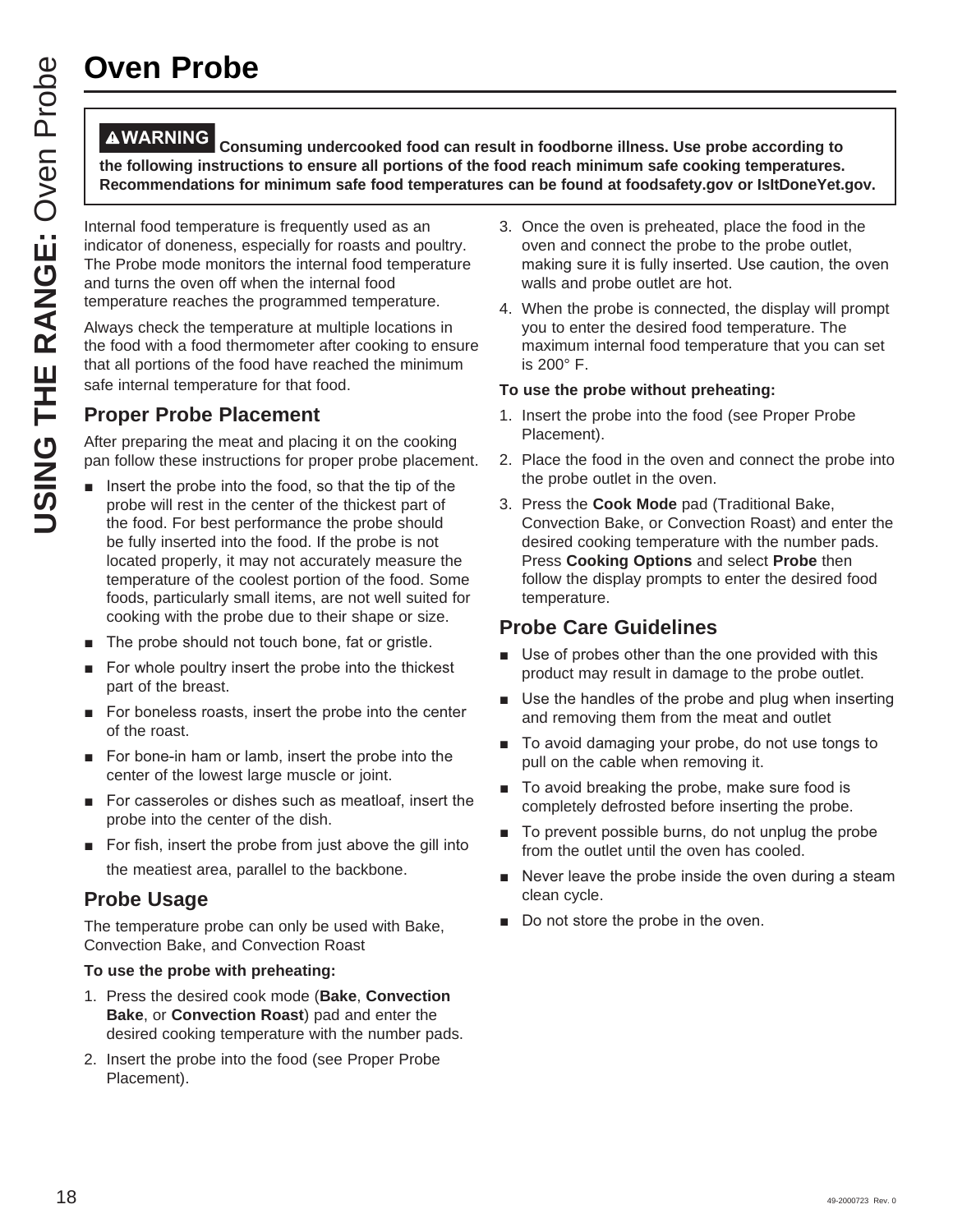## **Cooking Guide**

| <b>FOOD TYPE</b>                                                     | <b>RECOMMENDED</b><br><b>MODE(S)</b> | <b>RECOMMENDED</b><br><b>RACK POSITION(S)</b> | <b>ADDITIONAL SUGGESTIONS</b>                                                                                                                                                                            |
|----------------------------------------------------------------------|--------------------------------------|-----------------------------------------------|----------------------------------------------------------------------------------------------------------------------------------------------------------------------------------------------------------|
| <b>Baked Goods</b>                                                   |                                      |                                               |                                                                                                                                                                                                          |
| Layer Cakes, sheet cakes,<br>bundt cakes, muffins, quick             | Bake                                 | 3                                             | Use shiny cookware.                                                                                                                                                                                      |
| breads on a Single Rack                                              | <b>Baked Goods</b>                   | 3                                             |                                                                                                                                                                                                          |
| Layer cakes* on Multiple<br>Racks                                    | Bake<br><b>Convection Bake</b>       | $2$ and $4$                                   | Ensure adequate airflow<br>(see illustration below).                                                                                                                                                     |
| Chiffon cakes (angel food)                                           | <b>Baked Goods</b>                   | $\mathbf{1}$                                  | Use shiny cookware.                                                                                                                                                                                      |
| Cookies, biscuits, scones on<br>a Single Rack                        | Bake                                 | 3                                             | Use shiny cookware.                                                                                                                                                                                      |
|                                                                      | <b>Baked Goods</b>                   | 3                                             |                                                                                                                                                                                                          |
| Cookies, biscuits, scones on<br><b>Multiple Racks</b>                | <b>Convection Bake</b>               | $2$ and $4$                                   | Ensure adequate airflow.                                                                                                                                                                                 |
|                                                                      | Proof                                | 2 or 3                                        | Cover dough loosely                                                                                                                                                                                      |
| <b>Yeast Breads</b>                                                  | Bake                                 | 3                                             |                                                                                                                                                                                                          |
|                                                                      | <b>Baked Goods</b>                   | 3                                             |                                                                                                                                                                                                          |
| <b>Beef &amp; Pork</b>                                               |                                      |                                               |                                                                                                                                                                                                          |
| Hamburgers                                                           | Broil High                           | 6                                             | Use a broil pan; move food down for more doneness/less searing. Watch<br>food closely when broiling. For best performance center food below the<br>broil heating element                                 |
| Steaks & Chops                                                       | <b>Broil High</b>                    | 5 or 6                                        | Use a broil pan; move food down for more doneness/less searing. Watch<br>food closely when broiling. For best performance center food below the<br>broil heating element                                 |
| Roasts                                                               | Bake<br><b>Convection Roast</b>      | 2 or 3                                        | Use a low sided pan such as a broil pan. Preheating is not necessary                                                                                                                                     |
| <b>Poultry</b>                                                       |                                      |                                               |                                                                                                                                                                                                          |
| Whole chicken                                                        | Bake<br><b>Convection Roast</b>      | 2 or 3                                        | Use a low sided pan such as a broil pan.                                                                                                                                                                 |
| Bone-in chicken breasts,<br>legs, thighs                             | <b>Broil Low</b><br>Bake             | 3                                             | If breaded or coated in sauce avoid Broil Hi modes. Broil skin side down<br>first. Watch food closely when broiling. For best performance when<br>broiling, center food below the broil heating element. |
| Boneless chicken breasts                                             | <b>Broil Low</b><br>Bake             | 3                                             | If breaded or coated in sauce avoid Broil Hi modes. Broil skin side down<br>first. Watch food closely when broiling. For best performance when<br>broiling, center food below the broil heating element  |
| Whole turkey                                                         | Bake<br><b>Convection Roast</b>      | $\mathbf{1}$                                  | Use a low sided pan such as a broil pan.                                                                                                                                                                 |
| <b>Turkey Breast</b>                                                 | Bake<br><b>Convection Roast</b>      | 3                                             | Use a low sided pan such as a broil pan.                                                                                                                                                                 |
| Fish                                                                 | <b>Broil Low</b>                     | 6 (1/2 thick or less)<br>$5$ ( $>1/2$ inch)   | Watch food closely when broiling. For best performance center food below the<br>broil heating element.                                                                                                   |
| <b>Casseroles</b>                                                    | Bake                                 | 3 or 4                                        |                                                                                                                                                                                                          |
| <b>Frozen Convenience Foods</b>                                      |                                      |                                               |                                                                                                                                                                                                          |
| Pizza on a single rack                                               | Frozen Pizza Single                  | 3                                             | Do not preheat.                                                                                                                                                                                          |
| Pizza on multiple racks                                              | Frozen Pizza Multi                   | $2$ and $4$                                   | Stagger pizzas left to right, do not place directly over each other                                                                                                                                      |
| Potato products, chicken<br>nuggets, appetizers on a<br>single rack  | Frozen Snacks Single<br>Air Fry      | 4 or 5<br>4                                   | Do not preheat. Use dark cookware for more browning/crisping; use shiny<br>cookware for less browning.                                                                                                   |
| Potato products, chicken<br>nuggets, appetizers on<br>multiple racks | Frozen Snacks Multi                  | $2$ and $4$                                   | Use dark cookware for more browning/crisping; use shiny cookware for<br>less browning.                                                                                                                   |

\*When baking four cake layers at a time, use racks 2 and 4.

Cook food thoroughly to help protect against food borne illness. Minimum safe food temperature recommendations for food safety can be found at **IsItDoneYet.gov**. Use a food thermometer to take food temperatures.



Baking four cake layers at a time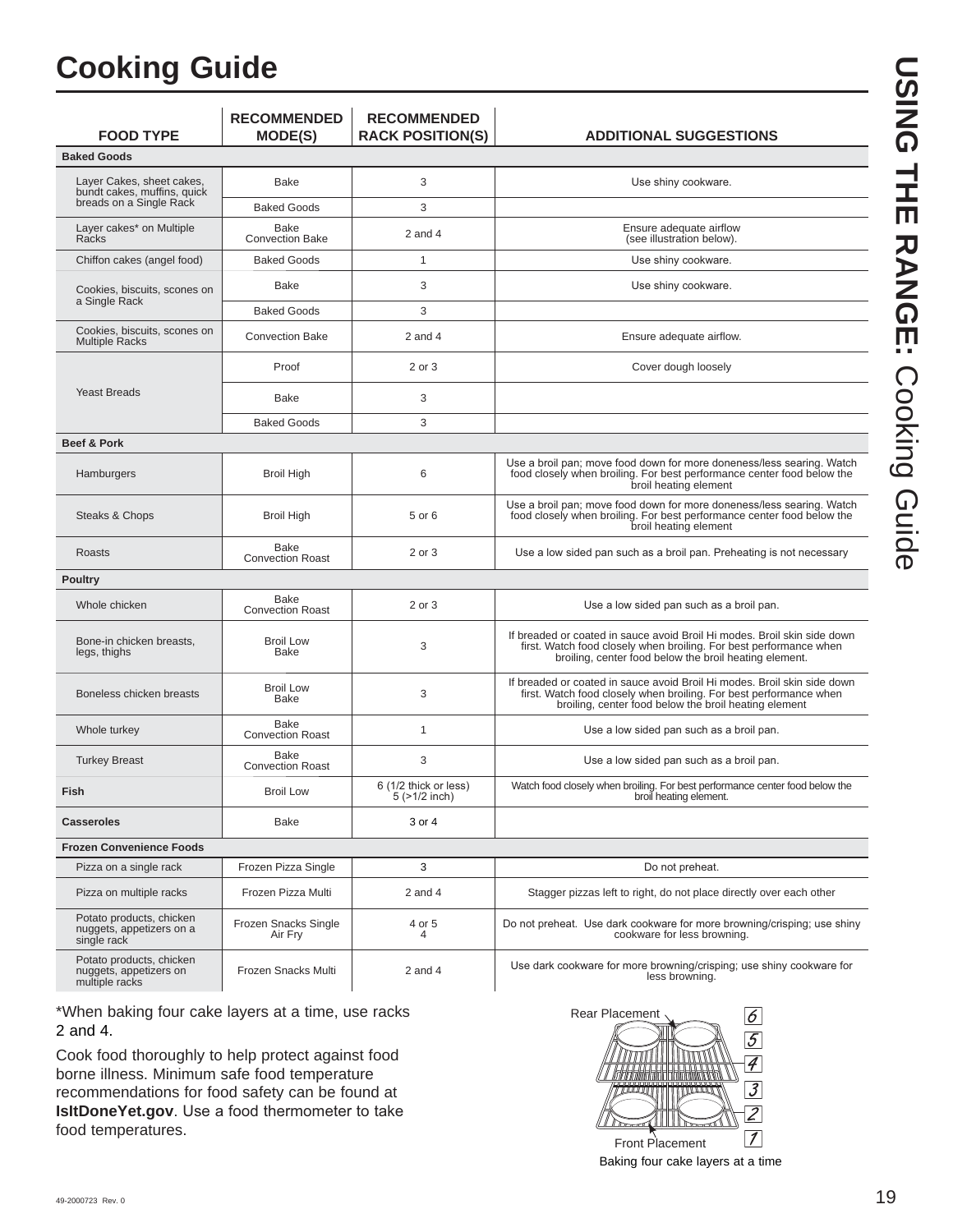# **Cleaning the Range – Exterior**

Be sure all controls are off and all surfaces are cool before cleaning any part of the range.



**AWARNING** If your range is removed for cleaning, servicing or any reason, be sure the anti-tip device is reengaged properly when the range is replaced. Failure to take this precaution could result in tipping of the range and can result in death or serious burns to children or adults.

## **Control Lockout**

| If desired, the touch pads may be deactivated before<br>cleaning.<br>See Lock Controls in the Oven Controls section in this<br>manual.<br>Clean up splatters with a damp cloth.                                                       | You may also use a glass cleaner.<br>Remove heavier soil with warm, soapy water. Do not use<br>abrasives of any kind.<br>Reactivate the touch pads after cleaning.                                                                         |  |  |
|---------------------------------------------------------------------------------------------------------------------------------------------------------------------------------------------------------------------------------------|--------------------------------------------------------------------------------------------------------------------------------------------------------------------------------------------------------------------------------------------|--|--|
| <b>Control Panel</b>                                                                                                                                                                                                                  |                                                                                                                                                                                                                                            |  |  |
| It's a good idea to wipe the control panel after each use.<br>Clean with mild soap and water or vinegar and water,<br>rinse with clean water and polish dry with a soft cloth.                                                        | Do not use abrasive cleansers, strong liquid cleansers,<br>plastic scouring pads or oven cleaners on the control<br>panel—they will damage the finish, including Black<br>Stainless Steel.                                                 |  |  |
| <b>Oven Exterior</b>                                                                                                                                                                                                                  |                                                                                                                                                                                                                                            |  |  |
| Do not use oven cleaners, abrasive cleansers, strong<br>liquid cleansers, steel wool, plastic scouring pads, or<br>cleaning powders on the interior or exterior of the oven.<br>Clean with a mild soap and water or vinegar and water | If stain on the door vent trim is persistent, use a mild<br>abrasive cleaner and a sponge-scrubber for best results.<br>Spillage of marinades, fruit juices, tomato sauces and<br>basting liquids containing acids may cause discoloration |  |  |
| solution. Rinse with clean water and dry with a soft cloth.<br>When cleaning surfaces, make sure that they are at<br>room temperature and not in direct sunlight.<br>Deinted Curfesse and Disal, Ctainless Ctael                      | and should be wiped up immediately. Let hot surfaces<br>cool, then clean and rinse.                                                                                                                                                        |  |  |

## **Painted Surfaces and Black Stainless Steel**

Painted surfaces include the sides of the range and the door, top of control panel and the drawer front. Clean these with soap and water or a vinegar and water solution.

Do not use commercial oven cleaners, cleaning powders, steel wool or harsh abrasives on any painted surface, including Black Stainless Steel.

## **Stainless Steel - Excluding Black Stainless Steel** (on some models)

Do not use a steel wool pad; it will scratch the surface.

To clean the stainless steel surface, use warm sudsy water or a stainless steel cleaner or polish. Always wipe the surface in the direction of the grain. Follow the cleaner instructions for cleaning the stainless steel surface.

To inquire about purchasing cleaning products including stainless steel appliance cleaner or polish, see the Accessories and Consumer Support sections at the end of this manual.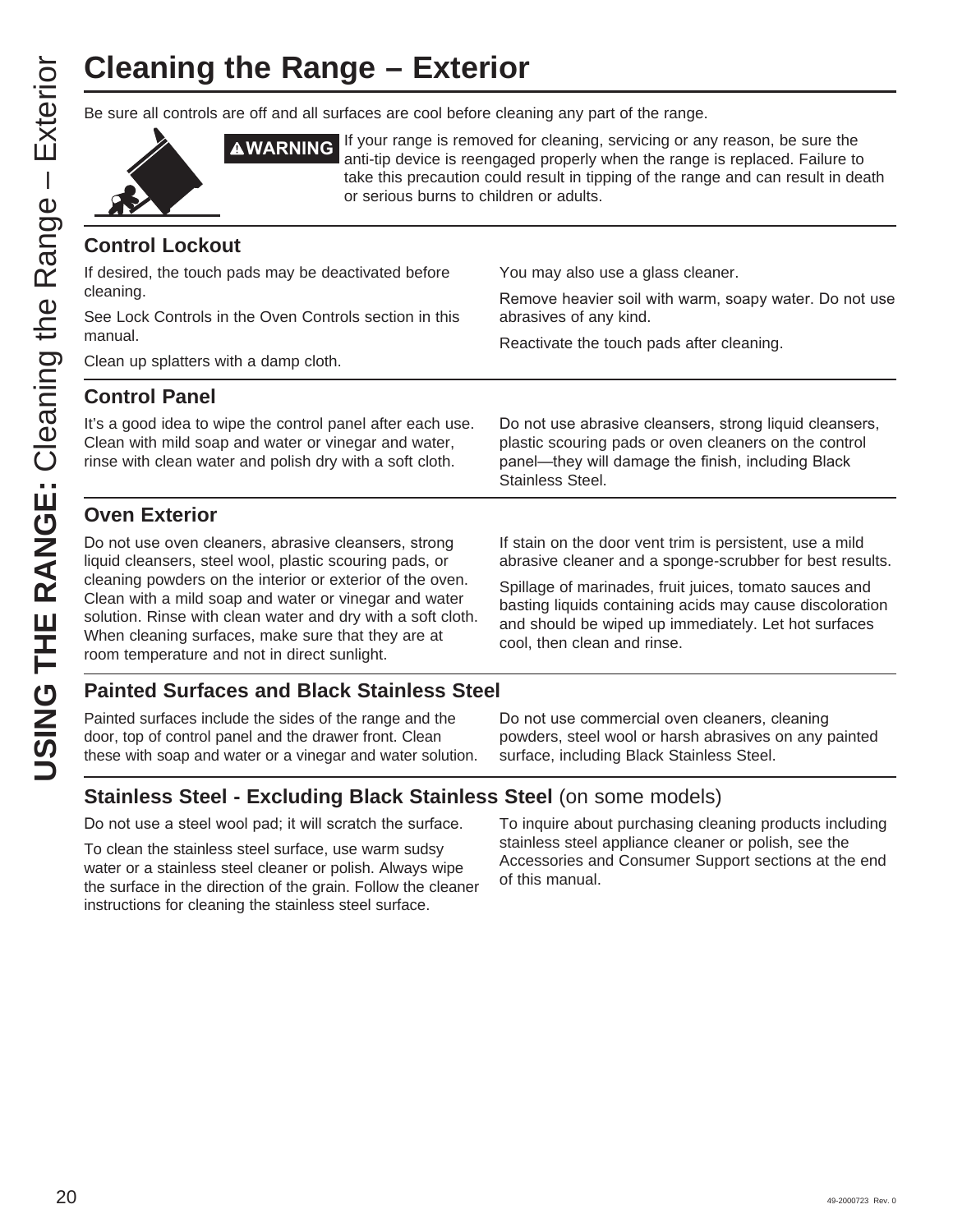## **Cleaning the Range – Interior**

The interior of your new oven can be cleaned manually or by using Steam Clean mode.

Spillage of marinades, fruit juices, tomato sauces and basting liquids containing acids may cause discoloration and should be wiped up immediately. Let hot surfaces cool, then clean and rinse.

## **Manual Cleaning**

Do not use oven cleaners, strong liquid cleansers, steel wool, or scouring pads on the interior of the oven. For soils on the oven bottom and other enameled surfaces, use a gentle abrasive containing oxalic acid, such as Bar Keepers Friend®, with a non-scratch sponge. Take care not to apply any abrasive cleaners or sponges to

**Steam Clean Mode**

The Steam Clean feature is for cleaning light soil from your oven at a lower temperature.

To use the Steam Clean feature:

- 1. Start with the oven at room temperature.
- 2. Wipe excess grease and soils from the oven.
- 3. Pour one cup of water onto the bottom of the oven.
- 4. Close the door.
- 5. Select **Steam Clean** and then press **Start/Enter**.

## **Racks**

All racks can be washed with warm, soapy water. Enameled (not shiny) racks can be left in the cavity during self clean.

Racks may be more difficult to slide, especially after a self-clean. Put some vegetable oil on a soft cloth or paper towel and rub onto the left and right edges.

## **Oven Heating Elements**

Do not clean the bake element or the broil element. Any soil will burn off when the elements are heated.

The bake element is not exposed and is under the oven floor. Clean the oven floor with warm, soapy water.

water solution. After cleaning, rinse with clean water and dry with a soft cloth.

the door glass, as it will scratch the reflective coating. The oven interior and door glass may be cleaned using a soft cloth with a mild soap and water, or vinegar and

You should not open the door during the 30 minute Steam Clean cycle. At the end of the Steam Clean cycle, soak up the remaining water, and wipe the moisturesoftened soil from the oven walls and door.

**NOTE:** Using other cooking oils will cause a discoloring or a rust like color residue on the racks and cavity sides. To clean this residue, use a soap and water or a vinegar and water solution. Rinse with clean water and dry with a soft cloth.



Wipe up heavy soil on the oven bottom.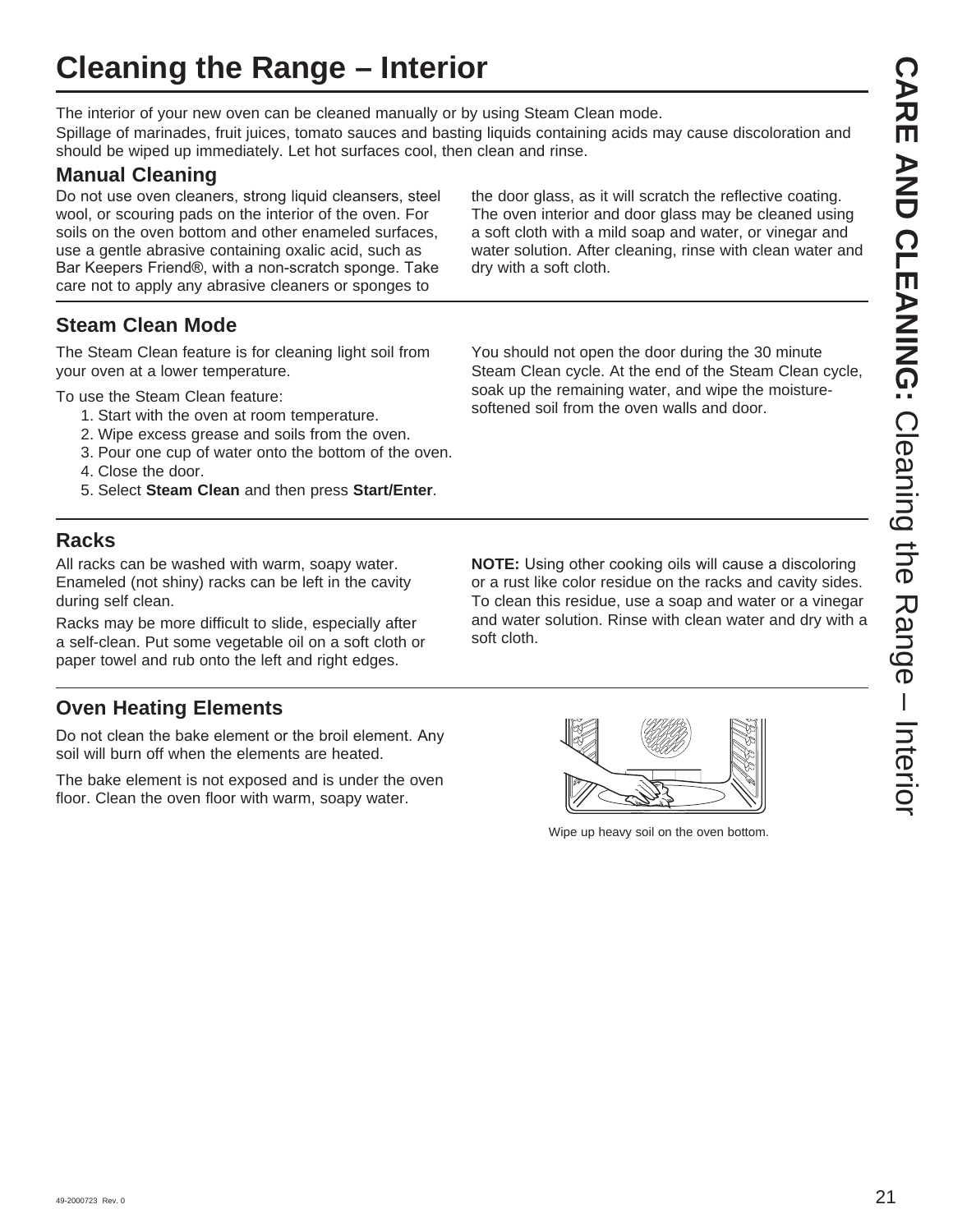# **Cleaning the Glass Cooktop**

## **Normal Daily Use Cleaning**

To maintain and protect the surface of your glass cooktop, follow these steps:

- 1. Before using the cooktop for the first time, clean it with a ceramic cooktop cleaner. This helps protect the glass cooktop and makes cleanup easier.
- 2. Regular use of a ceramic cooktop cleaner will help keep the cooktop looking new.
- 3. Shake the cleaning cream well. Apply a few drops of ceramic cooktop cleaner directly to the cooktop.
- 4. Use a paper towel or nonscratching cleaning pad for ceramic cooktops to clean the entire cooktop surface.
- 5. Use a dry cloth or paper towel to remove all cleaning residue. No need to rinse.
- 6. Do not use cleaners on any metal parts located next to the glass.

**NOTE:** It is very important that you DO NOT heat the cooktop until it has been cleaned thoroughly.

Clean your cooktop after each spill. Use a ceramic cooktop cleaner.

Ceramic Cooktop Cleaner

## **Burned-On Residue**

**NOTE:** DAMAGE to your glass surface may occur if you use scrub pads other than those recommended.

- 1. Allow the cooktop to cool.
- 2. Spread a few drops of ceramic cooktop cleaner on the entire burned residue area.
- 3. Using a non-scratch cleaning pad for ceramic cooktops, rub the residue area, applying pressure as needed.
- 4. If any residue remains, repeat the steps listed above as needed.

## **Heavy, Burned-On Residue**

- 1. Allow the cooktop to cool.
- 2. Use a single-edge razor blade scraper at approximately a 45° angle against the glass surface and scrape the soil. It will be necessary to apply pressure to the razor scraper in order to remove the residue.
- 3. After scraping with the razor scraper, spread a few drops of ceramic cooktop cleaner on the entire burned residue area. Use a non-scratch cleaning pad to remove any remaining residue.
- 4. For additional protection, after all residue has been removed, polish the entire surface with ceramic cooktop cleaner and a paper towel.

5. For additional protection, after all residue has been removed, polish the entire surface with ceramic cooktop cleaner and a paper towel.



Use a non-scratching cleaning pad for ceramic cooktops.



The ceramic cooktop scraper and all recommended supplies are available through our Parts Center. See the Accessories and Consumer Support sections at the end of this manual.

**NOTE:** Do not use a dull or nicked blade.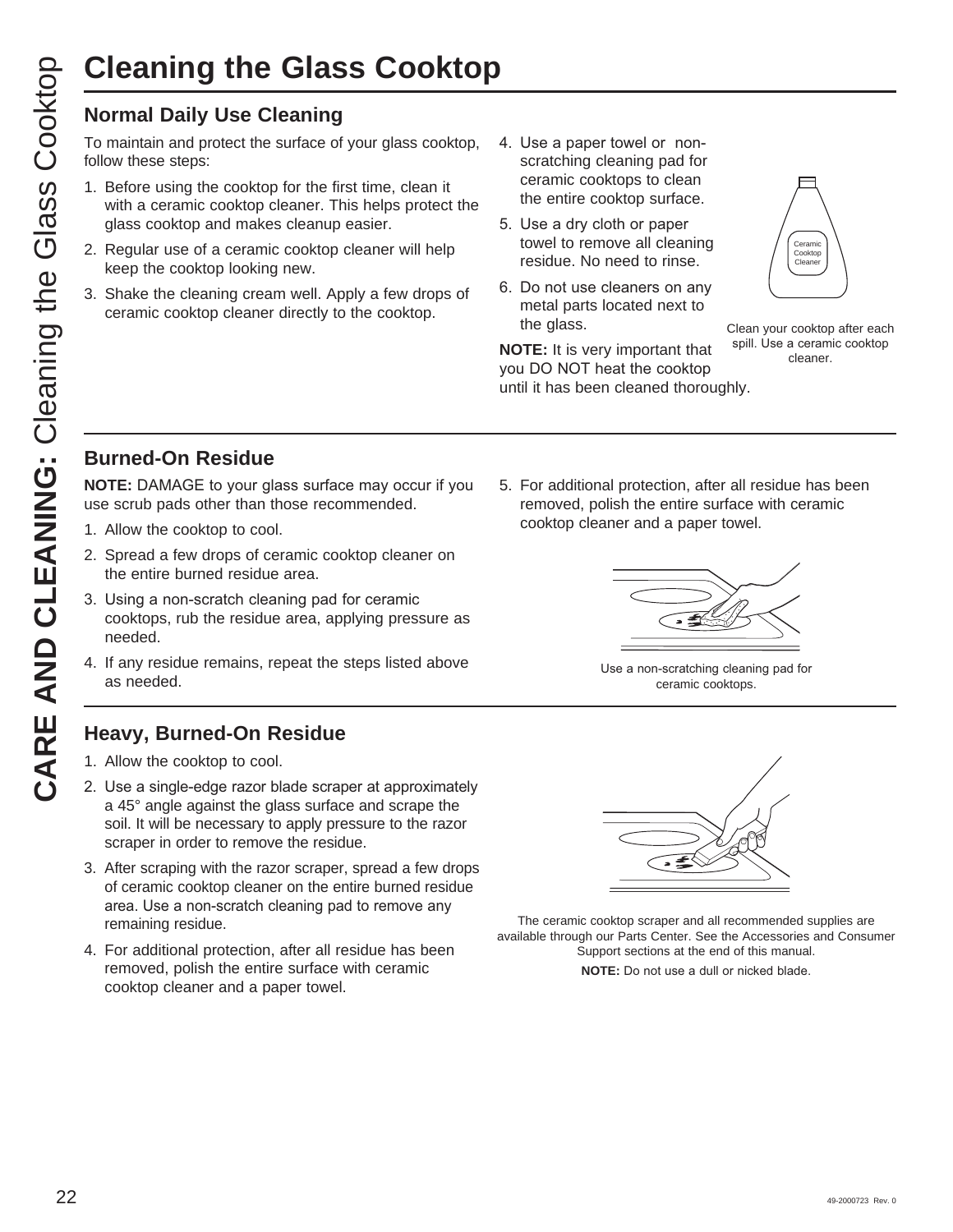## **Metal Marks and Scratches**

1. Be careful not to slide pots and pans across your cooktop. It will leave metal markings on the cooktop surface.

 These marks are removable using the a ceramic cooktop cleaner with a non-scratching cleaning pad for ceramic cooktops.

2. If pots with a thin overlay of aluminum or copper are allowed to boil dry, the overlay may leave black discoloration on the cooktop.

 This should be removed immediately before heating again or the discoloration may be permanent.

**NOTE:** Carefully check the bottom of pans for roughness that would scratch the cooktop.

## **Damage from Sugary Spills and Melted Plastic**

Special care should be taken when removing hot substances **to avoid permanent damage of the glass surface**. Sugary spillovers (such as jellies, fudge, candy, syrups) or melted plastics can cause pitting of the surface of your cooktop (not covered by the warranty) unless the spill is removed while still hot. Special care should be taken when removing hot substances.

Be sure to use a new, sharp razor scraper.

Do not use a dull or nicked blade.

- 1. Turn off all surface units. Remove hot pans.
- 2. Wearing an oven mitt:
	- a. Use a single-edge razor blade scraper to move the spill to a cool area on the cooktop.
	- b. Remove the spill with paper towels.
- 3. Any remaining spillover should be left until the surface of the cooktop has cooled.
- 4. Don't use the surface units again until all of the residue has been completely removed.

**NOTE:** If pitting or indentation in the glass surface has already occurred, the cooktop glass will have to be replaced. In this case, service will be necessary.

## **Oven Probe**

The temperature probe may be cleaned with soap and water or a soap-filled scouring pad. Cool the temperature probe before cleaning. Scour stubborn spots with a soapfilled scouring pad, rinse and dry.

To order additional temperature probes, see the Accessories and Consumer Support sections at the end of this manual.

- Do not immerse the temperature probe in water.
- Do not store the temperature probe in the oven.
- $\blacksquare$  Do not leave the temperature probe inside the oven during a self or steam clean cycle.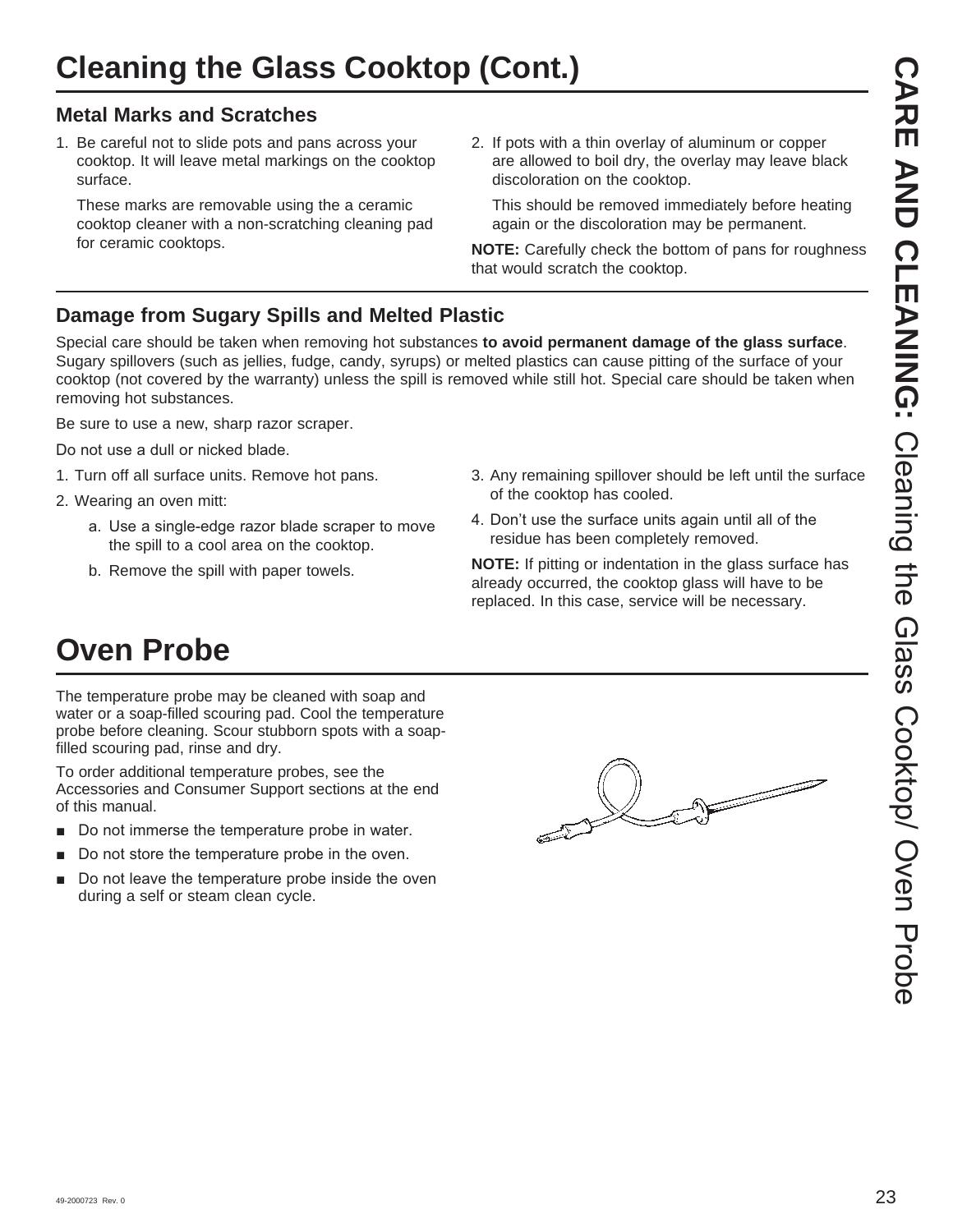# **Oven Light**

**WARNING SHOCK OR BURN HAZARD:** Before replacing oven light bulb, disconnect the electrical power to the range at the main fuse or circuit breaker panel. Failure to do so may result in electric shock or burn.

**ACAUTION** BURN HAZARD: The glass cover and bulb should be removed when cool. Touching hot glass with bare hands or a damp cloth can cause burns.

## **Oven Light Replacement**

## **To remove:**

- 1. Turn the glass cover counterclockwise 1/4 turn until the tabs of the glass cover clear the grooves of the socket. Wearing latex gloves may offer a better grip.
- 2. Using gloves or a dry cloth, remove the bulb by pulling it straight out.

## **To replace:**

- 1. Use a new 120/130-volt halogen bulb, not to exceed 50 watts. Replace the bulb with the same type of bulb that was removed. Be sure the replacement bulb is rated 120 volts or 130 volts (NOT 12 volts).
- 2. Using gloves or a dry cloth, remove the bulb from its packaging. Do not touch the bulb with bare fingers. Oil from skin will damage the bulb and shorten its life.
- 3. Push the bulb straight into the receptacle all the way.
- 4. Place the tabs of the glass cover into the grooves of the socket. Turn the glass cover clockwise 1/4 turn.

 For improved lighting inside the oven, clean the glass cover frequently using a wet cloth. This should be done when the oven is completely cool.

5. Reconnect electrical power to the oven.

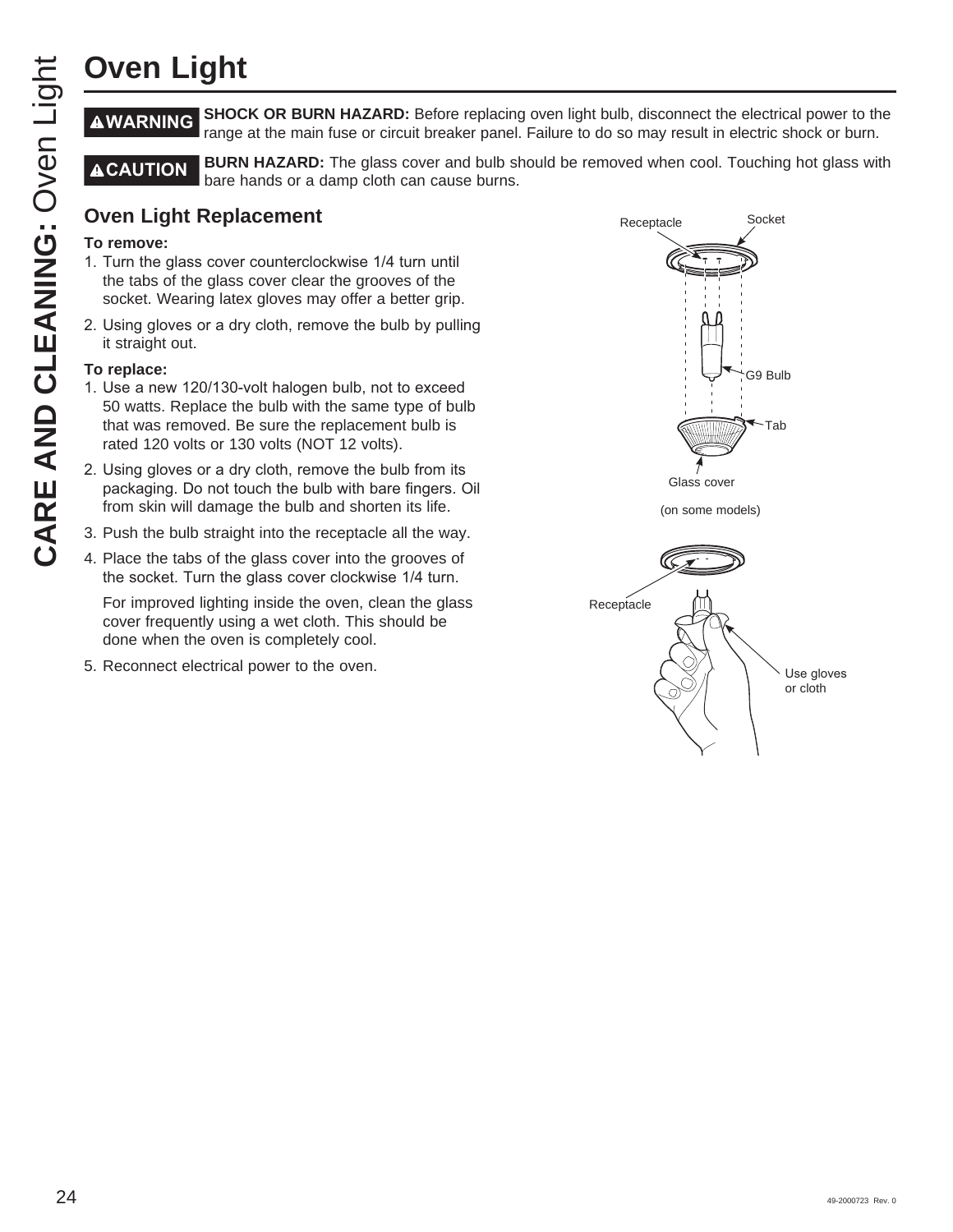## **Oven Door**

The door is very heavy. Be careful when removing and lifting the door.

Do not lift the door by the handle.

#### **To remove the door:**

- 1. Fully open the door.
- 2. Pull the hinge locks down toward the door frame, to the unlocked position. A tool, such as a small flatblade screwdriver, may be required.
- 3. Firmly grasp both sides of the door at the top.
- 4. Close door to the door removal position. The door should be open approximately 3" with no obstruction above the door.
- 5. Lift door up and out until both hinge arms are clear of the slots.





Pull hinge locks down to unlock

Removal position

#### **To replace the door:**

- 1. Firmly grasp both sides of the door at the top.
- 2. Starting on the left side, with the door at the same angle as the removal position, seat the indentation of the hinge arm into the bottom edge of the hinge slot. The notch in the hinge arm must be fully seated into the bottom of the slot. Repeat for right side.
- 3. Fully open the door. If the door will not fully open, the indentation is not seated correctly in the bottom edge of the slot.
- 4. Push the hinge locks up against the front frame of the oven cavity, to the locked position.
- 5. Close the oven door.



## **Soft Close Drawer**

The storage drawer is a good place to store cookware and bakeware. Do not store plastics or flammable material in the drawer.

The storage drawer may be removed for cleaning under the range. Clean the storage drawer with a damp cloth or sponge. Never use harsh abrasives or scouring pads.

Your storage drawer has metal rails.

### **To remove the drawer:**

- 1. Pull drawer straight out until it stops.
- 2. Press the left rail release in and press the right rail release in, while pulling the drawer forward and free.



### **To replace the drawer:**

- 1. Place the left drawer rail around the inner left rail guide and slide it in slightly to hook it.
- 2. Place the right drawer rail around the inner right rail guide and slide it in slightly to hook it.



3. Slide the drawer all the way in.

In rare cases, the soft close mechanism may become uncoupled from the drawer. To reset the mechanism:

- 1. Remove the drawer.
- 2. Slide the catch pin forward, both sides as applicable.
- 3. Reinstall the drawer.

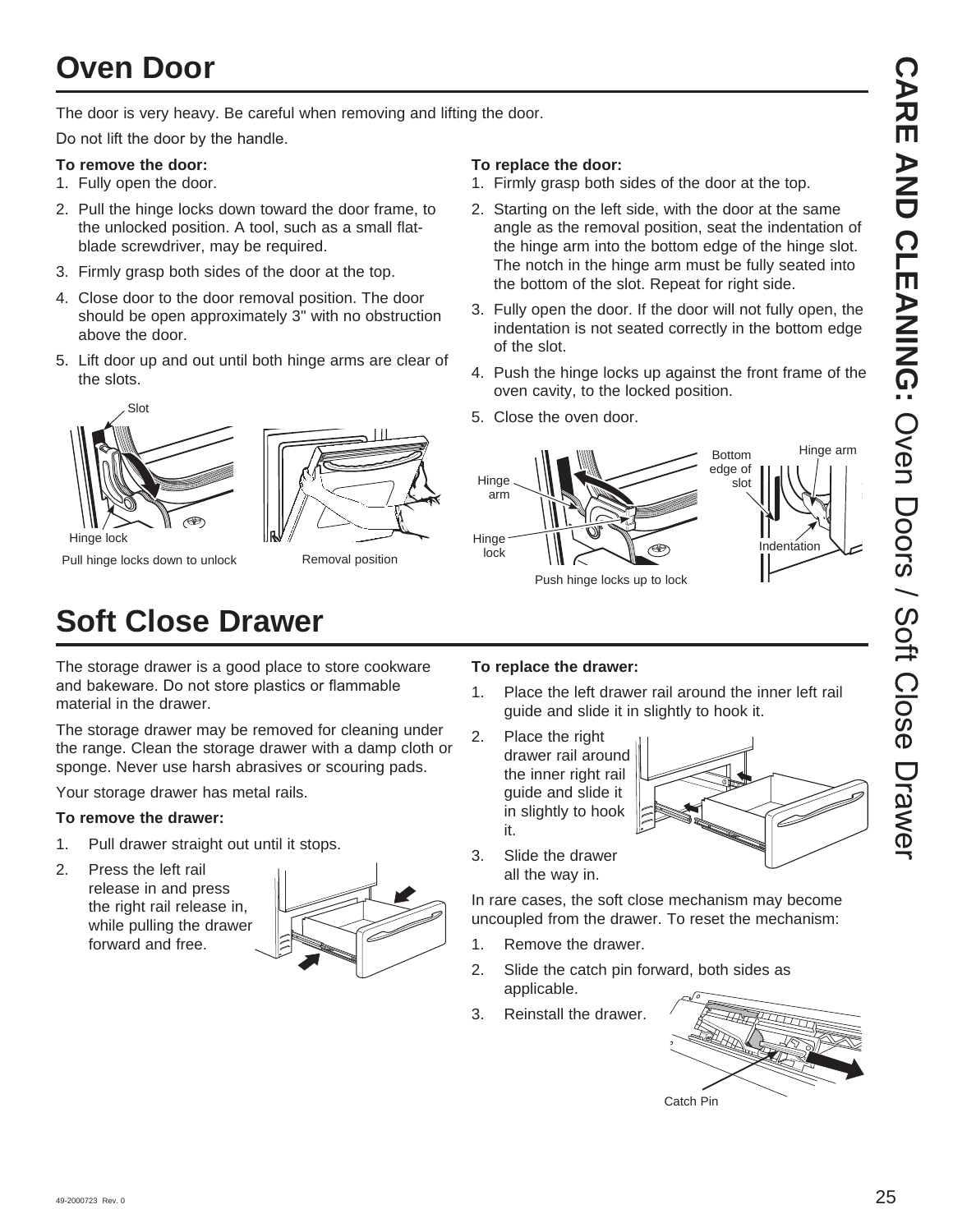# **Troubleshooting Tips ...** Before you call for service

Save time and money! Review the charts on the following pages first and you may not need to call for service.

| <b>Problem</b>                                                                                       | <b>Possible Cause</b>                                                                                                                                                                           | <b>What To Do</b>                                                                                                                                                                                                                                                                                                                                                    |
|------------------------------------------------------------------------------------------------------|-------------------------------------------------------------------------------------------------------------------------------------------------------------------------------------------------|----------------------------------------------------------------------------------------------------------------------------------------------------------------------------------------------------------------------------------------------------------------------------------------------------------------------------------------------------------------------|
| Surface units will not<br>maintain a rolling boil or                                                 | Improper cookware being used.                                                                                                                                                                   | Use pans which are flat and match the diameter of the<br>surface unit selected.                                                                                                                                                                                                                                                                                      |
| cooking is not fast enough                                                                           | In some areas, the power (voltage) may be low.                                                                                                                                                  | Cover pan with a lid until desired heat is obtained.                                                                                                                                                                                                                                                                                                                 |
| Surface units do not work<br>properly                                                                | A fuse in your home may be blown or the circuit<br>breaker tripped.                                                                                                                             | Replace the fuse or reset the circuit breaker.                                                                                                                                                                                                                                                                                                                       |
|                                                                                                      | Cooktop controls improperly set.                                                                                                                                                                | Check to see the correct control is set for the surface<br>unit you are using.                                                                                                                                                                                                                                                                                       |
| Surface unit stops glowing<br>when turned to a lower<br>setting                                      | The unit is still on and hot.                                                                                                                                                                   | This is normal.                                                                                                                                                                                                                                                                                                                                                      |
| Scratches (may appear as<br>cracks) on cooktop glass                                                 | Incorrect cleaning methods being used.                                                                                                                                                          | Scratches are not removable. Tiny scratches will become<br>less visible in time as a result of cleaning.                                                                                                                                                                                                                                                             |
| surface                                                                                              | Cookware with rough bottoms being used or coarse<br>particles (salt or sand) were between the cookware<br>and the surface of the cooktop. Cookware has been<br>slid across the cooktop surface. | To avoid scratches, use the recommended cleaning<br>procedures. Make sure bottoms of cookware are clean<br>before use, and use cookware with smooth bottoms.                                                                                                                                                                                                         |
| Areas of discoloration on<br>the cooktop                                                             | Food spillovers not cleaned before next use.                                                                                                                                                    | See the Cleaning the glass cooktop section.                                                                                                                                                                                                                                                                                                                          |
|                                                                                                      | Hot surface on a model with a light-colored<br>cooktop.                                                                                                                                         | This is normal. The surface may appear discolored when<br>it is hot. This is temporary and will disappear as the<br>glass cools.                                                                                                                                                                                                                                     |
| <b>Plastic melted to the</b><br>surface                                                              | Hot cooktop came into contact with plastic<br>placed on the hot cooktop.                                                                                                                        | See the Glass surface--potential for permanent damage<br>section in the Cleaning the glass cooktop section.                                                                                                                                                                                                                                                          |
| Pitting (or indentation) of<br>the cooktop                                                           | Hot sugar mixture spilled on the cooktop.                                                                                                                                                       | Call a qualified technician for replacement.                                                                                                                                                                                                                                                                                                                         |
| My new oven doesn't<br>cook like my old one. Is<br>something wrong with the<br>temperature settings? | Your new oven has a different cooking system<br>from your old oven and therefore may cook<br>differently than your old oven.                                                                    | For the first few uses, follow your recipe times and<br>temperatures carefully. If you still think your new oven<br>is too hot or too cold, you can adjust the temperature<br>yourself to meet your specific cooking preference.<br>NOTE: This adjustment affects Bake, and Convection<br>Bake temperatures; it will not affect Convection Roast,<br>Broil or Clean. |
| Food does not bake                                                                                   | Oven controls improperly set.                                                                                                                                                                   | See the Cooking Modes section.                                                                                                                                                                                                                                                                                                                                       |
| properly                                                                                             | Rack position is incorrect or rack is not level.                                                                                                                                                | See the Cooking Modes section and Cooking Guide.                                                                                                                                                                                                                                                                                                                     |
|                                                                                                      | Incorrect cookware or cookware of improper size<br>being used.                                                                                                                                  | See the Cookware section.                                                                                                                                                                                                                                                                                                                                            |
|                                                                                                      | The probe is plugged into the outlet in the oven.                                                                                                                                               | Unplug and remove the probe from the oven.                                                                                                                                                                                                                                                                                                                           |
|                                                                                                      | Oven temperature needs adjustment.                                                                                                                                                              | See the Special Features section.                                                                                                                                                                                                                                                                                                                                    |
|                                                                                                      | Ingredient substitution                                                                                                                                                                         | Substituting ingredients can change the recipe outcome.                                                                                                                                                                                                                                                                                                              |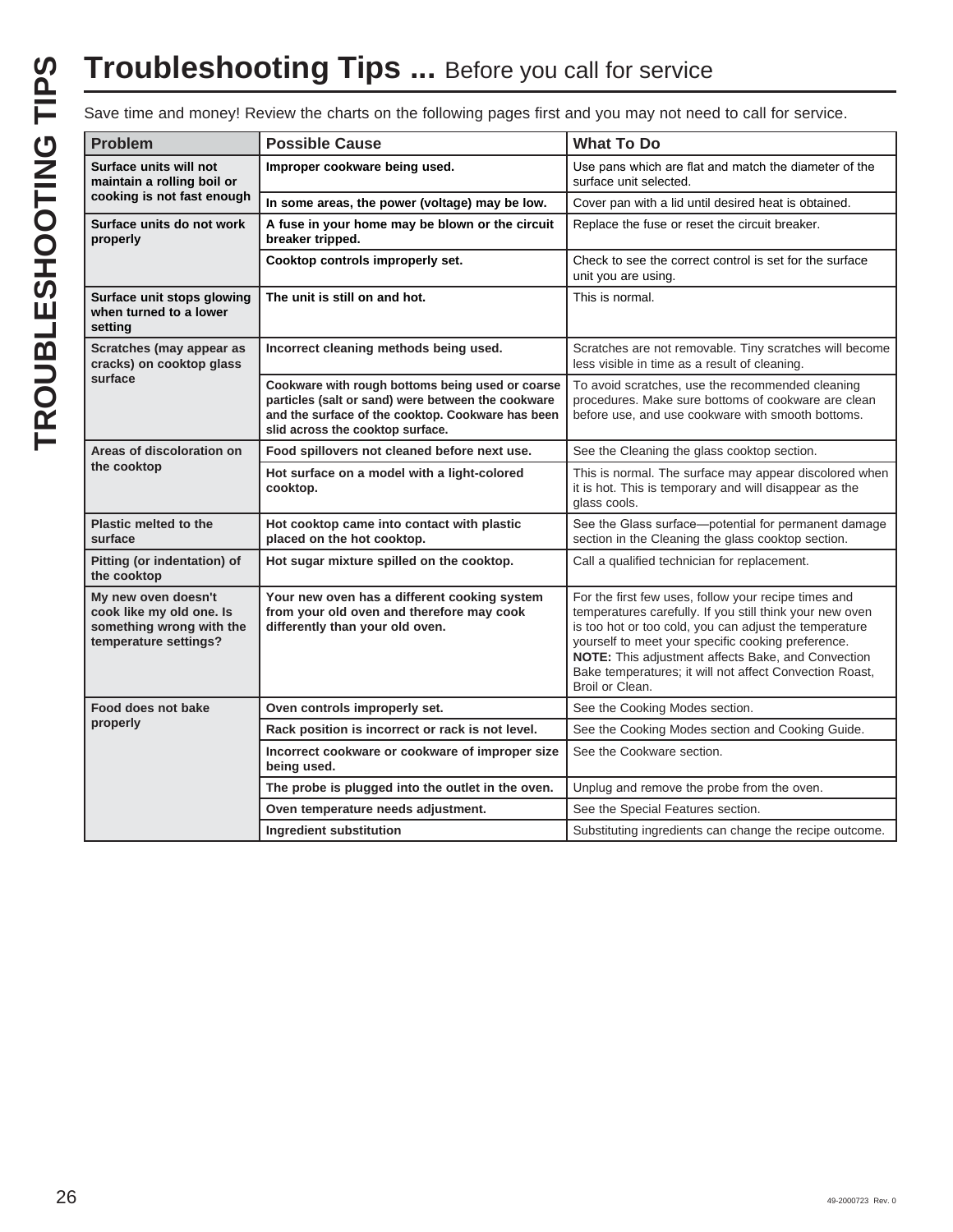## **Troubleshooting Tips ...** Before you call for service

| <b>Problem</b>                                                      | <b>Possible Cause</b>                                                                                       | <b>What To Do</b>                                                                                                                                                                                                              |
|---------------------------------------------------------------------|-------------------------------------------------------------------------------------------------------------|--------------------------------------------------------------------------------------------------------------------------------------------------------------------------------------------------------------------------------|
| Food does not broil properly                                        | Oven controls improperly set.                                                                               | Make sure you select the appropriate broil mode.                                                                                                                                                                               |
|                                                                     | Improper rack position being used.                                                                          | See Cooking Guide for rack location suggestions.                                                                                                                                                                               |
|                                                                     | Food being cooked in a hot pan.                                                                             | Make sure cookware is cool.                                                                                                                                                                                                    |
|                                                                     | Cookware not suited for broiling.                                                                           | Use a pan specifically designed for broiling.                                                                                                                                                                                  |
|                                                                     | Aluminum foil used on the broiling pan<br>and grid has not been fitted properly and<br>slit as recommended. | If using aluminum foil conform to pan slits.                                                                                                                                                                                   |
|                                                                     | In some areas the power (voltage) may<br>be low.                                                            | Preheat the broil element for 10 minutes.                                                                                                                                                                                      |
| Oven temperature too hot or<br>too cold                             | Oven temperature needs adjustment.                                                                          | See the Special Features section.                                                                                                                                                                                              |
| Oven does not work or<br>appears not to work                        | Plug on range is not completely inserted<br>in the electrical outlet.                                       | Make sure electrical plug is plugged into a live, properly<br>grounded outlet.                                                                                                                                                 |
|                                                                     | A fuse in your home may be blown or<br>the circuit breaker tripped.                                         | Replace the fuse or reset the circuit breaker.                                                                                                                                                                                 |
|                                                                     | Oven controls improperly set.                                                                               | See the Using the Oven section.                                                                                                                                                                                                |
|                                                                     | Oven is in Sabbath Mode.                                                                                    | Verify, that the oven is not in Sabbath Mode. See the Special<br>Features section.                                                                                                                                             |
| "Crackling" or "popping"<br>sound                                   | This is the sound of the metal heating<br>and cooling during both the cooking and<br>cleaning functions.    | This is normal.                                                                                                                                                                                                                |
| Why is my range making a<br>"clicking" noise when using<br>my oven? | Your range cycles the heating elements<br>by turning relays on and off to maintain<br>the oven temperature. | This is normal.                                                                                                                                                                                                                |
| Clock and timer do not work                                         | A fuse in your home may be blown or<br>the circuit breaker tripped.                                         | Replace the fuse or reset the circuit breaker.                                                                                                                                                                                 |
|                                                                     | Plug on range is not completely inserted<br>in the electrical outlet.                                       | Make sure electrical plug is plugged into a live, properly<br>grounded outlet.                                                                                                                                                 |
|                                                                     | Oven controls improperly set.                                                                               | See the Oven Control section.                                                                                                                                                                                                  |
| Oven door is crooked                                                | The door is out of position.                                                                                | Because the oven door is removable, it sometimes gets out of<br>position during installation. To straighten the door, re-install the<br>door. See the "Lift-Off Oven Door" instructions in the "Care and<br>Cleaning" section. |
| Oven light does not work                                            | Light bulb is loose or defective.                                                                           | Tighten or replace bulb.                                                                                                                                                                                                       |
|                                                                     | Pad operating light is broken.                                                                              | Call for service.                                                                                                                                                                                                              |
| Oven will not steam clean.                                          | Display flashes HOT.                                                                                        | Allow the oven to cool to room temperature and reset the controls.                                                                                                                                                             |
|                                                                     | Oven controls improperly set.                                                                               | See the Using Steam Clean section.                                                                                                                                                                                             |
|                                                                     | Oven door is not closed.                                                                                    | Make sure you close the door to start steam clean cycle.                                                                                                                                                                       |
| <b>Excessive smoking during</b><br>clean cycle                      | Excessive soil or grease.                                                                                   | Press the Cancel/Off pad. Open the windows to rid the room<br>of smoke. Wait until the LOCKED light goes off. Wipe up the<br>excess soil and reset the clean cycle.                                                            |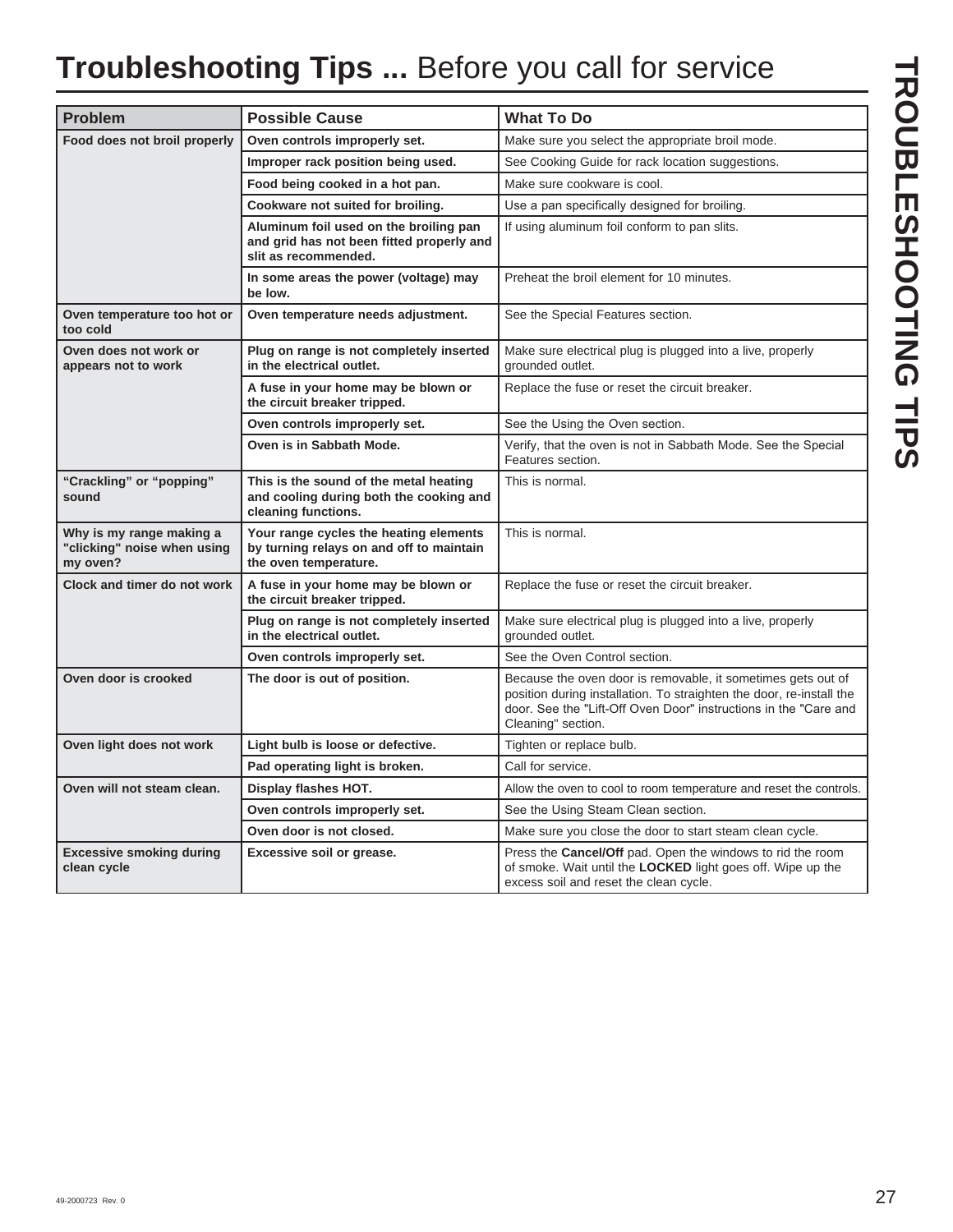# TROUBLESHOOTING TIPS **TROUBLESHOOTING TIPS**

## **Troubleshooting Tips ...** Before you call for service

| <b>Problem</b>                                                                                   | <b>Possible Cause</b>                                                                                                                                                  | <b>What To Do</b>                                                                                                                                                                                                                                             |
|--------------------------------------------------------------------------------------------------|------------------------------------------------------------------------------------------------------------------------------------------------------------------------|---------------------------------------------------------------------------------------------------------------------------------------------------------------------------------------------------------------------------------------------------------------|
| <b>Excessive smoking during</b><br>broiling                                                      | Food too close to broil element.                                                                                                                                       | Lower the rack position of the food.                                                                                                                                                                                                                          |
| Oven door will not open<br>after a clean cycle                                                   | Oven too hot.                                                                                                                                                          | Allow the oven to cool below locking temperature.                                                                                                                                                                                                             |
| Oven not clean after a clean                                                                     | Oven controls improperly set.                                                                                                                                          | See the Cleaning the Oven section.                                                                                                                                                                                                                            |
| cycle                                                                                            | Oven was heavily soiled.                                                                                                                                               | Clean up heavy spillovers before starting the clean cycle. Heavily<br>soiled ovens may need to steam clean again or for a longer<br>period of time.                                                                                                           |
| "DOOR LOCKING" flashes<br>in the display                                                         | The self-clean cycle has been selected but<br>the door is not closed.                                                                                                  | Close the oven door. Latch the door.                                                                                                                                                                                                                          |
| DOOR LOCKED is on when<br>you want to cook                                                       | The oven door is locked because the<br>temperature inside the oven has not<br>dropped below the locking temperature.                                                   | Press the Cancel/Off pad. Allow the oven to cool.                                                                                                                                                                                                             |
| "F-and a number or<br>letter" flash in the display                                               | You have a function error code.                                                                                                                                        | Press the Cancel/Off pad. Allow the oven to cool for one hour.<br>Put the oven back into operation.                                                                                                                                                           |
|                                                                                                  | If the function code repeats.                                                                                                                                          | Disconnect all power to the oven for at least 30 seconds and<br>then reconnect power. If the function error code repeats, call for<br>service.                                                                                                                |
| Display goes blank                                                                               | A fuse in your home may be blown or the<br>circuit breaker tripped.                                                                                                    | Replace the fuse or reset the circuit breaker.                                                                                                                                                                                                                |
|                                                                                                  | The clock is turned off.                                                                                                                                               | See the Special features section.                                                                                                                                                                                                                             |
|                                                                                                  | Oven is in Sabbath Mode.                                                                                                                                               | Verify that the oven is not in Sabbath Mode. See the Special<br>Features section.                                                                                                                                                                             |
| Oven or cooktop will not<br>stay set.                                                            | Function error.                                                                                                                                                        | Disconnect all power for at least 30 seconds and then reconnect<br>power. If repeating, call for service.                                                                                                                                                     |
| Power outage, clock flashes                                                                      | Power outage or surge                                                                                                                                                  | Reset the clock. If the oven was in use, you must reset it by<br>pressing the Cancel/Off pad, setting the clock and resetting any<br>cooking function.                                                                                                        |
| "Burning" or "oily" odor<br>emitting from the vent                                               | This is normal in a new oven and will<br>disappear in time.                                                                                                            | To speed the process, set a self-clean cycle for a minimum of 3<br>hours. See the Cleaning the Oven section.                                                                                                                                                  |
| <b>Strong odor</b>                                                                               | An odor from the insulation around the<br>inside of the oven is normal for the first few<br>times the oven is used.                                                    | This is temporary and will go away after several uses or a self-<br>clean cycle.                                                                                                                                                                              |
| Fan noise                                                                                        | A convection fan may automatically turn<br>on and off.                                                                                                                 | This is normal. The fan is designed to operate intermittently to<br>maximize cooking evenness. The convection fan will operate<br>during preheat of the bake cycle. The fan will turn off after the<br>oven is heated to the set temperature. This is normal. |
|                                                                                                  | A cooling fan may automatically turn on<br>and off.                                                                                                                    | This is normal on some models. The cooling fan will turn off and<br>on to cool internal parts. It may run after the oven is turned off.                                                                                                                       |
| My oven door glass appears<br>to be "tinted" or have a<br>"rainbow" color. Is this<br>defective? | No. The inner oven glass is coated with<br>a heat barrier to reflect the heat back into<br>the oven to prevent heat loss and keep the<br>outer door cool while baking. | This is normal. Under certain light or angles, you may see this tint<br>or rainbow color.                                                                                                                                                                     |
| Sometimes the oven takes<br>longer to preheat to the                                             | Cookware or food in oven.                                                                                                                                              | The cookware or food in the oven will cause the oven to take<br>longer to preheat. Remove items to reduce preheat time.                                                                                                                                       |
| same temperature                                                                                 | Number of racks in oven.                                                                                                                                               | Adding more racks to the oven will cause the oven to take longer<br>to preheat. Remove some racks.                                                                                                                                                            |
|                                                                                                  | Different cooking modes.                                                                                                                                               | The different cooking modes use different preheat methods to<br>heat the oven for the specific cooking mode. Some modes will<br>take longer than others (i.e. convection bake).                                                                               |
| <b>Display flashes</b>                                                                           | Power failure.                                                                                                                                                         | Reset the clock.                                                                                                                                                                                                                                              |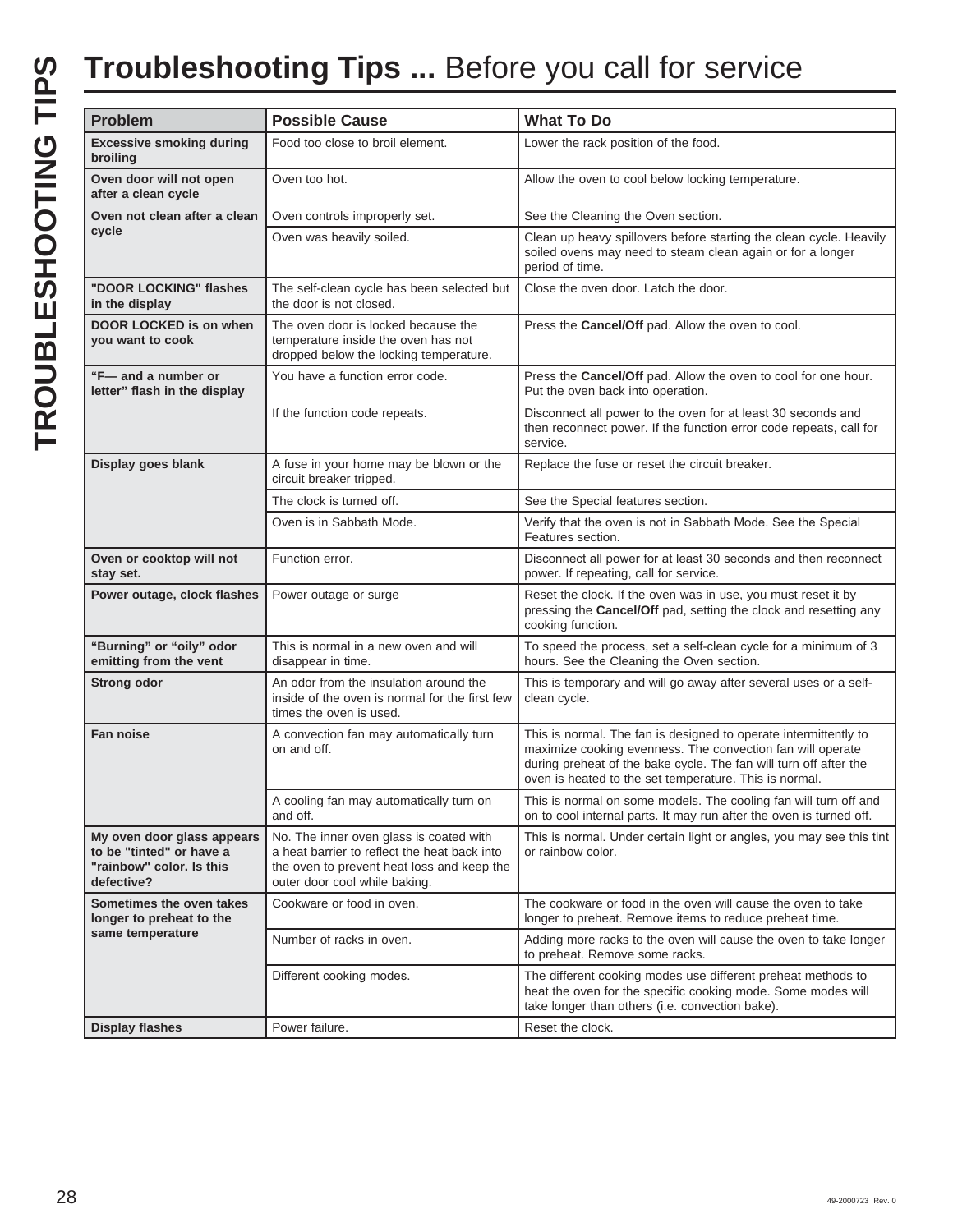## **Troubleshooting Tips ...** Before you call for service

| <b>Problem</b>                                           | <b>Possible Cause</b>                                                                                                                                                                                 | <b>What To Do</b>                                                                                                                                                         |
|----------------------------------------------------------|-------------------------------------------------------------------------------------------------------------------------------------------------------------------------------------------------------|---------------------------------------------------------------------------------------------------------------------------------------------------------------------------|
| Unable to set cook time or<br>delay time                 | You forgot to enter a cooking mode first.                                                                                                                                                             | See the Options section                                                                                                                                                   |
| Oven racks are difficult to<br>slide                     | The shiny, silver-colored racks were<br>cleaned in a steam clean cycle.                                                                                                                               | Apply a small amount of vegetable oil to a paper towel and wipe<br>the edges of the oven racks with the paper towel. Do not spray<br>with Pam® or other lubricant sprays. |
| Drawer does not slide<br>smoothly or drags               | The drawer is out of alignment.                                                                                                                                                                       | Fully extend the drawer and push it all the way in See the Care<br>and cleaning of the range section.                                                                     |
|                                                          | Drawer is over-loaded or load is<br>unbalanced.                                                                                                                                                       | Reduce weight. Redistribute drawer contents.                                                                                                                              |
| Steam from the vent                                      | When using the ovens, it is normal to see<br>steam coming out of the oven vents. As the<br>number of racks or amount of food being<br>cooked increases, the amount of visible<br>steam will increase. | This is normal.                                                                                                                                                           |
| Water remaining on oven<br>floor after Steam Clean cycle | This is normal.                                                                                                                                                                                       | Remove any remaining water with a dry cloth or sponge.                                                                                                                    |
| Oven will not steam clean                                | Display flashes HOT.                                                                                                                                                                                  | Allow the oven to cool to room temperature and reset the<br>controls.                                                                                                     |
|                                                          | Oven controls improperly set.                                                                                                                                                                         | See the Using Steam Clean section.                                                                                                                                        |
|                                                          | Oven door is not closed.                                                                                                                                                                              | Make sure you close the door to start steam clean cycle.                                                                                                                  |
| <b>Display prompts for Probe</b><br><b>Temperature</b>   | This is reminding you to enter a probe<br>temperature after plugging in the probe.                                                                                                                    | Enter a probe temperature.                                                                                                                                                |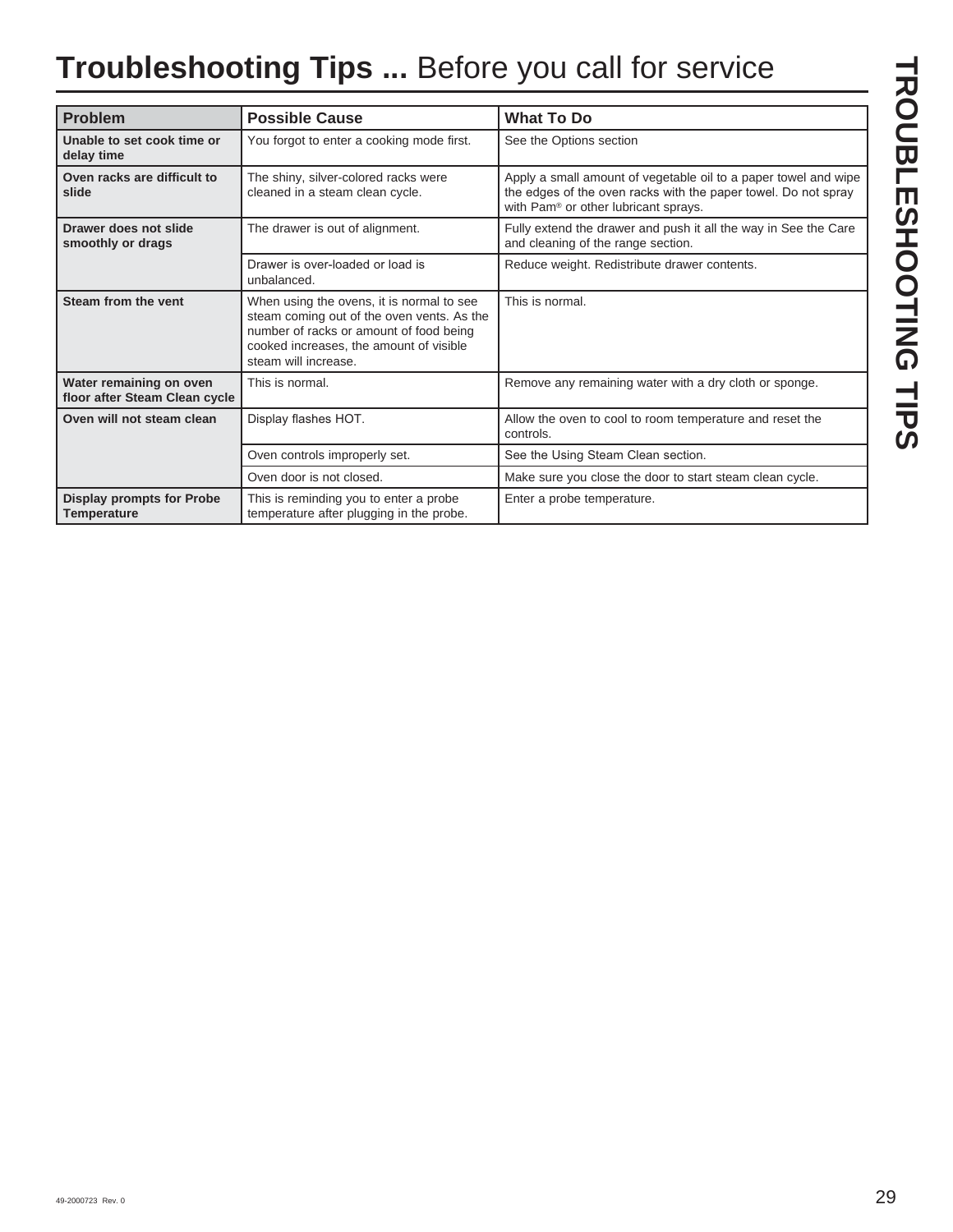## **GEAppliances.com**

|                                                          | <b>GE Appliances Electric Range Limited Warranty</b>                                                                                                                                                                                                                                                                                                                                                                                                                                               |
|----------------------------------------------------------|----------------------------------------------------------------------------------------------------------------------------------------------------------------------------------------------------------------------------------------------------------------------------------------------------------------------------------------------------------------------------------------------------------------------------------------------------------------------------------------------------|
| <b>GEAppliances.com</b>                                  | All warranty service is provided by our Factory Service Centers, or an authorized Customer Care® technician. To schedule<br>service online, visit us at GEAppliances.com/service, or call GE Appliances at 800.GE.CARES (800.432.2737). Please<br>have your serial number and your model number available when calling for service.                                                                                                                                                                |
|                                                          | Servicing your appliance may require the use of the onboard data port for diagnostics. This gives a GE Appliances factory<br>service technician the ability to quickly diagnose any issues with your appliance and helps GE Appliances improve its<br>products by providing GE Appliances with information on your appliance. If you do not want your appliance data to be<br>sent to GE Appliances, please advise your technician not to submit the data to GE Appliances at the time of service. |
| For the period of                                        | <b>GE Appliances will replace</b>                                                                                                                                                                                                                                                                                                                                                                                                                                                                  |
| One year<br>From the date<br>of the original<br>purchase | Any part of the range which fails due to a defect in materials or workmanship. During this<br>limited one-year warranty, GE Appliances will provide, free of charge, all labor and in-home<br>service to replace the defective part.                                                                                                                                                                                                                                                               |

## **What GE Appliances will not cover:**

- $\blacksquare$  Service trips to your home to teach you how to use the product.
- $\blacksquare$  Improper installation, delivery or maintenance.
- Failure of the product if it is abused, misused, modified or used for other than the intended purpose or used commercially.
- $\blacksquare$  Damage to the glass cooktop caused by use of cleaners other than the recommended cleaning creams and pads.
- $\blacksquare$  Damage to the glass cooktop caused by hardened spills of sugary materials or melted plastic that are not cleaned according to the directions in the Owner's Manual.
- Replacement of house fuses or resetting of circuit breakers.
- $\blacksquare$  Damage to the product caused by accident, fire, floods or acts of God.
- Damage to finish, such as surface rust, tarnish, or small blemishes not reported within 48 hours of delivery.
- Incidental or consequential damage caused by possible defects with this appliance.
- Damage caused after delivery.
- **Product not accessible to provide required service.**
- Service to repair or replace light bulbs, except for LED lamps.

## **EXCLUSION OF IMPLIED WARRANTIES**

Your sole and exclusive remedy is product repair as provided in this Limited Warranty. Any implied warranties, including the implied warranties of merchantability or fitness for a particular purpose, are limited to one year or the shortest period allowed by law.

This limited warranty is extended to the original purchaser and any succeeding owner for products purchased for home use within the USA. If the product is located in an area where service by a GE Appliances Authorized Servicer is not available, you may be responsible for a trip charge or you may be required to bring the product to an Authorized GE Appliances Service location for service. In Alaska, the limited warranty excludes the cost of shipping or service calls to your home.

Some states do not allow the exclusion or limitation of incidental or consequential damages. This limited warranty gives you specific legal rights, and you may also have other rights which vary from state to state. To know what your legal rights are, consult your local or state consumer affairs office or your state's Attorney General.

## **Warrantor: GE Appliances,** *a* **Haier** *company*

Louisville, KY 40225

**Extended Warranties:** Purchase a GE Appliances extended warranty and learn about special discounts that are available while your warranty is still in effect. You can purchase it online anytime at

### **GEAppliances.com/extended-warranty**

or call 800.626.2224 during normal business hours. GE Appliances Service will still be there after your warranty expires.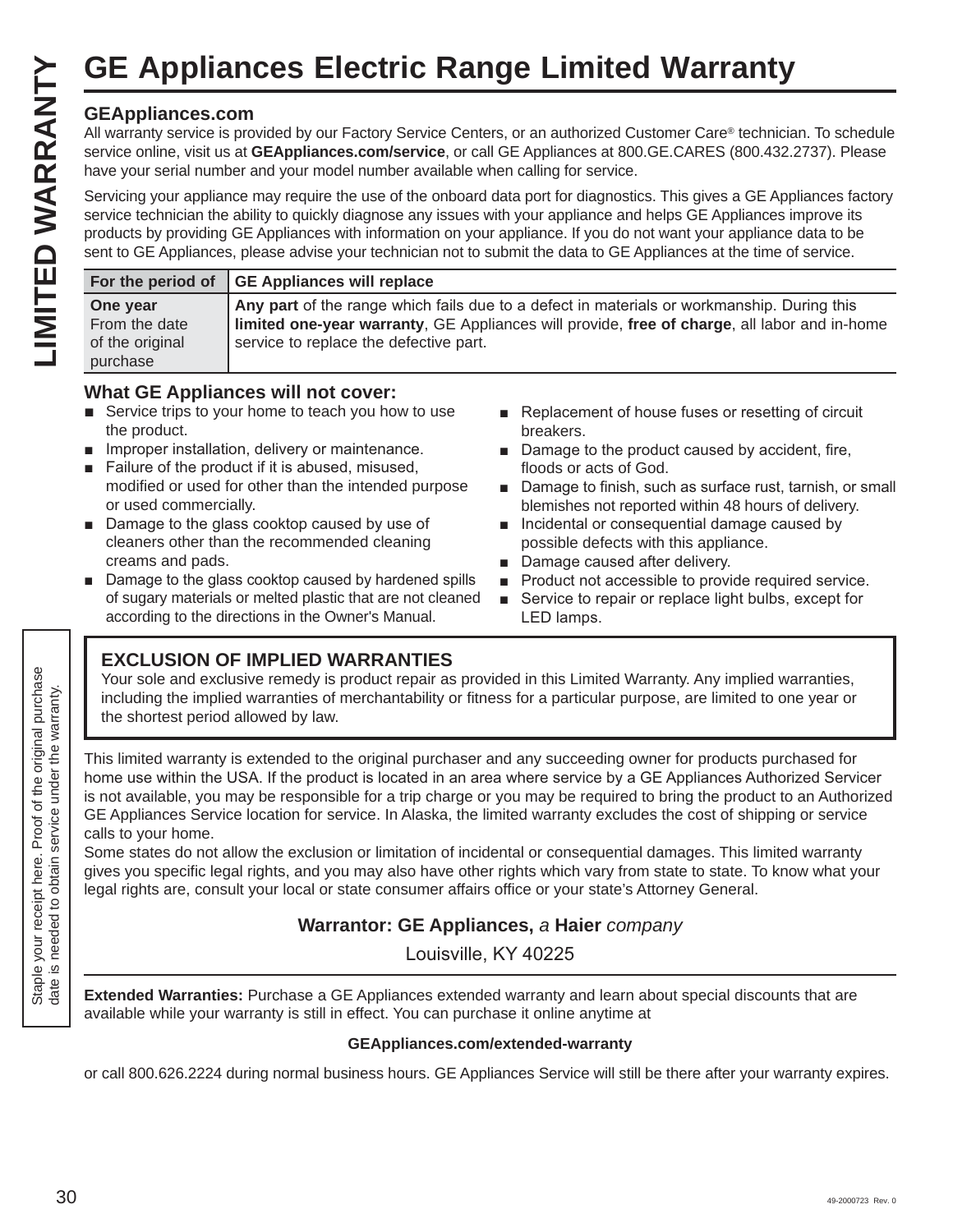## **Looking For Something More?**

#### **GE Appliances offers a variety of accessories to improve your cooking and maintenance experiences!**

Refer to the Consumer Support page for phone numbers and website information.

The following products and more are available:

## **Accessories**

| Small Broiler Pan $(8 \frac{3}{4}$ " x 1 $\frac{1}{4}$ " x 13 $\frac{1}{2}$ ") |  |
|--------------------------------------------------------------------------------|--|
|--------------------------------------------------------------------------------|--|

Large Broiler Pan (12 ¾ " x 1 ¼" x 16 ½ ")

XL Broiler Pan (17 " x 1  $\frac{1}{4}$ " x 19 1/4")

## **Parts**

Oven racks

Oven elements

Light bulbs

## **Cleaning Supplies**

CitruShine™ Stainless Steel Wipes

Stainless Steel Appliance Cleaner

Cleaning Pads for Ceramic Cooktops

Ceramic Cooktop Cleaner

Ceramic Cooktop Scraper

Kit (Kit includes cream and cooktop scraper)

\*The large broiler pan does not fit in 20"/24" ranges.

\*\* The XL broiler pan does not fit in 24" wall ovens, 27" drop-ins or 20"/24" range.

**NOTE:** Go to **GEAppliances.com** to viewe recommended cleaners.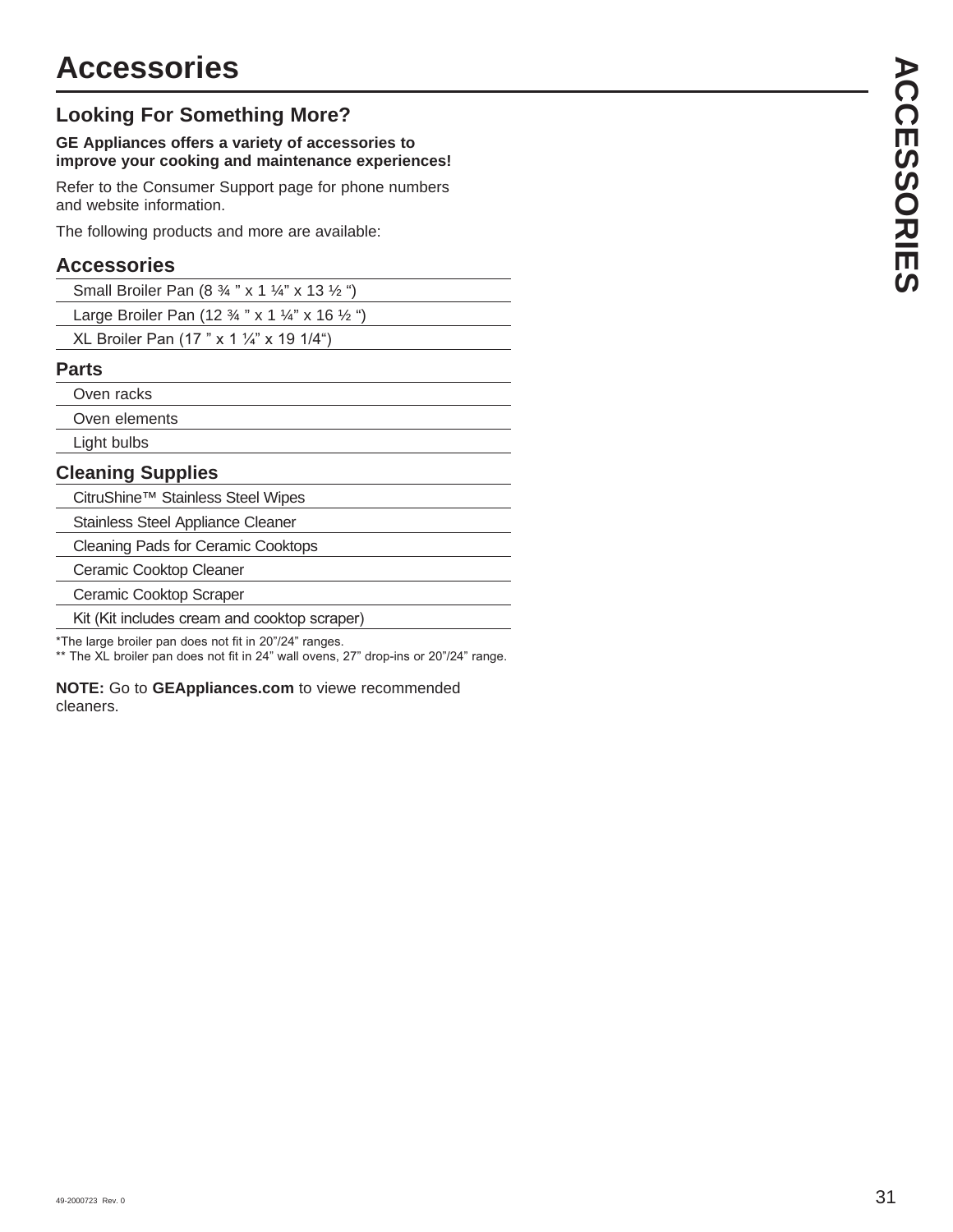# **Consumer Support**

**CONSUMER SUP**<br> **GE Appliances Website**<br>
Have a question or need assistar<br>
of the year! You can also shop for<br>
services designed for your conver<br> **CONSUMER Appliance OF APPLIANCE Register your new appliance on-1**<br> **CONSUME** Have a question or need assistance with your appliance? Try the GE Appliances Website 24 hours a day, any day of the year! You can also shop for more great GE Appliances products and take advantage of all our on-line support services designed for your convenience. In the US: GEAppliances.com

## **Register Your Appliance**

Register your new appliance on-line at your convenience! Timely product registration will allow for enhanced communication and prompt service under the terms of your warranty, should the need arise. You may also mail in the pre-printed registration card included in the packing material. In the US: **GEAppliances.com/register** 

## **Schedule Service**

Expert GE Appliances repair service is only one step away from your door. Get on-line and schedule your service at your convenience any day of the year. In the US: **GEAppliances.com/service** or call 800.432.2737 during normal business hours.

## **Extended Warranties**

Purchase a GE Appliances extended warranty and learn about special discounts that are available while your warranty is still in effect. You can purchase it on-line anytime. GE Appliances Services will still be there after your warranty expires. In the US: GEAppliances.com/extended-warranty or call 800.626.2224 during normal business hours.

## **Remote Connectivity**

For assistance with wireless network connectivity (for models with remote enable), visit our website at GEAppliances.com/connect or call 800.220.6899 in the US.

## **Parts and Accessories**

Individuals qualified to service their own appliances can have parts or accessories sent directly to their homes (VISA, MasterCard and Discover cards are accepted). Order on-line today 24 hours every day. In the US: **GEApplianceparts.com** or by phone at 877.959.8688 during normal business hours.

**Instructions contained in this manual cover procedures to be performed by any user. Other servicing generally should be referred to qualified service personnel. Caution must be exercised, since improper servicing may cause unsafe operation.**

## **Contact Us**

If you are not satisfied with the service you receive from GE Appliances, contact us on our Website with all the details including your phone number, or write to:

In the US: General Manager, Customer Relations | GE Appliances, Appliance Park | Louisville, KY 40225 **GEAppliances.com/contact**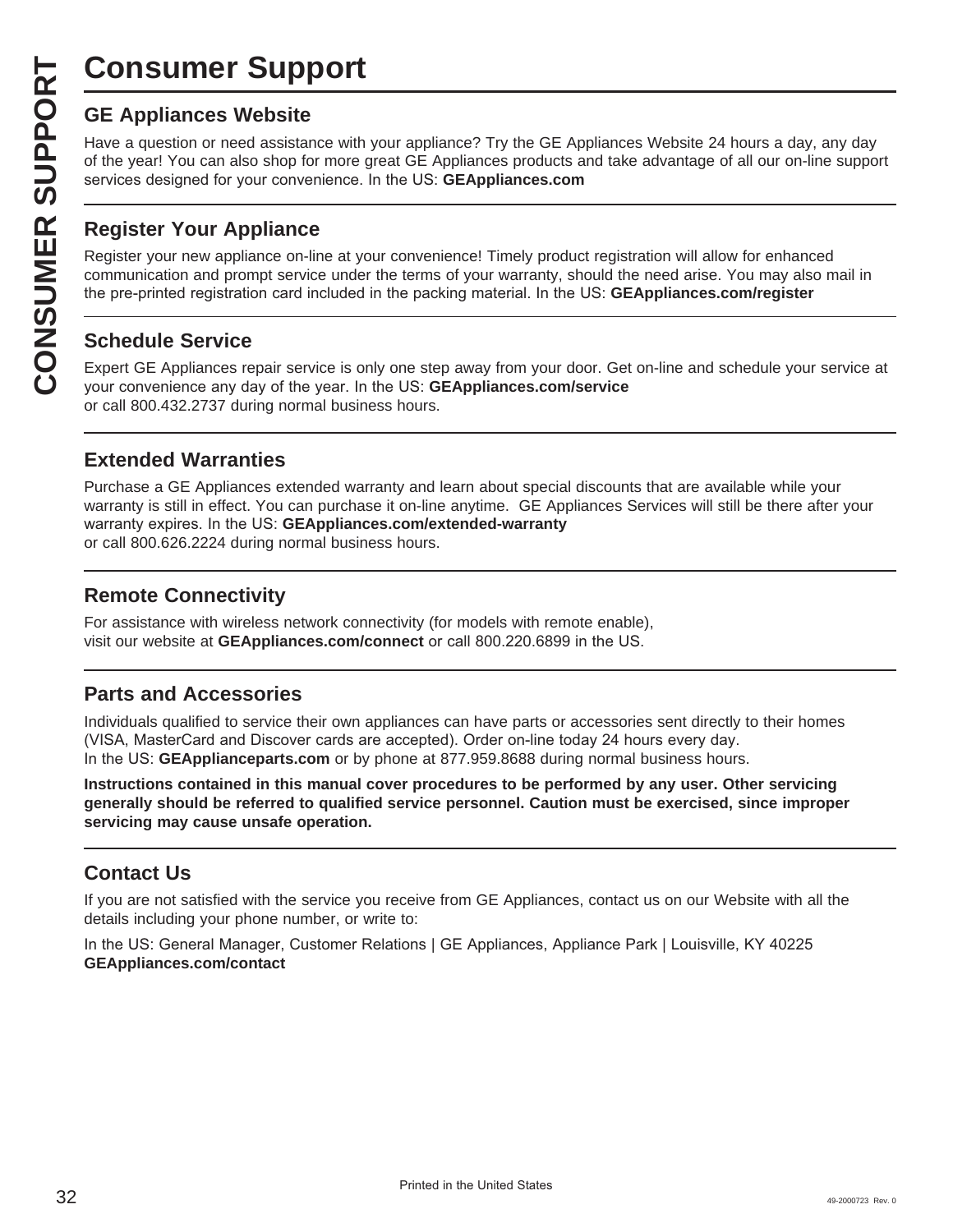

COCINAS Con Control Frontal Eléctrico Con Control Frontal Eléctrico  $\bigcirc$ U

## INFORMACIÓN DE SEGURIDAD ... 3

## USO DE LA COCINA

| Utensilio para Superficie de Cocción       |  |
|--------------------------------------------|--|
|                                            |  |
|                                            |  |
|                                            |  |
|                                            |  |
|                                            |  |
| Estantes del Horno15                       |  |
| Papel de Aluminio y Cobertores del Horno15 |  |
|                                            |  |
|                                            |  |
|                                            |  |
|                                            |  |
|                                            |  |

#### CUIDADO Y LIMPIEZA

| Limpieza de la Cocina - Exterior 20          |  |
|----------------------------------------------|--|
| Limpieza de la Cocina - Interior 21          |  |
| Limpieza de la Placa de Cocción de Vidrio 22 |  |
| Sonda del Horno 23                           |  |
|                                              |  |
| Cajón con Cierre Suave 25                    |  |

| <b>CONSEJOS PARA LA</b><br><b>SOLUCIÓN DE PROBLEMAS</b> 26 |  |
|------------------------------------------------------------|--|
| <b>GARANTÍA LIMITADA 30</b>                                |  |
|                                                            |  |
| <b>SOPORTE PARA</b><br>EL CONSUMIDOR  36                   |  |

## MANUAL DEL PROPIETARIO

Estufa con Control Frontal de 30" PSS93

Escriba los números de modelo y de serie aquí:

Nº de Modelo \_\_\_\_\_\_\_\_\_\_\_\_

N<sup>º</sup> de Serie \_\_\_\_\_\_\_

Los encontrará en una etiqueta detrás de la puerta o del cajón.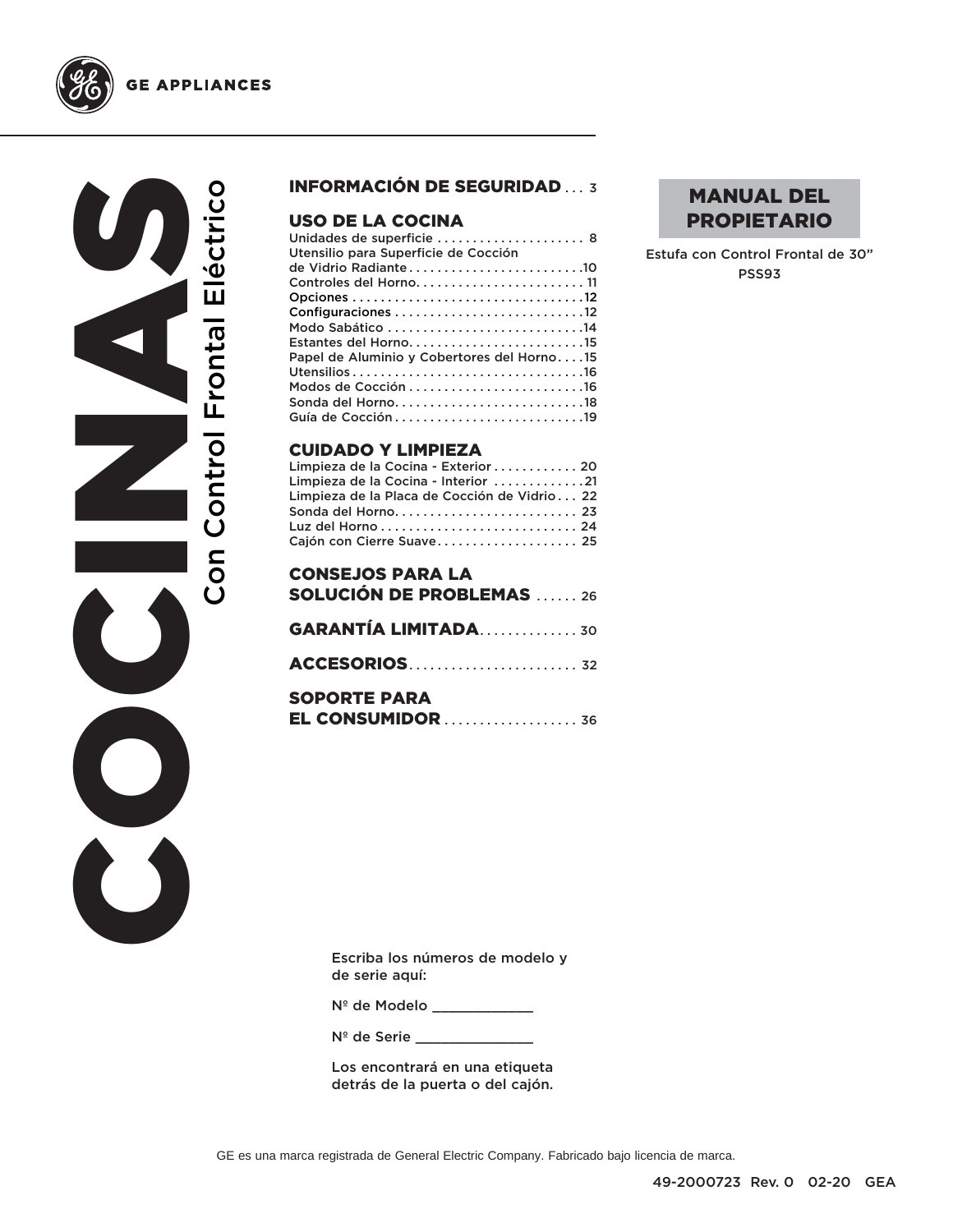## **GRACIAS POR HACER QUE GE APPLIANCES SEA PARTE DE SU HOGAR.**

Ya sea que haya crecido usando GE Appliances, o que ésta es su primera vez, nos complace tenerlo en la familia.

Sentimos orgullo por el nivel de arte, innovación y diseño de cada uno de los electrodomésticos de GE Appliances, y creemos que usted también. Entre otras cosas, el registro de su electrodoméstico asegura que podamos entregarle información importante del producto y detalles de la garantía cuando los necesite.

Registre su electrodoméstico GE ahora a través de Internet. Sitios Web y números telefónicos útiles están disponibles en la sección de Soporte para el Consumidor de este Manual del Propietario. También puede enviar una carta en la tarjeta de inscripción preimpresa que se incluye con el material embalado.

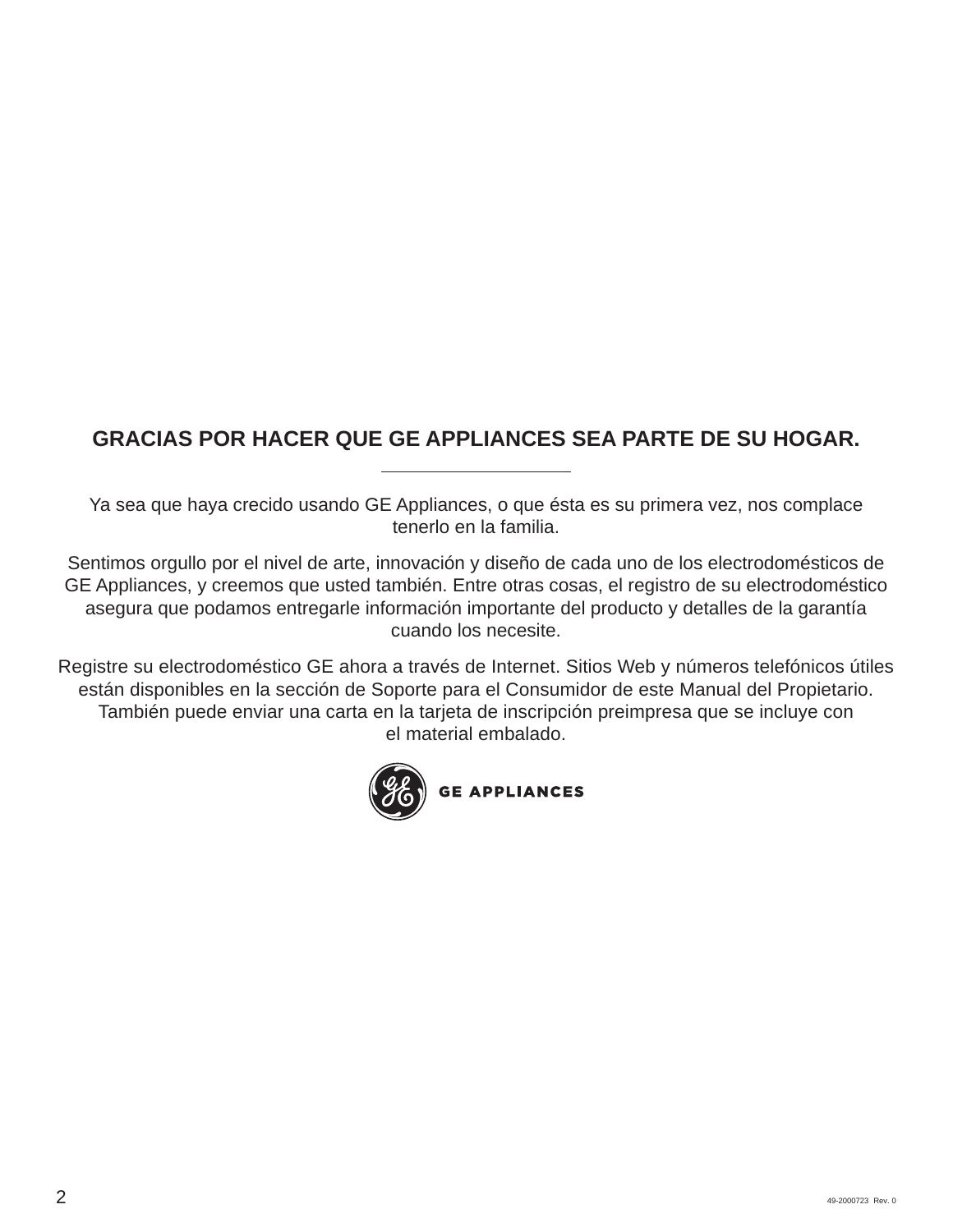## **INFORMACIÓN IMPORTANTE DE SEGURIDAD LEA TODAS LAS INSTRUCCIONES ANTES DE USAR ESTE ELECTRODOMÉSTICO**

**ADVERTENCIA** Lea todas las instrucciones de seguridad antes de utilizar este producto. No seguir estas instrucciones puede generar un incendio, una descarga eléctrica, lesiones corporales o la muerte.

## **DISPOSITIVO ANTI-VOLCADURAS**

## **ADVERTENCIA**

**Riesgo de Caída**

- **Un niño o adulto pueden volcar la cocina y morir.**
- **Instale el soporte anti-volcaduras sobre la pared o el piso. • Asegúrese la estufa al soporte anti-volcaduras deslizando la unidad hacia atras de tal manera que la pata niveladora sea enganchada.**
- **Vuelva a adherir el soporte anti-volcaduras si la estufa se mueve de lugar.**
- **Si esto no se hace, se podrá producir la muerte o quemaduras graves en niños o adultos.**

Para reducir el riesgo de volcar la cocina, ésta debe sujetarse mediante un soporte antivolcaduras con una adecuada instalación. Ver las instrucciones de instalación enviadas con el soporte para obtener detalles completos antes de iniciar la instalación.

#### **Para Cocinas Sin Apoyo y Deslizabless**

Para controlar si el soporte es instalado y ajustado de forma apropiada, mire que debajo de la cocina la pata niveladora trasera esté

ajustada al soporte. En algunos modelos, el cajón de almacenamiento o el panel de protección se pueden retirar para una fácil inspección. Si no es posible realizar una inspección visual, deslice la cocina hacia

adelante, confirme que el soporte anti-volcaduras esté ajustado de forma segura al piso o la pared, y deslice la cocina hacia atrás de modo que la pata niveladora trasera se encuentre debajo del soporte anti-volcaduras.

Si la cocina es expulsada de la pared por alguna razón, siempre repita este procedimiento a fin de verificar que esté asegurado de forma correcta con un soporte anti volcaduras.

Nunca quite las patas de nivelación por completo ya que la cocina no quedará bien sujeta al dispositivo anti-volcaduras.



Cocinas Sin Apoyo y Deslizables

## **ADVERTENCIA INSTRUCCIONES GENERALES DE SEGURIDAD**

- Use este aparato sólo con el objetivo para el que fue creado, como se describe en este Manual del Propietario.
- Asegúrese de que un técnico calificado realice una correcta instalación y puesta a tierra del artefacto de acuerdo con las instrucciones de instalación provistas.
- No intente reparar o cambiar ninguna pieza de su cocina a menos que esté específicamente recomendado en este manual. Cualquier otro servicio debe realizarlo un técnico calificado.
- Antes de realizar cualquier clase de reparación, desenchufe la cocina o desconecte el suministro eléctrico desde el panel de distribución doméstico quitando el fusible o desconectando el interruptor de circuitos.
- No deje a los niños solos; éstos no deben quedar solos o sin atención en un área donde un aparato esté en uso. Nunca debe permitirse que se suban, sienten o paren en cualquier parte de este aparato.

**A PRECAUCIÓN** No almacene elementos de interés para niños sobre una cocina o en la protección trasera de una cocina: los niños que se trepan a la cocina para alcanzar elementos pueden resultar gravemente heridos.

- Sólo use agarraderas secas: las agarraderas húmedas o mojadas colocadas en superficies calientes pueden provocar quemaduras de vapor. No permita que las agarraderas entren en contacto con unidades de superficie o los elementos calentadores calientes. No utilice toallas u otras telas gruesas en lugar de una agarradera.
- Nunca use su electrodoméstico para calentar la habitación.
- No toque las unidades de superficie, los elementos calentadores o la superficie interior del horno. Estas superficies pueden estar lo suficientemente calientes para quemar aún cuando tengan un color oscuro. Durante y después del uso, no toque o deje que su vestimenta u otros materiales inflamables entren en contacto con unidades de superficie, áreas cercanas a las unidades de superficie o cualquier área interior del horno; deje pasar un tiempo prudencial para que se enfríen. Otras superficies del aparato pueden calentarse lo suficiente como para provocar quemaduras. Las superficies potencialmente calientes incluyen la estufa, las áreas orientadas hacia la estufa, la abertura de ventilación del horno, las superficies cercanas a la abertura y las hendiduras ubicadas alrededor de la puerta del horno.
- No caliente recipientes cerrados de alimentos. Podría haber una acumulación de presión en el recipiente y éste podría explotar, provocando lesiones.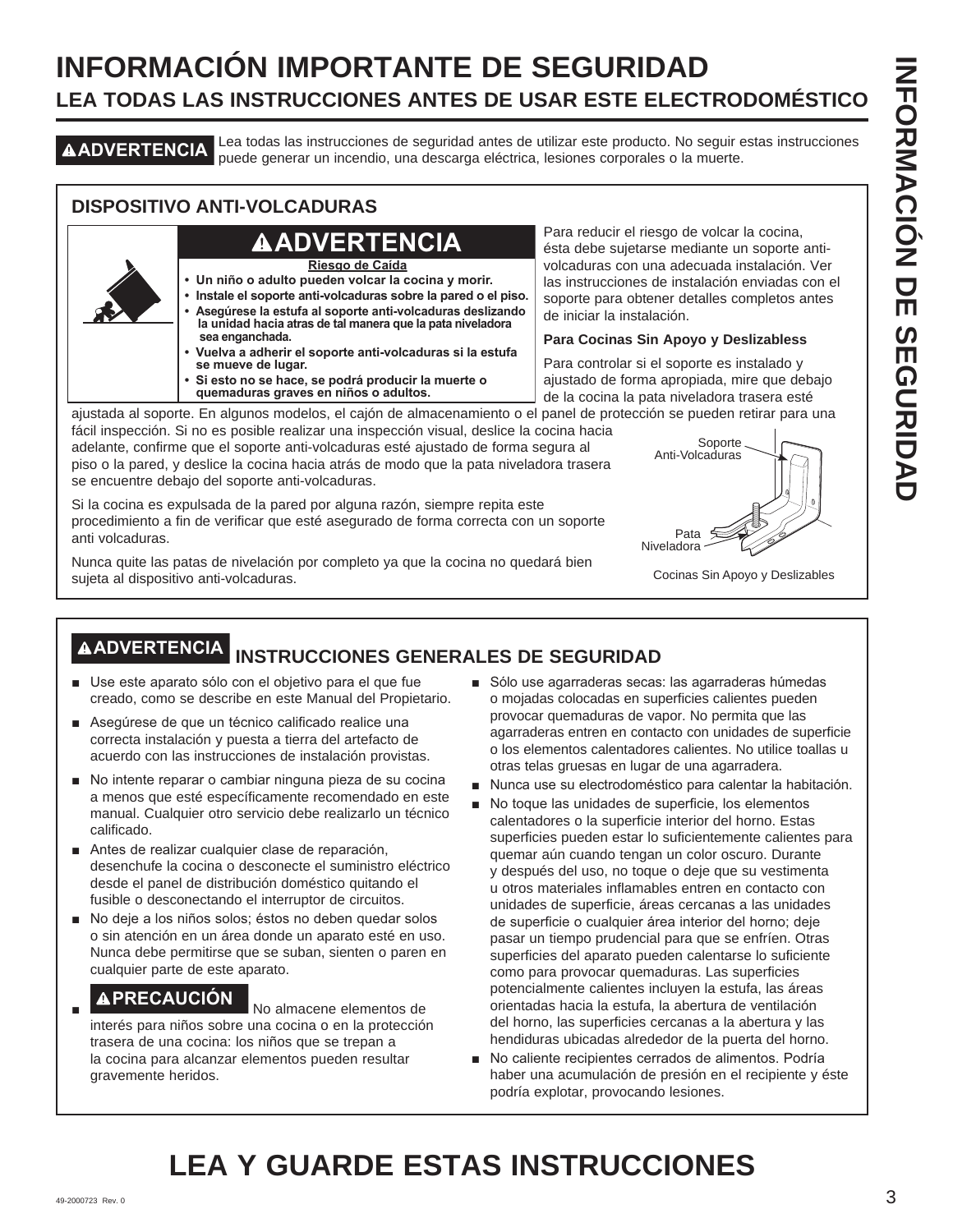# **INFORMACIÓN IMPORTANTE DE SEGURIDAD<br>
ILEA TODAS LAS INSTRUCCIONES ANTES DE USAR ESTE ELECT<br>
IN OUSE INTERIOR INSTRUCCIONES GENERALES DE SEGURIDAD (CONTRENDED INSTRUCCIONES GENERALES DE SEGURIDAD (CONTRENDED INSTRUCCIONES LEA TODAS LAS INSTRUCCIONES ANTES DE USAR ESTE ELECTRODOMÉSTICO**

## **ADVERTENCIA INSTRUCCIONES GENERALES DE SEGURIDAD (Cont.)**

- No use ningún tipo de aluminio o cobertor para cubrir el fondo del horno o cualquier parte del horno, excepto como se describe en este manual. Los cobertores de horno pueden atrapar el calor o derretirse, ocasionando daños sobre el producto y el riesgo de descargas, humo o incendios.
- Trate de no rayar o golpear las puertas, estufas o paneles de control de vidrio. Si lo hace podría romperse el vidrio. No cocine si un producto tiene un vidrio roto. Puede provocarse una descarga, un incendio o heridas.
- Cocine carnes de res y de ave por completo: Las carnes de res hasta alcanzar una temperatura interna de por lo menos 160°F (71°C) y las carnes de ave a una temperatura interna de por lo menos 180°F (82°C). La cocción a estas temperaturas generalmente protege de enfermedades transmitidas por los alimentos.
- Cocine la comida completamente para evitar que se produzcan enfermedades a partir de la comida. Puede encontrar recomendaciones de seguridad mínima sobre la temperatura de la comida en **IsItDoneYet.gov** y **fsis.usda.** gov. Utilice un termómetro para tomar la temperatura de la comida y haga controles en diferentes ubicaciones.

#### **ADVERTENCIA MANTENGA LOS MATERIALES INFLAMABLES ALEJADOS DE LA COCINA Si esto no se cumple, se podrán sufrir lesiones personales graves o incendios.**

- No almacene o utilice materiales inflamables dentro de un horno o cerca de la estufa, tales como papel, plástico, agarraderas, telas, recubrimientos de pared, cortinas y gasolina u otros vapores y líquidos inflamables.
- Nunca use vestimentas holgadas o amplias mientras utilice el aparato. Estas vestimentas pueden prenderse fuego si entran en contacto con superficies calientes, provocando quemaduras graves.
- No permita que la grasa de la cocción u otros materiales inflamables se acumulen dentro de la cocina o en su cercanía. La grasa dentro del horno o sobre la estufa puede encenderse.
- Limpie las campanas de ventilación con frecuencia. No debe permitirse la acumulación de grasa en la campana o en el filtro.

## **ADVERTENCIA EN CASO DE INCENDIO, SIGA LOS SIGUIENTES PASOS PARA EVITAR LA PROPAGACIÓN DEL FUEGO**

- No utilice agua en incendios de grasa. Nunca levante una sartén en llamas. Apague los controles. Apague una sartén en llamas sobre una unidad de superficie cubriendo la sartén por completo con una tapa que ajuste bien, una plancha para galletas o una bandeja plana. Utilice un químico seco multiuso o un extintor de incendios de espuma.
- Si hay un incendio en el horno durante el horneado, apáguelo cerrando la puerta del horno y apagando el

control o usando un químico seco multiuso o un extintor de incendios de espuma.

Si hay un incendio en el horno, apague el horno y espere a que el incendio se consuma. No abra la puerta del horno a la fuerza. El ingreso de aire fresco a temperaturas de auto-limpieza puede provocar una explosión de llamas desde el horno. No seguir esta instrucción puede provocar quemaduras graves.

## **ADVERTENCIA INSTRUCCIONES DE SEGURIDAD DE LA ESTUFA**

- Nunca deje las unidades de superficie sin atención en configuraciones de calor media o alta. Los alimentos que hierven y se derraman pueden provocar humo y derrames grasosos que pueden prenderse fuego.
- Nunca deje aceite sin atención mientras fríe. Si se deja calentar más allá del punto de humeo, el aceite puede encenderse, provocando un incendio que podría propagarse a los gabinetes cercanos. Utilice un termómetro para grasa cuando sea posible para controlar la temperatura del aceite.
- Para evitar el derrame de aceite y un incendio, utilice una cantidad mínima de aceite cuando fría en sartenes poco profundas y evite la cocción de alimentos congelados con una cantidad excesiva de hielo.
- Sólo ciertos tipos de recipientes de vidrio, vidrio/cerámico, cerámica, u otros recipientes vidriados pueden utilizarse

sobre la estufa; otros pueden romperse debido al cambio repentino de temperatura.

- Para minimizar la posibilidad de quemaduras, el encendido de materiales inflamables y los derrames, la manija de los recipientes deben girarse hacia el centro de la cocina sin extenderse sobre ninguna unidad de superficie cercana.
- Si flambea alimentos bajo la campana, encienda el ventilador.
- Utilice el tamaño de recipiente adecuado: Elija recipientes con bases planas lo suficientemente grandes para cubrir el elemento calentador de superficie. La utilización de recipientes más pequeños dejará expuesta una porción de la unidad de superficie al contacto directo, lo que puede provocar el encendido de sus vestimentas. Una relación adecuada del recipiente con la unidad de superficie también mejorará la eficiencia.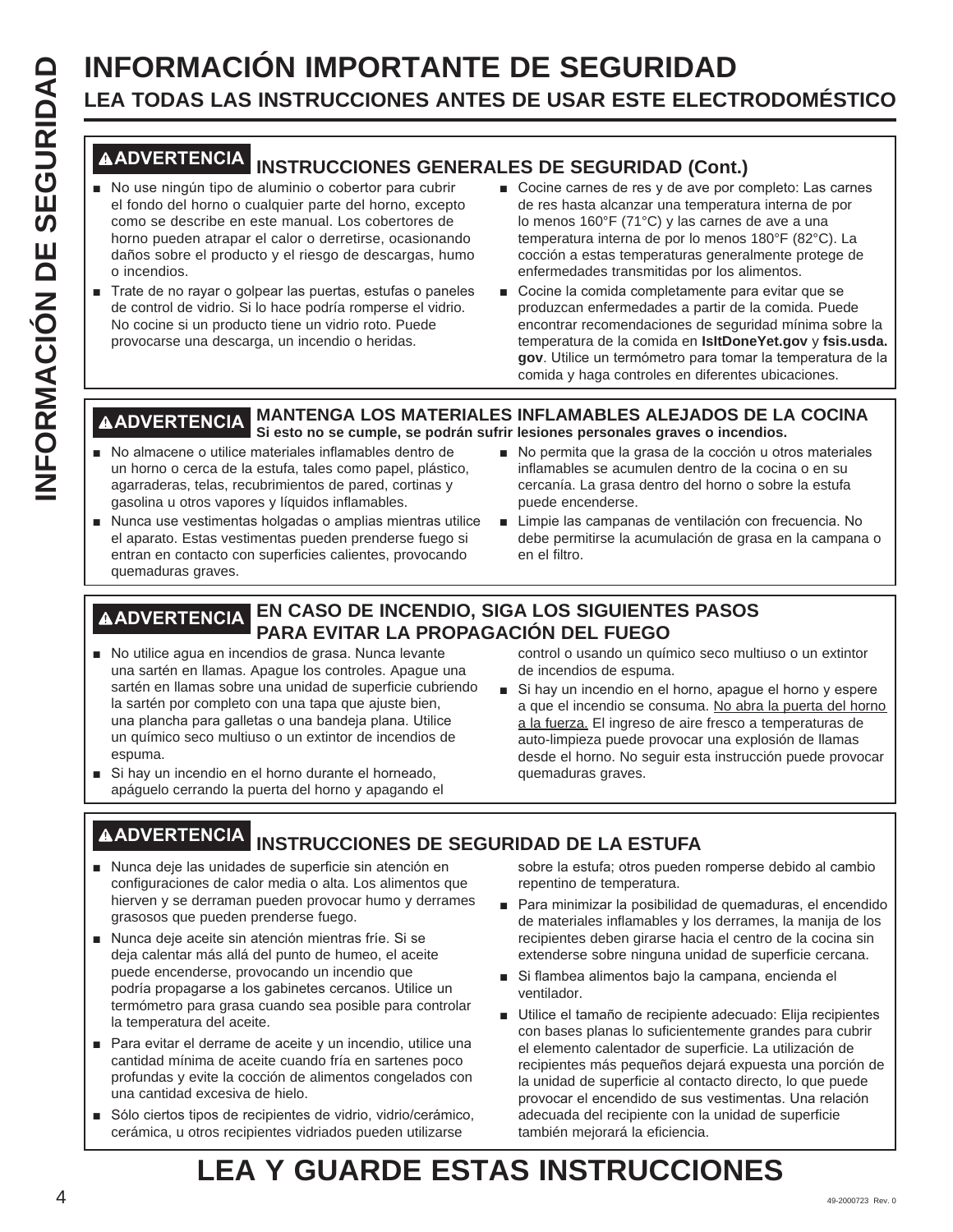## **INFORMACIÓN IMPORTANTE DE SEGURIDAD LEA TODAS LAS INSTRUCCIONES ANTES DE USAR ESTE ELECTRODOMÉSTICO**

## **ADVERTENCIA INSTRUCCIONES DE SEGURIDAD DE LA SUPERFICIE DE COCCIÓN RADIANTE**

- Tenga cuidado al tocar la estufa. La superficie de vidrio de la estufa retendrá calor después de que los controles se hayan apagado.
- $\blacksquare$  No cocine sobre una estufa rota. Si la estufa se rompe, las soluciones de limpieza y los derrames pueden penetrar en la estufa rota y crear un riesgo de descarga eléctrica. Comuníquese con un técnico calificado de inmediato.
- Evite rayar la estufa de vidrio. La estufa puede rayarse con elementos tales como cuchillos, instrumentos filosos, anillos u otras joyas, y remaches de la ropa.
- Use un limpiador para superficies de cocción de cerámica y una almohadilla de limpieza no abrasivo para limpiar la superficie de cocción. Espere hasta que la estufa se enfríe y la luz indicadora se apague antes de limpiar. Una esponja o un paño húmedos sobre una superficie

caliente pueden provocar quemaduras de vapor. Algunos limpiadores pueden producir humos tóxicos si se los aplica a una superficie caliente. **NOTA:** Los derrames de azúcar son la excepción. Éstos deben quitarse mientras están calientes utilizando una agarradera y un raspador. Para instrucciones detalladas, ver la sección Cómo limpiar la estufa de vidrio.

- $\blacksquare$  Lea y cumpla con todas las instrucciones y advertencias de la etiqueta de la crema de limpieza.
- No coloque o almacene elementos que pueden derretirse o prenderse fuego sobre la estufa de vidrio, aún cuando no la esté usando. Si la estufa se enciende en forma accidental, pueden prenderse fuego. El calor proveniente de la estufa o de la ventilación del horno también puede prenderlos fuego, aún si el aparato está apagado.

## **ADVERTENCIA INSTRUCCIONES DE SEGURIDAD DEL HORNO**

- Manténgase alejado del horno al abrir la puerta del mismo. El aire caliente o el vapor que sale puede causar quemaduras en las manos, rostro y/u ojos.
- No use el horno si un elemento de calentamiento genera un punto brillante durante el uso o aparecen otros signos de daños. Un punto brillante indica que el elemento para calentar puede fallar y generar una posible quemadura, incendio o descarga eléctrica. Apague el horno de inmediato y solicite a un técnico calificado del servicio que reemplace el elemento para calentar.
- Mantenga desobstruida la ventilación del horno.
- Mantenga el horno libre de acumulación de grasa. La grasa del horno se puede incendiar.
- Coloque los estantes del horno en la ubicación deseada mientras éste se encuentra frío. Si es necesario mover el estante mientras el horno está caliente, evite que el mango de la olla tenga contacto con el elemento calentador en el horno.
- Al usar las bolsas para cocinar o dorar en el horno, siga las instrucciones del fabricante.
- Coloque el estante del horno en la posición de bloqueo. al introducir y retirar comida del horno. Esto ayuda a evitar quemaduras por tocar superficies calientes de la puerta y las paredes del horno.
- No deje productos tales como papel, utensilios de cocina ni comida en el horno cuando éste no se encuentre en uso. Los artículos guardados en el horno se pueden incendiar.
- Nunca coloque los utensilios de cocina, piedras para pizza u horneado o cualquier otro tipo de aluminio o cobertor en la base del horno. Estos ítems pueden atrapar el calor o derretirse, ocasionando daños sobre el producto y el riesgo de descargas, humo o incendios.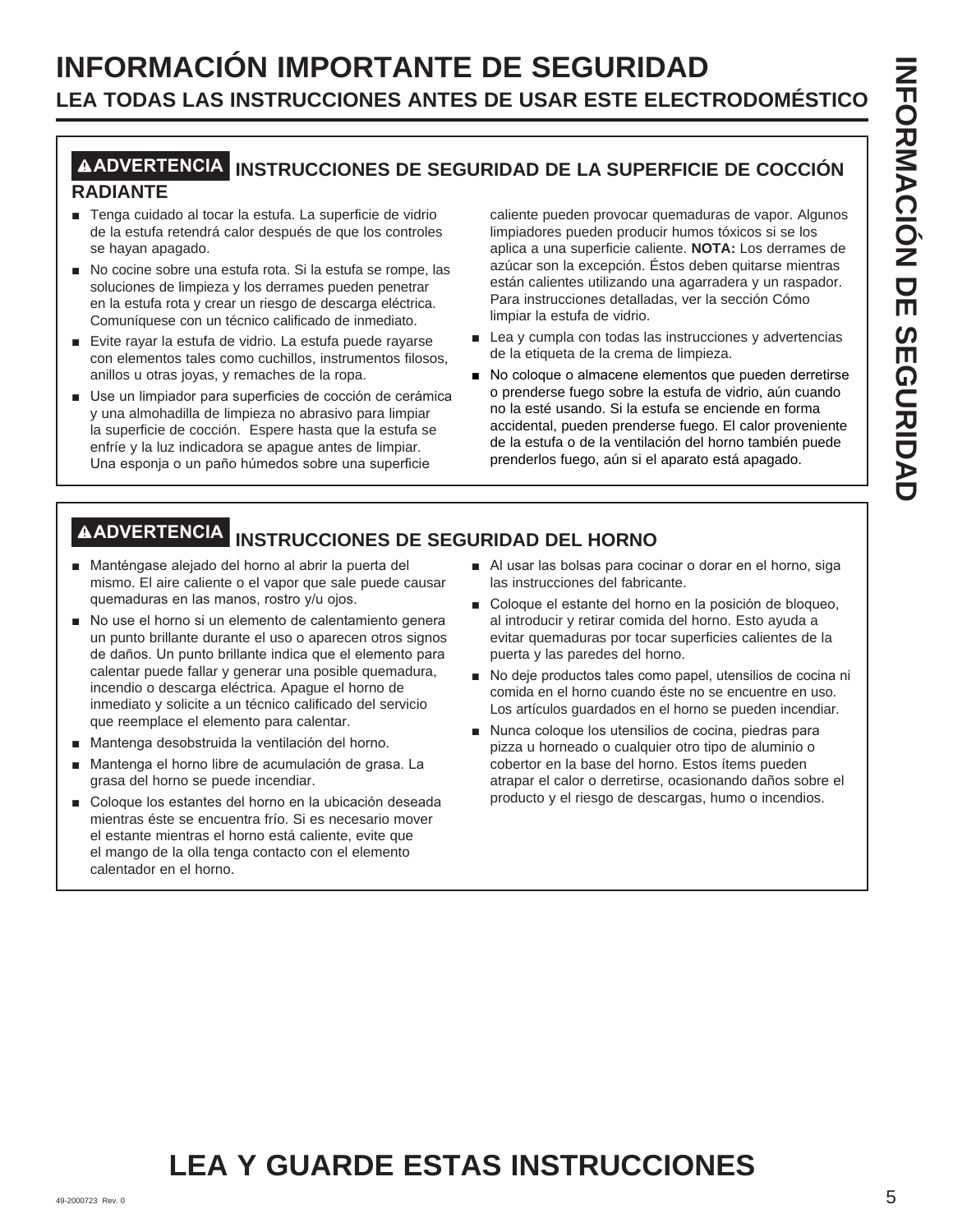# **LEA TODAS LAS INSTRUCCIONES ANTES DE USAR ESTE ELECTRODOMÉSTICO**

## **Equipo con WiFi Activado**

Este dispositivo cumple con la Parte 15 de la Normativa de la FCC. Su funcionamiento está sujeto a las dos condiciones siguientes: (1) Este dispositivo no podrá ocasionar interferencias nocivas, y (2) este dispositivo debe aceptar cualquier interferencia recibida, incluyendo interferencias que puedan ocasionar un funcionamiento no deseado.

El equipo de comunicación inalámbrica instalado en esta cocina fue probado y cumple con los límites establecidos para un dispositivo digital de Clase B, según la parte 15 de la Normativa de la FCC. Estos límites fueron diseñados para:

**INFORMACIÓN IMPORTANTE DE SEGURIDAD**<br> **ILEA TODAS LAS INSTRUCCIONES ANTES DE USAR ESTE ELECT**<br> **ICO**<br> **ISON Equipo con WIFI Activado**<br> **ISON Equipo con WIFI Activado**<br> **ISON Experiments** on the distance of the substantine **(a)** brindar una protección razonable contra interferencias nocivas en una instalación residencial. Este equipo genera, usa y puede emitir energía de radiofrecuencia y, si no se instala y utiliza de acuerdo con las instrucciones, puede ocasionar interferencias perjudiciales en las comunicaciones de radio. Sin embargo, no se garantiza que no se presenten interferencias en una instalación en particular. Si el equipo provoca interferencias perjudiciales para la recepción de radio o televisión, lo cual puede comprobar encendiendo y apagando el equipo, se aconseja al usuario que intente corregir la interferencia con una de las siguientes medidas:

- Reoriente o reubique la antena receptora.
- Aumente la separación entre el equipo y el receptor.
- Conecte el equipo a un tomacorriente de un circuito diferente del tomacorriente al que se encuentra conectado el receptor.
- Para solicitar ayuda, consulte con el proveedor minorista o a un técnico experimentado de radio/ TV.

**(b)** tolerar cualquier interferencia recibida, incluyendo las interferencias que puedan provocar un funcionamiento no deseado del dispositivo.

Observe que todos los cambios o modificaciones sobre el dispositivo de comunicación inalámbrico instalado en este horno que no estén expresamente aprobados por el fabricante podrían anular la autoridad del usuario para operar el equipamiento.

## **Cómo Retirar la Película Protectora de Envío y la Cinta de Embalaje**

Con cuidado tome un extremo de la película protectora de envío con los dedos y lentamente retire la misma de la superficie del electrodoméstico. No utilice ningún producto filoso para retirar la película. Retire toda la película antes de usar el electrodoméstico por primera vez.

Para asegurar que no haya daños sobre el acabado del producto, la forma más segura de retirar el adhesivo de la cinta de embalaje en electrodomésticos nuevos es aplicando un detergente líquido hogareño para lavar platos. Aplique con una tela suave y deje que se seque.

**NOTA:** El adhesivo deberá ser eliminado de todas las partes. No se puede retirar si se hornea con éste dentro.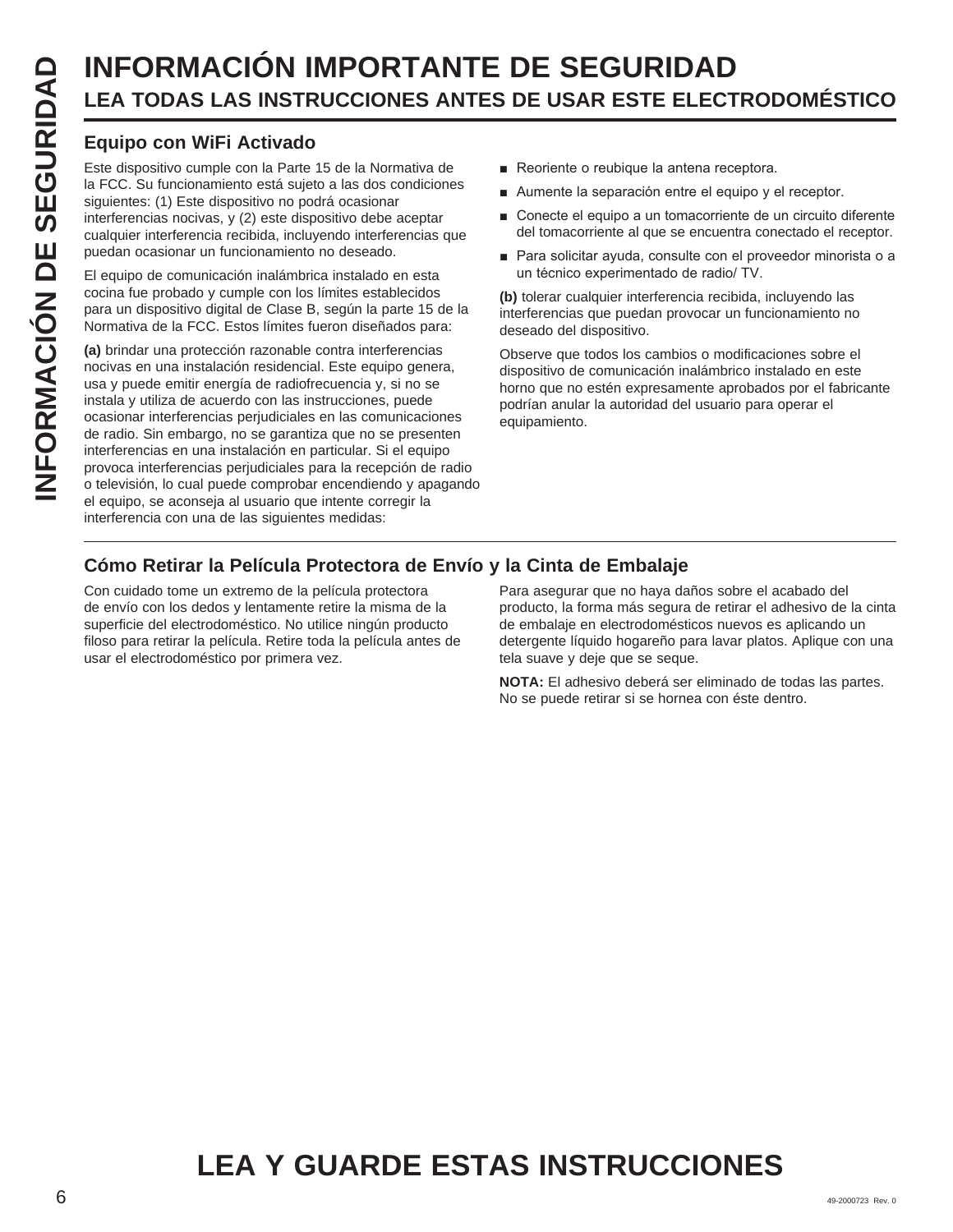## **Uso de los Elementos de la Superficie de Cocción**

**ADVERTENCIA RIESGO DE INCENDIO: Nunca pierda de vista la cocina cuando la estufa esté en las configuraciones medio o alto. Mantenga los ítems inflamables alejados de la estufa. Apague todos los controles cuando finalice la cocción. Si no se siguen estas instrucciones se podrá producir incendios, lesiones graves o la muerte.**

Antes de usar la estufa por primera vez, límpiela con el limpiador de estufas cerámicas CERAMA BRYTE®. Esto ayuda a proteger la estufa y hace la limpieza más sencilla.

Encienda el elemento(s): Mantenga presionada la tecla **On/ Off (Encendido/ Apagado)** durante aproximadamente medio segundo. Se podrá escuchar un repique cada vez que se presione una tecla.

El nivel de potencia puede ser seleccionado de cualquiera de las siguientes formas:

- 1. **Deslice su dedo sobre el arco gris** (en los gráficos) hasta el nivel de potencia deseado. **No hay sensor en las luces LED**, o;
- 2. Presione En Cualquier Parte del arco gris, o;
- 3. Presione las teclas **+** o para ajustar el nivel de potencia, o;
- 4. Atajo hasta Hi (Alto): inmediatamente luego de encender la unidad, presione la tecla +, o;
- 5. Atajo hasta Low (Bajo): Inmediatamente luego de encender la unidad, presione la tecla **-**.

**NOTA:** Al pasar de una configuración de calor alto a una configuración de calor bajo, es posible que la unidad de la superficie de cocción deje de brillar. Esto es normal. La unidad aún está encendida y caliente.

**NOTA:** Esta superficie de cocción cuenta con una función de calentamiento rápido. Si la superficie de cocción está fría al ser encendida, tendrá un brillo rojo durante un período de tiempo corto hasta que se alcance la configuración de energía deseada.

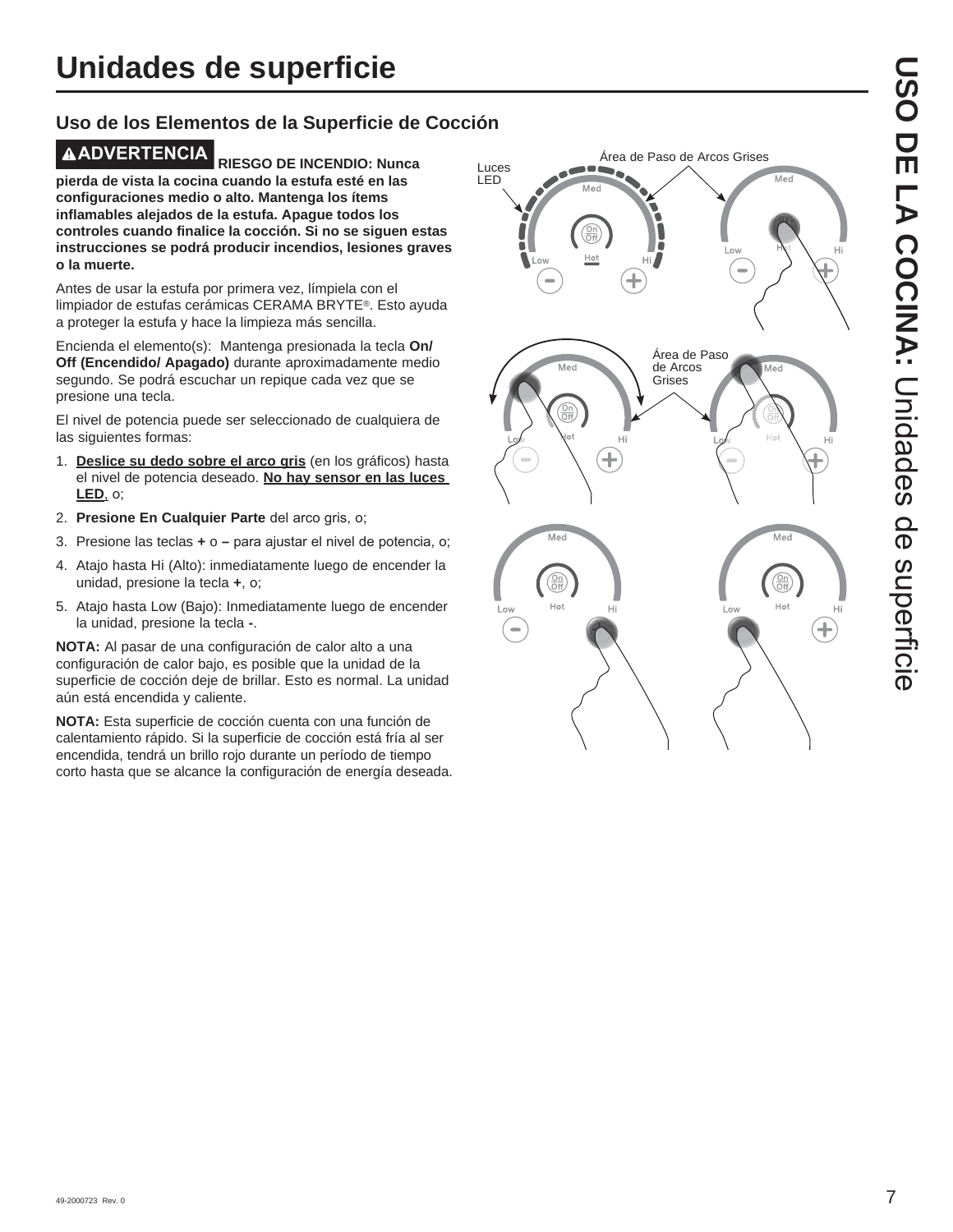## **Uso del Área para Calentar**

## **ADVERTENCIA**

**RIESGO DE ENVENENAMIENTO CON COMIDA:** Se pueden desarrollar bacterias cuando la comida esté a una temperatura inferior a los 140º.

- Siempre comience con comida caliente. No use la configuración caliente para calentar comida fría.
- No use la configuración caliente durante más de 2 horas.

**UNICROS DE SUPERFICIE**<br>
USO del Área para Calentar<br>
NADVERTENCIA<br>
NESGO DE ENVENENAMIENTO CON COMIDA: Se<br>
desarpollar bacterias cuando la comida esté a una tem<br>
inferior a los 140<sup>6</sup>.<br>
Inferior a los 140<sup>6</sup>.<br>
Inferior a l **WARMING ZONE (Área para Calentar)**, ubicada en la parte central trasera de la superficie de vidrio, mantendrá la comida caliente y cocida a la temperatura para servir. Siempre comience con comida caliente. No use la función para calentar comida fría. Colocar comida que no está cocinada o fría en el **WARMING ZONE (Área para Calentar)** podría producir enfermedades desarrolladas por bacterias en la comida.

**Para usar la función WARMING ZONE (Área para Calentar):** Presione la tecla **WARMING ZONE (Área para Calentar)**, seleccione el nivel deseado (1, 2 o 3) usando las teclas numéricas, y presione la tecla de inicio.

#### **Para apagar la función WARMING ZONE (Área para Calentar):** Presione la tecla **WARMING ZONE (Área para Calentar)**.

**NOTA:** Cancel/Off (Cancelar/ Apagar) NO apagará la función del área para calentar.

Para obtener mejores resultados, todas las comidas en el **WARMING ZONE (Área para Calentar)** deberían estar cubiertas por una tapa o papel de aluminio. Al calentar pasteles o panes, la tapa se deberá ventilar para dejar que la humedad salga.

La temperatura inicial, el tipo y la cantidad de comida, el tipo de pan y el tiempo afectarán la calidad de la comida.

Siempre use las manijas de las ollas o guantes para horno al retirar comida del **WARMING ZONE (Área para Calentar)** ya que los utensilios y platos estarán calientes.

**NOTA:** El calentador superficial emitirá un brillo rojo.



## **Cómo Sincronizar los Elementos Izquierdos**

### **Para Encender**

Mantenga la tecla **Sync Burners (Quemadores Sincronizados)** por aproximadamente medio segundo para conectar los dos elementos. Utilice cualquiera de estos elementos como se describe en Uso de los Elementos de la Superficie de Cocción para ajustar el nivel de potencia.



#### **Para Apagar**

1. Presione la tecla **On/ Off (Encender/ Apagar)** de uno de los elementos para apagar la función **Sync Burners (Quemadores Sincronizados)**.

o

2. Presione **Sync Burners (Quemadores Sincronizados)** para apagar ambos elementos.

## **Quemador de anillos múltiples (puede ser doble o triple, dependiendo del modelo)**

- 1. Presione la tecla **On (Encender)/ Off (Apagar)** para la unidad de la superficie frontal derecha o para la unidad de la superficie frontal izquierda.
- 8. Utilice el botón + o para elegir la configuración de energía deseada.
- 3. Presione el botón **Burner Size (tamaño de quemador)** para seleccionar el tamaño de quemador deseado.

La luz ubicada al lado del botón **Burner Size (tamaño de quemador)** indica el tamaño de la unidad de superficie. Para apagar (OFF) la unidad de superficie, presione el botón **On/Off (encendido/apagado)**.

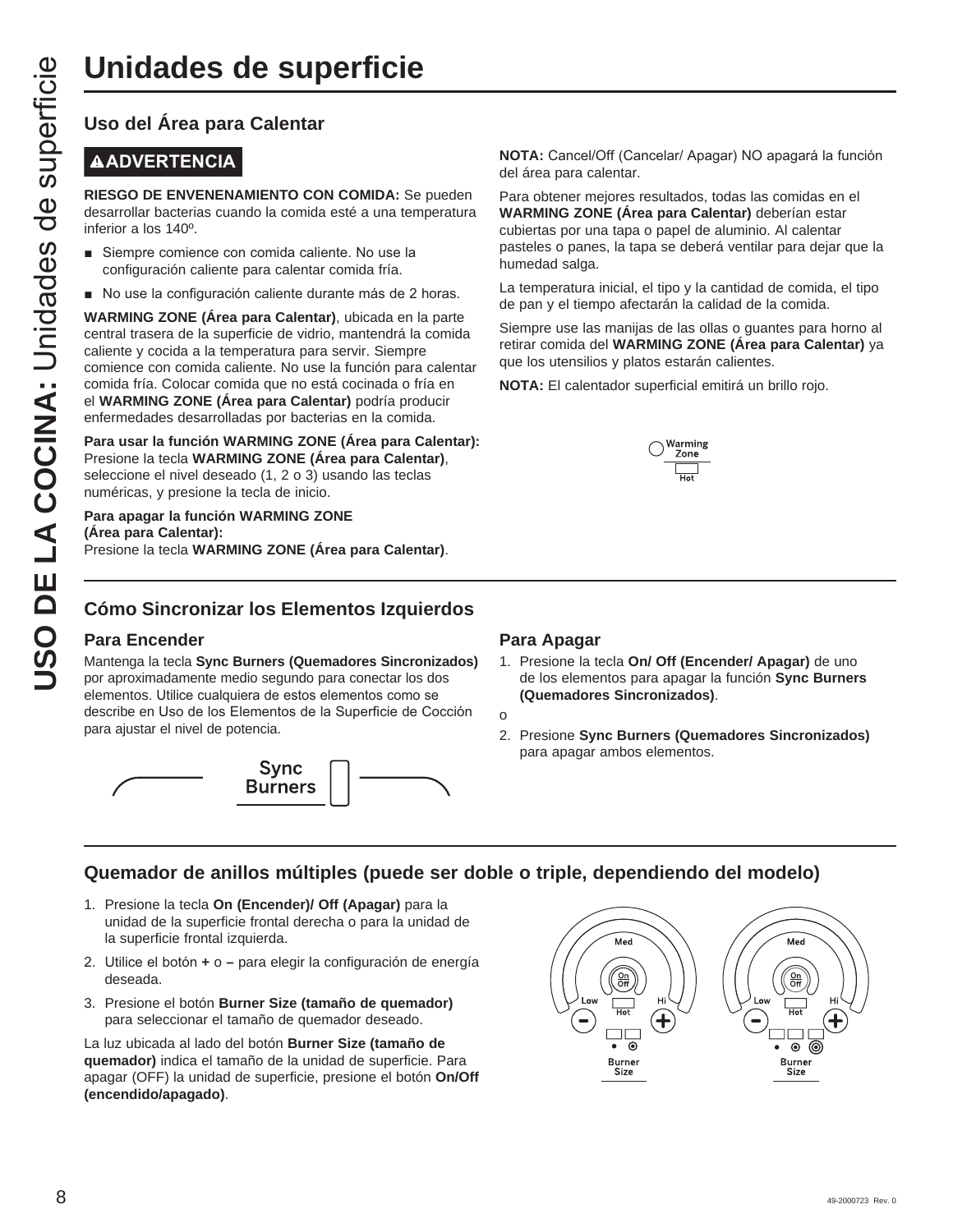## **Consejos para Productos Enlatados en el Hogar**

Asegúrese que el producto enlatado se encuentre sobre la unidad superficial.

Asegúrese de que el producto enlatado sea plano en su parte inferior.

Para evitar quemadoras de vapor o calor, tenga cuidado al enlatar el producto.

## **Estufa de Vidrio Radiante**

La estufa radiante cuenta con unidades calentadoras debajo de una superficie lisa de vidrio.

**NOTA:** Un ligero olor es normal cuando una estufa nueva se utiliza por primera vez. Es provocado por el calentamiento de piezas nuevas y materiales aislantes y desaparecerá en poco tiempo.

**NOTA:** En modelos con estufas de vidrio de color claro, es normal que las zonas de cocción cambien de color cuando están calientes o enfriándose. Esto es temporal y desaparecerá a medida que el vidrio se enfríe a temperatura ambiente

La unidad superficial seguirá un ciclo de encendido y apagado para mantener su configuración de control seleccionada.

Es seguro colocar utensilios calientes en la superficie de vidrio, incluso cuando la estufa esté fría.

Aunque las unidades de superficie se hayan apagado, la estufa de vidrio retiene suficiente calor para continuar la cocción. Para evitar la sobrecocción, quite las ollas de las unidades de superficie cuando los alimentos estén cocidos. No coloque nada sobre la unidad de superficie hasta que se haya enfriado por completo.

- Las manchas de agua (depósitos minerales) pueden quitarse utilizando crema limpiadora o vinagre blanco sin diluir.
- El uso de limpiador de ventanas puede deiar una película iridiscente sobre la estufa. La crema limpiadora quitará esta decoloración.
- No almacene elementos pesados sobre la estufa. Si caen sobre la estufa, podrían provocar daños.
- No utilice la superficie como una tabla para cortar.

Use recetas y procedimientos de fuentes confiables. Estos se encuentran disponibles a través de fabricantes como Ball® y Kerr® y el Department of Agriculture Extension Service (Servicio del Departamento de Agricultura).

El uso de enlatados cerrados a baño maría con fondos ondeados podrán extender el tiempo requerido para traer el agua al punto de hervor.



Nunca cocine directamente sobre el vidrio. Siempre utilice recipientes de cocción.



Siempre coloque el recipiente en el centro de la unidad de superficie sobre la que está cocinando.



No deslice los recipientes de cocción a través del control y la superficie de la estufa porque puede rayar el vidrio. El vidrio es resistente a los rayones, pero no a prueba de los mismos.

## **Limitador de Temperatura en Estufas de Vidrio Radiante**

Cada unidad de superficie radiante cuenta con un limitador de temperatura.

El limitador de temperatura evita que la estufa de vidrio se caliente en exceso.

El limitador de temperatura podrá apagar las unidades superficiales por ciclos durante un tiempo si:

- **a** la olla hierve hasta secarse.
- el fondo de la olla no es plano.
- la olla está fuera del centro.
- no hay olla en la unidad.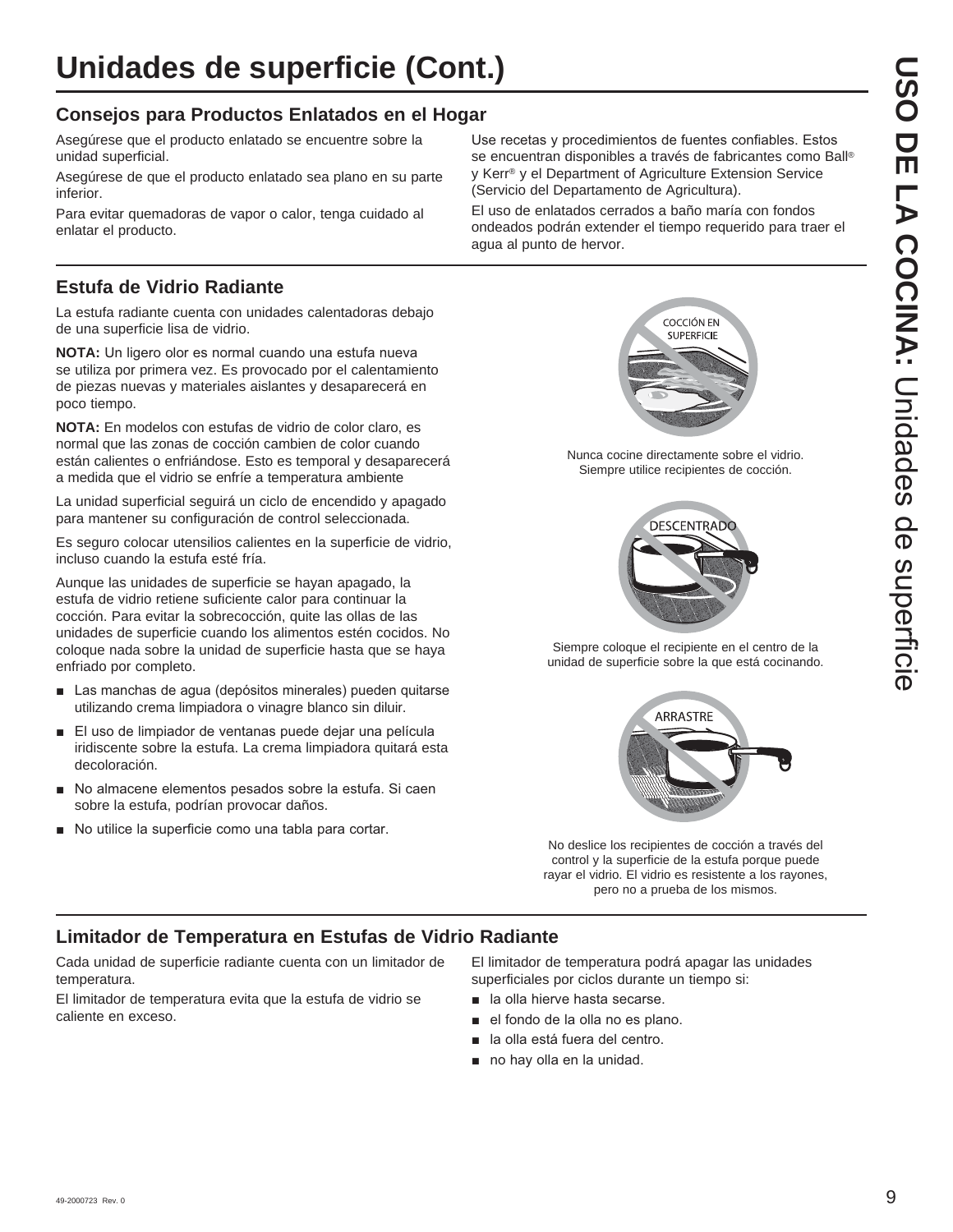La siguiente información lo ayudará a elegir los recipientes de cocción que brindan un buen desempeño en estufas de vidrio. Ver el folleto sobre recipientes para usar con estufas de inducción.

**NOTA:** Siga todas las recomendaciones del fabricante de recipientes cuando utilice cualquier clase de recipiente de cocción sobre la estufa cerámica.

## **Recomendado**

## **Acero inoxidable**

#### **Aluminio:**

Se recomienda de capa gruesa

Buena conductividad. Los residuos de aluminio a veces parecen rayones sobre la estufa pero pueden quitarse si se los limpia de inmediato. Debido a su bajo punto de fusión, no debe utilizarse aluminio de capa fina.

### **Base de cobre:**

**USO DE LA COCIÓN PARA:**<br>
TENENTIES EN EN CONSUMERACIÓN EN ENTRE DE LA COCIÓN PARA EN EL COLONNAIS DE LA COLONNAIS DE LA COLONNAIS DE LA COLONNAIS DE LA COLONNAIS DE LA COLONNAIS DE LA COLONNAIS DE LA COLONNAIS DE LA COLON El cobre puede dejar residuos que pueden parecer rayones. Los residuos pueden eliminarse, siempre y cuando la estufa se limpie de inmediato. Sin embargo, no permita que estas ollas hiervan en seco. El metal sobrecalentado puede adherirse a las estufas de vidrio. Si no se elimina de inmediato, una olla con la base de cobre sobrecalentado dejará un residuo que manchará la estufa en forma permanente.

## **Esmalte (pintado) sobre hierro fundido:**

Se recomienda si la base de la olla se encuentra revestida

## **Evitar/No se recomienda**

## **Esmalte (pintado) sobre acero:**

Calentar recipientes vacíos puede provocar daños permanentes al vidrio de las estufas. El esmalte puede derretirse y adherirse a la estufa cerámica.

## **Vidrio-cerámico:**

Desempeño pobre. Raya la superficie.

#### **Cerámica:**

Desempeño pobre. Puede rayar la superficie.

## **Hierro fundido:**

No se recomienda, a menos que se encuentre específicamente diseñado para estufas de vidrio

Pobre conductividad y lentitud para absorber el calor. Raya la superficie de la estufa.



Verifique que los recipientes tengan bases planas utilizando una regla.







No se recomiendan recipientes con bases redondeadas, curvadas, con rebordes o torceduras..

## **Para mejores resultados**

- Coloque sólo recipientes secos sobre los elementos de superficie. No coloque tapas sobre los elementos de superficie, en especial tapas mojadas. Las ollas y tapas mojadas podrán quedar adheridas a la superficie una vez frías.
- No use woks con anillos de soporte. Esta clase de wok no se calienta sobre elementos de superficie de vidrio.
- Recomendamos el uso de woks de base plana solamente. Se encuentran disponibles en su negocio minorista local. La base del wok debe tener el mismo diámetro que el elemento de superficie para asegurar un contacto adecuado.
- Algunos procedimientos de cocción especiales requieren recipientes de cocción específicos, como ollas a presión, freidoras, etc. Todos los recipientes de cocción deben tener bases planas y ser del tamaño correcto.



No coloque recipientes mojados sobre la estufa de vidrio.



No use woks con anillos de soporte sobre la estufa de vidrio.



Utilice woks de base plana sobre la estufa de vidrio.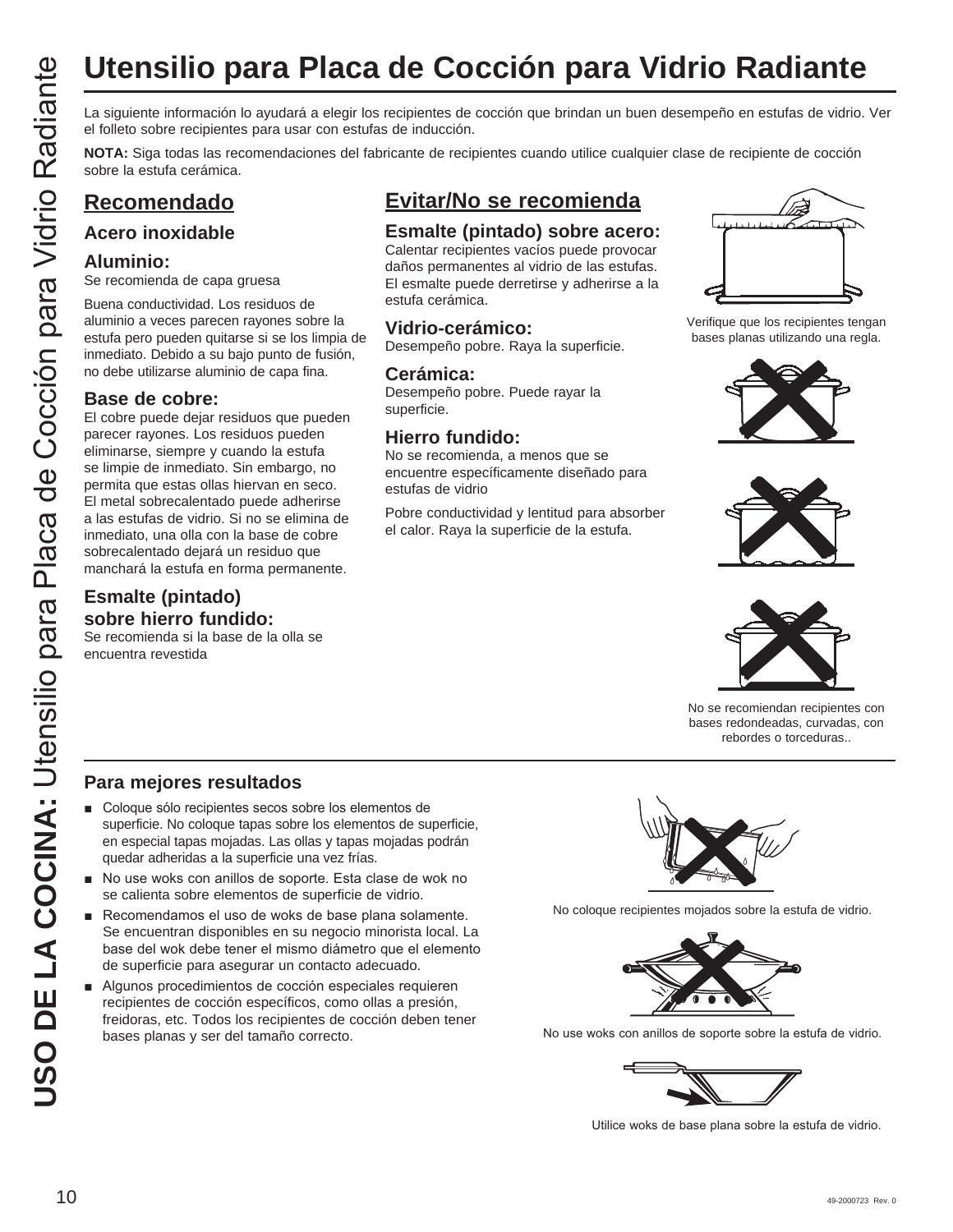## **Controles del Horno**



- **1. Traditional Cooking Modes (Modos de Cocción Tradicionales):** Su horno cuenta con los siguientes modos de cocción tradicionales: Bake (Hornear), Broil (Asar), y Warm (Calentar). Información, consulte la sección de Modos de Cocción.
- **2. Convection Cooking Modes (Modos de Cocción por Convección):** Los modos de cocción por convección utilizan una circulación de aire incrementada para mejorar el rendimiento. Para más información, consulte la sección de Modos de Cocción.
- **3. Air Fry:** Para más información sobre este modo de convección especial, consulte la sección de Modos de Cocción.
- **4. Steam Clean (Limpieza al Vapor):** Para acceder a información importante sobre el uso de estos modos, consulte la sección de Limpieza del Horno.
- **5. Start/Enter (Iniciar/Ingresar):** Se deberá presionar para comenzar cualquier función de cocción, limpieza o por tiempo.
- **6. Cancel/Off (Cancelar/ Apagar):** Cancelar TODAS las operaciones del horno excepto el reloj y el temporizador.
- **7. Timer (Temporizador):** Funciona como un temporizador con cuenta regresiva. Presione la tecla **Timer (Temporizador)** y las teclas **+-** para programar el tiempo en horas y minutos. Presione la tecla **Start (Iniciar)**. La cuenta regresiva del temporizador se completó. Para apagar el temporizador, presione la tecla **Timer (Temporizador)**.
- **8. Oven Light (Luz del Horno):** Enciende o apaga la luz del horno.
- **9. Lock Controls (Controles de Bloqueo):** Bloquean el control de modo que al presionar las teclas no se activen los controles. Mantenga presionada la **Lock Controls (Controles de Bloqueo)** durante tres segundos para bloquear o desbloquear el control. **Cancel/Off (Cancelar/ Apagar)** siempre está activa, incluso cuando el control está bloqueado.
- **10. Cooking Options (Opciones de Cocción) y Settings (Configuraciones):** Las

teclas Cooking Options (Cooking Options) y Settings (Configuraciones) abren menús más detallados en la pantalla, los cuales permiten acceso a funciones adicionales y modos de cocción. Para cada uno, seleccione la función en la pantalla a través de la tecla numérica asociada. Puede salir en cualquier momento presionando la tecla **Cooking Options (Cooking Options)** o **Settings (Configuraciones)** nuevamente. Para más detalles, consulte las secciones de Configuraciones, Cooking Options y Modos de Cocción.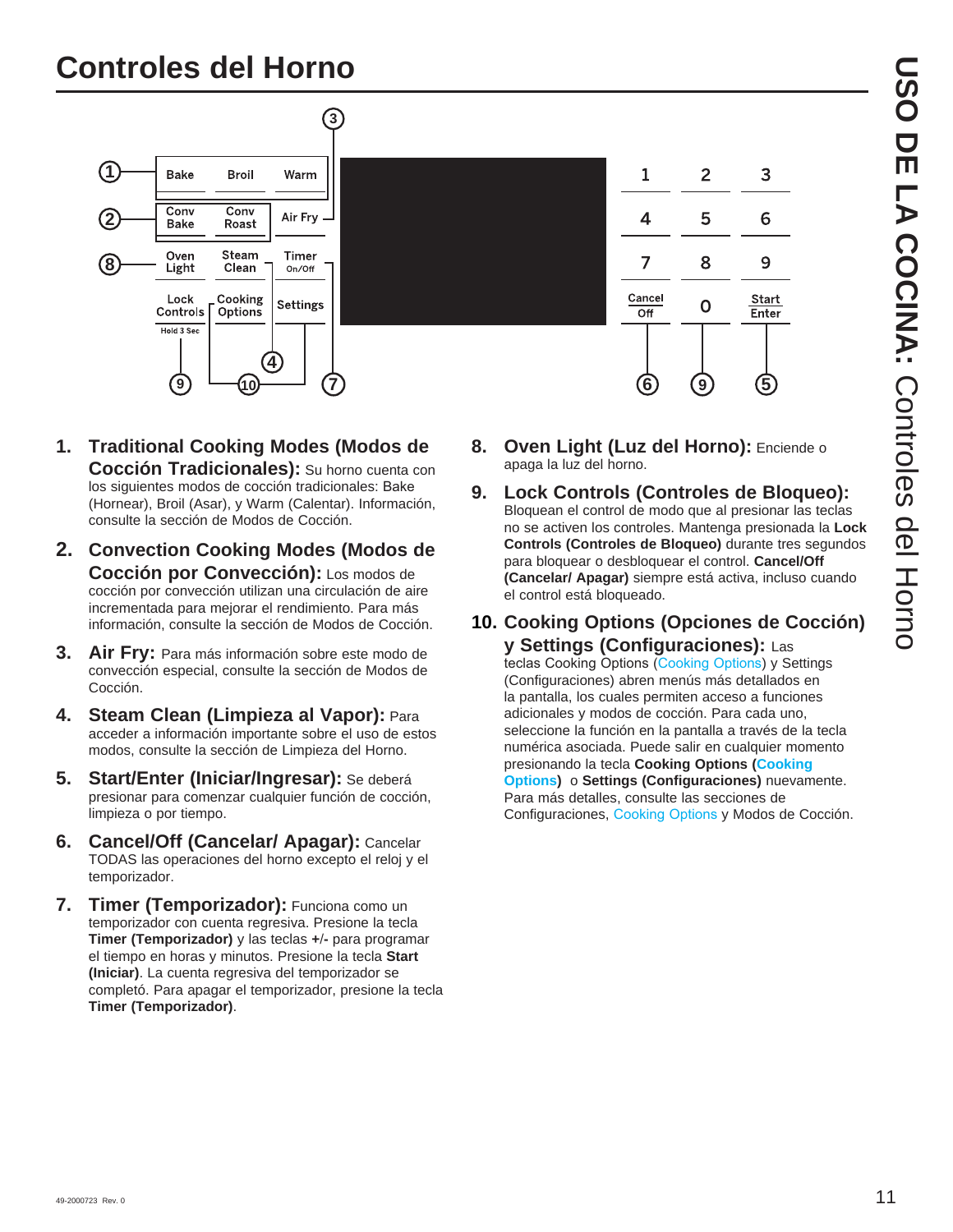# **Cooking Options (Opciones de Cocción)**

La tecla de opciones de cocción abre un menú con más modos de cocción cuando el horno está apagado. Abre un menu con funciones adicionales si un modo de cocción ya está en proceso. Puede salir del menú en cualquier momento presionando la tecla **Cooking Options** (Opciones de Cocción) nuevamente.

**Primero deberá seleccionar un modo (hornear, hornear por convección, dorar por convección) y luego seleccionar Cooking Options** (Opciones de Cocción) **para acceder a las siguientes funciones.**

## **Cook Time (Tiempo de Cocción)**

Cuenta el tiempo de cocción y apaga el horno cuando el tiempo de co cción está completo. Seleccione un modo de cocción deseado. Use las teclas numéricas para programar una temperatura de horneado. Presione la tecla **Cooking Options**  (Opciones de Cocción) y seleccione **Cook Time** (Tiempo de Cocción). Use la tecla numérica para programar un tiempo de cocción en horas y minutos. Luego presione **Start/Enter (Iniciar/ Ingresar).** Esto sólo puede ser usado con las funciones Bake (Hornear), Convection Bake (Hornear por Convección) y Convection Roast (Dorar por Convección).

## **Delay Time (Tiempo de Retraso)**

Genera un retraso cuando el horno es encendido. Use esta tecla para configurar el momento en que desee que el horno se inicie. Seleccione un modo de cocción deseado. Use la tecla numérica para programar una temperatura de horneado. Presione la tecla **Cooking Options** (Opciones de Cocción) y seleccione **Delay Time** (Tiempo de Retraso). Use las teclas numéricas para programar la hora del día en que desee que el horno se encienda, y luego presione Start/Enter (Iniciar/

Ingresar). La función Delay (Retraso) no está disponible en todos los modos.

**NOTA:** Al usar la función Delay Time (Tiempo de Retraso), las comidas que se echan a perder rápidamente, tales como leche, huevo, pescado, rellenos, ave y cerdo, no se deberán dejar reposar por más de 1 hora antes y después de la cocción. La temperatura ambiente estimula el desarrollo de bacterias nocivas. Asegúrese de que la luz del horno esté apagada, ya que el calor de la lámpara acelerará el crecimiento de bacterias nocivas.

## **Oven Probe (Sonda del Horno)**

**NOTA:** Sólo accesible a través de los modos de cocción tradicional y por convección.

Monitorea la temperatura interna de la comida y apaga el horno cuando la comida alcanza la temperatura programada. Inserte la sonda, presione el modo de cocción deseado, y programe la temperatura de la sonda. Para más información, consulte la sección de Modos de Cocción. La sonda sólo puede ser usada con las funciones Bake (Hornear), Convection Bake (Hornear por Convección) y Convection Roast (Dorar por Convección).

# **Settings (Configuraciones)**

**Las teclas Options (Opciones) y Settings (Configuraciones) abren menús más detallados en la pantalla, los cuales permiten acceso a funciones adicionales. Para cada uno, seleccione la función en la pantalla a través de la tecla numérica asociada. Puede salir en cualquier momento presionando la tecla Options (Opciones) o Settings (Configuraciones) nuevamente.**

## **Conexión WiFi y Acceso Remoto**

Su horno de está diseñado para brindarle una comunicación recíproca entre su electrodoméstico y dispositivos inteligentes. Mediante el uso de las funciones WiFi Connect, usted podrá controlar funciones esenciales de su horno tales como las configuraciones de temperatura, temporizadores y modos de cocción, utilizando su teléfono inteligente o tableta\*.

Seleccione las **Settings (Configuraciones)** y luego **WiFi** – siga las instrucciones de la pantalla de su horno y de la aplicación de su teléfono. Es necesario activar la función WiFi antes de usar Remote Enable (Acceso Remoto) en su horno.

#### **Conexión de su Horno con Opción de WiFi Connect**

#### **Qué necesitará**

Su horno de GE Appliances utiliza su red de WiFi hogareña existente para realizar la comunicación entre el electrodoméstico y su dispositivo inteligente. A fin de configurar su horno de GE Appliances, usted necesitará reunir cierta información:

1. Cada horno de GE Appliances cuenta con una etiqueta informativa del electrodoméstico conectado, que incluye un Nombre y Contraseña de Red del Electrodoméstico. Estos son los dos detalles importantes que necesitará para conectar el electrodoméstico. La etiqueta está ubicada normalmente dentro de la puerta del horno o en el cajón.

| <b>Connected Appliance Information</b> |                         |  |
|----------------------------------------|-------------------------|--|
| FCC: ZKJ-WCATA001                      | Network: GE XXXXXX XXXX |  |
| IC: 10229A-WCATA001                    | Password: XXXXXXXX      |  |
| MAC ID: XX - XX - XX - XX - XX - XX    | PT. NO. 229C6272G001-0  |  |

Ejemplo de Etiqueta

- 2. Su teléfono inteligente o tableta deben estar preparados con la capacidad de acceder a Internet y descargar aplicaciones.
- 3. Usted deberá conocer la contraseña del enrutador WiFi de su hogar. Tenga esta contraseña a mano al configurar el horno de GE Appliances.

#### **Conexión de su horno de GE Appliances**

- 1. A través de su teléfono inteligente o tableta, visite **GEAppliances.com/connect** para aprender más sobre las funciones del electrodoméstico conectado y para descargar la aplicación correspondiente.
- 2. Siga las instrucciones en pantalla de la aplicación para conectar su horno de GE Appliances.
- 3. Una vez que el proceso se haya completado, la luz de conexión ubicada en la pantalla de su horno GE Appliances, permanecerá en sólido y la aplicación confirmará que usted está conectado.

<sup>\*</sup> Se requiere el uso de dispositivos y de una red WiFi hogareña que sean compatibles con Apple o Android.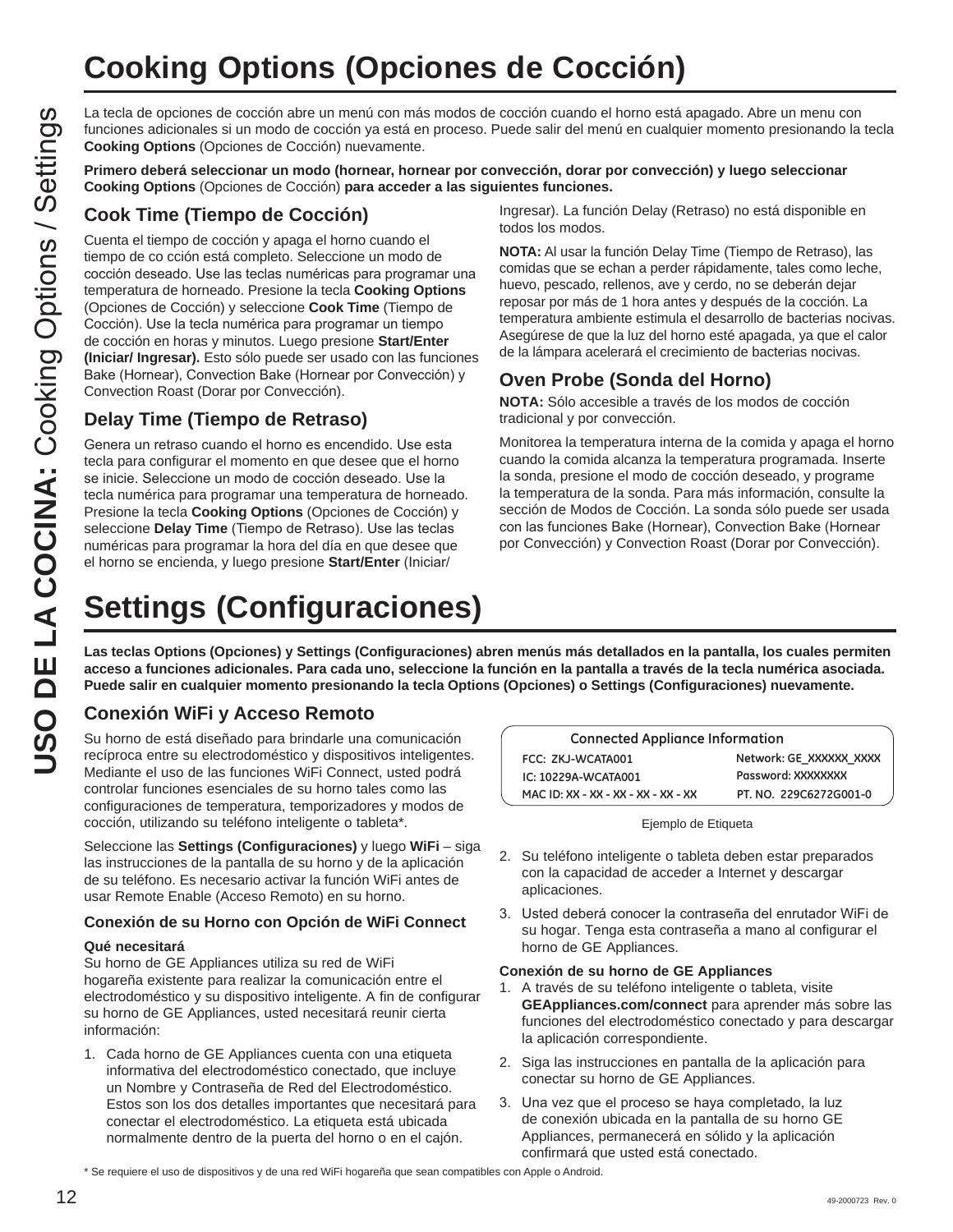## **Conexión WiFi y Acceso Remoto (cont.)**

4. Si la luz de conexión no se enciende o está titilando, siga las instrucciones en la aplicación para volver a realizar la conexión. Si los problemas continúan, comuníquese al Connected Call Center (Centro de Conexión de Llamadas) al 1.800.220.6899 y solicite asistencia en relación a la conectividad inalámbrica del horno.

Para conectar dispositivos inteligentes adicionales, repita los pasos 1 y 2.

Observe que todos los cambios o modificaciones al dispositivo de acceso remoto instalado en este horno que no están expresamente aprobados por el fabricante podrían anular la autoridad del usuario para operar el equipamiento.

### **INICIO DEL HORNO EN FORMA REMOTA <sup></sup> 日**

Para poder iniciar el horno en forma remota una vez conectado a WiFi, presione la tecla **Remote Enable (Acceso Remoto)** y el ícono a se encenderá en la pantalla. El horno puede ser iniciado ahora de forma remota con un dispositivo conectado. Abrir una puerta del horno o apagar el horno hará que se apague el ícono **.** El ícono **.** deberá estar iluminado para iniciar el horno de forma remota. No se requiere el ícono para modificar la temperatura del horno mientras esté funcionando, configurar un temporizador o apagar el horno desde la aplicación del teléfono mientras el ícono  $\widehat{\mathcal{F}}$  muestre que está Conectado a WiFi.

Luego de usar el horno, recuerde verificar que el ícono  $\blacksquare$  esté iluminado, si desea iniciar el horno de forma remota en el futuro.

**NOTA:** Las comidas que se echan a perder rápidamente, tales como leche, huevos, pescado, rellenos, ave y cerdo, no se deberán dejar reposar por más de 1 hora antes y después de la cocción. La temperatura ambiente estimula el desarrollo de bacterias nocivas. Asegúrese de que la luz del horno esté apagada, ya que el calor de la lámpara acelerará el crecimiento de bacterias nocivas.

## **Clock (Reloj)**

Esta configuración ajusta el tiempo del reloj del horno. Presione la tecla **Settings** (Configuraciones), seleccione **More** (Más) y luego seleccione **Set Clock** (Configurar Reloj). Seleccione **Set Clock (Configurar Reloj)** y siga las instrucciones para configurar el reloj. Esta función también especifica cómo se mostrará la hora del día. Puede seleccionar el reloj con hora estándar de 12 horas (12 H), la hora militar de 24 horas (24 H), o que no se exhiba ningún reloj (Off) (Apagado). Presione la tecla **Settings (Configuraciones)**, seleccione **Set Clock (Configurar Reloj)** y seleccione la opción **12/24** u **On/Off (Encender/ Apagar)**.

## **Bluetooth® - Chef Connect**

Se trata de una función de emparejamiento para uso con otros productos compatibles con **Chef Connect**, tales como un horno microondas para uso sobre la cocina o una campana de cocina. A fin de emparejar estos productos a la cocina, presione la tecla **Settings (Configuraciones)** y seleccione **Bluetooth®**. Seleccione **Pair (Emparejar)** y siga las instrucciones correspondientes incluidas con el producto de emparejamiento permitido por Chef Connect. La cocina cancelará el modo de emparejamiento luego de dos minutos, si no es detectado ningún dispositivo para emparejar. Seleccione **Remove (Retirar)** para confirmar que el producto está emparejado o para desemparejar el mismo de su cocina. La Sonda de Cocción de Precisión también puede ser emparejada usando la función Bluetooth®.

## **Auto Conv (Conversión Automática)**

Al usar las opciones de cocción Convection Bake (Hornear por Convección) o Convection Roast (Dorar por Convección), Auto Recipe Conversion (Conversión de Receta Automática) convertirá de forma automática las temperaturas de horneado regular ingresadas a temperaturas de cocción de horneado por convección cuando se active. Se debe observar que esta opción no convierte los tiempos de cocción del horneado por convección, sino sólo las temperaturas. Esta función podrá ser encendida o apagada. Presione la tecla **Settings** (Configuraciones), seleccione **More** (Más) y luego seleccione **Auto Conversion** (Conversión Automática). Siga las instrucciones para encender o apagar esta función.

## **Auto Off (Apagado Automático)**

Esta función apaga el horno luego de 12 horas de funcionamiento continuo. Podrá estar activada o desactivada. Seleccione **Settings (Configuraciones)**, **More (Más)**, y **Auto Off (Apagado Automática)** para activar o desactivar esta función.

## **Sound (Sonido)**

Podrá ajustar el volumen y el tipo de alerta que su dispositivo utilice. Seleccione **Settings (Configuraciones)**, **More (Más)**, y **Sound (Sonido)**. Siga las instrucciones para realizar ajustes de volumen o para cambiar entre tonos de alerta continuos o simples. Una configuración continua seguirá haciendo que un tono suene hasta que un botón del control sea presionado. El volumen del tono del horno podrá ser ajustado. El control hará que el tono del horno suene en el nuevo nivel de volumen cada vez que el nivel de sonido sea modificado.

## **F/C (Fahrenheit o Celsius)**

El control del horno está configurado para su uso con temperaturas Fahrenheit (F), pero puede ser modificado a temperaturas Celsius (C). Seleccione **Settings (Configuraciones)**, **More (Más)**, y **F/C** para alternar entre las escalas de temperatura exhibidas.

## **Adjust the Oven temperature (Ajuste de la Temperatura del Horno)**

Esta función permite que la temperatura de horneado del horno y de horneado por convección sean ajustadas hasta 35°F más caliente o 35°F más fría. Use esta función si considera que la temperatura de su horno está demasiado caliente o demasiado fría y desea modificarla. Este ajuste afecta los modos Bake (Hornear) y Convection Bake (Hornear por Convección). No modifica los modos Proof (Leudar) o Cleaning (Limpieza). Presione la tecla **Settings** (Configuraciones), seleccione **More** (Más) y luego seleccione Oven Adjust (Ajuste del Horno) para agregar More Heat (Más Calor) o Less Heat (Menos Calor). Presione Save (Guardar).

## **Oven Info (Información del Horno)**

Seleccione **Settings (Configuraciones)**, **More (Más)**, y **Oven Info (Información del Horno)** para activar o desactivar esta función. Esta configuración muestra el Número de Modelo y la Versión del Software.

\* Se requiere el uso de dispositivos compatibles con Apple o Android y una red Wi-Fi hogareña.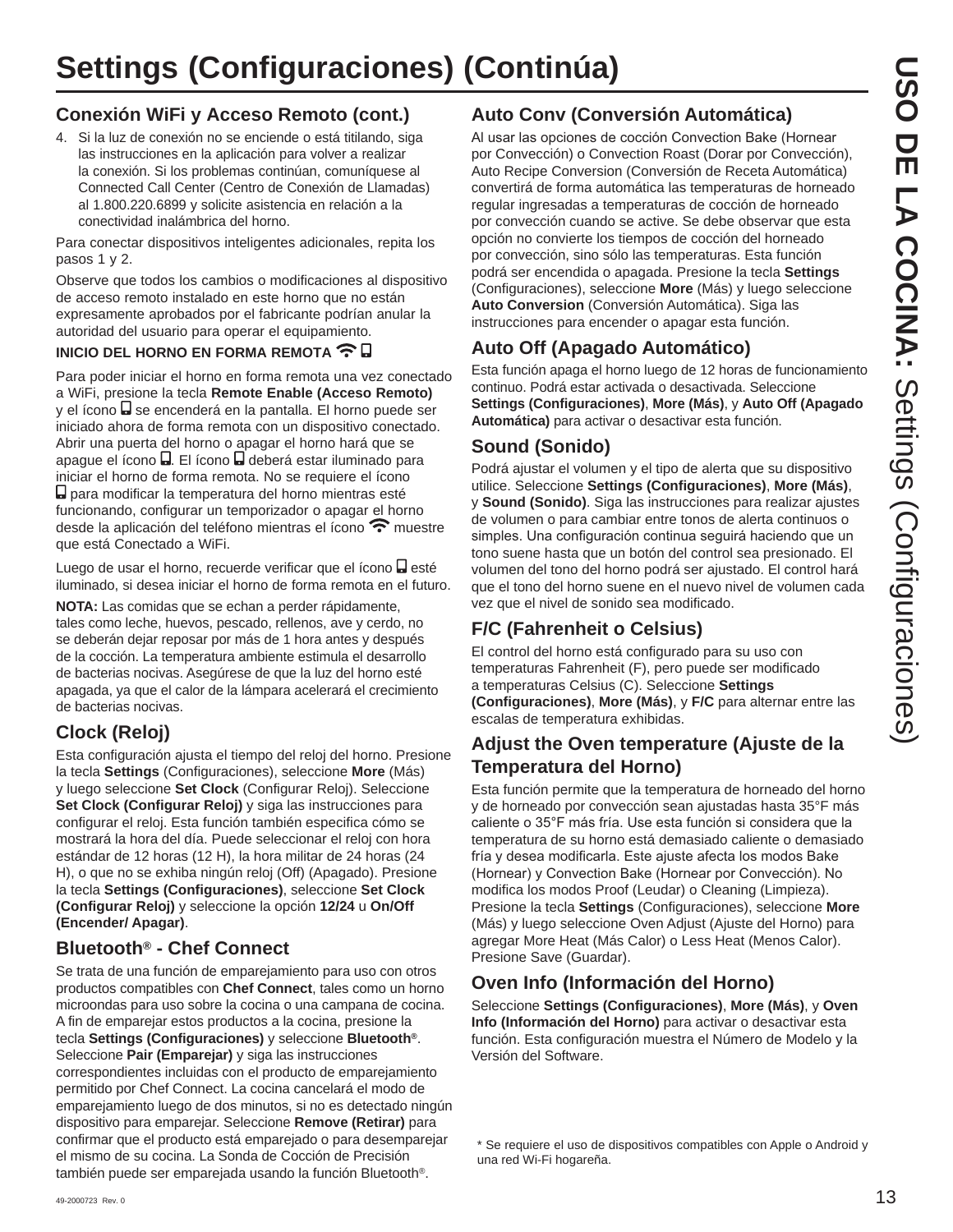# **Modo Sabático**

La función de modo sabático cumple con los estándares establecidos por Stark K. Algunos de estos estándares que serán observados por el consumidor incluyen la desactivación de los tonos, la desactivación de las luces del horno, y retrasos de aproximadamente 30 segundos a un minuto en relación a los cambios en la pantalla. Sólo el horneado continuo y el horneado por tiempo están permitidos en el modo sabático. La cocción en el modo sabático es un proceso de dos pasos; primero el modo sabático debe ser configurado y luego el modo hornear debe ser configurado.

## **Configuración del Modo Sabático**

Presione la tecla **Settings (Configuraciones)**, seleccione **Sabbath (Sabático)** y seleccione **Turn On (Encender)**. . Un solo corchete "]" aparecerá en la pantalla, indicando que el modo sabático fue configurado. El reloj no aparecerá. El horneado continuo o el horneado por tiempo no pueden ser configurados.

## **Inicio del Horneado Continuo**

- 1. Presione la tecla **Bake (Hornear)**.
- 2. Si la temperatura deseada es 350ºF, presione **Start/ Enter (Iniciar/Ingresar)**. Si se desea una temperatura de cocción diferente, use las teclas numéricas de **1** a **5** para seleccionar una temperatura de cocción predeterminada, y luego presione **Start/Enter (Iniciar/Ingresar)**. Consulte el siguiente gráfico para determinar qué tecla configura la temperatura de cocción deseada.

Luego de una demora, un segundo corchete "] [" aparecerá en la pantalla, indicando que el horno está horneando.

| Temperatura (°F) | 1             | 2                                        | З                            |
|------------------|---------------|------------------------------------------|------------------------------|
|                  | 200           | 250                                      | 300                          |
| Tiempo (horas)   | 4             | 5                                        | 6                            |
|                  | 325           | 400                                      | 2h                           |
|                  |               | 8                                        | 9                            |
|                  | 2.5h          | 3h                                       | 3.5h                         |
|                  | Cancel<br>Off | O                                        | <b>Start</b><br><b>Enter</b> |
|                  |               | <b>Lock Controls</b><br>Hold 3 Sec<br>4h |                              |

 $1 = 200^{\circ}$  F,  $2 = 250^{\circ}$  F,  $3 = 300^{\circ}$  F,  $4 = 325^{\circ}$  F,  $5 = 400^{\circ}$  F

 $6 = 2$  horas,  $7 = 2.5$  horas  $8 = 3$  horas,  $9 = 3.5$  horas,  $0 = 4$  horas

## **Ajuste de Temperatura**

Presione **Bake (Hornear)**, use las teclas numéricas de **1** a **5** para seleccionar una temperatura de cocción actual diferente, y presione **Start/Enter (Iniciar/Ingresar)**.

## **Inicie un Horneado por Tiempo**

- 1. Presione la tecla **Bake (Hornear)**.
- 2. Si la temperatura deseada es de 350ºF, use las teclas numéricas de **6** a **0** para seleccionar un tiempo de cocción. Si se desea una temperatura de cocción diferente a 350ºF, use las teclas numéricas de **1** a **5** para seleccionar una temperatura de cocción predeterminada, y luego seleccione el tiempo de cocción. Consulte el gráfico en esta página para determinar qué tecla configura la temperatura de cocción deseada y el tiempo de cocción.
- 3. Presione **Start/Enter (Iniciar/Ingresar)**.

Luego de una demora, un segundo corchete "] [" aparecerá en la pantalla, indicando que el horno está horneando. Cuando el tiempo de cocción finalice, la pantalla volverá a cambiar a un solo corchete "]", indicando que el horno ya no está horneando. No sonará ningún tono cuando el tiempo de cocción se haya completado.

## **Salir del Modo Sabático**

Sólo se deberá salir del modo sabático una vez finalizado el mismo.

- 1. Presione **Cancel/Off (Cancelar/ Apagar)** para finalizar cualquier ciclo de horneado que pueda estar funcionando.
- 2. Mantenga presionada la tecla **Settings (Configuraciones)** hasta que se muestre **Sabbath Mode off (Modo Sabático apagado)**.

## **Aviso de Corte de Corriente durante el Modo Sabático**

Si se produce un corte de corriente mientras el horno se encuentra en Sabbath Mode (Modo Sabático), la unidad regresará a Sabbath Mode (Modo Sabático) cuando el suministro sea reestablecido; sin embargo, el horno regresará al estado de apagado incluso cuando haya estado en un ciclo de horneado en el momento del corte de corriente.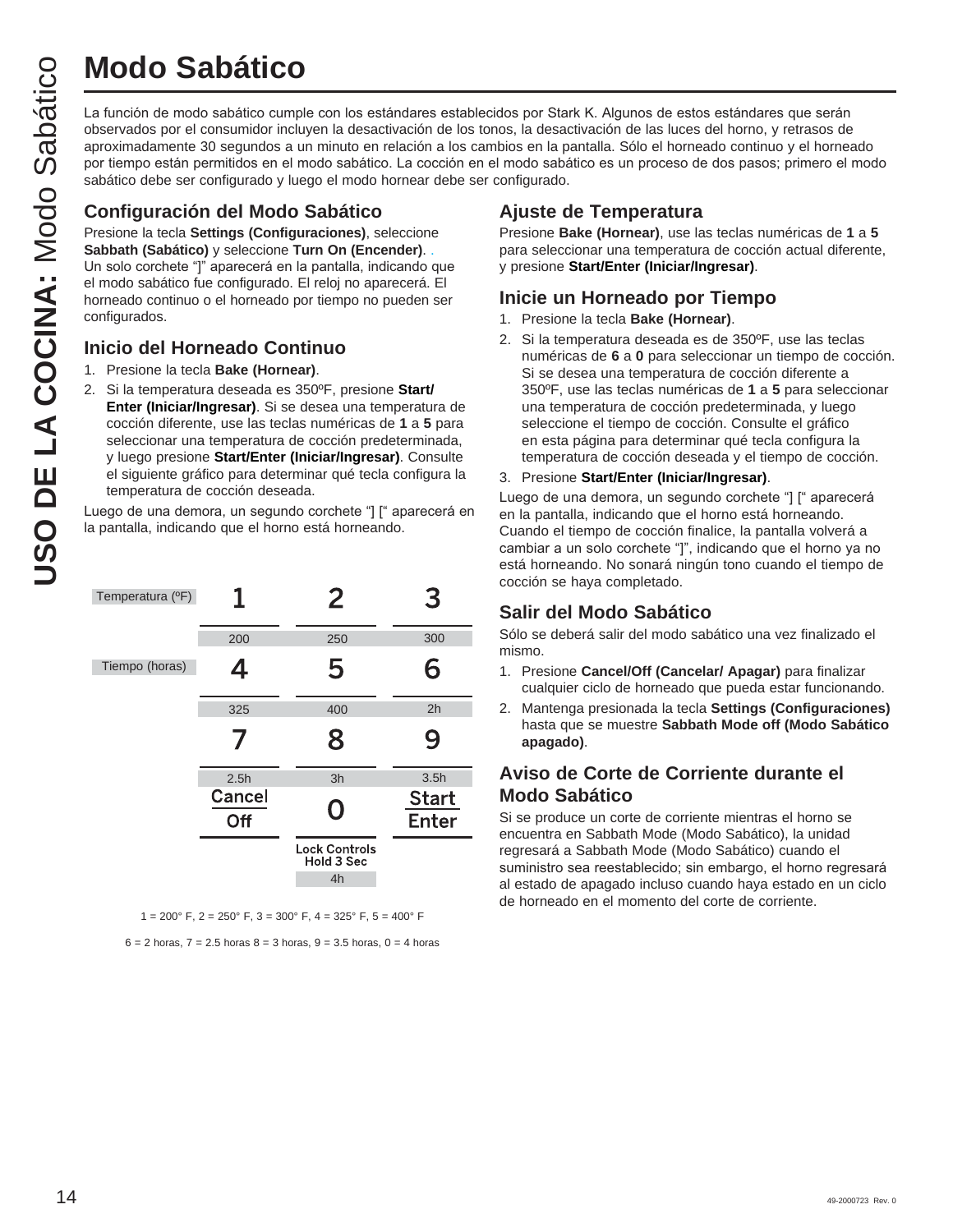# **Estantes del Horno**

El horno cuenta con seis posiciones de estantes. En la Guía de Cocción, se brindan recomendaciones de posiciones de los estantes para diferentes tipos de comidas. Se ajusta un estante en una dirección para afectar los resultados de cocción. Por ejemplo, si se prefieren partes superiores más oscuras en tartas, panecillos o galletas, pruebe moviendo la comida a un estante que se encuentre una posición más arriba. Si encuentra que las comidas están demasiado doradas en la parte superior, pruebe moviendo las mismas más abajo la próxima vez.

Al hornear con múltiples ollas y en múltiples estantes, asequrese de que haya por lo menos 11/2" entre las ollas, a fin de dejar suficiente espacio para que fluya el aire.

Para evitar posibles quemaduras, coloque los estantes en la posición deseada antes de encender el horno.



La cantidad de posiciones de la bandeja puede variar en relación al modelo.

## **Estantes Extensibles**

Siempre empuje hacia afuera el estante desde el riel frontal superior hasta la posición de detención en su máxima extensión, al colocar o retirar utensilios. Los estantes extensibles no podrán ser usados en la posición del estante superior.



Si resulta difícil extender estos estantes, lubrique los mismos con lubricante de grafito, provisto con el horno. Retire el estante del horno, retire cualquier obstrucción en el recorrido deslizable con una toalla de papel, agite el lubricante de grafito y coloque 4 gotitas en los dos recorridos inferiores de los lados izquierdo y derecho. Abra y cierre el estante varias veces para distribuir el

Para ordenar un lubricante de grafito adicional, lea la sección de Accesorios de este manual.

lubricante.



### **Para Retirar un Estante Extensible:**

- 1. Asegúrese de introducir la parrilla hasta el fondo del horno, de modo que las paletas laterales del armazón de la parrilla se desenganchen de la cavidad.
- 2. Deslice la parrilla hacia usted hasta que llegue al tope (posición detenida) del soporte de la parrilla.
- 3. Tome de manera firme ambos lados de la estructura del estante y deslizando este último, incline el extremo del frente hacia arriba y empuje hacia fuera.



### **Para Reemplazar un Estante Extensible:**

- 1. Tome firmemente ambos lados del armazón de la parrilla y la parrilla deslizable.
- 2. Coloque el extremo curvo del estante en la posición deseada, incline el frente hacia arriba y presione la parrilla hacia adentro.



Si resulta difícil reemplazar o retirar los estantes extensibles, limpie los soportes de los estantes del horno con aceite vegetal. No quite el aceite de cocina del espacio de deslizamiento.

**NOTA:** El uso de otros aceites de cocina provocará una descoloración o un residuo de color similar al óxido en los estantes y laterales de las cavidades. Para limpiar este residuo, use agua y jabón o una solución de vinagre y agua. Enjuague con agua limpia y seque con una tela seca.

### **Para lubricar la paleta:**

Agite el lubricante y aplique el mismo a las partes móviles de los mecanismos de las paletas como se muestra.

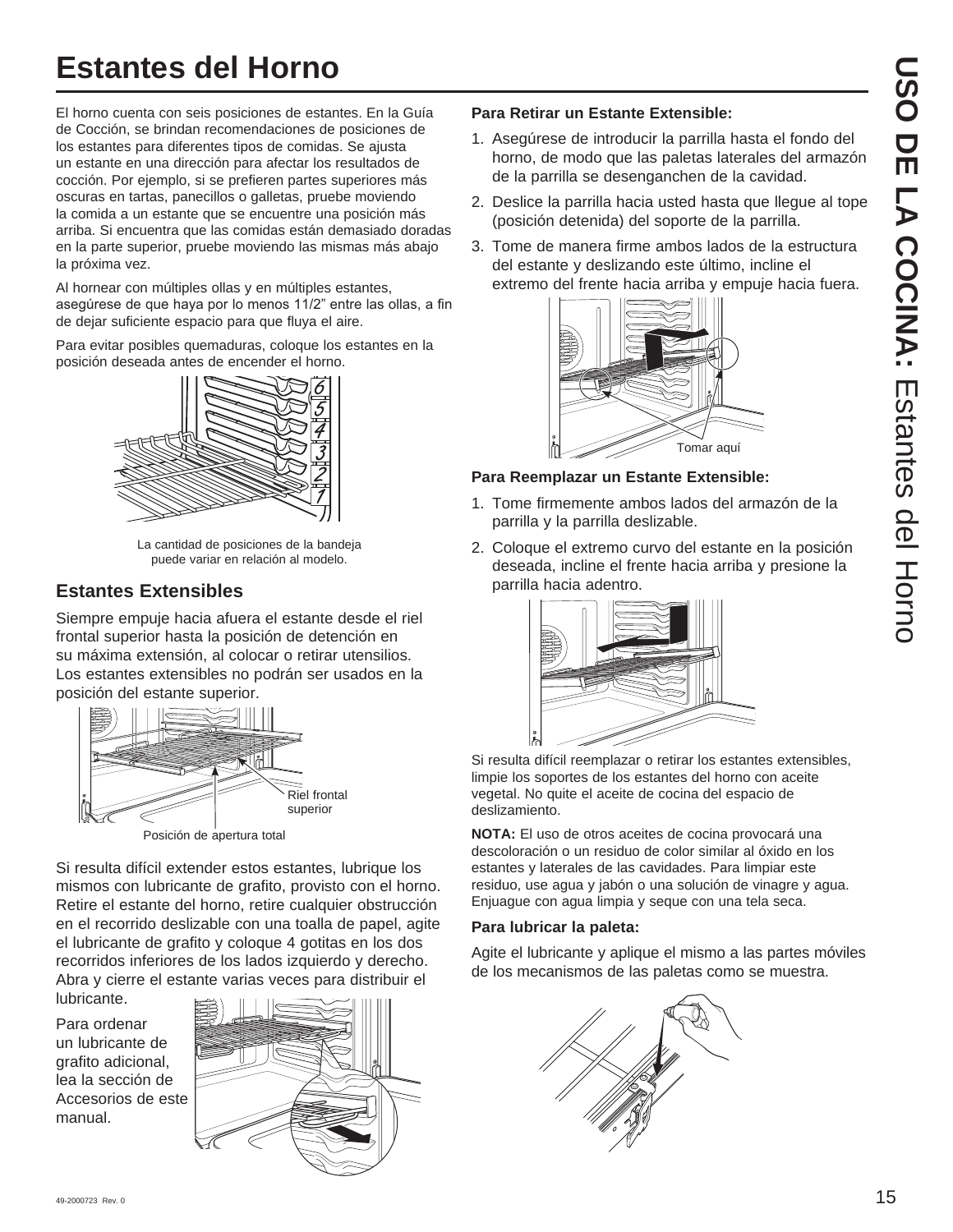## **Papel de Aluminio y Cobertores del Horno**

**PRECAUCIÓN No use ningún tipo de aluminio o cobertor de horno para cubrir el fondo del horno. Estos ítems pueden atrapar el calor o derretirse, ocasionando daños sobre el producto y el riesgo de descargas, humo o incendios. Los daños por uso inadecuado de estos ítems no están cubiertos por la garantía del producto.**

Se podrá usar aluminio para evitar derrames, colocando una hoja sobre un estante inferior varias pulgadas debajo de la comida. No use más aluminio que el necesario y nunca cubra totalmente el estante de un horno con papel de aluminio. Mantenga el aluminio a por lo menos 1 1/2" de las paredes del horno, para evitar una circulación deficiente del calor.

## **Utensilios**

## **Pautas de Uso de Utensilios**

El material, el acabado y el tamaño de los utensilios afectan el horneado.

Las ollas oscuras, revestidas y opacas absorben el calor más rápidamente que las ollas claras y brillantes. Al usar ollas que absorben el calor más rápidamente, las comidas podrán resultar más doradas, crocantes y con una capa más gruesa.

Si utiliza utensilios oscuros y revestidos, controle la comida antes del tiempo mínimo de cocción. Si se obtienen resultados no deseados con este tipo de utensilios, considere la posibilidad de reducir la temperatura del horno en 25ºF la próxima vez.

Cualquier utensilio usado en el modo Air Fry (Fritura con Aire) deberá ser de uso seguro para asar. Se recomienda el uso de una olla con superficie oscura y horneado sólidos con laterales con bordes, tales como una olla plana para el uso con la función Air Fry (Fritura con Aire). La superficie de la olla oscura permite que los alimentos queden mejor dorados y crujientes.

Se podrán usar también canastas de horneado y rejillas de horneado, pero se deberá colocar una olla plana sobre el estante debajo de las comidas, a fin de atrapar cualquier goteo posible al usar la canasta para hornear.<br>
posible al usar la canasta para hornear.

más parejos en tortas y galletas. Las ollas de vidrio y cerámica calientan con lentitud, pero retienen bien el calor.

Las ollas brillantes pueden producir resultados de horneado

Estos tipos de ollas funcionan bien con platos tales como tartas y postres con natilla.

Las ollas con aislante de aire calientan lentamente y pueden producir fondos dorados.

Mantenga los utensilios limpios para una cocción más pareja.





Opciones de utensilios alternativos

## **Modos de Cocción**

Su nuevo horno posee una variedad de modos de cocción para que pu eda obtener los mejores resultados. Estos modos se describen a continuación. Para acceder a recomendaciones para comidas específicas, consulte la sección de la Guía de Cocción. Recuerde que es posible que su nuevo horno funcione de manera diferente que aquel que está reemplazando.

## **Bake (Hornear)**

El modo de horneado es utilizado para hornear y dorar. Al preparar comidas horneadas tales como tartas, galletas y masas, siempre precaliente el horno primero. Para usar este modo, presione la tecla **Bake (Hornear)**, ingrese una temperatura con las teclas numéricas, y luego presione **Start/ Enter (Iniciar/Ingresar)**. **Papel de Aluminio y Cobertore**<br>
<u>US</u> **MPREGAUGION** No use ningún tipo de aluminio o cobertore<br>
US **Consider strayer** el actor o derretise, occasionando datas sobre el presider aluminio para Fritura Colocation anno todia s

## **Warm (Calentar)**

El modo para calentar fue diseñado para mantener calientes las comidas calientes. Cubra las comidas que necesitan mantener la humedad y no cubra aquellas comidas que deberían quedar crocantes. No se requiere precalentar las mismas. No use la función Warm (Calentar) para calentar comida fría, excepto galletas crujientes, papas fritas o cereales secos. Se recomienda que la comida no se mantenga caliente por más de dos horas. Presione la tecla **Warm (Caliente)** y luego presione **Start/Enter (Iniciar/ Ingresar)**.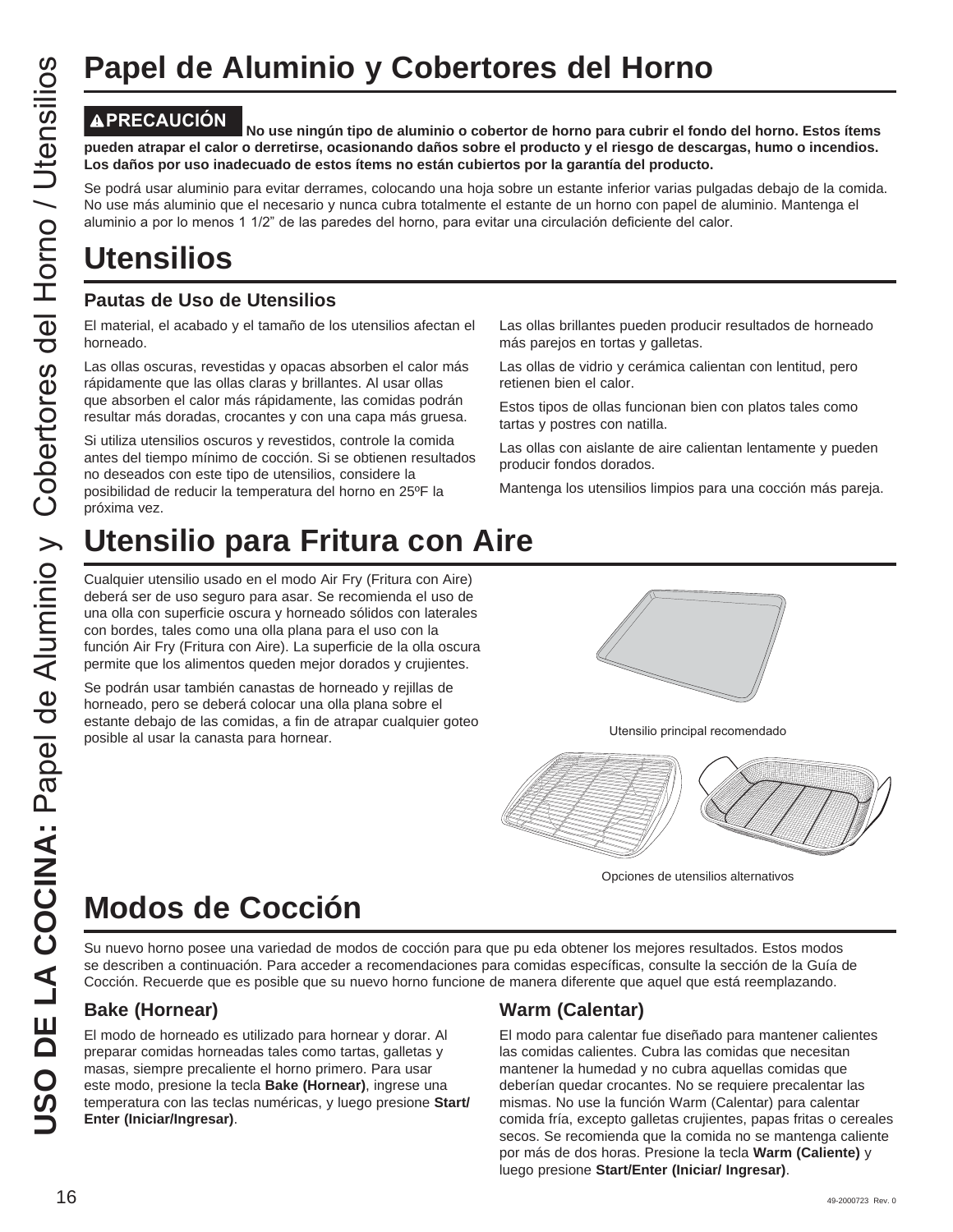## **Modos de Cocción (Continúa)**

## **Modo para Asar**

Siempre ase con la puerta del horno/cajón cerrados. Monitoree la comida de cerca al asar. Tenga cuidado al asar; posicionar la comida cerca del elemento para asar o del quemador incrementa el nivel de humo, salpicaduras y la posibilidad de que se incendien las grasas. No es necesario realizar el precalentamiento al usar este modo.

## **Asado Alto**

El modo Broil High (Asado Alto) usa calor intenso del elemento superior o del quemador para soasar las comidas. Use Broil High (Asado Alto) para cortes más finos de carne y/o cuando desee lograr una superficie soasada y un interior jugoso. Para usar este modo, presione la tecla **Broil (Asar)** una vez y luego presione **Start/Enter (Iniciar/ Ingresar)**.

## **Asado Bajo**

El modo Broil Low (Asado Bajo) usa calor menos intenso del elemento superior o del quemador para cocinar la comida completamente mientras también se dora la superficie. Use la función Broil Low (Asado Bajo) para cortes de carne más gruesos y/o comidas que desee que queden completamente cocinadas. Para usar este modo, presione la tecla **Broil (Asar)** dos veces y luego presione **Start/Enter (Iniciar/ Ingresar)**.

## **Frozen Snacks (Refrigerios Congelados)**

Los modos Frozen Snacks (Refrigerios Congelados) fueron diseñados para cocinar comidas congeladas tales como medallones de papa, papas fritas, y refrigerios congelados y aperitivos similares. La mayoría de las comidas se cocinarán dentro de los tiempos que aparecen recomendados en el paquete. Ajuste el tiempo de cocción de acuerdo con sus preferencias individuales.

Use la función Frozen Snacks Single (Refrigerios Congelados en un Solo Estante) cuando cocine refrigerios en un solo estante. Este modo no requiere el precalentamiento del horno. La comida deberá ser colocada en el horno antes o inmediatamente al iniciar el modo.

Use la función Frozen Snacks Multi (Refrigerios Congelados en Múltiples Estantes) cuando cocine refrigerios congelados en dos estantes simultáneamente. Este modo incluye un ciclo de precalentamiento para preparar el horno para hornear en múltiples estantes. Presione la tecla **Options (Opciones)** y seleccione **Frozen (Congelado)**, y luego siga las instrucciones en pantalla para acceder a este modo.

## **Frozen Pizza (Pizza Congelada)**

Los modos de Frozen Pizza (Pizza Congelada) fueron diseñados para cocinar pizzas congeladas. La mayoría de las pizzas se cocinarán dentro de los tiempos que aparecen recomendados en el paquete. Ajuste el tiempo de cocción de acuerdo con sus preferencias individuales.

Use la función Frozen Pizza Single (Pizza Congelada en un Estante) cuando cocine en un solo estante. Este modo no requiere el precalentamiento del horno. La comida deberá ser colocada en el horno antes o inmediatamente al iniciar el modo.

Use el modo Frozen Pizza (Pizza Congelada) al cocinar en dos estantes de forma simultánea. Este modo incluye un ciclo de precalentamiento para preparar el horno para hornear en múltiples estantes. Presione la tecla **Options (Opciones)** y seleccione **Frozen (Congelado)**, y luego siga las instrucciones en pantalla para acceder a este modo.

## **Baked Goods (Productos Horneados)**

El modo Baked Goods (Productos Horneados) fue diseñado para cocinar tortas, panes, galletas, y comidas similares en un solo estante. Este modo fue diseñado para brindar un dorado superior más leve y un mejor volumen. Algunas comidas podrán requerir tiempos de cocción más prolongados en relación a cuando se cocina en el modo de horneado tradicional. Presione la tecla **Options (Opciones)** y seleccione **Baked Goods (Productos Horneados)** y luego siga las instrucciones en pantalla para acceder a este modo.

## **Convection Bake Multi Rack (Estantes Múltiples para Hornear por Convección)**

El modo Convection Bake (Hornear por Convección) está pensado para honear en múltiples estantes al mismo tiempo. Este modo utiliza el movimiento del aire del ventilador de convección para mejorar la cocción haciéndola más pareja. El horno está equipado con la función Auto Recipe Conversion (Conversión de Receta Automática); de modo que no es necesario ajustar la temperatura al usar este modo. Siempre realice el precalentamiento al usar este modo. Es posible que los tiempos de horneado sean un poco más prolongados con estantes múltiples, en comparación con lo que se espera con un solo estante. Para usar este modo, presione la tecla **Conv Bake (Hornear por Convección)**, e ingrese una temperatura con las teclas numéricas, y luego presione **Start/ Enter (Iniciar/ Ingresar)**.

## **Convection Roast (Dorar por Convección)**

El modo Convection Roast (Dorado por Convección) está pensado para dorar cortes enteros de carne en un solo estante. Este modo usa el movimiento del aire desde el ventilador por convección para mejorar el dorado y reducir el tiempo de cocción. Controle la comida antes que el tiempo sugerido en la receta al usar este modo, o use la sonda (para más información, consulte la sección de la Sonda). No es necesario realizar el precalentamiento al usar este modo. Para usar este modo, presione la tecla **Conv Roast (Dorar por Convección)**, ingrese una temperatura con las teclas numéricas, y luego presione **Start/Enter (Iniciar/ Ingresar)**.

## **Proof (Leudar)**

El modo Proof (Leudar) mantiene un ambiente caliente para leudar masa fermentada a base de levadura. Si el horno está demasiado caliente, el modo Proof (Leudar) no funcionará y la pantalla mostrará "Horno demasiado caliente para Leudar". Para obtener mejores resultados, cubra la masa mientras realiza el leudado y haga un control a tiempo para evitar un leudado excesivo.

**APRECAUCIÓN** No use el modo Proof (Leudar) para calentar comida o mantener la comida caliente. La temperatura del horno al leudar no está lo suficientemente caliente como para mantener comidas a temperaturas seguras.

## **Horneado por Convección con Aire Directo**

Éste es un modo de convección especial que fue diseñado para producir comidas con texturas más crocantes que en la cocción en hornos tradicionales. El modo Air Fry (Freír con Aire) utiliza aire caliente y de movimiento rápido, y fue diseñado para el horneado en estantes simples únicamente. Presione **Air Fry** (Freír con Aire) y luego ingrese la configuración de temperatura deseada y presione **Start** (Iniciar). La temperatura se podrá configurar entre 300°F y 500°F. No es necesario precalentar en este modo. Siga las pautas de la receta o del paquete en relación a los ajustes de temperatura y tiempos de cocción; ajuste el tiempo de cocción para lograr la textura crujiente deseada. Se podrán encontrar pautas adicionales para utilizar este modo en la Guía de Cocción.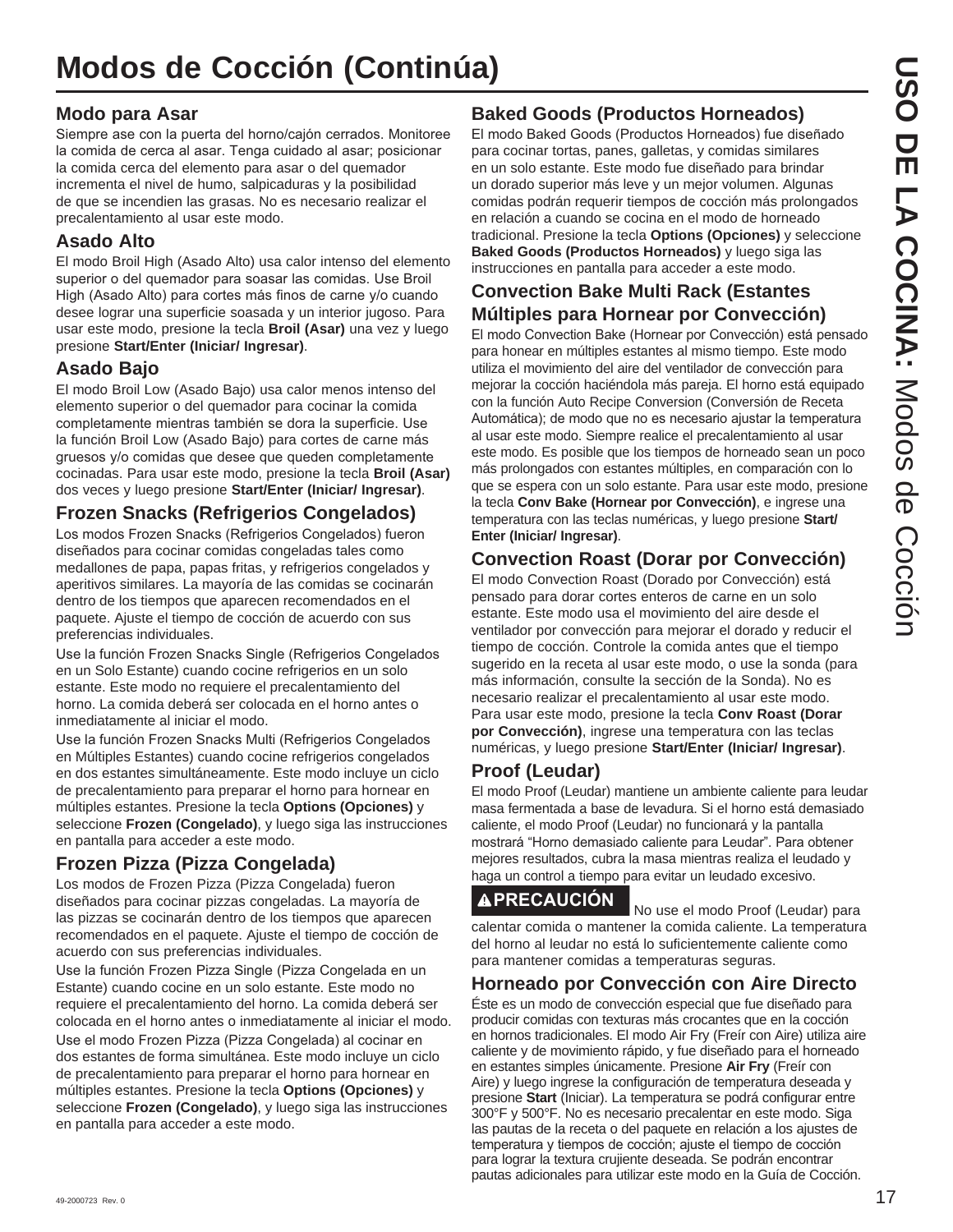**ADVERTENCIA El consumo de comida semicruda puede hacer que se contraigan enfermedades producidas por la comida. Use la sonda de acuerdo con las siguientes instrucciones, a fin de asegurar que todas las partes de la comida alcancen temperaturas de cocción mínimamente seguras. Puede encontrar recomendaciones de temperaturas de cocción mínimamente seguras en foodsafety.gov o en IsItDoneYet.gov.**

La temperatura interna de la comida con frecuencia se usa como indicador de que está lista, especialmente al dorar o preparar carne de ave. El modo Probe (Sonda) monitorea la temperatura interna de la comida y apaga el horno cuando esta última alcanza la temperatura programada.

Controle siempre la temperatura en múltiples partes de la comida, utilizando un termómetro de comidas luego de realizar la cocción, a fin de asegurar que todas las partes de la misma hayan alcanzado una temperatura interna mínimamente segura en dicha comida.

## **Ubicación Correcta de la Sonda**

Luego de preparar la comida y de colocarla en la olla, siga estas instrucciones para una ubicación correcta de la sonda.

- Inserte la sonda en la comida, de modo que la punta de la sonda se apoye en el centro de la parte más gruesa de la comida. Para un mejor rendimiento, la sonda debería ser completamente insertada en la comida. Si la sonda no es ubicada correctamente, es posible que no mida con precisión la temperatura de la parte más fría de la comida. Algunas comidas, particularmente las más pequeñas, no son adecuadas para la cocción con el uso de una sonda, debido a sus formas o tamaños.
- No debería tocar el hueso, la grasa ni el cartílago.
- Para cocinar un ave entera, inserte la sonda en la parte más gruesa de la pechuga.
- Para dorar sin huesos, inserte la sonda en el centro del dorado.
- Para cocinar jamón o cordero con huesos, inserte la sonda en el centro de la articulación o del músculo más bajo y largo.
- Para preparar cazuelas o platos tales como pastel de carne, inserte la sonda en el centro del plato.
- Para cocinar pescado, inserte la sonda justo arriba de la agalla en la zona más carnosa paralela a columna.

### **Uso de la Sonda**

La sonda de temperatura sólo puede ser usada con las funciones Bake (Hornear), Convection Bake (Hornear por Convección) y Convection Roast (Dorar por Convección).

#### **Para usar la sonda con precalentamiento:**

- 1. Presione la tecla del modo de cocción deseado (**Hornear**, **Hornear por Convección**, o **Dorar por Convección**) e ingrese la temperatura de cocción deseada con las teclas numéricas.
- 2. Inserte la sonda en la comida (consulte sobre la Ubicación Correcta de la Sonda).
- 3. Una vez que el horno fue precalentado, coloque la comida en el mismo y conecte la sonda en su correspondiente tomacorriente, asegurándose de que esté completamente insertada. Tenga cuidado, ya que las paredes del horno y el tomacorriente de la sonda están calientes.
- 4. Cuando la sonda esté conectada, la pantalla le indicará que ingrese la temperatura deseada para la comida. La temperatura interna máxima de la comida que se puede configurar es 200° F..

#### **Para usar la sonda sin precalentamiento:**

- 1. Inserte la sonda en la comida (consulte sobre la Ubicación Correcta de la Sonda).
- 2. Coloque la comida en el horno y conecte la sonda en su correspondiente tomacorriente en el horno.
- 3. Presione la tecla del modo de cocción deseado (**Horneado Tradicional**, **Hornear por Convección**, o **Dorar por Convección**) e ingrese la temperatura de cocción deseada con las teclas numéricas. Presione **Cooking Options** (Cooking Options) y seleccione **Probe** (Sonda) y luego siga las instrucciones en pantalla para ingresar la temperatura deseada para la comida.

## **Pautas para el Cuidado de la Sonda**

- Si se usa una sonda que no sea la provista con este producto, se podrán producir daños sobre la salida de la sonda.
- Use las manijas de la sonda al enchufar y desenchufar la misma, luego de insertar o de retirar la sonda de la carne o del tomacorriente.
- Para evitar daños sobre la sonda, no use agarraderas para empujar el cable al retirarlo.
- Para evitar romper la sonda, asegúrese de que la comida haya sido completamente descongelada antes de insertarla.
- Para evitar posibles quemaduras, no desenchufe la sonda del tomacorriente del horno hasta que este último se haya enfriado.
- Nunca deje la sonda dentro del horno durante un ciclo de limpieza con vapor.
- No guarde la sonda dentro del horno.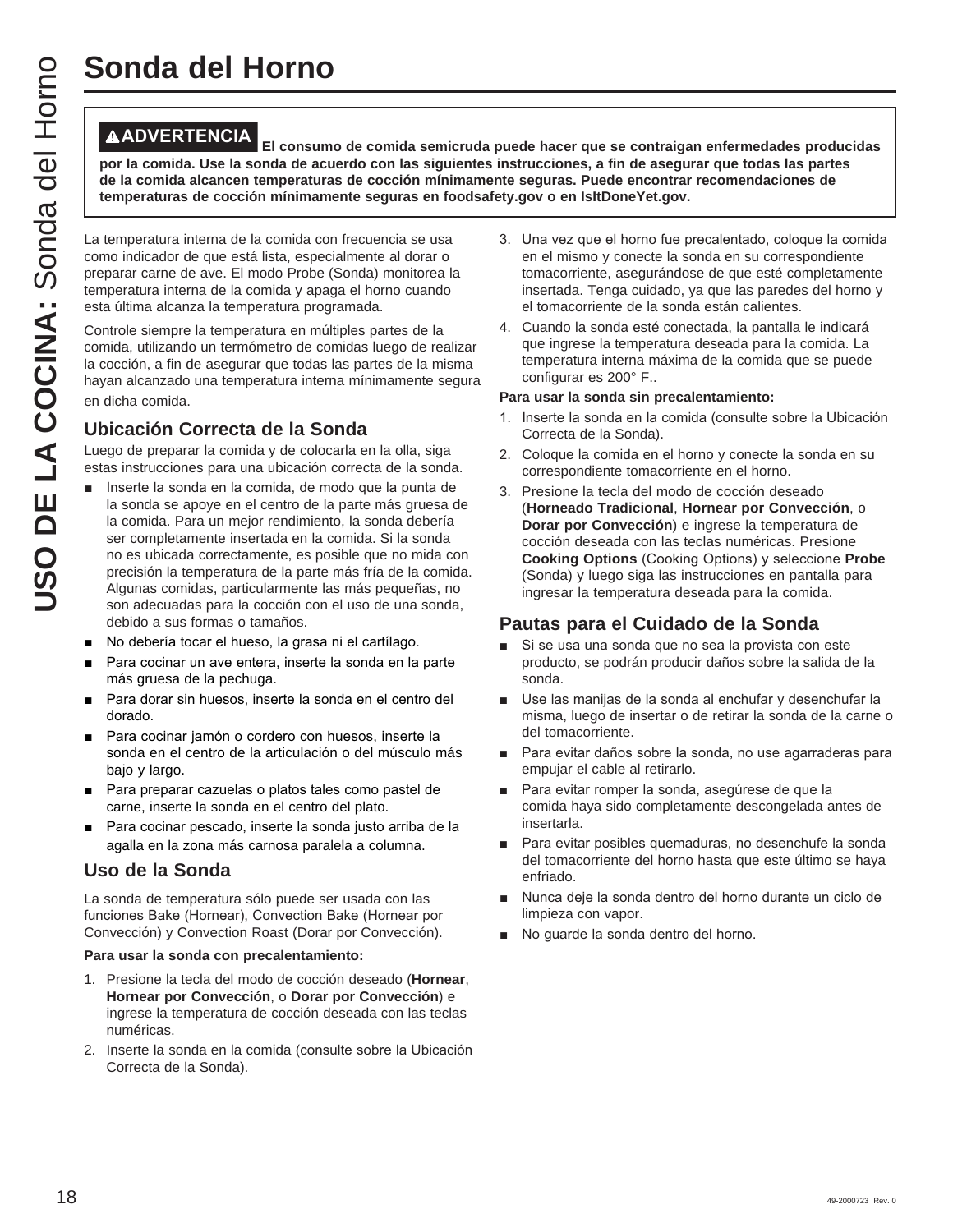## **Guía de Cocción**

| <b>TIPO DE COMIDA</b>                                                               | <b>MODO(S)</b><br><b>RECOMENDADO(S)</b>                                          | POSICIÓN(ES)<br><b>DE ESTANTES</b><br><b>RECOMENDADA</b> | <b>SUGERENCIAS ADICIONALES</b>                                                                                                                                                                                                                                                                          |
|-------------------------------------------------------------------------------------|----------------------------------------------------------------------------------|----------------------------------------------------------|---------------------------------------------------------------------------------------------------------------------------------------------------------------------------------------------------------------------------------------------------------------------------------------------------------|
| <b>Productos Horneados</b>                                                          |                                                                                  |                                                          |                                                                                                                                                                                                                                                                                                         |
| Tortas con capas, tortas                                                            |                                                                                  |                                                          |                                                                                                                                                                                                                                                                                                         |
| rectangulares, roscas,<br>panecillos, pan rápido en                                 | Hornear                                                                          | 3                                                        | Use utensilios brillantes.                                                                                                                                                                                                                                                                              |
| un Solo Estante                                                                     | <b>Productos Horneados</b>                                                       | 3                                                        |                                                                                                                                                                                                                                                                                                         |
| Tortas con capas* en<br>Múltiples Estantes                                          | Hornear<br>Horneado por<br>Convección                                            | 2y4                                                      | Asegúrese de que haya un flujo de aire adecuado<br>(Vea la ilustración).                                                                                                                                                                                                                                |
| Tortas de grasa (pastel<br>de ángel)                                                | Productos Horneados                                                              | 1                                                        | Use utensilios brillantes.                                                                                                                                                                                                                                                                              |
| Galletas, galletitas,<br>bizcochitos en un Solo                                     | Hornear                                                                          | 3                                                        | Use utensilios brillantes.                                                                                                                                                                                                                                                                              |
| Estante                                                                             | Productos Horneados                                                              | 3                                                        |                                                                                                                                                                                                                                                                                                         |
| Galletas, galletitas,<br>bizcochitos en Múltiples<br><b>Estantes</b>                | Horneado por<br>Convección                                                       | 2y4                                                      | Asegúrese de que haya un flujo de aire adecuado.                                                                                                                                                                                                                                                        |
|                                                                                     | Proof                                                                            | 203                                                      | Cubra la masa sin mucha rigidez.                                                                                                                                                                                                                                                                        |
| <b>Yeast Breads</b>                                                                 | Hornear                                                                          | 3                                                        |                                                                                                                                                                                                                                                                                                         |
|                                                                                     | Productos Horneados                                                              | 3                                                        |                                                                                                                                                                                                                                                                                                         |
| <b>Bife y Cerdo</b>                                                                 |                                                                                  |                                                          |                                                                                                                                                                                                                                                                                                         |
| Hamburguesas                                                                        | Asar Alto                                                                        | 6                                                        | Use una olla para asa; precaliente 5 minutos si usará el Modo para Asar por<br>Convección. Mueva la comida hacia abajo para que quede más preparada y menos<br>soasada. Preste atención a la comida al asarla. Para un mejor rendimiento, centre la<br>comida debajo del elemento calentador para asar. |
| <b>Bifes y Chuletas</b>                                                             | Asar Alto                                                                        | 506                                                      | Use una olla para asa; precaliente 5 minutos si usará el Modo para Asar por<br>Convección. Mueva la comida hacia abajo para que quede más preparada y menos<br>soasada. Preste atención a la comida al asarla. Para un mejor rendimiento, centre la<br>comida debajo del elemento calentador para asar. |
| Dorados                                                                             | Hornear<br>Dorado por Convección                                                 | 203                                                      | Use una olla chata tal como una olla para asar.<br>No se requiere precalentarla.                                                                                                                                                                                                                        |
| Ave                                                                                 |                                                                                  |                                                          |                                                                                                                                                                                                                                                                                                         |
| Pollo entero                                                                        | Hornear<br>Asado Bajo                                                            | 203                                                      | Use una olla chata tal como una olla para asar.                                                                                                                                                                                                                                                         |
| Pechugas, patas, muslos<br>con huesos                                               | Asado Bajo<br>Hornear                                                            | 3                                                        | Si se empanó o cubrió con salsa, evite los modos Broil Hi (Asar Alto). Ase del lado<br>de la piel hacia abajo primero. Preste atención a la comida al asarla. Para un mejor<br>rendimiento, centre la comida debajo del elemento calentador para asar.                                                  |
| Pechugas de pollo<br>deshuesadas                                                    | Asado Bajo<br>Hornear                                                            | 3                                                        | Si se empanó o cubrió con salsa, evite los modos Broil Hi (Asar Alto). Ase del lado<br>de la piel hacia abajo primero. Preste atención a la comida al asarla. Para un mejor<br>rendimiento, centre la comida debajo del elemento calentador para asar.                                                  |
| Pavo entero                                                                         | Hornear<br>Asado Baio                                                            | $\mathbf{1}$                                             | Use una olla chata tal como una olla para asar.                                                                                                                                                                                                                                                         |
| Pechuga de Pavo                                                                     | Hornear<br>Asado Bajo                                                            | 3                                                        | Use una olla chata tal como una olla para asar.                                                                                                                                                                                                                                                         |
| Pescado                                                                             | Asado Bajo                                                                       | 6 (mitad del grosor<br>o menos)<br>$5$ ( $>1/2$ pulgada) | Preste atención a la comida al asarla. Para un mejor rendimiento, centre la comida<br>debajo del elemento calentador para asar.                                                                                                                                                                         |
| <b>Cazuelas</b>                                                                     | Hornear                                                                          | 304                                                      |                                                                                                                                                                                                                                                                                                         |
| Comidas Congeladas a Conveniencia                                                   |                                                                                  |                                                          |                                                                                                                                                                                                                                                                                                         |
| Pizza en un Estante Simple                                                          | Pizza Congelada Simple                                                           | 3                                                        | No precalentar.                                                                                                                                                                                                                                                                                         |
| Pizza en Estantes Múltiples                                                         | Pizza Congelada Múltiple                                                         | 2 y 4                                                    | Escalone las pizzas de izquierda a derecha, y no las coloque directamente una sobre otra.                                                                                                                                                                                                               |
| Productos con papa, patitas<br>de pollo fritas, aperitivos en<br>un Solo Estante    | Refrigerios Congelados<br>Simples<br>Horneado por Convección<br>con Aire Directo | 4 o 5<br>4                                               | No precalentar. Use un utensilio oscuro para que quede más dorado/ crocante; use utensilios<br>brillantes para un menor dorado.                                                                                                                                                                         |
| Productos con papa, patitas<br>de pollo fritas, aperitivos en<br>Múltiples Estantes | Refrigerios Congelados<br>Múltiples                                              | 2y4                                                      | Use un utensilio oscuro para que quede más dorado/ crocante; use utensilios brillantes para un menor<br>dorado.                                                                                                                                                                                         |

\*Al hornear cuatro capas de torta a la vez, use los estantes 2 y 4.

Cocine la comida completamente para evitar que se produzcan enfermedades a partir de la comida. Puede encontrar recomendaciones sobre temperatura mínima para cocinar de forma segura en *IsItDoneYet.gov*. Usar un termómetro de comidas para medir la temperatura de las mismas.



USO DE LA COCINA: Guía de Cocción **USO DE LA COCINA:**Guía de Cocción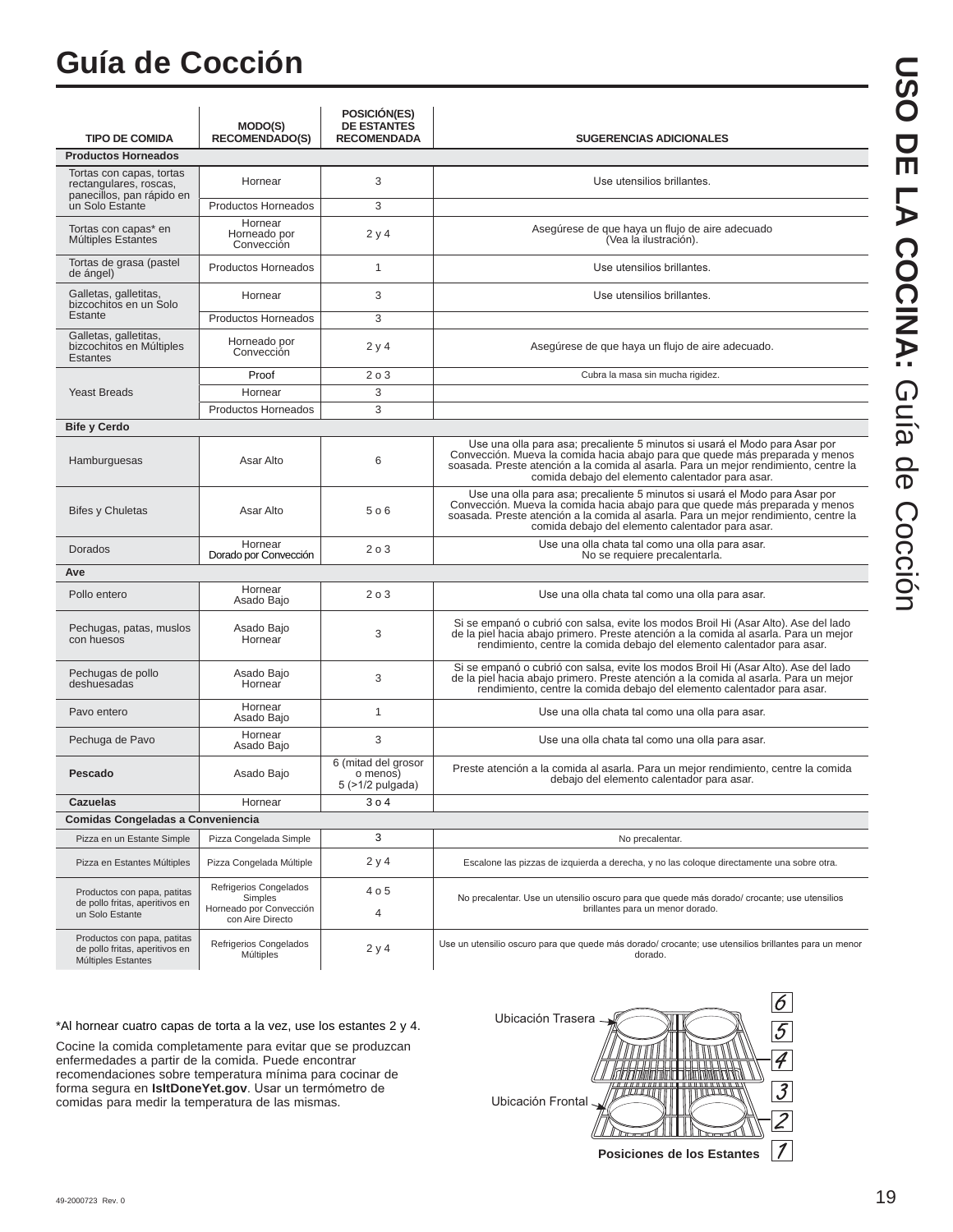Asegúrese de que todos los controles estén apagados y que las superficies estén frías antes de limpiar cualquier parte de la cocina.





**AADVERTENCIA** Si se quita la cocina para efectuar una limpieza, reparaciones o cualquier otra razón, verifique que el dispositivo anti-volcaduras se coloque de manera adecuada cuando vuelva a instalarse la cocina. Si no toma esta precaución, la cocina puede volcarse y provocar lesiones.

## **Bloqueo del Control**

Si así lo desea, puede desactivar los botones de toque antes de la limpieza.

Consulte Lock Controls (Controles de Bloqueo) en la sección Oven Controls (Controles del Horno) en este manual.

Limpie los derrames con un paño húmedo.

También puede utilizar un limpiador de vidrios.

Quite suciedades más rebeldes con agua tibia jabonosa. No utilice abrasivos de ninguna clase.

Vuelva a activar los botones de toque después de la limpieza.

### **Panel de control**

Una buena idea es limpiar el panel de control luego de cada uso. Limpie con un jabón suave y agua o vinagre y agua, enjuague con agua limpia y pula en seco con una tela suave. No use limpiadores abrasivos, limpiadores líquidos fuertes,

almohadillas para fregar de plástico ni limpiadores de horno en el panel de control; dañarán el acabado, incluyendo el Acero Inoxidable Negro.

## **Exterior del Horno**

No use limpiadores de horno, limpiadores abrasivos, limpiadores líquidos fuertes, estropajos de acero, almohadillas para fregar de plástico, ni polvos limpiadores en el interior o el exterior del horno. Limpie el mismo con agua y jabón o una solución de vinagre y agua. Enjuague con agua limpia y seque con una tela seca. Al limpiar supeficies, asegúrese de que estén a temperatura ambiente y fuera del contacto con

la luz solar. Si las manchas en el borde de la ventana de la puerta son persistentes, use un limpiador abrasivo suave o una esponja con estropajo para obtener un mejor resultado. El derrame de adobo, jugos de fruta, salsas de tomate y líquidos para humedecer que contengan ácidos pueden ocasionar descoloración y se deberán limpiar de inmediato. Deje que las superficies calientes se enfríen, y luego limpie y enjuague.

## **Superficies pintadas y Acero Inoxidable Negro**

Las superficies pintadas incluyen los lados de la cocina y la puerta, la parte superior del panel de control y el frente del cajón. Límpielas con jabón y agua o con una solución de agua y vinagre.

No utilice limpiadores de horno comerciales, polvos limpiadores, esponjillas de acero o abrasivos potentes sobre cualquier superficie pintada, incluyendo el Acero Inoxidable Negro.

## **Superficies de Acero Inoxidable - Excluyendo el Acero Inoxidable Negro (en algunos modelos)**

No use virutas de acero; éstas dañarán la superficie.

Para limpiar la superficie de acero inoxidable, use agua tibia con jabón o un limpiador o pulidor para acero inoxidable. Siempre limpie la superficie en la dirección del veteado. Siga las instrucciones del limpiador para limpiar la superficie de acero inoxidable.

Para realizar consultas sobre la adquisición de productos, incluyendo limpiadores o pulidores para electrodomésticos de acero inoxidable, consulte las secciones de Accesorios y Soporte al Consumidor al final de este manual.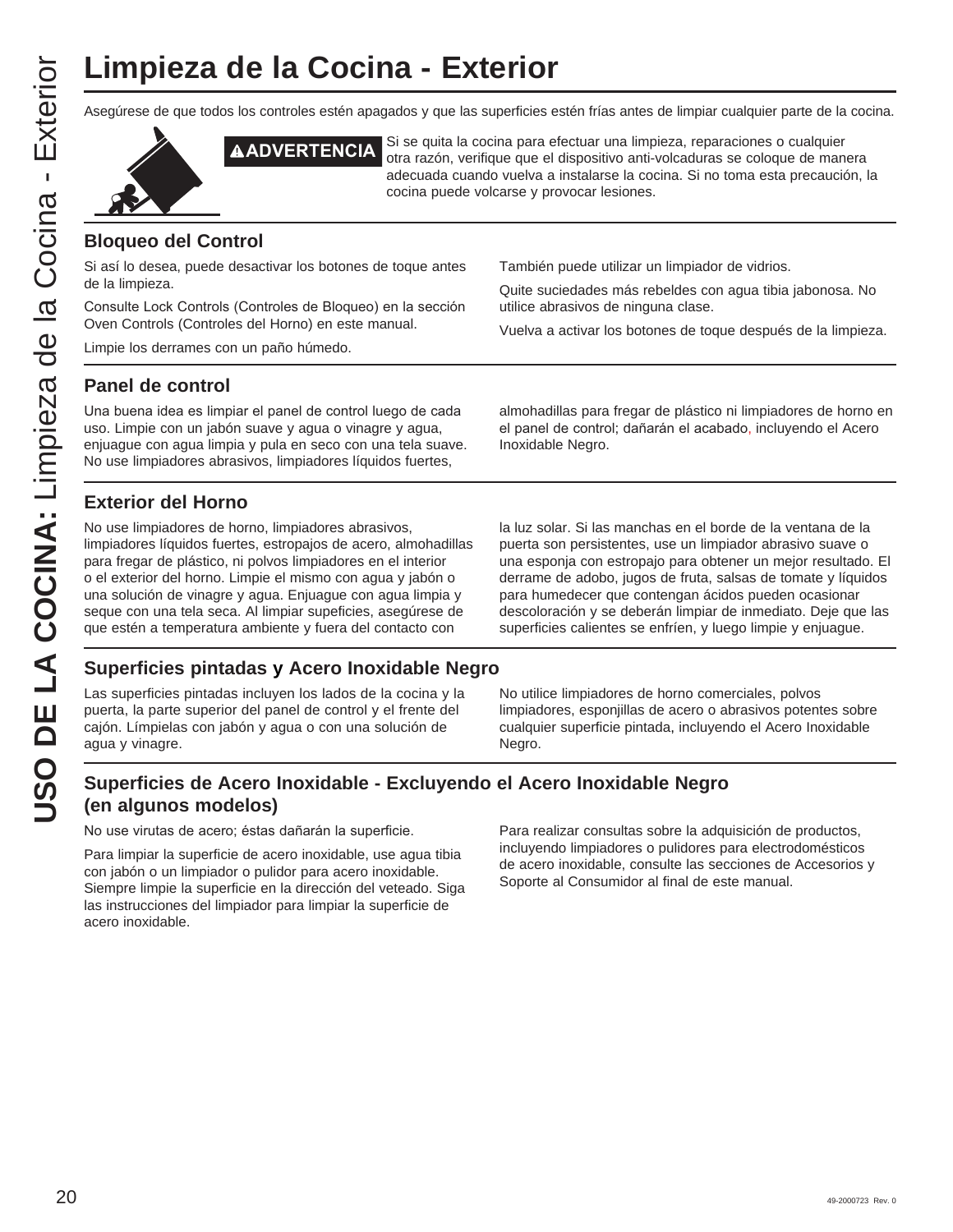## **Limpieza de la Cocina - Interior**

El interior de su nuevo horno puede ser limpiado de forma manual o utilizando los modos Steam Clean (Limpieza con Vapor). El derrame de adobo, jugos de fruta, salsas de tomate y líquidos para humedecer que contengan ácidos pueden ocasionar descoloración y se deberán limpiar de inmediato. Espere a que las superficies calientes se enfríen, y luego limpie y enjuague.

## **Limpieza Manual**

No use limpiadores de horno, limpiadores líquidos fuertes, estropajos de acero, ni almohadillas para fregar en el interior del horno. Para la suciedad de la parte inferior del horno y otras superficies esmaltadas, use un abrasivo suave que contenga ácido oxálico, tal como Bar Keepers Friend®, con una esponja antirayaduras. Tenga cuidado de no aplicar limpiadores abrasivos o esponjas sobre la puerta de vidrio, ya que estos

**Modo de Limpieza con Vapor**

La función Steam Clean (Limpieza al Vapor) permite eliminar las suciedades suaves de su horno en una temperatura más suave.

Para usar la función Steam Clean (Limpieza con Vapor):

- 1. Comience con el horno a temperatura ambiente.
- 2. Limpie la grasa excesiva y la suciedad del horno.
- 3. Vierta una taza de agua en la parte inferior del horno.
- 4. Cierre la puerta.

## **Estantes**

Todos los estantes se pueden lavar con agua caliente y jabón. Los estantes esmaltados (no brillosos) se pueden dejar en la cavidad durante el ciclo de limpieza automática.

Es posible que resulte más difícil deslizar los estantes, especialmente luego de la limpieza automática. Coloque aceite vegetal en una tela húmeda o toalla de papel y frote sobre los extremos izquierdo y derecho.

## **Elementos calentadores del horno**

No limpie los elementos para asar. Las suciedades se quemarán cuando se calienten los elementos.

El elemento para hornear no está expuesto y se encuentra debajo de la base del horno. Limpie la base del horno con agua caliente y jabón. Limpie con un paño los desechos rebeldes

rayarán el revestimiento reflectante. El interior del horno y la puerta de vidrio podrán ser limpiados con una tela suave, jabón suave y agua, o con vinagre y una solución de agua. Luego de la limpieza, enjuague con agua limpia y seque con una tela seca.

5. Presione la tecla **Steam Clean** (Limpieza con Vapor) y luego presione **Start/Enter** (Iniciar/ Ingresar).

No se deberá abrir la puerta durante el ciclo Steam Clean (Limpieza al Vapor) de 30 minutos. Al finalizar el ciclo de Steam Clean (Limpieza con Vapor), absorba el agua restante, y limpie la suciedad ablandada por la humedad de las paredes y la puerta del horno.

**NOTA:** El uso de otros aceites de cocina provocará una descoloración o un residuo de color similar al óxido en los estantes y laterales de las cavidades. Para limpiar este residuo, use agua y jabón o una solución de vinagre y agua. Enjuague con agua limpia y seque con una tela seca.



acumulados en el piso del horno.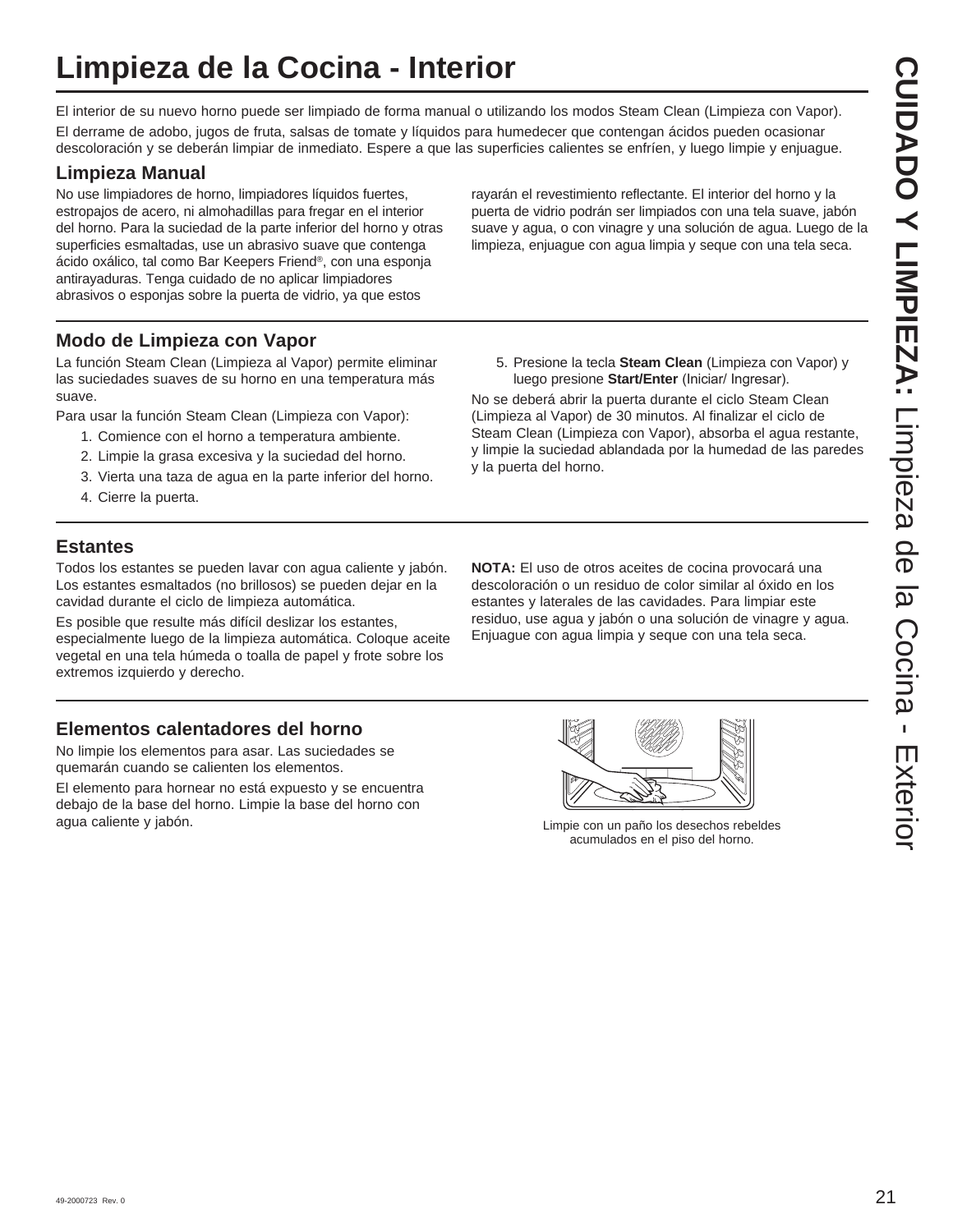## **Limpieza normal de uso diario**

Para mantener y proteger la superficie de su estufa de vidrio, siga estos pasos:

- 1. Antes de usar la superficie de cocción por primera vez, limpie la misma con un limpiador para superficies de cocción de cerámica. Esto ayudará a proteger la parte superior y facilitar la limpieza.
- 2. El uso regular de un limpiador para superficies de cocción de cerámica ayudará a mantener la superficie de cocción como nueva.
- 3. Agite bien la crema de limpieza. Aplique unas gotas del limpiador de estufas cerámicas directamente sobre la estufa.
- 4. Use una toalla de papel o una almohadilla de limpieza que no produzca rayones para superficies de cocción de cerámica para limpiar la superficie de cocción en su totalidad.

5. Para protección adicional, después de haber quitado todos los restos, pula toda la superficie con limpiador de estufas

- 5. Use un paño seco o una toalla de papel para quitar los restos del limpiador. No hace falta enjuagar.
- 6. No use limpiadores sobre ninguna pieza metálica ubicada junto al vidrio.

**NOTA:** Es muy importante que NO CALIENTE la estufa hasta que la haya limpiado por completo.

cerámicas y una toalla de papel.



Limpie la estufa después de cada derrame. Utilice el limpiador de estufas cerámicas.

## **Residuos pegados**

**NOTA:** Se podrán producir DAÑOS sobre la superficie de vidrio si utiliza estropajos que no sean los recomendados.

- 1. Deje enfriar la estufa.
- 2. Esparza algunas gotas de limpiador para superficies de cocción de cerámica sobre toda el área de residuos quemados.
- 3. Utilizando una almohadilla de limpieza para superficies de cocción de cerámica que no produzca rayones, frote el área de residuos aplicando la presión que sea necesaria.
- 4. Si quedan restos, repita los pasos indicados con anterioridad.

## **Residuos pegados rebeldes**

- 1. Deje enfriar la estufa.
- 2. Utilice el raspador de filo único a un ángulo aproximado de 45 degrees contra la superficie del vidrio y raspe la suciedad. Puede ser necesario aplicar presión al raspador para quitar la suciedad.
- 3. Después de utilizar el raspador, coloque unas gotas de limpiador de estufas cerámicas sobre toda el área de suciedad quemada. Use una almohadilla de limpieza que no produzca rayoones para superficies de cocción de cerámica.
- 4. Para protección adicional, después de haber quitado todos los restos, pula toda la superficie con limpiador de estufas cerámicas y una toalla de papel.



Utilice un paño de limpieza para estufas cerámicas.

El raspador de estufas cerámicas y todos los insumos recomendados se encuentran disponibles en nuestro Centro de Repuestos. Consulte las secciones de Accesorios y Soporte al Consumidor al final de este manual.

**NOTA:** No utilice hojas desafiladas o dañadas.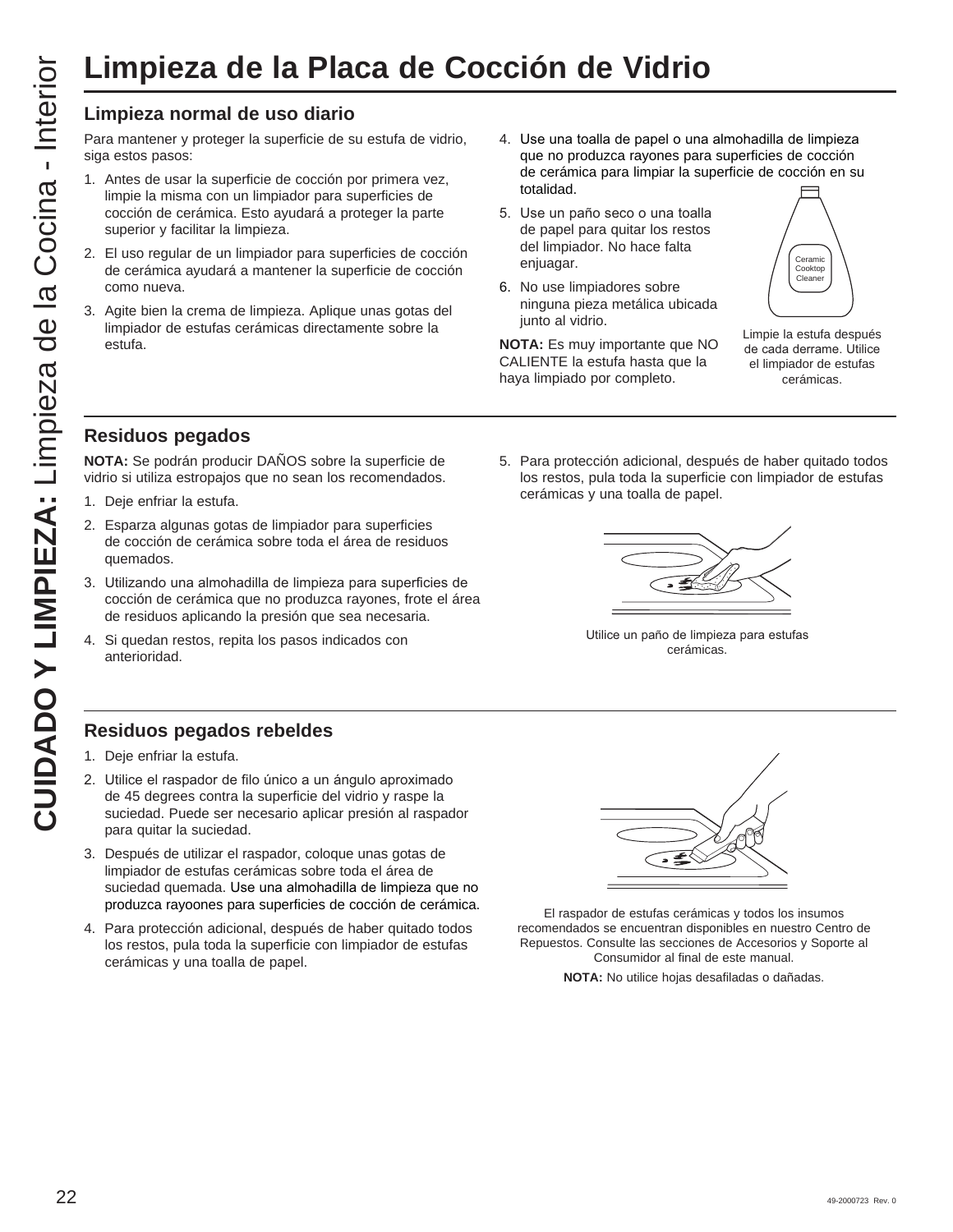## **Limpieza de la Cocina - Interior**

## **Marcas de metal y rayones**

1. Tenga cuidado de no deslizar ollas y sartenes a través de su estufa. Dejará marcas de metal sobre la superficie de la estufa.

 Estas marcas pueden quitarse utilizando limpiador de estufas cerámicas CERAMA BRYTE® con el paño de limpieza CERAMA BRYTE® para estufas cerámicas.

2. Si se permite que ollas con una capa fina de aluminio o cobre hiervan en seco, la capa puede dejar una decoloración negra en la estufa.

 Esto debe quitarse de inmediato antes de calentar de nuevo o la decoloración puede llegar a ser permanente.

**NOTA:** Verifique con detenimiento que la base de las ollas no sea áspera para no rayar la estufa.

## **Daños por derrames azucarados y plástico derretido**

Se deberá tener especial cuidado al eliminar sustancias calientes, **a fin de evitar daños permanentes sobre la superficie de vidrio.** Los derrames azucarados (como gelatinas, dulce, caramelo, jarabes) o plásticos derretidos pueden marcar la superficie de la estufa (no cubierto por la garantía) a menos que el derrame se quite mientras está caliente. Debe tenerse mucho cuidado al remover sustancias calientes.

Asegúrese de utilizar un raspador nuevo y afilado.

No utilice hojas desafiladas o dañadas.

- 1. Apague todas las unidades de superficie. Quite las ollas calientes.
- 2. Utilizando un guante de cocina:
	- a. Use un raspador de filo único para desplazar el derrame a un área fría de la estufa.
	- b. Quite el derrame con toallas de papel.

## **Sonda del Horno**

La sonda de temperatura se puede limpiar con agua y jabón o con una almohadilla de estropajo llena de jabón. Enfríe la sonda de temperatura antes de su limpieza. Fregue las manchas difíciles con una almohadilla de estropajo llena de jabón, enjuague y seque.

Para ordenar sondas de temperatura adicionales, consulte las secciones de Accesorios y Soporte al Consumidor al final de este manual.

- No sumerja la sonda de temperatura en agua.
- No guarde la sonda de temperatura dentro del horno.
- Nunca deje la sonda de temperatura dentro del horno durante un ciclo de limpieza automática o de limpieza con vapor.
- 3. Cualquier derrame restante debe dejarse hasta que la superficie de la estufa se haya enfriado.
- 4. No use las unidades de superficie de nuevo hasta que todos los restos se hayan eliminado por completo.

**NOTA:** Si la superficie de vidrio ya ha sufrido marcas o hendiduras, el vidrio de la estufa deberá cambiarse. En ese caso, será necesaria la atención de un técnico.

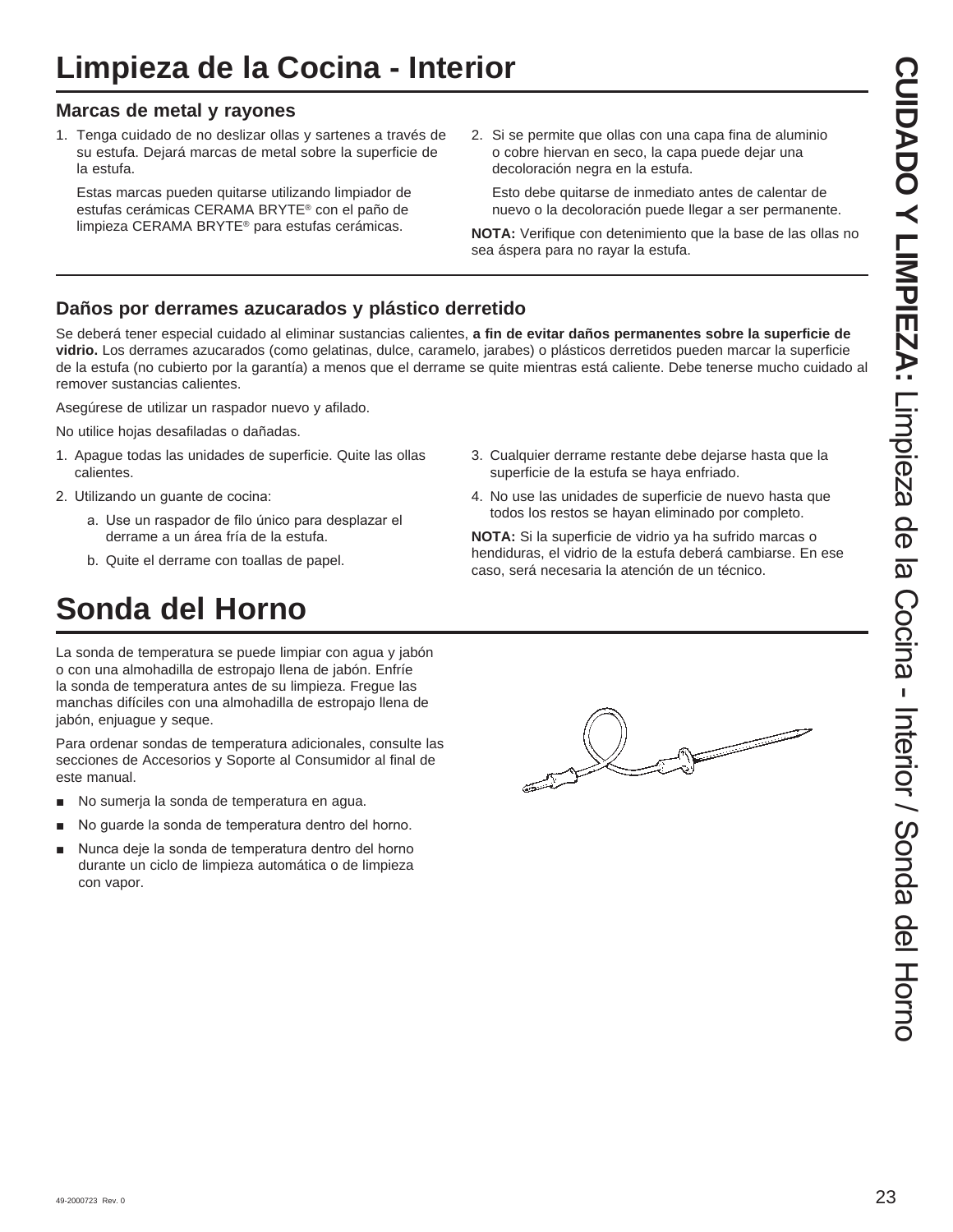## **Luz del Horno**

#### **ADVERTENCIA PELIGRO DE DESCARGA ELÉCTRICA O QUEMADURAS:** Antes de reemplazar la bombilla del horno, desconecte la alimentación de energía al horno desde el panel principal de fusibles o del interruptor de circuitos. No hacerlo puede provocar una descarga eléctrica o una quemadura.

**PRECAUCIÓN RIESGO DE INCENDIO:** La tapa de vidrio y la lámpara de luz se deberán retirar cuando estén frías. Tocar el vidrio caliente sin protección en las manos o con un trapo húmedo puede ocasionar quemaduras.

## **Reemplazo de la bombilla del horno**

#### **Para retirar:**

- 1. Gire la cubierta de vidrio en sentido contrario a las manecillas del reloj 1/4 de vuelta hasta que las lengüetas de la cubierta de vidrio liberen los surcos del portalámparas. Colocarse guantes de látex puede brindar un mejor agarre.
- 2. Utilizando guantes o un paño seco, remueva la bombilla jalándola en línea recta.

#### **Para reemplazar:**

- 1. Utilice una nueva bombilla halógena de 120/130 voltios, no exceda 50 vatios. Reemplace la lámpara de luz con el mismo tipo de lámpara que se retiró. Asegúrese al reemplazar la lámpara que sea de 120 volts o 130 volts (NO de 12 volts).
- 2. Utilizando quantes o un paño seco, remueva la bombilla de su paquete. No toque la bombilla con los dedos desnudos. El aceite para piel dañará la lámpara y acortará su tiempo de duración.
- 3. Empuje la bombilla en línea recta dentro del receptáculo hasta el tope.
- 4. Coloque las lengüetas de la cubierta de vidrio dentro de los surcos del portalámparas. Gire la cubierta de vidrio en sentido de las manecillas del reloj 1/4 de vuelta.

 Para una mejor iluminación dentro del horno, limpie frecuentemente la cubierta de vidrio utilizando un paño húmedo. Esto debería hacerse cuando el horno está completamente frío.

5. Conecte nuevamente el suministro eléctrico al horno.



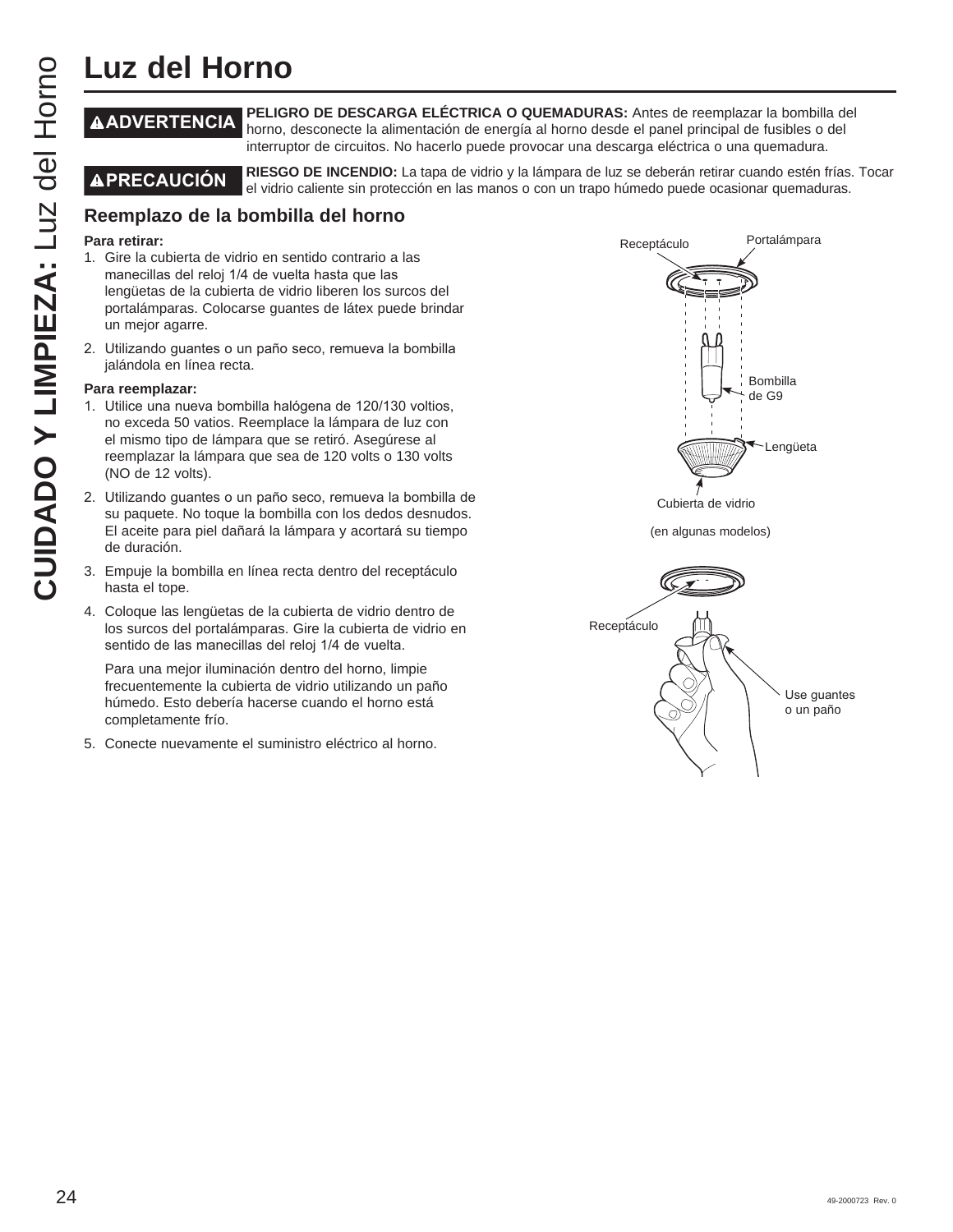## **Puerta del Horno**

La puerta es muy pesada. Tenga cuidado al retirar y levantar la puerta.

No levante la puerta usando la manija.

#### **Para retirar la puerta:**

- 1. Abra la puerta totalmente.
- 2. Empuje los bloqueos de la bisagra hacia abajo en dirección a la estructura de la puerta, hasta la posición desbloqueada. Es posible que necesite una herramienta tal como un destornillador pequeño de punta plana.
- 3. Firmemente tome ambos lados de la puerta por la parte superior.
- 4. Cierre la puerta hasta la posición de retiro de la misma. La puerta debería ser abierta aproximadamente a 3", sin obstrucción sobre la misma.
- 5. Levante la puerta hacia arriba y afuera, hasta que los brazos de las bisagras queden fuera de las ranuras.



Empuje los bloqueos de la bisagra hacia abajo para desbloquear



Posición de retiro

#### **Para reemplazar la puerta:**

- 1. Firmemente tome ambos lados de la puerta por la parte superior.
- 2. Comenzando desde el lado izquierdo, con la puerta en el mismo ángulo de la posición de retiro, apoye la hendidura del brazo de la bisagra en el extremo inferior de la ranura de la bisagra. La abertura en el brazo de la bisagra deberá estar totalmente apoyada en la parte inferior de la ranura. Repita el procedimiento del lado derecho.
- 3. Abra la puerta totalmente. Si la puerta no se abre totalmente, la hendidura no está correctamente apoyada en el extremo inferior de la ranura.
- 4. Empuje los bloqueos de la bisagra contra la estructura frontal de la cavidad del horno, hasta la posición de bloqueo.
- 5. Cierre la puerta del horno.



# **Cajón con Cierre Suave**

El cajón de almacenamiento es un buen lugar para guardar utensilios de cocina y panadería. No guarde plásticos ni materiales inflamables en el cajón.

El cajón de almacenamiento se podrá retirar para limpiar debajo de la cocina. Limpie el cajón de almacenamiento con una tela o esponja húmeda. Nunca use abrasivos duros ni almohadillas para fregar.

#### **Su cajón de almacenamiento cuenta con rieles metálicos.**

#### **Para retirar el cajón:**

- 1. Empuje el cajón hacia afuera hasta que se detenga.
- 2. Presione el liberador del riel izquierdo hacia adentro y presione el derecho hacia adentro, mientras empuja el cajón hacia adelante y lo libera.



#### **Para reemplazar el cajón:**

- 1. Coloque el riel del cajón izquierdo alrededor de la guía del riel interior izquierdo y deslice el mismo lentamente para engancharlo.
- 2. Coloque el riel del cajón derecho alrededor de la guía del riel interior derecho y deslice el mismo lentamente para engancharlo.



3. Deslice el cajón totalmente hasta adentro.

En algunos casos extraños, el mecanismo de cierre suave podrá quedar desacoplado del cajón. Para reiniciar el mecanismo:

- 1. Retire el cajón.
- 2. Deslice el perno de agarre hacia adelante, sobre ambos lados según corresponda.
- 3. Vuelva a instalar el cajón.

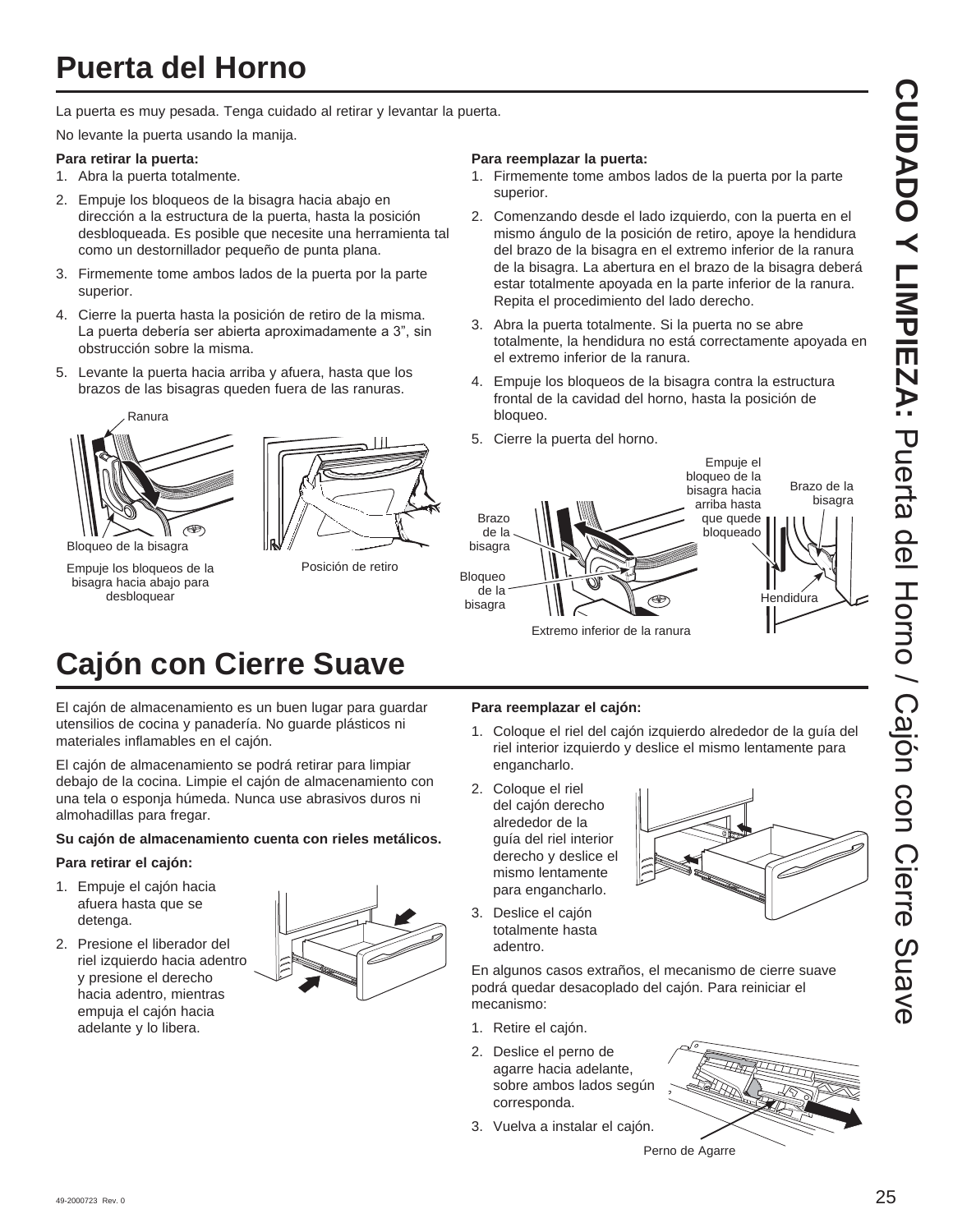¡Ahorre tiempo y dinero! Primero revise los cuadros que aparecen en las siguientes páginas y es posible que no necesite solicitar reparaciones.

| <b>Problema</b>                                                                                                    | <b>Causa Posible</b>                                                                                                                                                                                                     | Qué Hacer                                                                                                                                                                                                                                                                                                                                                                                                                                                                             |
|--------------------------------------------------------------------------------------------------------------------|--------------------------------------------------------------------------------------------------------------------------------------------------------------------------------------------------------------------------|---------------------------------------------------------------------------------------------------------------------------------------------------------------------------------------------------------------------------------------------------------------------------------------------------------------------------------------------------------------------------------------------------------------------------------------------------------------------------------------|
| Las unidades de superficie<br>no mantienen un hervor                                                               | Se están utilizando recipientes de cocción<br>inadecuados.                                                                                                                                                               | Use recipientes de base plana y que se ajusten al diámetro de la unidad<br>de superficie elegida.                                                                                                                                                                                                                                                                                                                                                                                     |
| constante o la cocción es<br>lenta                                                                                 | En algunas regiones la energía (voltaje) puede<br>ser baja.                                                                                                                                                              | Cubra el recipiente con una tapa hasta obtener el calo deseado.                                                                                                                                                                                                                                                                                                                                                                                                                       |
| Los elementos de superficie<br>no funcionan bien                                                                   | El fusible puede haberse quemado o el<br>interruptor de circuitos puede haber saltado.                                                                                                                                   | Cambie el fusible o vuelva a configurar el interruptor de circuitos.                                                                                                                                                                                                                                                                                                                                                                                                                  |
|                                                                                                                    | Los controles de la estufa están mal configurados.                                                                                                                                                                       | Verifique que se haya configurado el control correcto para el elemento<br>de superficie que está utilizando.                                                                                                                                                                                                                                                                                                                                                                          |
| La unidad de superficie deja<br>de resplandecer cuando se<br>cambia a una configuración<br>menor                   | La unidad sigue encendida y caliente.                                                                                                                                                                                    | Esto es normal.                                                                                                                                                                                                                                                                                                                                                                                                                                                                       |
| La configuración de la unidad<br>de superficie cambió o se<br>apagó de repente.                                    | Temperatura elevada de la estufa.                                                                                                                                                                                        | Ver la sección Superficie de vidrio: posibilidades de daño permanente<br>en la sección Cómo limpiar la estufa de vidrio.                                                                                                                                                                                                                                                                                                                                                              |
| Rayones (pueden parecer<br>como roturas) en la superficie                                                          | Se están usando métodos de limpieza incorrectos.                                                                                                                                                                         | Los rayones no pueden removerse. Los rayones más pequeños se<br>volverán menos visibles como resultado de la limpieza.                                                                                                                                                                                                                                                                                                                                                                |
| de vidrio de la estufa                                                                                             | Se están usando recipientes con bases ásperas<br>o hay partículas gruesas (sal o arena) entre el<br>recipiente y la superficie de la estufa. Se ha<br>deslizado un recipiente a través de la superficie<br>de la estufa. | Para evitar rayones, use los procedimientos de limpieza recomendados.<br>Verifique que las bases de los recipientes estén limpias antes del uso, y<br>utilice recipientes con bases lisas.                                                                                                                                                                                                                                                                                            |
| Áreas de decoloración en la<br>estufa                                                                              | No se limpiaron los derrames de alimentos antes<br>del uso siguiente.                                                                                                                                                    | Ver la sección Cómo limpiar la estufa de vidrio.                                                                                                                                                                                                                                                                                                                                                                                                                                      |
|                                                                                                                    | Superficie caliente en un modelo con una estufa<br>de color claro.                                                                                                                                                       | Esto es normal. La superficie puede parecer decolorada cuando está<br>caliente. Esto es temporal y desaparecerá a medida que se enfría el vidrio.                                                                                                                                                                                                                                                                                                                                     |
| Plástico derretido sobre la<br>superficie                                                                          | La estufa caliente entró en contacto con plástico<br>colocado sobre la misma.                                                                                                                                            | Ver la sección Superficie de vidrio: posibilidades de daño permanente<br>en la sección Cómo limpiar la estufa de vidrio.                                                                                                                                                                                                                                                                                                                                                              |
| Marcas (o hendiduras) en la<br>estufa                                                                              | Se ha derramado una mezcla azucarada caliente<br>en la estufa.                                                                                                                                                           | Llame a un técnico calificado para el reemplazo.                                                                                                                                                                                                                                                                                                                                                                                                                                      |
| Mi horno nuevo no cocina<br>como el anterior. ¿Hay<br>algún problema con<br>las configuraciones de<br>temperatura? | Su horno nuevo cuenta con un sistema de<br>cocción diferente con relación al anterior y, por lo<br>tanto, es posible que cocine de forma diferente.                                                                      | En los primeros usos, use los tiempos y temperaturas de su receta<br>con cuidado. Si aún piensa que su horno nuevo cocina con demasiado<br>calor o demasiado frío, podrá ajustar el termostato usted mismo para<br>aplicar su preferencia de cocción específica. NOTA: Este ajuste afecta<br>las temperaturas de Bake (Hornear) y Convection Bake (Hornear por<br>Convección); no afectará las funciones Convection Roast (Dorar por<br>Convección), Broil (Asar), o Clean (Limpiar). |
| La comida no se hornea de<br>forma apropiada                                                                       | Controles del horno configurados de forma<br>incorrecta.                                                                                                                                                                 | Consulte la sección Modos de Cocción.                                                                                                                                                                                                                                                                                                                                                                                                                                                 |
|                                                                                                                    | La posición del estante es incorrecta o el estante<br>no está nivelado.                                                                                                                                                  | Consulte la sección Modos de Cocción y la Guía de Cocción.                                                                                                                                                                                                                                                                                                                                                                                                                            |
|                                                                                                                    | Uso de una cacerola incorrecta o de una cacerola<br>de tamaño incorrecto.                                                                                                                                                | Consulte la sección Utensilios.                                                                                                                                                                                                                                                                                                                                                                                                                                                       |
|                                                                                                                    | La sonda está enchufada en la salida del horno.                                                                                                                                                                          | Desconecte y retire la sonda del horno.                                                                                                                                                                                                                                                                                                                                                                                                                                               |
|                                                                                                                    | La temperatura del horno debe ser ajustada.                                                                                                                                                                              | Consulte la sección Funciones Especiales.                                                                                                                                                                                                                                                                                                                                                                                                                                             |
|                                                                                                                    | Sustitución de ingredientes                                                                                                                                                                                              | Sustituir ingredientes puede modificar el resultado de la receta.                                                                                                                                                                                                                                                                                                                                                                                                                     |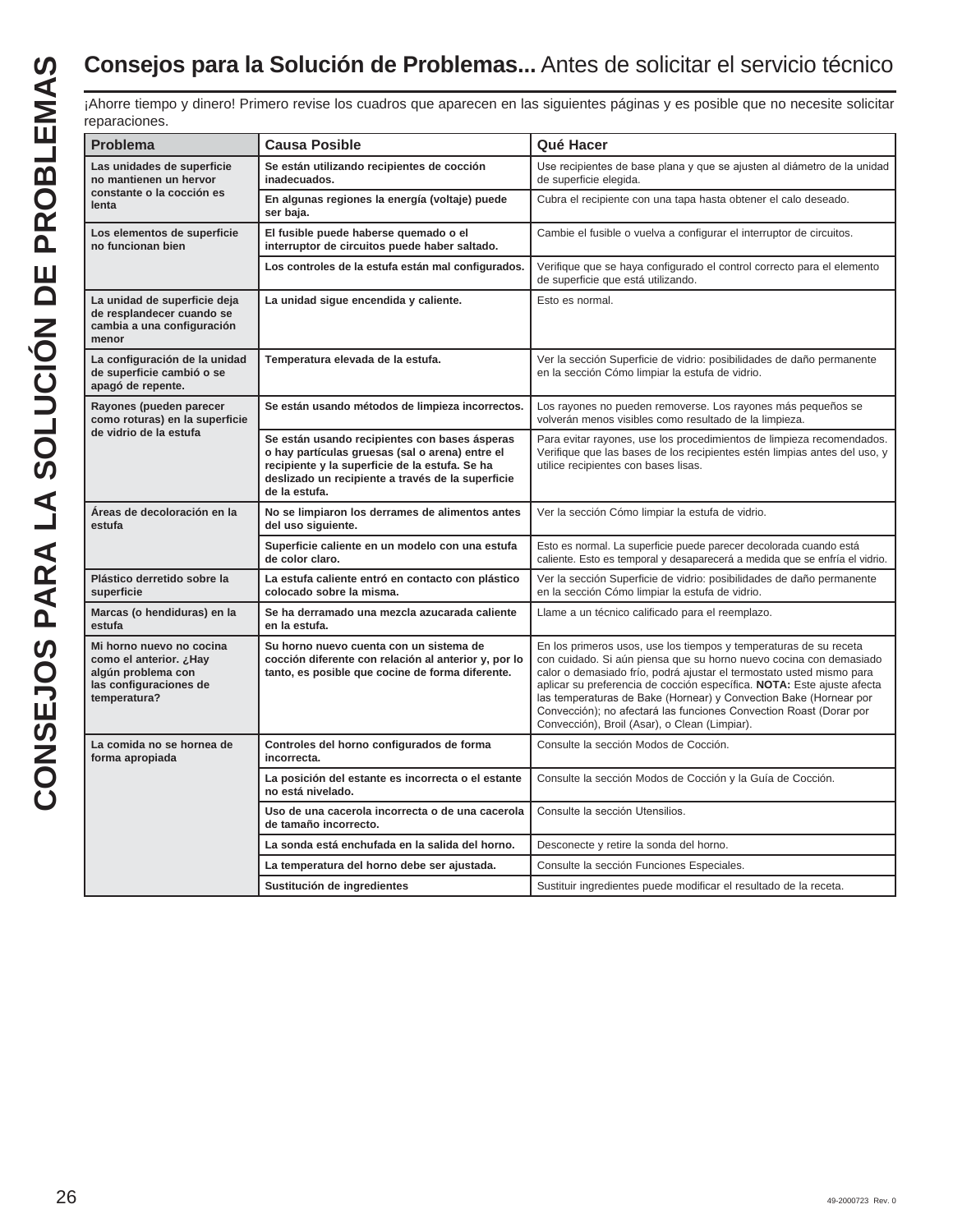| <b>Problema</b>                                                        | <b>Causa Posible</b>                                                                                                              | Qué Hacer                                                                                                                                                                                                                                                                      |
|------------------------------------------------------------------------|-----------------------------------------------------------------------------------------------------------------------------------|--------------------------------------------------------------------------------------------------------------------------------------------------------------------------------------------------------------------------------------------------------------------------------|
| La comida no asa de forma                                              | Controles del horno configurados de forma incorrecta.                                                                             | Asegúrese de seleccionar el modo correcto para asar.                                                                                                                                                                                                                           |
| apropiada                                                              | Se usó una posición incorrecta del estante.                                                                                       | Para acceder a sugerencias de ubicación de estantes, consulte la<br>Guía de Cocción.                                                                                                                                                                                           |
|                                                                        | Se cocinó comida en una olla caliente.                                                                                            | Asegúrese de que el utensilio esté frío                                                                                                                                                                                                                                        |
|                                                                        | Utensilio de cocina inadecuado para asar.                                                                                         | Use una olla específicamente diseñada para asar                                                                                                                                                                                                                                |
|                                                                        | El papel de aluminio usado para la olla y la rejilla para asar no<br>se ajustó ni cortó de forma apropiada, según lo recomendado. | Si usará papel de aluminio, deberá usarse conforme con las<br>aberturas de la olla.                                                                                                                                                                                            |
|                                                                        | En algunas áreas, es posible que el nivel de corriente<br>(voltaje) sea bajo.                                                     | Precaliente el elemento para asar durante 10 minutos.                                                                                                                                                                                                                          |
| La temperatura del horno<br>es demasiado caliente o<br>demasiado fría  | La temperatura del horno debe ser ajustada.                                                                                       | Consulte la sección Funciones Especiales.                                                                                                                                                                                                                                      |
| El horno no funciona o<br>parece no funcionar                          | El enchufe de la cocina no está introducido del todo en el<br>tomacorriente.                                                      | Verifique que el enchufe eléctrico esté conectado a un<br>tomacorriente con tensión y adecuada conexión a tierra.                                                                                                                                                              |
|                                                                        | Es posible que un fusible de su hogar se haya quemado o<br>que el disyuntor se haya desconectado.                                 | Reemplace el fusible o reinicie el disyuntor.                                                                                                                                                                                                                                  |
|                                                                        | Controles del horno configurados de forma incorrecta.                                                                             | Consulte la sección de Uso del Horno.                                                                                                                                                                                                                                          |
|                                                                        | El horno se encuentra en Sabbath Mode (Modo Sabático)                                                                             | Verifique que el horno no esté en Sabbath Mode (Modo Sabático).<br>Consulte la sección Funciones Especiales.                                                                                                                                                                   |
| Sonido de "chisporroteo" o<br>"traqueo"                                | Este es el sonido de metal calentándose o enfriándose<br>durante las funciones de cocción y limpieza                              | Esto es normal.                                                                                                                                                                                                                                                                |
| ¿Por qué la estufa hace un<br>sonido de "clic" cuando uso<br>el horno? | Su estufa fue diseñada para mantener un control más<br>ajustado sobre la temperatura del horno.                                   | Esto es normal.                                                                                                                                                                                                                                                                |
| El reloj y el temporizador no<br>funcionan                             | El fusible puede haberse quemado o el interruptor de<br>circuitos puede haber saltado.                                            | Cambie el fusible o vuelva a configurar el interruptor de circuitos.                                                                                                                                                                                                           |
|                                                                        | El enchufe de la cocina no está introducido del todo en el<br>tomacorriente.                                                      | Verifique que el enchufe eléctrico esté conectado a un<br>tomacorriente con tensión y adecuada conexión a tierra.                                                                                                                                                              |
|                                                                        | Los controles del horno están mal configurados.                                                                                   | Ver la sección Cómo usar el temporizador de cocina.                                                                                                                                                                                                                            |
| La puerta del horno<br>alineada.                                       | La puerta no está bien                                                                                                            | Dado que la puerta del horno es desmontable, a veces está torcida<br>se desequilibra durante la instalación. Para alinear la puerta,<br>vuelva a instalar la misma. Consulte las instrucciones sobre "Cómo<br>Retirar la Puerta del Horno" en la sección "Cuidado y Limpieza". |
| La luz del horno no                                                    | La lámpara está floja o presenta defectos.                                                                                        | Ajuste o reemplace la lámpara.                                                                                                                                                                                                                                                 |
| funciona                                                               | La luz de funcionamiento del interruptor está rota.                                                                               | Llame al servicio técnico.                                                                                                                                                                                                                                                     |
| El modo de limpieza<br>automática del horno no                         | La temperatura del horno es demasiado caliente como para<br>configurar la limpieza automática.                                    | Espere a que el horno se enfríe y reinicie los controles.                                                                                                                                                                                                                      |
| funciona                                                               | Los controles del horno están configurados de forma incorrecta.                                                                   | Consulte la sección de Limpieza del Horno.                                                                                                                                                                                                                                     |
|                                                                        | La sonda está enchufada dentro de la boca de salida del horno.                                                                    | Quite la sonda del horno.                                                                                                                                                                                                                                                      |
| Exceso de humo durante un<br>ciclo de limpieza                         | Suciedad o grasa excesiva.                                                                                                        | Presione la tecla Cancel/Off (Cancelar/ Apagar) Abra las<br>ventanas para liberar el humo en la habitación. Espere hasta que<br>la luz de la función LOCKED (Bloqueado) desaparezca. Limpie el<br>exceso de suciedad y reinicie el ciclo de limpieza.                          |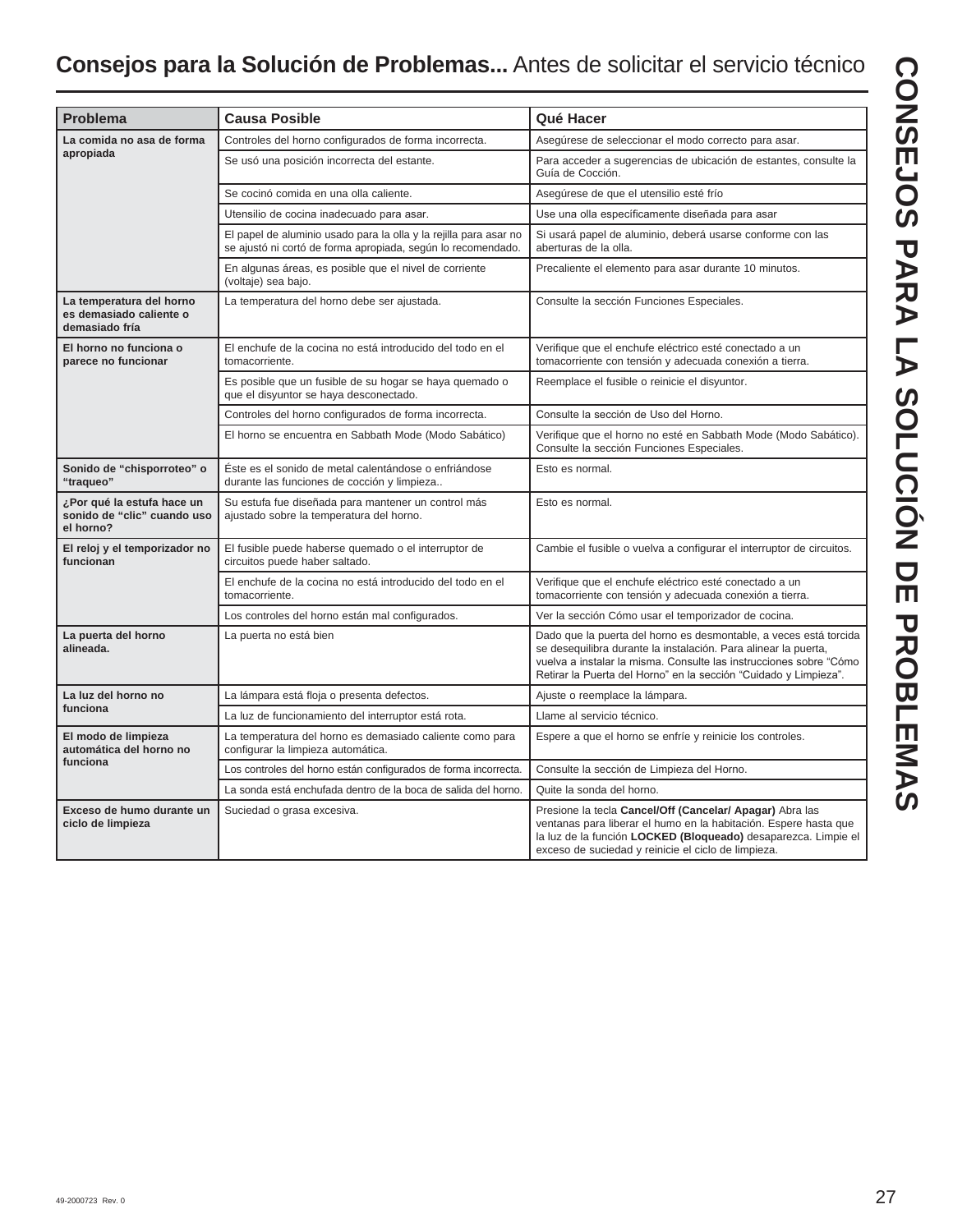| <b>Problema</b>                                                                                                    | <b>Causa Posible</b>                                                                                                                                                                                                            | Qué Hacer                                                                                                                                                                                                                                                                                                                                                               |
|--------------------------------------------------------------------------------------------------------------------|---------------------------------------------------------------------------------------------------------------------------------------------------------------------------------------------------------------------------------|-------------------------------------------------------------------------------------------------------------------------------------------------------------------------------------------------------------------------------------------------------------------------------------------------------------------------------------------------------------------------|
| Humo excesivo al asar                                                                                              | La comida está demasiado cerca del elemento para asar.                                                                                                                                                                          | Baje la posición del estante con comida.                                                                                                                                                                                                                                                                                                                                |
| La puerta del horno no se<br>abrirá luego de un ciclo de<br>limpieza                                               | El horno está demasiado caliente.                                                                                                                                                                                               | Espere a que el horno se enfríe por debajo de la temperatura de<br>bloqueo.                                                                                                                                                                                                                                                                                             |
| El horno no limpia luego                                                                                           | Los controles del horno están configurados de forma incorrecta.                                                                                                                                                                 | Consulte la sección de Limpieza del Horno.                                                                                                                                                                                                                                                                                                                              |
| de un ciclo de limpieza                                                                                            | El horno estaba demasiado sucio.                                                                                                                                                                                                | Limpie derrames excesivos antes de iniciar el ciclo de limpieza.<br>En los hornos con mucha suciedad, es posible que sea necesario<br>usar la limpieza con vapor nuevamente o por períodos de tiempo<br>más prolongados.                                                                                                                                                |
| "TRABA DE LA PUERTA"<br>titila en la pantalla                                                                      | El ciclo de limpieza automática fue seleccionado pero la puerta<br>no está cerrada.                                                                                                                                             | Cierre la puerta del horno. Trabe la puerta.                                                                                                                                                                                                                                                                                                                            |
| La luz de LOCKED DOOR<br>(Puerta Bloqueada) está<br>encendida cuando desea<br>cocinar                              | La puerta del horno está bloqueada debido a que la<br>temperatura interior del horno no descendió por debajo de la<br>temperatura de bloqueo.                                                                                   | Presione la tecla Cancel/Off (Cancelar/ Apagar) Deje que el<br>horno se enfríe.                                                                                                                                                                                                                                                                                         |
| "F - y un número o letra"<br>titila en la pantalla                                                                 | Tiene un código de error de función.                                                                                                                                                                                            | Presione la tecla Cancel/Off (Cancelar/ Apagar) Permita que<br>el horno se enfríe durante una hora. Vuelva a poner el horno en<br>funcionamiento.                                                                                                                                                                                                                       |
|                                                                                                                    | Si el código de función se repite.                                                                                                                                                                                              | Desconecte totalmente la corriente de la cocina durante por lo<br>menos 30 minutos y vuelva a conectar la misma. Si el código de<br>error de función se repite, llame al servicio técnico.                                                                                                                                                                              |
| La pantalla queda en<br>blanco                                                                                     | Es posible que un fusible de su hogar se haya quemado o que<br>el disyuntor se haya desconectado.                                                                                                                               | Reemplace el fusible o reinicie el disyuntor.                                                                                                                                                                                                                                                                                                                           |
|                                                                                                                    | El reloj está apagado.                                                                                                                                                                                                          | Consulte la sección Funciones Especiales.                                                                                                                                                                                                                                                                                                                               |
|                                                                                                                    | El horno se encuentra en Sabbath Mode (Modo Sabático)                                                                                                                                                                           | Verifique que el horno no esté en Sabbath Mode (Modo Sabático).<br>Consulte la sección Funciones Especiales.                                                                                                                                                                                                                                                            |
| Corte de corriente, el reloj<br>titila                                                                             | Corte o exceso de corriente                                                                                                                                                                                                     | Reinicie el reloj. Si el horno estuvo en uso, deberá reiniciar el<br>mismo presionando la tecla Cancel/ Off (Cancelar/ Apagar)<br>configurando el reloj y reiniciando cualquier función de cocción.                                                                                                                                                                     |
| Olor a "quemado"<br>o "aceite" desde la<br>ventilación                                                             | Esto es normal en un horno nuevo y desaparecerá con el<br>tiempo.                                                                                                                                                               | Para acelerar el proceso, configure un ciclo de limpieza<br>automática por un mínimo de 3 horas. Consulte la sección de<br>Limpieza del Horno.                                                                                                                                                                                                                          |
| Olor fuerte                                                                                                        | Un olor en la aislación alrededor del interior del horno es<br>normal desde las primeras veces en que el horno es usado.                                                                                                        | Esto es temporario y desaparecerá luego de varios usos o de un<br>ciclo de limpieza automática.                                                                                                                                                                                                                                                                         |
| Se oye un ventilador                                                                                               | Un ventilador de convección puede encenderse y apagarse<br>automáticamente.                                                                                                                                                     | Esto es normal. Para potenciar al máximo una cocción pareja, el<br>ventilador está diseñado para girar en ambas direcciones, con una<br>pausa entre ellas. El ventilador de convección funciona durante<br>el precalentamiento del ciclo de horneado. El ventilador se<br>apagará después de que el horno haya alcanzado la temperatura<br>configurada. Esto es normal. |
|                                                                                                                    | Un ventilador de refrigeración puede encenderse y apagarse<br>automáticamente.                                                                                                                                                  | Esto es normal. Se encenderá y apagará un ventilador de<br>refrigeración para enfriar las piezas internas. Puede funcionar aún<br>después de que el horno se haya apagado.                                                                                                                                                                                              |
| La puerta de vidrio del<br>horno parece estar<br>"teñida" o tener un color<br>''arcoíris". ¿Es esto un<br>defecto? | No. El vidrio del horno interno está cubierto con una barrera<br>de calor que refleja este último nuevamente hacia el horno, a<br>fin de evitar la pérdida de calor y de mantener fría la puerta<br>externa mientras se hornea. | Esto es normal. Bajo ciertas luces y ángulos, es posible que<br>visualice esta tinta o arcoíris.                                                                                                                                                                                                                                                                        |
| A veces el horno tarda<br>más en precalentarse a la<br>misma temperatura                                           | Utensilio o comida en el horno                                                                                                                                                                                                  | El utensilio o la comida en el horno hará que éste tarde más en<br>precalentarse. Retire estos artículos para reducir el tiempo de<br>precalentamiento.                                                                                                                                                                                                                 |
|                                                                                                                    | Número de estantes en el horno                                                                                                                                                                                                  | Agregar más estantes al horno hará que éste tarde más en<br>precalentarse. Retire algunos estantes.                                                                                                                                                                                                                                                                     |
|                                                                                                                    | Diferentes modos de cocción                                                                                                                                                                                                     | Los diferentes modos de cocción utilizan diferentes métodos de<br>precalentamiento para calentar el horno en un modo de cocción<br>específico. Algunos modos tardarán más que otros (tales como:<br>horneado por convección múltiple).                                                                                                                                  |
| La pantalla destella                                                                                               | Corte de energía.                                                                                                                                                                                                               | Reconfigure el reloj.                                                                                                                                                                                                                                                                                                                                                   |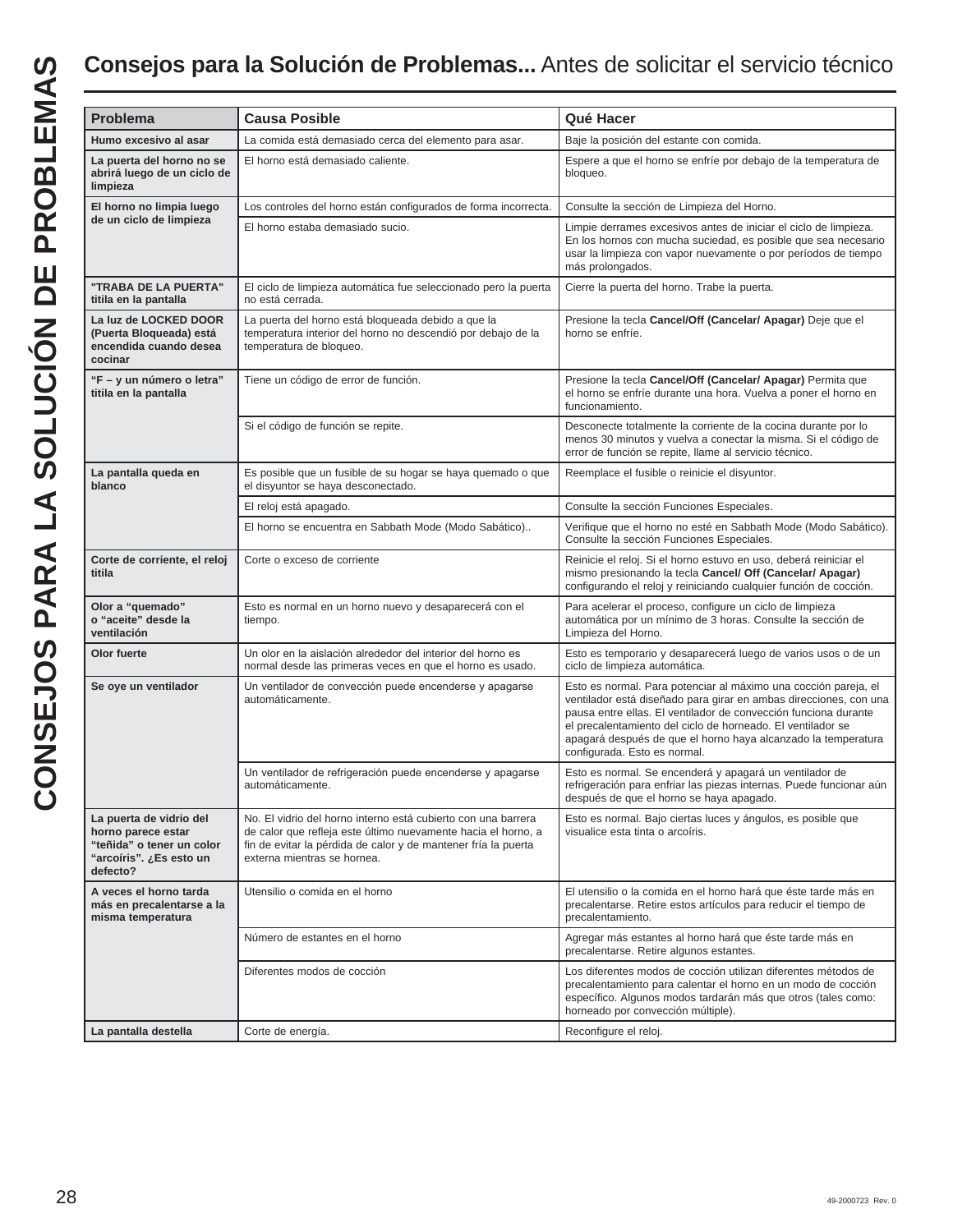| <b>Problema</b>                                                                                        | <b>Causa Posible</b>                                                                                                                                                                                                                    | Qué Hacer                                                                                                                                                                           |
|--------------------------------------------------------------------------------------------------------|-----------------------------------------------------------------------------------------------------------------------------------------------------------------------------------------------------------------------------------------|-------------------------------------------------------------------------------------------------------------------------------------------------------------------------------------|
| No se puede configurar<br>el tiempo de cocción o el<br>tiempo de retraso                               | Olvidó ingresar un temperatura de horneado o un horario de<br>limpieza.                                                                                                                                                                 | Consulte la sección de Opciones                                                                                                                                                     |
| Resulta difícil deslizar las<br>bandejas del horno                                                     | Los estantes de color plateado brillante se limpiaron en un<br>ciclo de limpieza con vapor.                                                                                                                                             | Aplique una pequeña cantidad de aceite vegetal en una toalla de<br>papel y frote los bordes de las bandejas del horno. No rocíe con<br>Pam <sup>®</sup> u otro lubricante en spray. |
| El cajón no se desliza bien<br>o hay que tirar de él                                                   | El cajón no está bien alineado.                                                                                                                                                                                                         | Extienda el cajón por completo y presiónelo hasta el fondo. Ver la<br>sección Cuidado y limpieza de la cocina.                                                                      |
|                                                                                                        | El cajón está muy cargado o la carga no está equilibrada.                                                                                                                                                                               | Reduzca el peso. Redistribuya el contenido del cajón.                                                                                                                               |
| Emisión de vapor desde la<br>ventilación                                                               | Cuando se utilizan los hornos, es normal ver una emisión de<br>vapor de la ventilación del horno. A medida que el número de<br>bandejas o la cantidad de alimentos a cocinar se incrementa,<br>la cantidad de vapor visible se elevará. | Esto es normal.                                                                                                                                                                     |
| Quedan restos de aqua en<br>la puerta del horno luego<br>del ciclo Steam Cycle<br>(Limpieza al Vapor). | Esto es normal.                                                                                                                                                                                                                         | Retire el aqua restante con una esponja o tela seca.                                                                                                                                |
| El horno no realiza la<br>limpieza al vapor.                                                           | En la pantalla titila la palabra HOT (Caliente).                                                                                                                                                                                        | Espere a que la cocina se enfríe a temperatura ambiente y<br>reinicie los controles.                                                                                                |
|                                                                                                        | Controles del horno configurados de forma incorrecta.                                                                                                                                                                                   | Consulte la sección Uso de Limpieza al Vapor.                                                                                                                                       |
|                                                                                                        | La puerta del horno no está cerrada ni en la posición<br>bloqueada.                                                                                                                                                                     | Asegúrese de cerrar la puerta. Para los modelos con traba,<br>asegúrese de mover la manija de la traba de la puerta totalmente<br>hacia la derecha.                                 |
| La pantalla da<br>indicaciones sobre la<br>Temperatura de la Sonda                                     | Esto le está recordando que debe ingresar una temperatura de<br>sonda luego de enchufar la misma.                                                                                                                                       | Ingrese una temperatura de sonda.                                                                                                                                                   |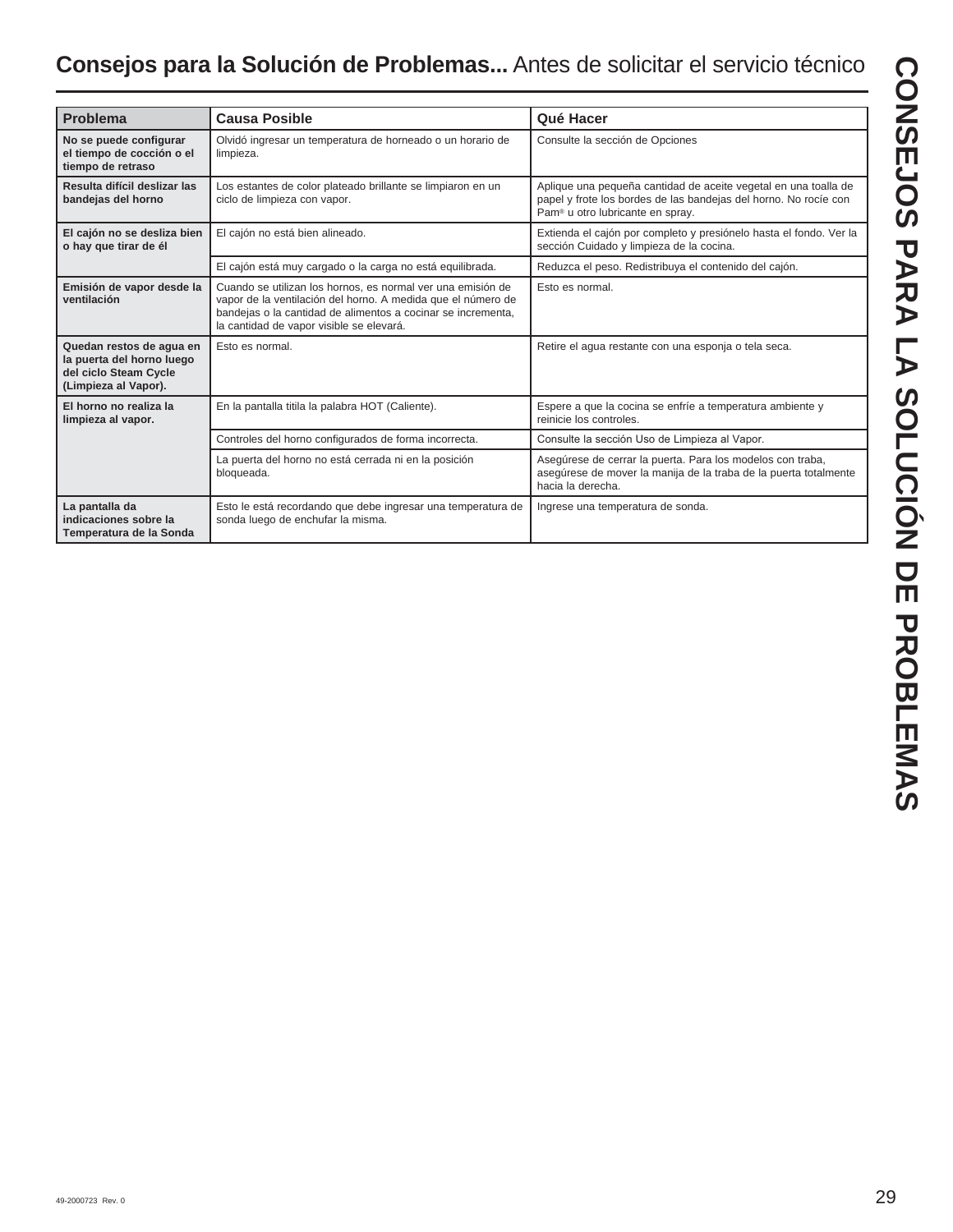## **Garantía Limitada de la Cocina Eléctrica de GE Appliances**

## **GEAppliances.com**

Todo el servicio de garantía es provisto por nuestros Centros de Servicio de Fabricación, o un técnico autorizado de Customer Care®. Para programar una visita del servicio técnico a través de Internet, visítenos en **GEAppliances.com/service**, o llame al 800. GE.CARES (800.432.2737). Cuando llame para solicitar el servicio, tenga los números de serie y modelo disponibles.

Para realizar el servicio técnico de su electrodoméstico, se podrá requerir el uso de datos del puerto de abordaje para su diagnóstico. Esto da al técnico del servicio de fábrica de GE Appliances la habilidad de diagnosticar de forma rápida cualquier problema con su electrodoméstico, y de ayudar a GE Appliances a mejorar sus productos al brindarle a GE Appliances la información sobre su electrodoméstico. Si no desea que los datos de su electrodoméstico sean enviados a GE Appliances, solicitamos que le indique a su técnico no entregar los datos a GE Appliances en el momento del servicio.

| Por el Período de         | GE Appliances reemplazará                                                                                                                                                                                                                                                                                |
|---------------------------|----------------------------------------------------------------------------------------------------------------------------------------------------------------------------------------------------------------------------------------------------------------------------------------------------------|
| Un Año<br>compra original | Cualquier parte de la cocina que falle debido a un defecto en los materiales o la fabricación. Durante<br>Desde la fecha de la esta garantía limitada de un año, GE Appliances también proveerá, sin costo, todo el trabajo y el<br>servicio en el hogar para reemplazar la parte que presente defectos. |

## **Qué no cubrirá GE Appliances:**

- Viajes del técnico del servicio a su hogar para enseñarle sobre cómo usar el producto.
- Instalación, entrega o mantenimiento inadecuados.
- Fallas del producto en caso de abuso, mal uso, modificación o uso para propósitos diferentes al original o uso comercial.
- Daños a la estufa de vidrio provocados por el uso de limpiadores distintos de las cremas y paños recomendados.
- Daños a la estufa de vidrio provocados por derrames endurecidos de materiales azucarados o plástico derretido que no se limpiaron de acuerdo con las instrucciones del Manual del Propietario.
- Reemplazo de fusibles de la casa o reinicio de disyuntores.
- Daños ocasionados sobre el producto por accidente, incendio, inundaciones o catástrofes naturales.
- Daños sobre el acabado, tales como óxido sobre la superficie, deslustres o manchas pequeñas no informadas dentro de las 48 horas luego de la entrega.
- Daños incidentales o consecuentes causados por posibles defectos sobre este producto.
- Daño causado después de la entrega.
- **Producto no accesible para brindar el servicio requerido.**
- Solicite el servicio técnico para reparar o reemplazar las lámparas, excepto las lámparas LED.

## **EXCLUSIÓN DE GARANTÍAS IMPLÍCITAS**

Su única y exclusiva alternativa es la reparación del producto, como se indica en la Garantía Limitada. Las garantías implícitas, incluyendo garantías implícitas de comerciabilidad o conveniencia sobre un propósito particular, se limitan a un año o al período más corto permitido por la ley.

Esta garantía limitada se extiende al comprador original y a cualquier propietario posterior de los productos comprados para uso doméstico dentro de EE. UU. Si el producto está en un área donde no se encuentra disponible un Proveedor Autorizado del Servicio Técnico de GE Appliances, usted será responsable por el costo de un viaje o se podrá requerir que traiga el producto a una ubicación del Servicio Técnico de GE Appliances autorizado para recibir el servicio. En Alaska, la garantía limitada excluye el costo de envío o visitas de servicio a su domicilio. Algunos estados no permiten la exclusión o limitación de daños fortuitos o consecuentes. Esta garantía limitada le otorga derechos legales específicos, y usted también podría tener otros derechos que varían de estado a estado. Para conocer cuáles son sus derechos legales, consulte a la oficina de asuntos del consumidor local o estatal o al Fiscal de su estado.

## **Garante: GE Appliances,** *a* **Haier** *company*

Louisville, KY 40225

**Garantías Extendidas:** Adquiera una garantía extendida de GE Appliances y conozca los descuentos especiales que están disponibles mientras su garantía aún está vigente. Puede acceder a la misma a través de Internet en cualquier momento en

## **GEAppliances.com/extended-warranty**

o llamando al 800.626.2224 durante el horario comercial. Los Servicios para los GE Appliances aún estarán disponibles cuando su garantía caduque.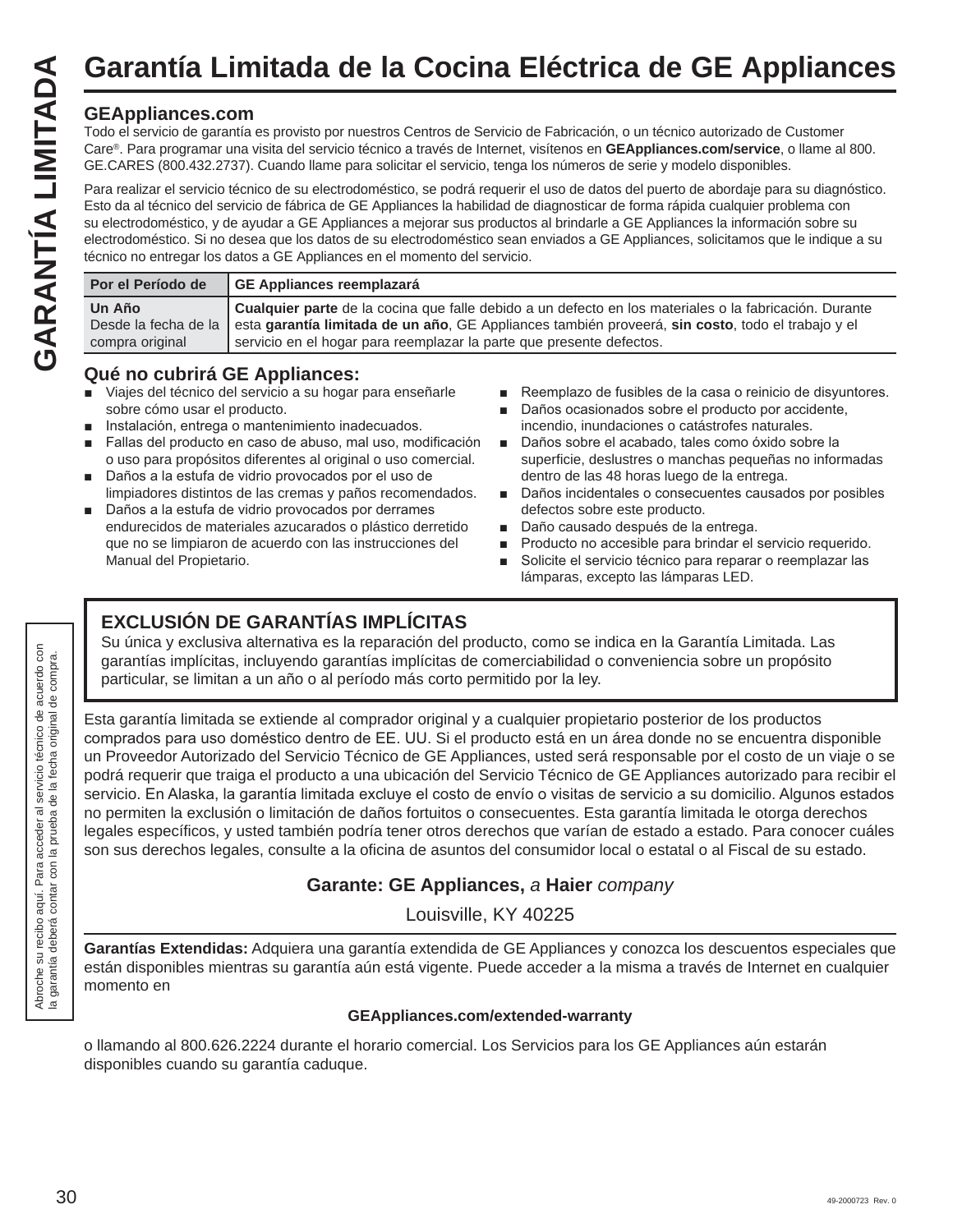## **¿Busca Algo Más?**

**¡GE Appliances ofrece una variedad de accesorios para mejorar sus experiencias de cocción y mantenimiento!**

Para acceder a números telefónicos e información de sitios Web, consulte la página de Soporte para el Consumidor.

Estos y otros productos están disponibles:

## **Accesorios**

| Olla para Asar Pequeña (8 $\frac{3}{4}$ " x 1 $\frac{1}{4}$ " x 13 $\frac{1}{2}$ ")         |
|---------------------------------------------------------------------------------------------|
| Olla para Asar Grande* (12 $\frac{3}{4}$ " x 1 $\frac{1}{4}$ " x 16 $\frac{1}{2}$ ")        |
| Olla para Asar Extra Grande** (17 $\frac{3}{4}$ " x 1 $\frac{1}{4}$ " x 19 $\frac{1}{2}$ ") |

#### **Piezas**

| Estantes del horno  |
|---------------------|
| Elementos del horno |
| Lámparas de luz     |
| Sonda               |
|                     |

## **Suministros de Limpieza**

Limpiadores de Acero Inoxidable CitriShine™

Limpiador de Electrodomésticos de Acero Inoxidable

Almohadillas de Limpieza para Placas de Cocción Cerámicas

 Limpiador de la Placa de Cocción de Cerámica Espátula para Placa de Cocción Cerámica

Kit (el kit incluye crema y espátula para placa de cocción)

\*La olla para asar grande no entra en cocinas de 20"/24".

\*\*La olla XL no entra en hornos de pared de 24", empotrables de 27" o cocinas de 20"/24".

**NOTA:** Para conocer los limpiadores recomendados, visite **GEAppliances.com.**